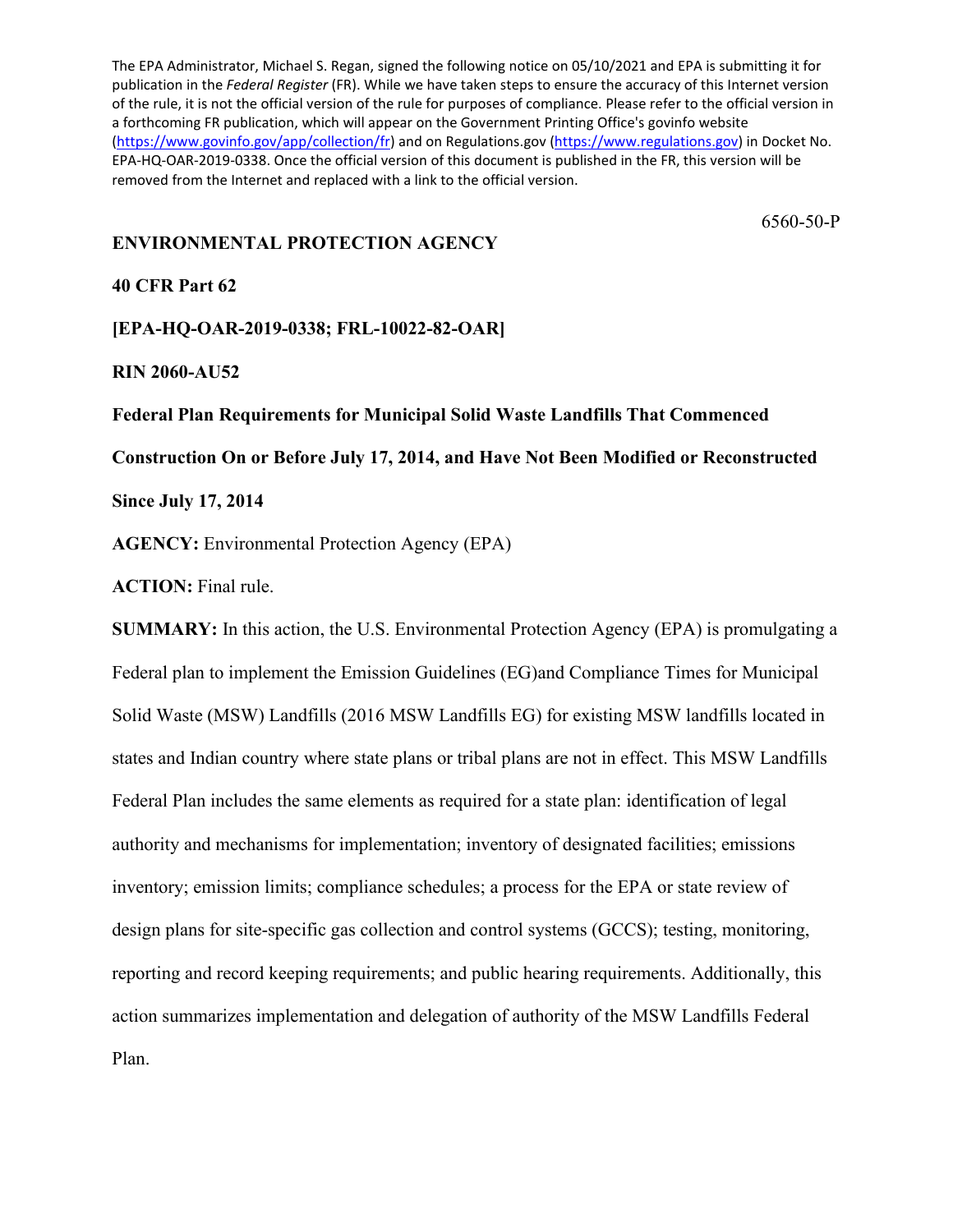# **DATES:** The final rule is effective on [**INSERT DATE 30 DAYS AFTER DATE OF PUBLICATION IN THE FEDERAL REGISTER**]. The incorporation by reference (IBR) of certain publications listed in the rule is approved by the Director of the Federal Register as of **[INSERT DATE 30 DAYS AFTER THE DATE OF PUBLICATION IN THE FEDERAL REGISTER]**.

**ADDRESSES:** The U.S. Environmental Protection Agency (EPA) has established a docket for this action under Docket ID No. EPA-HQ-OAR-2019-0338. All documents in the docket are listed on the *https://www.regulations.gov/* website. Although listed, some information is not publicly available, *e.g.*, Confidential Business Information or other information whose disclosure is restricted by statute. Certain other material, such as copyrighted material, is not placed on the Internet and will be publicly available only in hard copy form. Publicly available docket materials are available either electronically through *https://www.regulations.gov/* or in hard copy at the EPA Docket Center, WJC West Building, Room 3334, 1301 Constitution Avenue, NW, Washington, DC. The EPA has temporarily suspended its Docket Center and Reading Room for public visitors to reduce the risk of transmitting COVID-19. Our Docket Center staff will continue to provide remote customer service via email, phone, and webform. The EPA continues to carefully and continuously monitor information from the Centers for Disease Control (CDC), local area health departments, and our Federal partners so that we can respond rapidly as conditions change regarding COVID-19. For further information on EPA Docket Center services and the current status, please visit us online at *https://www.epa.gov/dockets*.

**FOR FURTHER INFORMATION CONTACT:** For questions about this final action, contact Andrew Sheppard, Sector Policies and Programs Division (E143-03), Office of Air Quality Planning and Standards, U.S. Environmental Protection Agency, Research Triangle Park, North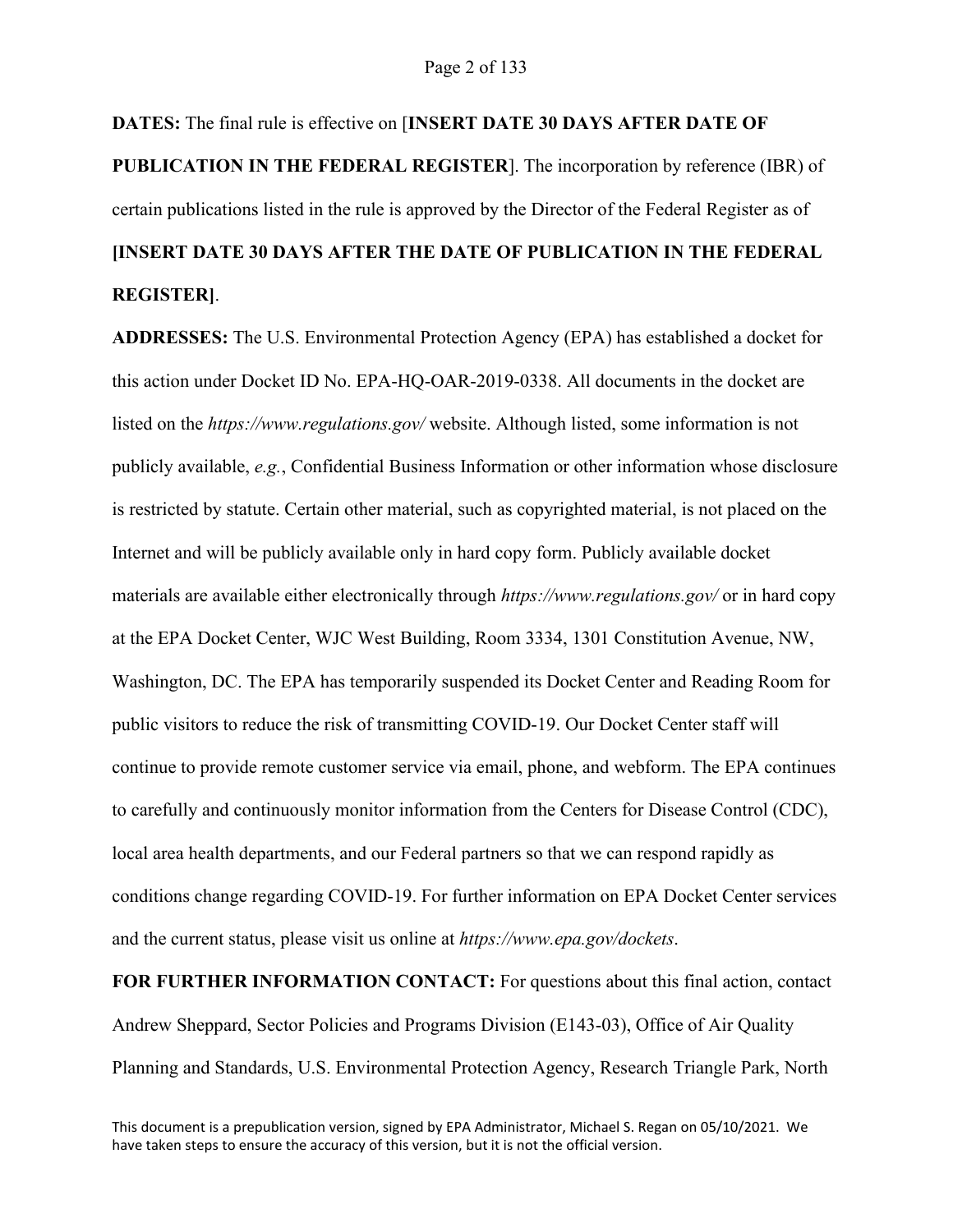Carolina 27711; telephone number: (919) 541-4161; fax number: (919) 541-0516; and email

address: *sheppard.andrew@epa.gov*. For specific information regarding the implementation of

this Federal plan, contact the appropriate EPA Regional office listed in Table 3 of this preamble.

## **SUPPLEMENTARY INFORMATION:**

*Preamble acronyms and abbreviations.* We use multiple acronyms and terms in this

preamble. While this list may not be exhaustive, to ease the reading of this preamble and for

reference purposes, the EPA defines the following terms and acronyms here:

| AG             | attorney general                                    |
|----------------|-----------------------------------------------------|
| CAA            | Clean Air Act                                       |
| <b>CDX</b>     |                                                     |
|                | Central Data Exchange                               |
| <b>CEDRI</b>   | Compliance and Emissions Data Reporting Interface   |
| <b>CFR</b>     | Code of Federal Regulations                         |
| <b>CHIEF</b>   | Clearinghouse for Inventories and Emissions Factors |
| COVID-19       | coronavirus disease of 2019                         |
| EG             | emission guidelines                                 |
| <b>EPA</b>     | <b>Environmental Protection Agency</b>              |
| <b>ERT</b>     | <b>Electronic Reporting Tool</b>                    |
| <b>GCCS</b>    | gas collection and control system                   |
| <b>IBR</b>     | incorporation by reference                          |
| <b>LFG</b>     | landfill gas                                        |
| m <sup>3</sup> | cubic meter                                         |
| Mg             | megagram                                            |
| <b>MSW</b>     | municipal solid waste                               |
| <b>NMOC</b>    | nonmethane organic compounds                        |
| <b>NSPS</b>    | new source performance standards                    |
| <b>NTTAA</b>   | National Technology Transfer and Advancement Act    |
| <b>OAQPS</b>   | Office of Air Quality Planning and Standards        |
| <b>OMB</b>     | Office of Management and Budget                     |
| ppm            | parts per million                                   |
| <b>PRA</b>     | Paperwork Reduction Act                             |
| <b>RFA</b>     | Regulatory Flexible Act                             |
| <b>RIN</b>     | <b>Regulatory Information Number</b>                |
| <b>SEM</b>     | surface emissions monitoring                        |
| <b>UMRA</b>    | Unfunded Mandate Reform Act                         |
| U.S.C.         | <b>United States Code</b>                           |

*Organization of this document.* The information in this preamble is organized as follows:

## I. General Information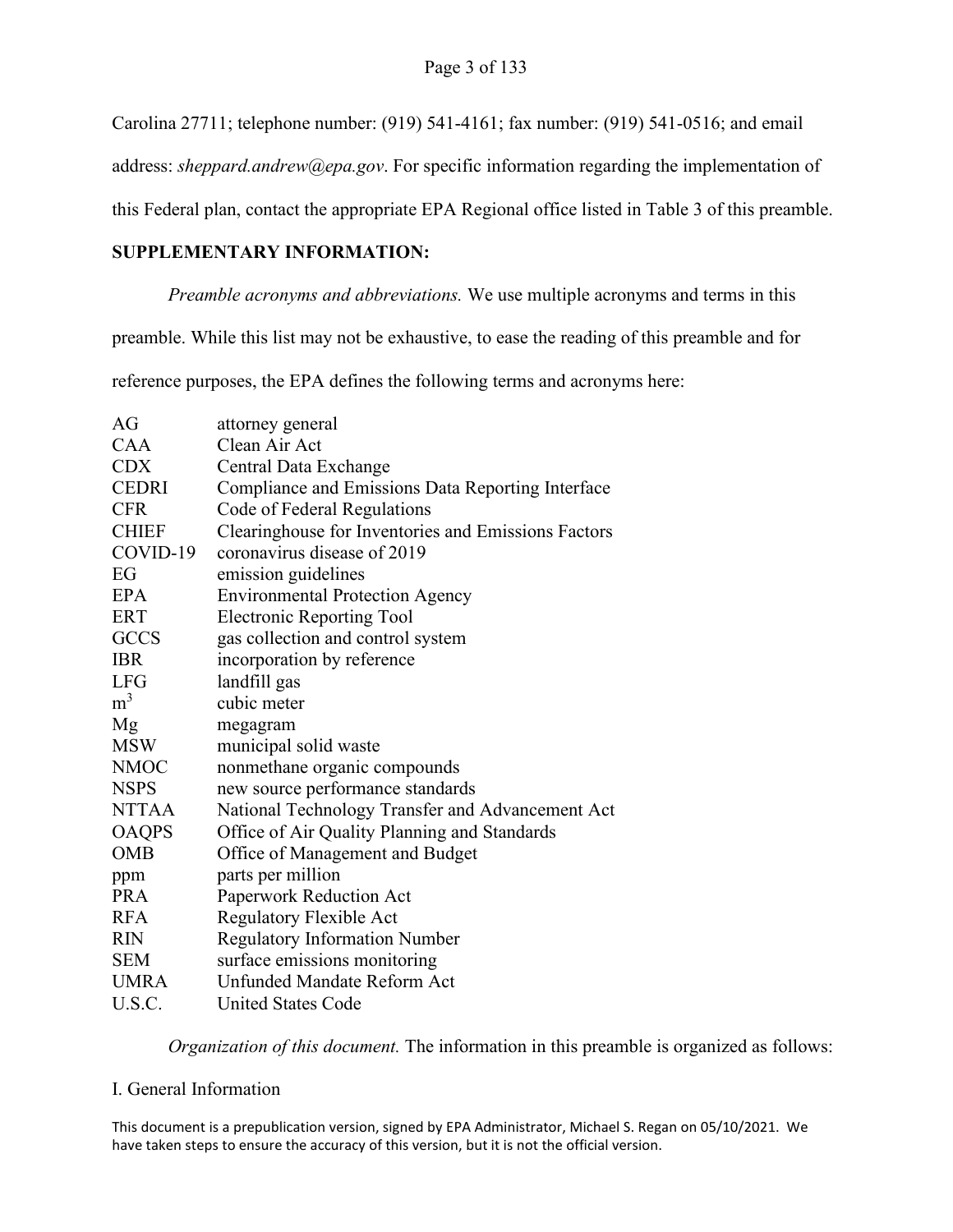- A. Does this final action apply to me?
- B. Where can I get a copy of this document and other related information?
- C. Judicial Review
- II. Background
- A. What is the regulatory development background for this final action?
- B. What is the purpose of this action?
- C. What is a negative declaration letter?
- D. What is the status of state plan submittals?
- E. What are the elements of the MSW Landfills Federal Plan?
- III. What are the designated facilities?
- A. What is a designated MSW landfill?
- B. How do I determine if my MSW landfill is covered by an approved and effective state plan?
- IV. Summary of Changes Since Proposal and Response to Comments
- A. Clarification of Requirements
- B. Inventory of Designated MSW Landfills
- C. Inventory of Emissions
- V. Summary of Final MSW Landfills Federal Plan Requirements
- A. What are the final applicability requirements?
- B. What are the final compliance schedules?
- C. What are the final emissions limits and operating limits?
- D. What are the final performance testing and monitoring requirements?
- E. What are the final recordkeeping and reporting requirements?
- VI. Implementation of the Federal Plan and Delegation
- A. Background of Authority
- B. Mechanisms for Transferring Authority
- C. Implementing Authority
- D. Delegation of the Federal Plan and Retained Authorities
- VII. Title V Operating Permits
- A. Title V Requirements for Existing MSW Landfills
- B. Title V and Delegation of Federal Plan
- VIII. Incorporation by Reference
- IX. Statutory and Executive Order Reviews

A. Executive Order 12866: Regulatory Planning and Review and Executive Order 13563: Improving Regulation and Regulatory Review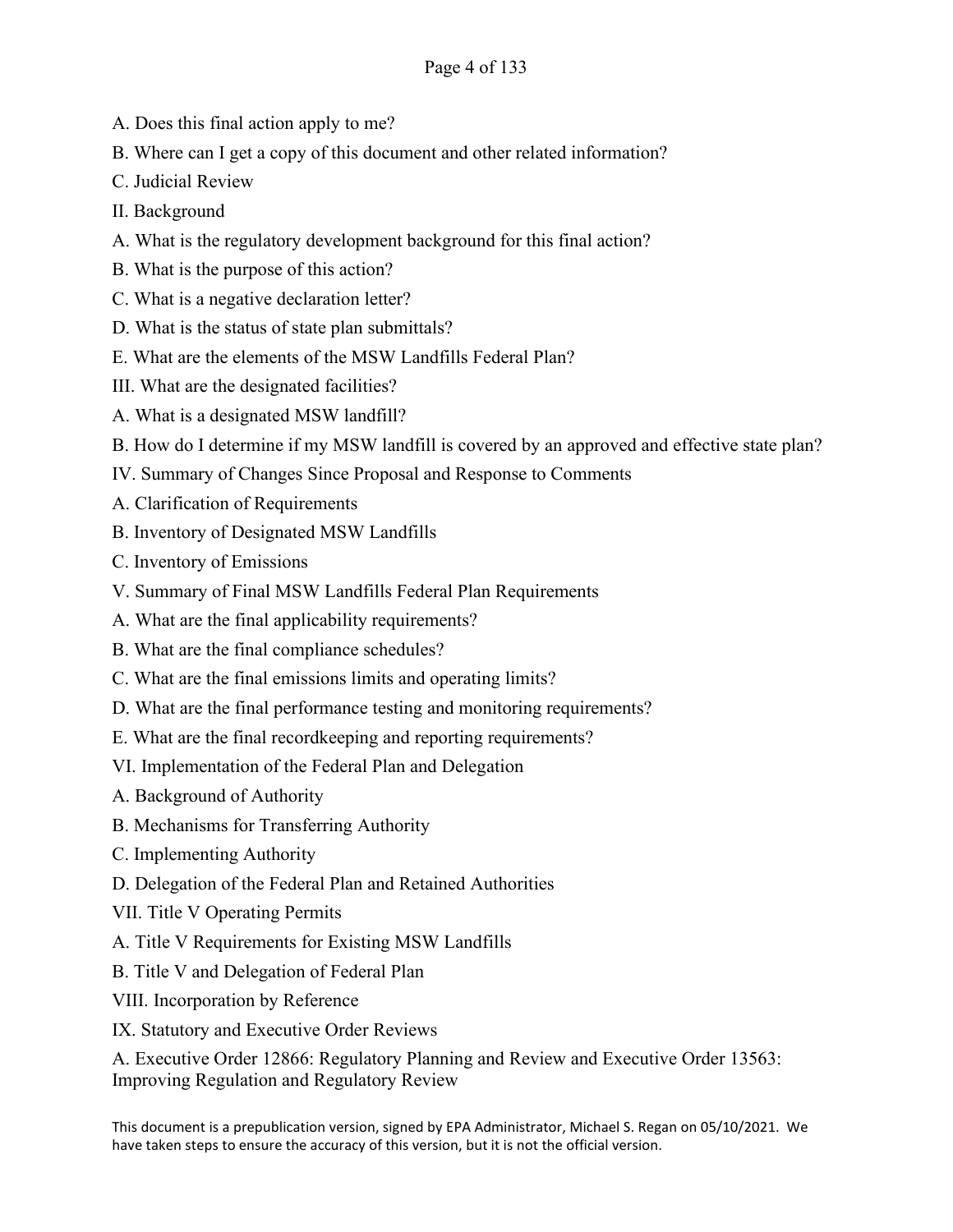B. Paperwork Reduction Act (PRA)

C. Regulatory Flexibility Act (RFA)

D. Unfunded Mandates Reform Act (UMRA)

E. Executive Order 13132: Federalism

F. Executive Order 13175: Consultation and Coordination with Indian Tribal Governments

G. Executive Order 13045: Protection of Children from Environmental Health Risks and Safety Risks

H. Executive Order 13211: Actions Concerning Regulations that Significantly Affect Energy Supply, Distribution, or Use

I. National Technology Transfer and Advancement Act (NTTAA) and 1 CFR Part 51

J. Executive Order 12898: Federal Actions to Address Environmental Justice in Minority Populations and Low-Income Populations

K. Congressional Review Act (CRA)

L. Clean Air Act Section 307(d)I. General Information

*A. Does this action apply to me?*

This final action addresses existing MSW landfills and associated solid waste

management programs and promulgates regulations that were proposed on August 22, 2019 (84 FR 43745). For the purpose of this regulation, existing MSW landfills are those that accepted waste after November 8, 1987, and commenced construction on or before July 17, 2014. Table 1 of this preamble lists the associated regulated industrial source categories that are the subject of this final action. Table 1 of this preamble is not intended to be exhaustive, but rather provides a guide for readers regarding the entities that this final action is likely to affect. To determine whether a source would be affected by this action, please examine the applicability criteria in 40 CFR 62.16711 being finalized here. Questions regarding the applicability of this final action to a particular entity should be directed to the person listed in the preceding **FOR FURTHER** 

**INFORMATION CONTACT** section.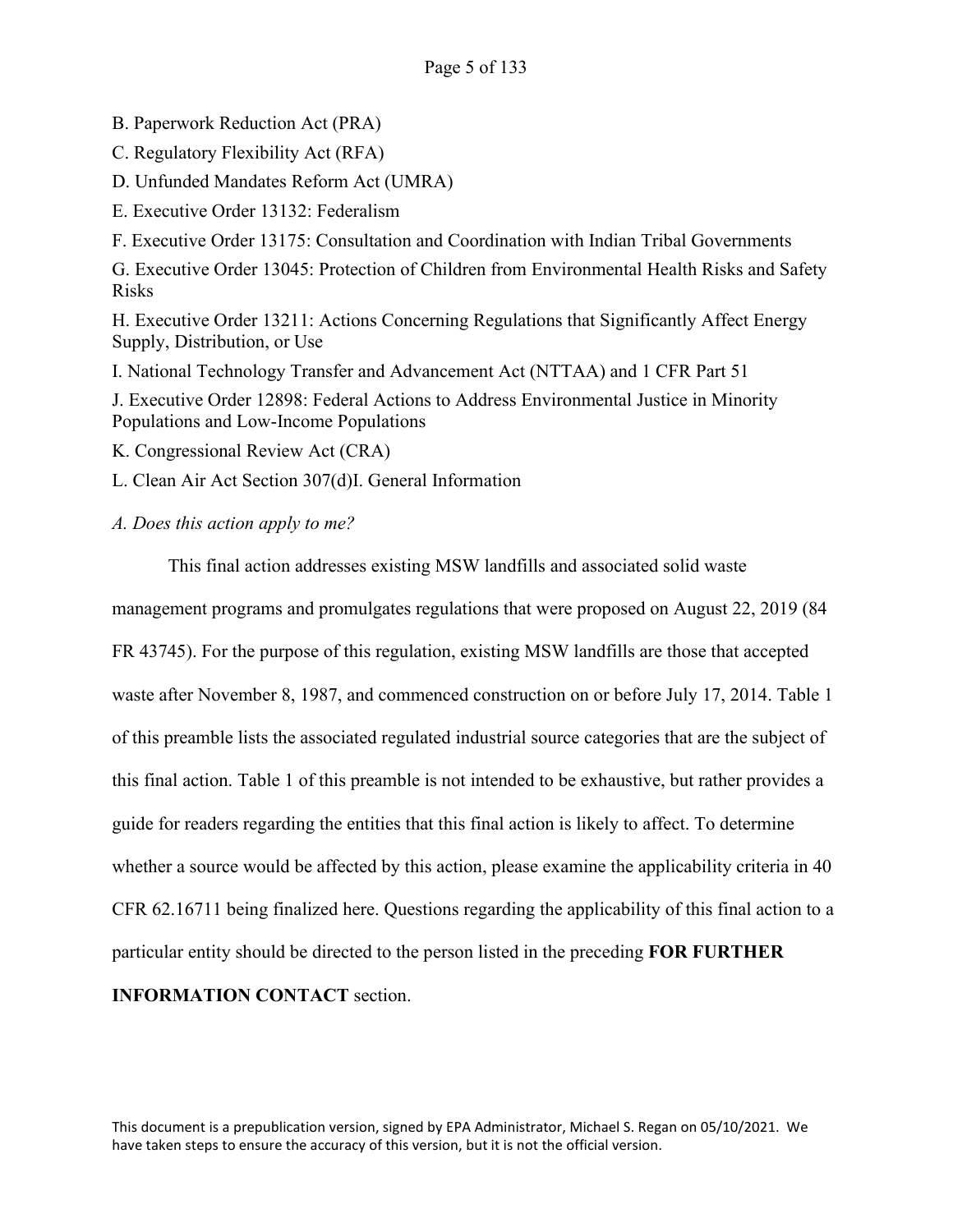| <b>Source Category</b>                                            | <b>Examples of Potentially</b><br><b>Regulated Entities</b>                        | NAICS Code <sup>1</sup> |
|-------------------------------------------------------------------|------------------------------------------------------------------------------------|-------------------------|
| Industry: Air and water<br>resource and solid waste<br>management | Solid waste landfills                                                              | 924110                  |
| Industry: Refuse systems--<br>solid waste landfills               | Solid waste landfills                                                              | 562212                  |
| State, local, and tribal<br>government agencies                   | Administration of air and<br>water resource and solid<br>waste management programs | 924110                  |

# TABLE 1. INDUSTRIAL SOURCE CATEGORIES AFFECTED BY THIS ACTION

<sup>1</sup> North American Industry Classification System.

# *B. Where can I get a copy of this document and other related information?*

In addition to being available in the docket, an electronic copy of this action is available on the Internet. Following signature by the EPA Administrator, the EPA will post a copy of this final action at *https://www.epa.gov/stationary-sources-air-pollution/municipal-solid-wastelandfills-new-source-performance-standards*. Following publication in the *Federal Register*, the EPA will post the *Federal Register* version of this final action at this same website.

## *C. Judicial Review*

Under Clean Air Act (CAA) section 307(b)(1), judicial review of this final rule is available only by filing a petition for review in the U.S. Court of Appeals for the District of

Columbia Circuit by [**INSERT DATE 60 DAYS AFTER DATE OF PUBLICATION IN** 

**THE FEDERAL REGISTER**]. Moreover, under section 307(b)(2) of the CAA, the

requirements established by this final rule may not be challenged separately in any civil or criminal proceedings brought by the EPA to enforce these requirements. Section  $307(d)(7)(B)$  of the CAA further provides that "[o]nly an objection to a rule or procedure which was raised with reasonable specificity during the period for public comment (including any public hearing) may be raised during judicial review." This section also provides a mechanism for the EPA to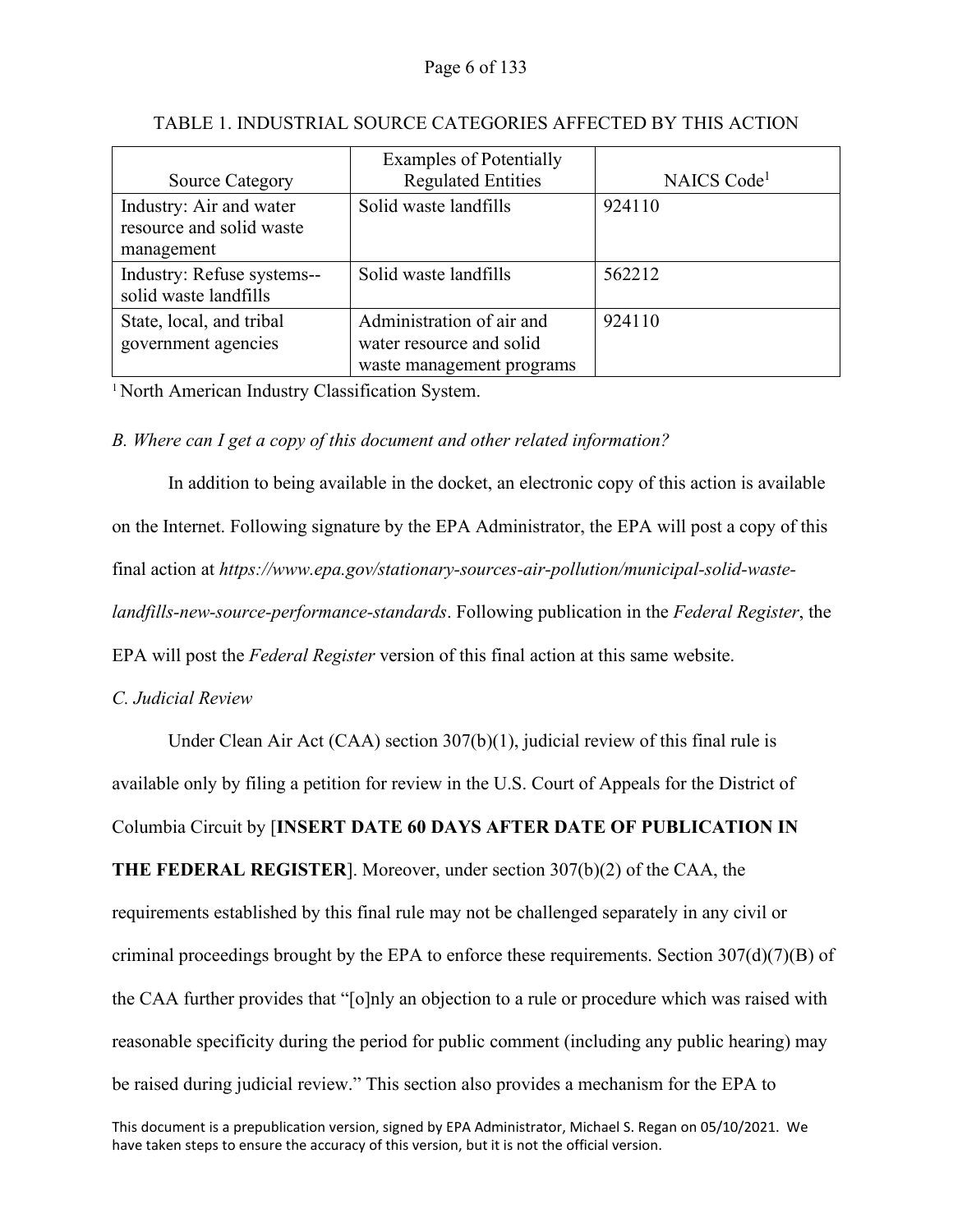convene a proceeding for reconsideration, "[i]f the person raising an objection can demonstrate to the EPA that it was impracticable to raise such objection within [the period for public comment] or if the grounds for such objection arose after the period for public comment, (but within the time specified for judicial review) and if such objection is of central relevance to the outcome of the rule." Any person seeking to make such a demonstration should submit a Petition for Reconsideration to the Office of the Administrator, U.S. EPA, Room 3000, WJC South Building, 1200 Pennsylvania Ave., NW, Washington, DC 20460, with a copy to both the person listed in the preceding **FOR FURTHER INFORMATION CONTACT** section, and the Associate General Counsel for the Air and Radiation Law Office, Office of General Counsel (Mail Code 2344A), U.S. EPA, 1200 Pennsylvania Ave., NW, Washington, DC 20460. II. Background

#### *A. What is the regulatory development background and legal authority for this action?*

Under authority of the CAA, the EPA has promulgated several regulations that apply to MSW landfills. In 1996, under CAA section 111, the EPA promulgated the original standards of performance for new MSW landfills (*i.e.,* new source performance standards or NSPS) at 40 CFR part 60, subpart WWW, and EG for existing MSW landfills at 40 CFR part 60, subpart Cc (61 FR 9905; March 12, 1996). The NSPS and EG are based on the Administrator's determination that MSW landfills cause, or contribute significantly to, air pollution that may reasonably be anticipated to endanger public health or welfare. In 1999, the EPA promulgated a Federal plan under CAA section 111 to implement the 1996 EG for MSW landfills located in states that did not have approved and effective state plans (40 CFR part 62, subpart GGG) (64 FR 60689, November 8, 1999). The Federal plan was necessary to implement the 1996 EG for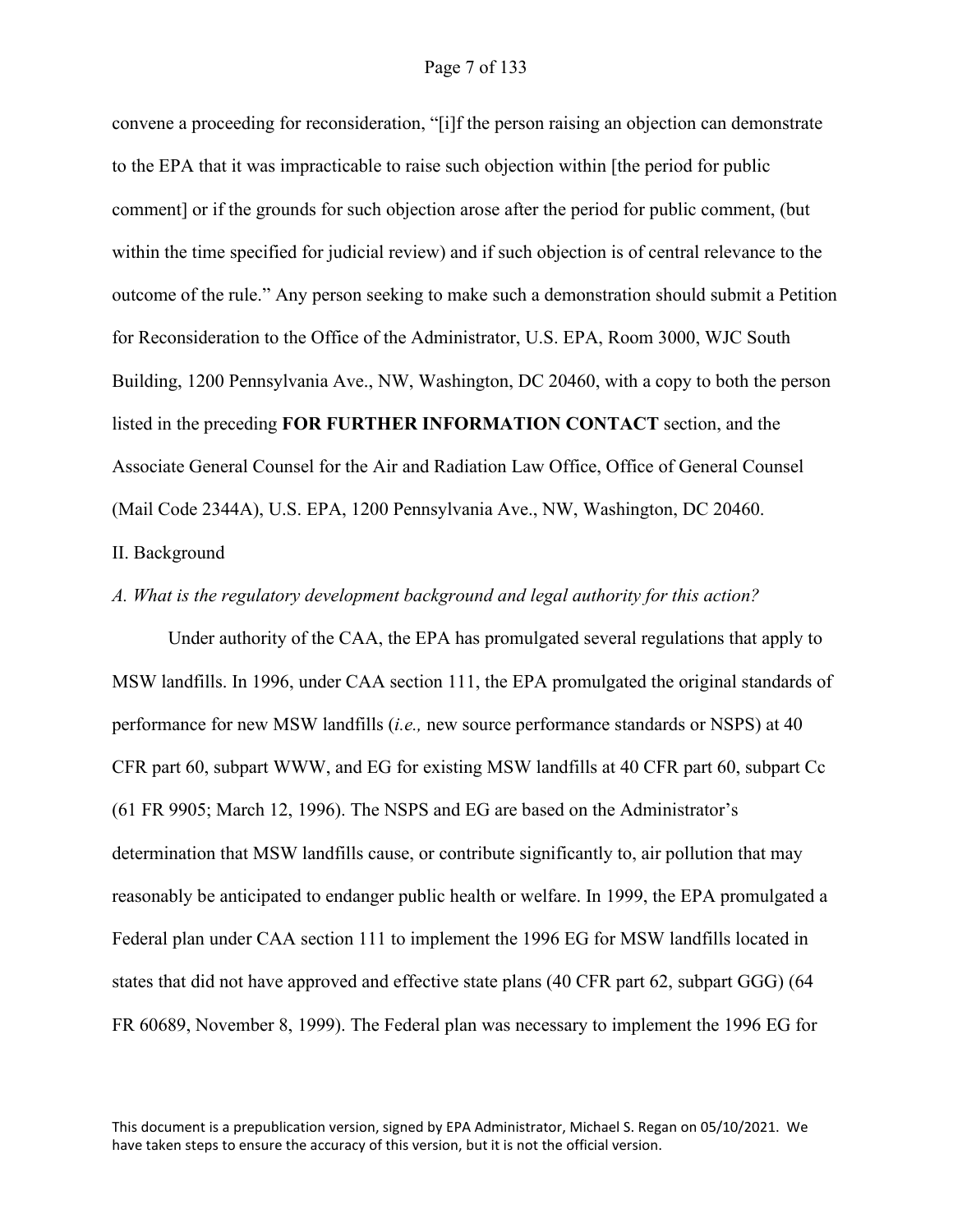MSW landfills located in states and Indian country where state plans or tribal plans were not in effect.

Beginning in 2014, the EPA reviewed the NSPS and EG based on changes in the landfill industry since the rules were first promulgated in 1996, including changes to the size and number of existing landfills, industry practices, and gas control methods and technologies. In August 2016, the EPA made several revisions to further reduce emissions of landfill gas (LFG) and its components and promulgated revised subparts for the MSW Landfills NSPS at 40 CFR part 60, subpart XXX, and the EG for existing MSW landfills at 40 CFR part 60, subpart Cf (81 FR 59276 and 59332, August 29, 2016).

#### *B. What is the purpose of this action?*

The CAA regulations implementing the EG require states with existing MSW landfills subject to the EG to submit state plans to the EPA in order to implement and enforce the EG. State plans implementing the  $2016$  $2016$  $2016$  MSW Landfills EG were due on May 30,  $2017<sup>1</sup>$  For states that did not submit an approvable plan by that deadline, CAA section 111 and 40 CFR 60.27(c) and (d) require the EPA to develop, implement, and enforce a Federal plan for existing MSW landfills located in any state (*i.e.*, state, territory, or protectorate) or Indian country that does not

<span id="page-7-0"></span><sup>&</sup>lt;sup>1</sup> May 30, 2017, was the original deadline for submission of state plans pursuant to subpart B when subpart Cf (40 CFR 60.30f(b) of this chapter) was promulgated on August 29, 2016. The EPA subsequently finalized a rulemaking (84 FR 44547) on August 26, 2019, to change the MSW Landfills state and federal plan timing requirements by incorporating revised state and federal plan timing requirements in the newly promulgated subpart Ba (84 FR 32520, July 8, 2019), which had the effect of extending the deadline for state plan submissions for subpart Cf. The timing requirements in subpart Ba were subsequently vacated by *American Lung Ass'n v. EPA*, 985 F.3d 914, 991-95 (D.C. Cir. 2021) (*ALA*). In light of the *ALA* decision, The EPA has moved for voluntary vacatur of the subsequent landfills rulemaking. *See Environmental Defense Fund v. EPA*, No. 19-1222 (D.C. Circuit). As a result, the original timelines in subpart B would apply again to the landfills plans.

This document is a prepublication version, signed by EPA Administrator, Michael S. Regan on 05/10/2021. We have taken steps to ensure the accuracy of this version, but it is not the official version.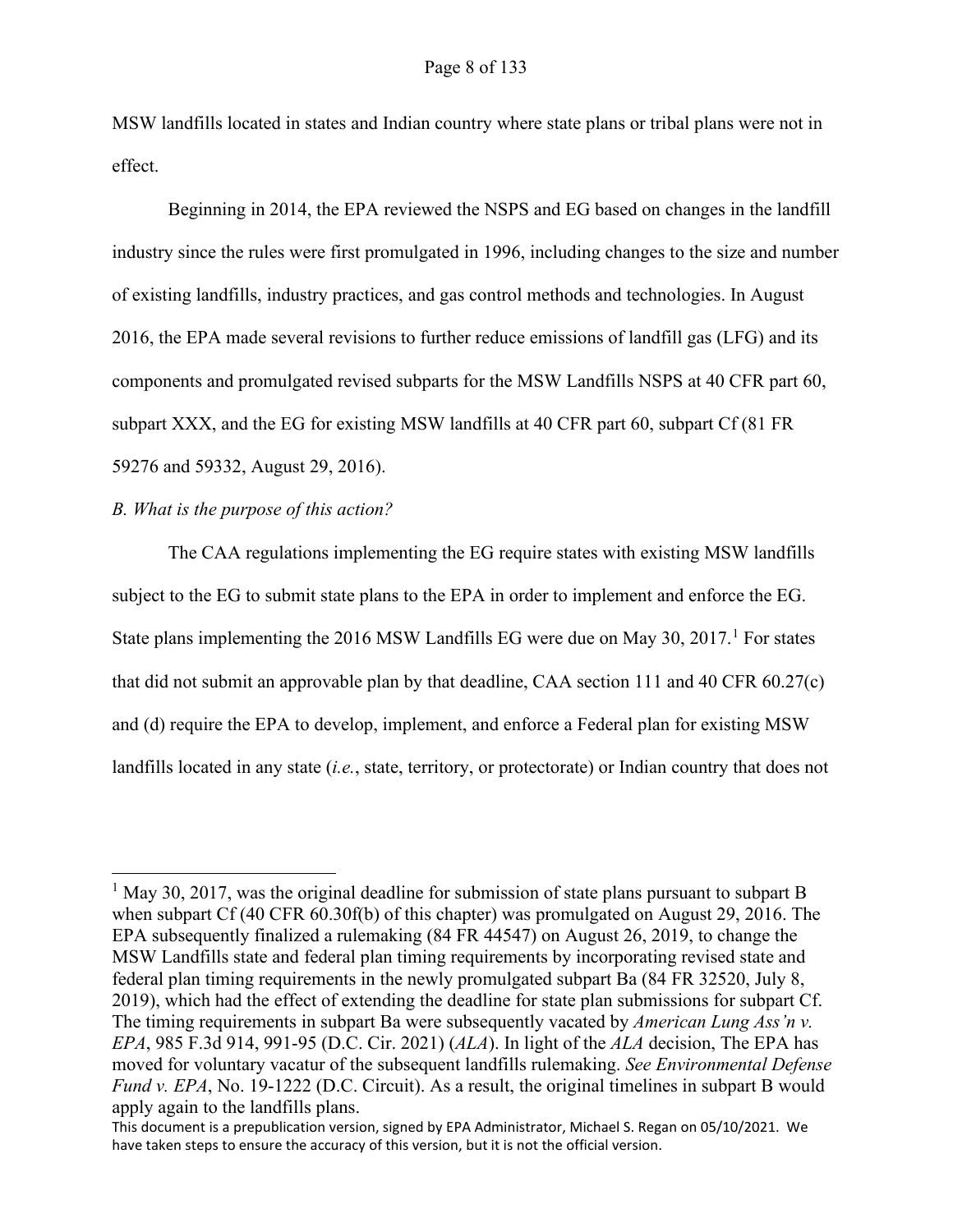#### Page 9 of 133

have an approved state plan<sup>[2](#page-8-0)</sup> that implements the  $2016$  MSW Landfills EG. On August 22, 2019, the EPA proposed a Federal plan under CAA section 111 to implement the 2016 EG for MSW landfills located in states that did not have approved and effective state plans (40 CFR part 62, subpart OOO) (84 FR 43745, August 22, 2019). On February 29, 2020, the EPA found 42 states and territories failed to submit state plans for the 2016 MSW Landfills EG (85 FR 14474, February 29, 2020), and as a result, this final action establishes an MSW Landfills Federal Plan to implement the 2016 MSW Landfills EG for those states that do not presently have an approved state plan.

For the purposes of this preamble and the MSW Landfills Federal Plan, the word "state" means any of the 50 United States, local agencies that have been delegated implementation and enforcement authority within those states, and the protectorates of the United States. The word "protectorate" means American Samoa, the Commonwealth of Puerto Rico, the District of Columbia, Guam, the Northern Mariana Islands, and the Virgin Islands.

#### *C. What is a negative declaration letter?*

A negative declaration is a letter to the EPA declaring either that there are no existing MSW landfills in the state or portion of Indian country at all or that there are no existing MSW landfills in the state or portion of Indian country that must install collection and control systems according to the requirements of the 2016 MSW Landfills EG. States or Indian tribes that submit negative declarations are not expected to submit state or tribal plans. Accordingly, because states and Indian tribes with approved negative declarations do not have approved state or tribal plans, existing MSW landfills with a design capacity equal to or greater than 2.5 million megagrams

<span id="page-8-0"></span> $<sup>2</sup>$  An approved state plan is a plan developed by a state that the EPA has reviewed and approved</sup> based on the requirements in 40 CFR part 60, subparts B or Ba, as applicable, to implement 40 CFR part 60, subpart Cf.

This document is a prepublication version, signed by EPA Administrator, Michael S. Regan on 05/10/2021. We have taken steps to ensure the accuracy of this version, but it is not the official version.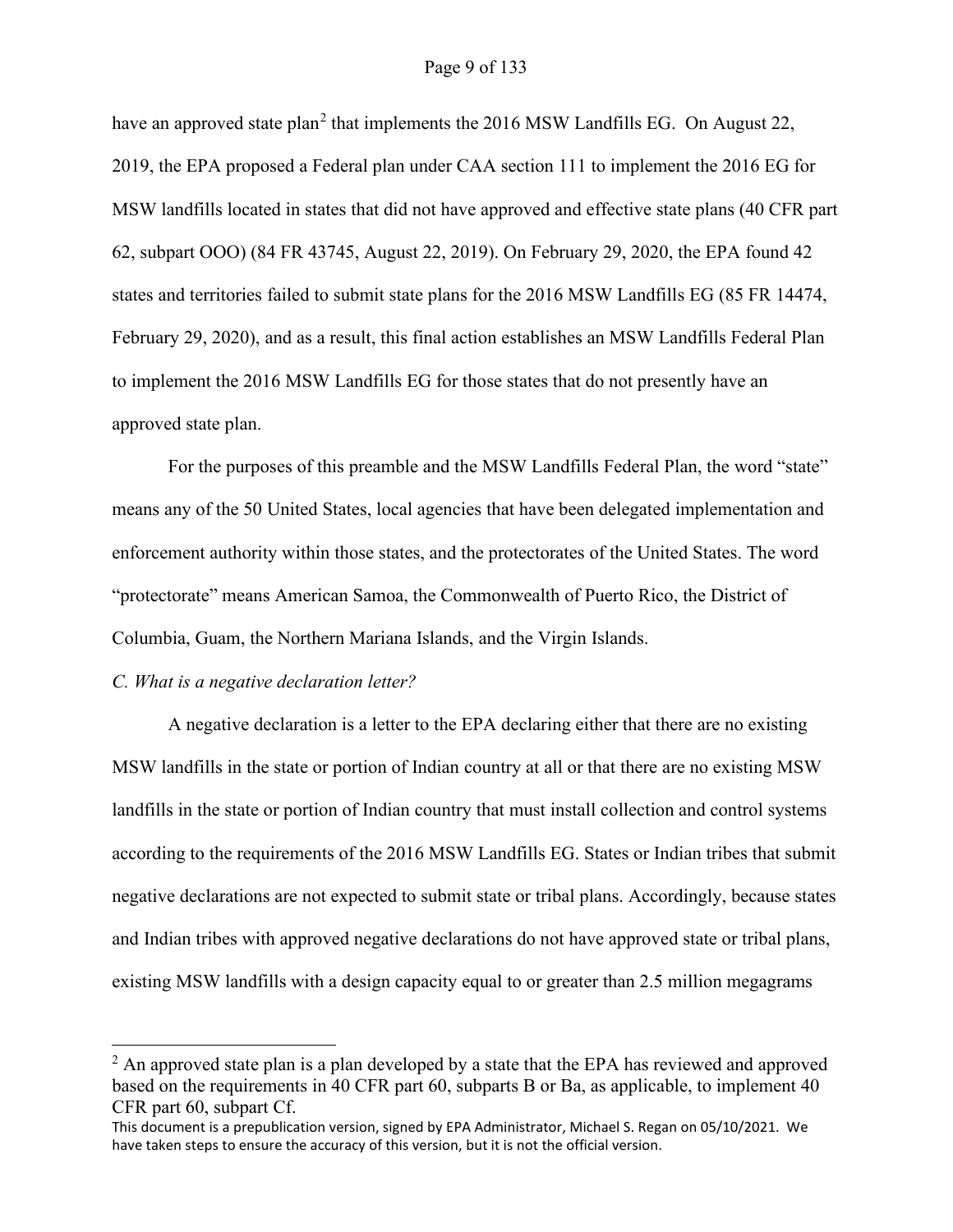#### Page 10 of 133

(Mg) and 2.5 million cubic meters  $(m<sup>3</sup>)$  in the state or portion of Indian country are considered to be subject to the MSW Landfills Federal Plan. Existing MSW landfills with a design capacity less than 2.5 million Mg or 2.5 million  $m<sup>3</sup>$  that are located in states or portion of Indian country that submitted a negative declaration are not required to submit an initial design capacity report if the negative declaration letter includes the design capacity for the landfills. Such MSW landfills, however, continue to be subject to the requirements in the definition of design capacity in 40 CFR 62.16730 to recalculate the site-specific density annually and in 40 CFR 62.16724(b) to submit an amended design capacity report in the event that the recalculated design capacity is equal to or greater than 2.5 million Mg and 2.5 million  $m^3$ , as clarified in 40 CFR 62.16711(c). *D. What is the status of state plan submittals?* 

Before proposal of this Federal plan on August 22, 2019, the EPA had received 8 state plan submittals to implement the 2016 MSW Landfills EG, which included submittals from the following: Arizona (one plan covering Maricopa County, one covering Pinal County, and another covering the remainder of the state excluding Pima county), California, Delaware, New Mexico (one plan covering Albuquerque–Bernalillo County and another covering the remainder of the state), and West Virginia. The EPA has reviewed and fully approved six of these state plans that were submitted. The EPA also partially approved and partially disapproved the California state plan. See the memorandum, *Approved State Plans Implementing the 2016 MSW Landfills Emission Guidelines,* which is available in the docket for this action. The plan from Maricopa County, Arizona, was withdrawn on July 3, 2019. The EPA subsequently received and approved negative declarations from three additional states (Maine, Rhode Island, and Vermont) and two local authorities (Washington, DC and Philadelphia, Pennsylvania) as well as three state plans (Oregon, South Dakota and Virginia). The EPA is not aware of any tribes that have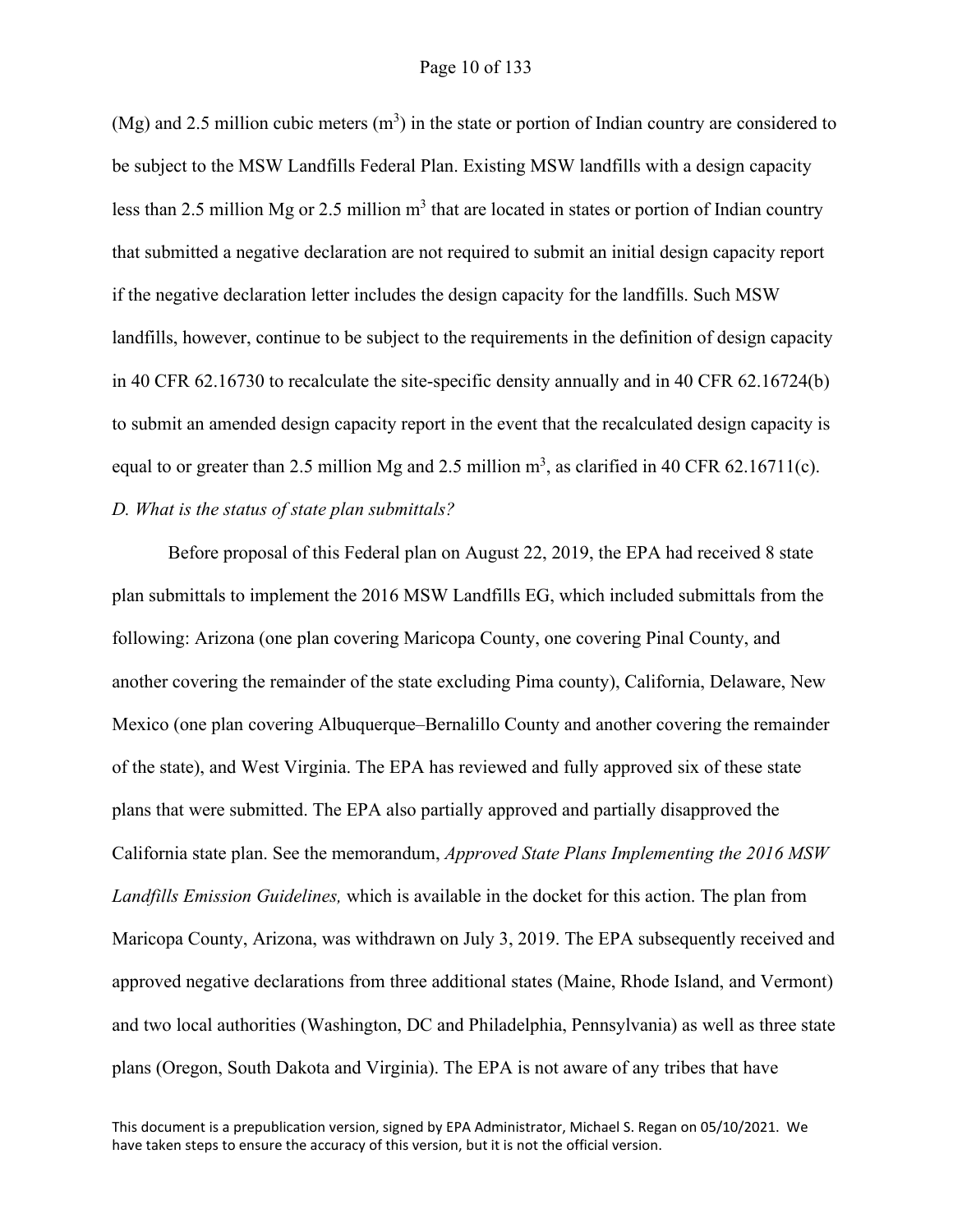developed plans to implement the 2016 MSW Landfills EG or submitted negative declarations. For all other locations, the EPA is establishing this MSW Landfills Federal Plan to implement the 2016 MSW Landfills EG in states and Indian country that do not yet have an approved and effective state or tribal plan.

The California state plan was partially disapproved because it does not fully meet certain provisions of the 2016 MSW Landfills EG. The California state plan omitted certain operational, monitoring, recordkeeping, and corrective action requirements related to temperature and/or oxygen or nitrogen levels. Therefore, in accordance with 40 CFR 60.27(c), the EPA is revising 40 CFR part 62, subpart F to identify the provisions of the Federal plan corresponding to the omitted requirements (40 CFR 60.34f(c), 60.36f(a)(5), 60.37f(a)(2) and (3), 60.38f(k), and  $60.39f(e)(2)$  and (5)) that existing MSW landfills in California must implement in addition to the approved portion of the California plan. That update is described in section V of this preamble.

As of March 23, 2021, two more states (New York, Florida) have submitted state plans for review. The MSW landfills covered by the state plans submitted to date will not be subject to the MSW Landfills Federal Plan once the state plan that includes those MSW landfills has been approved and becomes effective. However, MSW landfills located in those states would remain subject to the Federal plan (or portions of the Federal plan) in the event that the state plan is subsequently disapproved, in whole or in part. Table 2 of this preamble summarizes the status of state plans and negative declarations as of February 5, 2021.

| <b>Status</b>               | <b>States</b>                                                                                                          |
|-----------------------------|------------------------------------------------------------------------------------------------------------------------|
| I. EPA-Approved State Plans | Arizona (one plan covering Pinal                                                                                       |
|                             | County and another covering the state);<br>California (partial approval, partial<br>disapproval); Delaware; New Mexico |

TABLE 2. STATUS OF STATE PLANS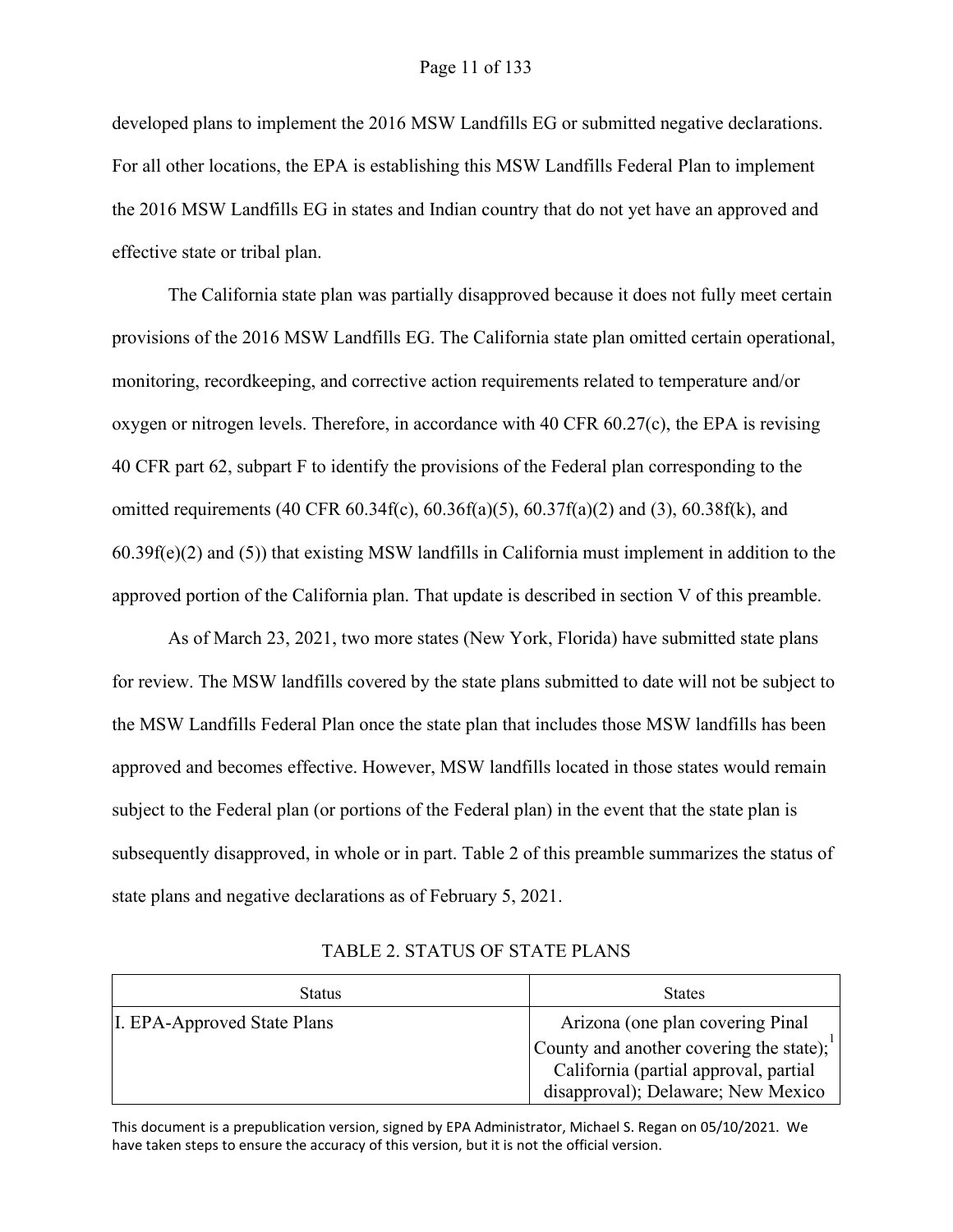|                                                                          | (one plan covering Albuquerque –<br>Bernalillo County and another covering<br>the state); Oregon; South Dakota;<br>Virginia; and West Virginia                                                                                                                                                                                                                                                                                                              |
|--------------------------------------------------------------------------|-------------------------------------------------------------------------------------------------------------------------------------------------------------------------------------------------------------------------------------------------------------------------------------------------------------------------------------------------------------------------------------------------------------------------------------------------------------|
| III. Negative Declarations Approved by the EPA                           | Maine; Rhode Island; Vermont;<br>Washington, DC; Philadelphia,<br>Pennsylvania                                                                                                                                                                                                                                                                                                                                                                              |
| III. Final State Plans and Negative Declarations<br>Submitted to the EPA | Florida; New York                                                                                                                                                                                                                                                                                                                                                                                                                                           |
| IV. EPA Has Not Received a Final State Plan or<br>Negative Declaration   | Alabama; Alaska; Arkansas; Colorado;<br>Connecticut; Georgia; Hawaii; Idaho;<br>Illinois; Indiana; Iowa; Kansas;<br>Kentucky; Louisiana; Maryland;<br>Massachusetts; Michigan; Minnesota;<br>Mississippi; Missouri; Montana;<br>Nebraska; Nevada; New Hampshire;<br>New Jersey; North Carolina; North<br>Dakota; Ohio; Oklahoma; Pennsylvania;<br>Puerto Rico; South Carolina;<br>Tennessee; Texas; Utah; Virgin Islands;<br>Washington; Wisconsin; Wyoming |

<sup>1</sup> The Arizona state plan does not cover Maricopa or Pima counties.

As the EPA Regional offices approve state plans subsequent to the issuance of the Federal plan, they will also, in the same action, amend the appropriate subpart of 40 CFR part 62 to codify their approvals. MSW landfill owners or operators can also contact the EPA Regional office for the state in which their MSW landfill is located to determine whether there is an approved and effective state plan in place. Table 3 of this preamble lists the addresses for the EPA Regional offices and the states that they cover.

| <b>Region</b> | <b>Address</b>                                           | <b>States and Territories</b>                                                 |
|---------------|----------------------------------------------------------|-------------------------------------------------------------------------------|
| Region I      | 5 Post Office Square–Suite 100,<br>Boston, MA 02109-3912 | Connecticut, Massachusetts, Maine,<br>New Hampshire, Rhode Island,<br>Vermont |
| Region II     | 290 Broadway, New York, NY                               | New York, New Jersey, Puerto Rico,                                            |
|               | 10007-1866                                               | Virgin Islands                                                                |

TABLE 3. EPA REGIONAL OFFICES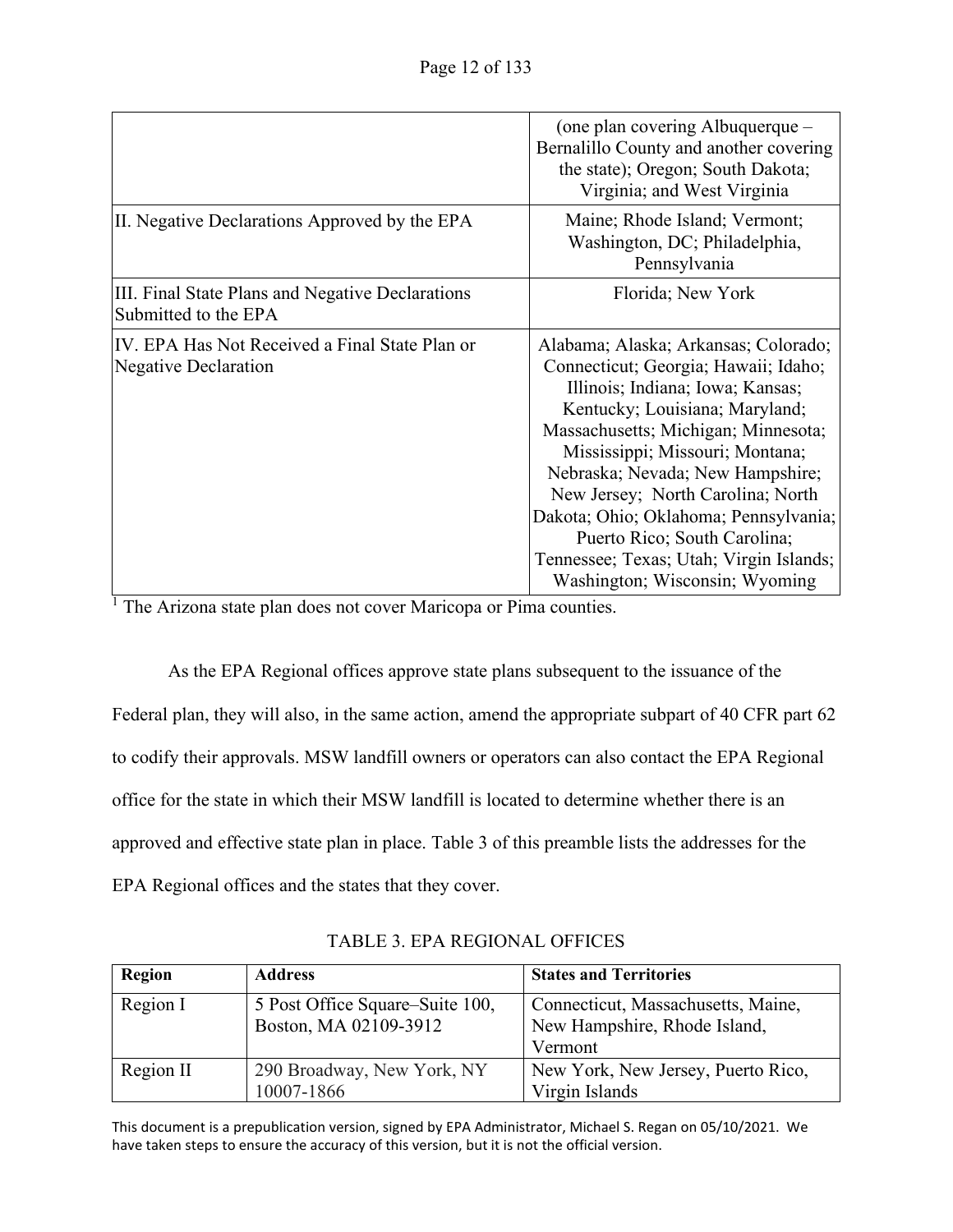| Region III  | Air Protection Division, Mail     | Virginia, Delaware, District of          |
|-------------|-----------------------------------|------------------------------------------|
|             | Code 3AP00, 1650 Arch Street,     | Columbia, Maryland, Pennsylvania,        |
|             | Philadelphia, PA 19103-1129       | West Virginia                            |
| Region IV   | 61 Forsyth Street, SW, Atlanta,   | Florida, Georgia, North Carolina,        |
|             | GA 30303-3104                     | Alabama, Kentucky, Mississippi, South    |
|             |                                   | Carolina, Tennessee                      |
| Region V    | Mail Code A-17J, 77 West          | Minnesota, Wisconsin, Illinois, Indiana, |
|             | Jackson Blvd., Chicago, Il 60604- | Michigan, Ohio                           |
|             | 3590                              |                                          |
| Region VI   | 1201 Elm Street, Suite 500,       | Arkansas, Louisiana, New Mexico,         |
|             | Dallas, TX 75270-2102             | Oklahoma, Texas                          |
| Region VII  | Air and Waste Management          | Iowa, Kansas, Missouri, Nebraska         |
|             | Division, 11201 Renner            |                                          |
|             | Boulevard, Lenexa, Kansas 66219   |                                          |
| Region VIII | Director, Air Program, Office of  | Colorado, Montana, North Dakota,         |
|             | Partnerships and Regulatory       | South Dakota, Utah, Wyoming              |
|             | Assistance, Mail Code 8P-AR,      |                                          |
|             | 1595 Wynkoop Street, Denver,      |                                          |
|             | CO 80202-1129                     |                                          |
| Region IX   | 75 Hawthorne Street, San          | Arizona, California, Hawaii, Nevada,     |
|             | Francisco, CA 94105               | American Samoa, Guam, Northern           |
|             |                                   | Mariana Islands                          |
| Region X    | 1200 6th Avenue, Suite 155,       | Washington, Alaska, Idaho, Oregon        |
|             | Seattle, WA 98101                 |                                          |

# *E. What are the elements of the MSW Landfills Federal Plan?*

Section 111(d) of the CAA, as amended, 42 U.S.C. 7411(d), requires states to develop and implement state plans for MSW landfills to implement and enforce the promulgated EG. Accordingly, 40 CFR part 60, subpart Cf requires states to submit state plans that include specified elements. Because this Federal plan takes the place of state plans, where state plans are not fully approved and effective, it includes the same essential elements: (1) Identification of legal authority and mechanisms for implementation; (2) inventory of designated facilities; (3) inventory of emissions; (4) emission limits; (5) compliance schedules; (6) process for the EPA or state review of site-specific design plans for GCCS; (7) testing, monitoring, reporting, and recordkeeping requirements; and (8) public hearing requirements. Each element was discussed in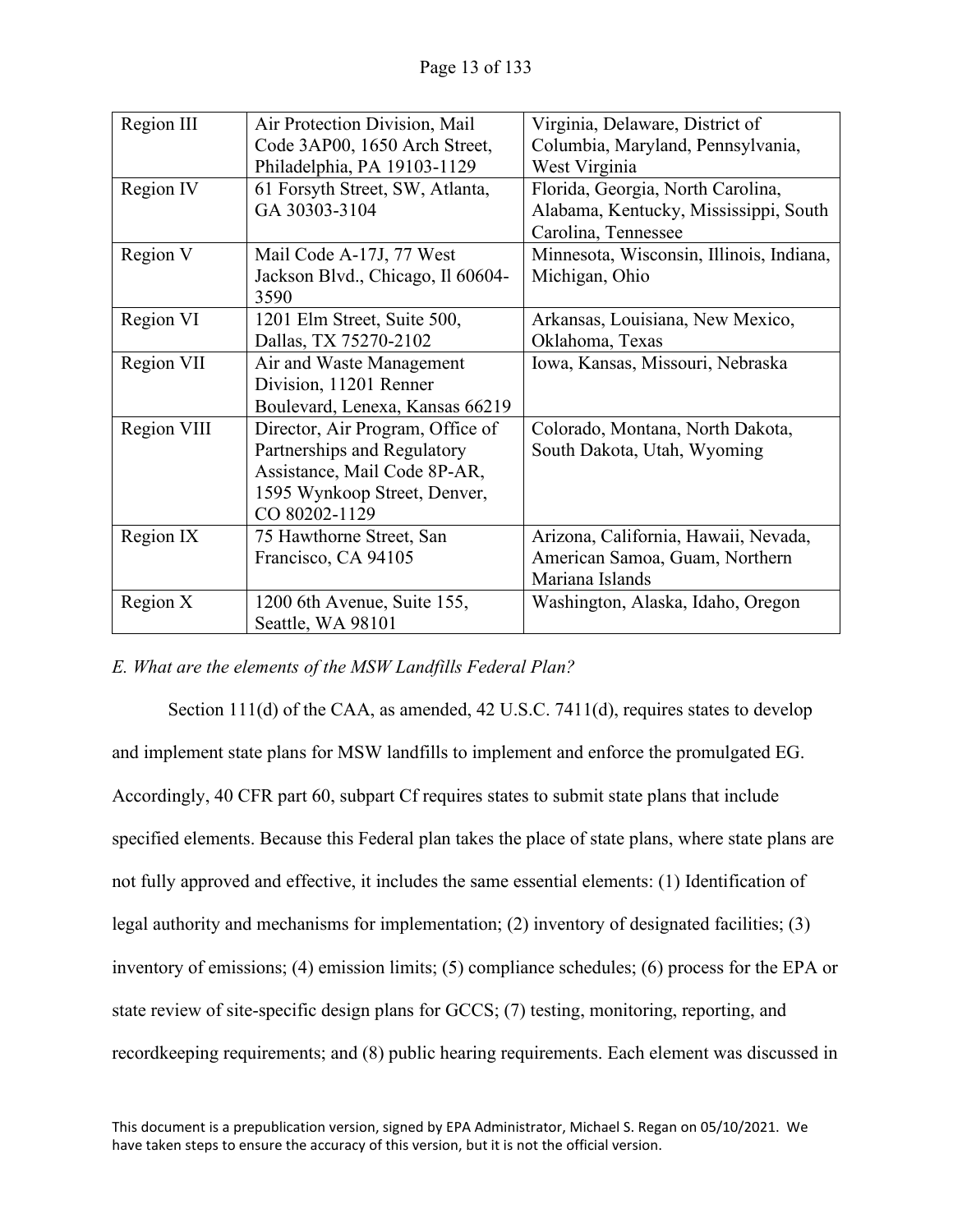detail as it relates to the Federal plan in section IV of the preamble of the proposed rule (84 FR 43745, August 22, 2019).

III. What are the designated facilities?

*A. What is a designated MSW landfill?*

The designated facility for the MSW Landfills Federal Plan is each MSW landfill that (1) commenced construction, reconstruction, or modification prior to July 17, 2014, and has not been modified or reconstructed since then, and (2) has accepted waste since November 8, 1987, or has capacity for future waste deposition, which also includes MSW landfills that were subject to 40 CFR part 62, subpart GGG or 40 CFR part 60, subpart WWW.

If an existing MSW landfill subject to the Federal plan increases its permitted volume design capacity through vertical or horizontal expansion (*i.e.*, is modified) on or after July 17, 2014, it would be subject to the MSW Landfills NSPS (40 CFR part 60, subpart XXX) (see 81 FR 59332, August 29, 2016) and would no longer be subject to the Federal plan. An existing MSW landfill that makes operational changes without increasing the horizontal or vertical dimensions of the landfill would continue to be subject to the Federal or approved state plan that implements the 2016 MSW Landfills EG, rather than the NSPS.

*B. How do I determine if my MSW landfill is covered by an approved and effective state plan?*

The status of approval and promulgation of CAA section 111(d) state plans for designated sources in each state or territory is identified in 40 CFR part 62. However, 40 CFR part 62 is only updated periodically. Thus, if 40 CFR part 62 does not indicate that a state has an approved and effective plan, please contact the appropriate EPA Regional office (see Table 3 in section II.D of this preamble) to determine if approval has occurred since publication of the most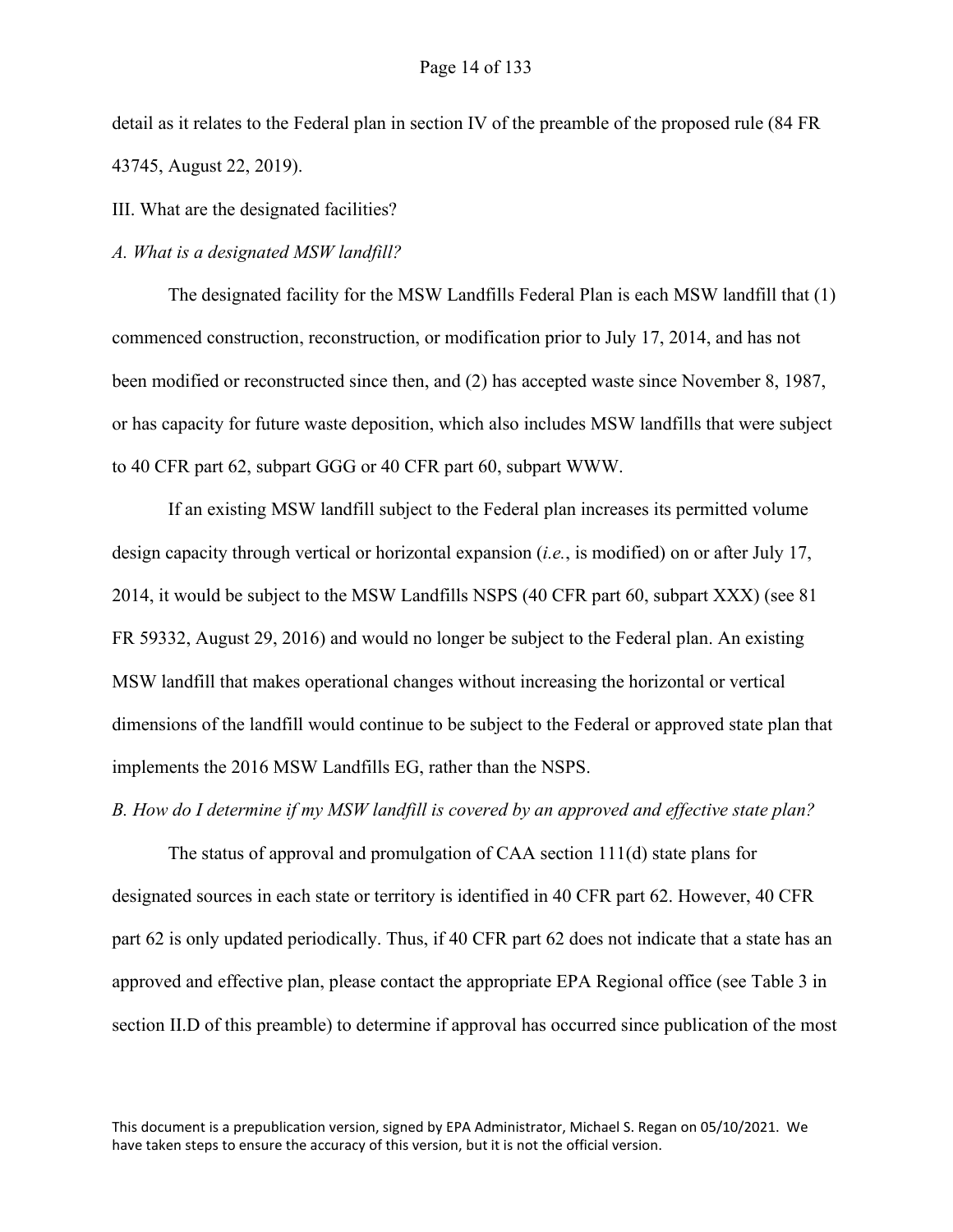recent version of 40 CFR part 62. Each state plan becomes effective 30 days after the final EPA approval of the state plan is published in the *Federal Register*.

This final action does not preclude states from submitting a state plan later. If a state submits a plan after the promulgation date of the MSW Landfills Federal Plan, the EPA will review and approve or disapprove the state plan. If the EPA approves a plan, then the MSW Landfills Federal Plan no longer applies to MSW landfills covered by the state plan. If an MSW landfill is overlooked by a state that has an approved negative declaration, or if an individual MSW landfill is not covered by an approved and effective state plan, the MSW landfill will remain subject to this Federal plan.

IV. Summary of Changes Since Proposal and Response to Comments

This section summarizes all changes made to the Federal plan since proposal, in part, in response to public comments. The changes include clarifications regarding initial reporting requirements and timing of GCCS for landfills that have previously submitted a GCCS design plan for other MSW landfill Federal regulations, clarifications on LFG treatment system monitoring plan requirements, and the updated inventory of designated facilities and their emissions. The EPA received six comment letters on the proposed MSW Landfills Federal Plan. Certain comments and responses are contained in this section that are relevant to the EPA's clarification of requirements.<sup>[3](#page-14-0)</sup> For more information, see the response to comments document, titled *Summary of Public Comments and EPA's Responses for the Proposed Federal Plan Requirements for Municipal Solid Waste Landfills That Commenced Construction On or Before* 

<span id="page-14-0"></span> $3$  Copies of all comments submitted are available at the EPA Docket Center Public Reading Room and are also available electronically through *https://www.regulations.gov/* by searching Docket ID No. EPA-HQ-OAR-2019-0338.

This document is a prepublication version, signed by EPA Administrator, Michael S. Regan on 05/10/2021. We have taken steps to ensure the accuracy of this version, but it is not the official version.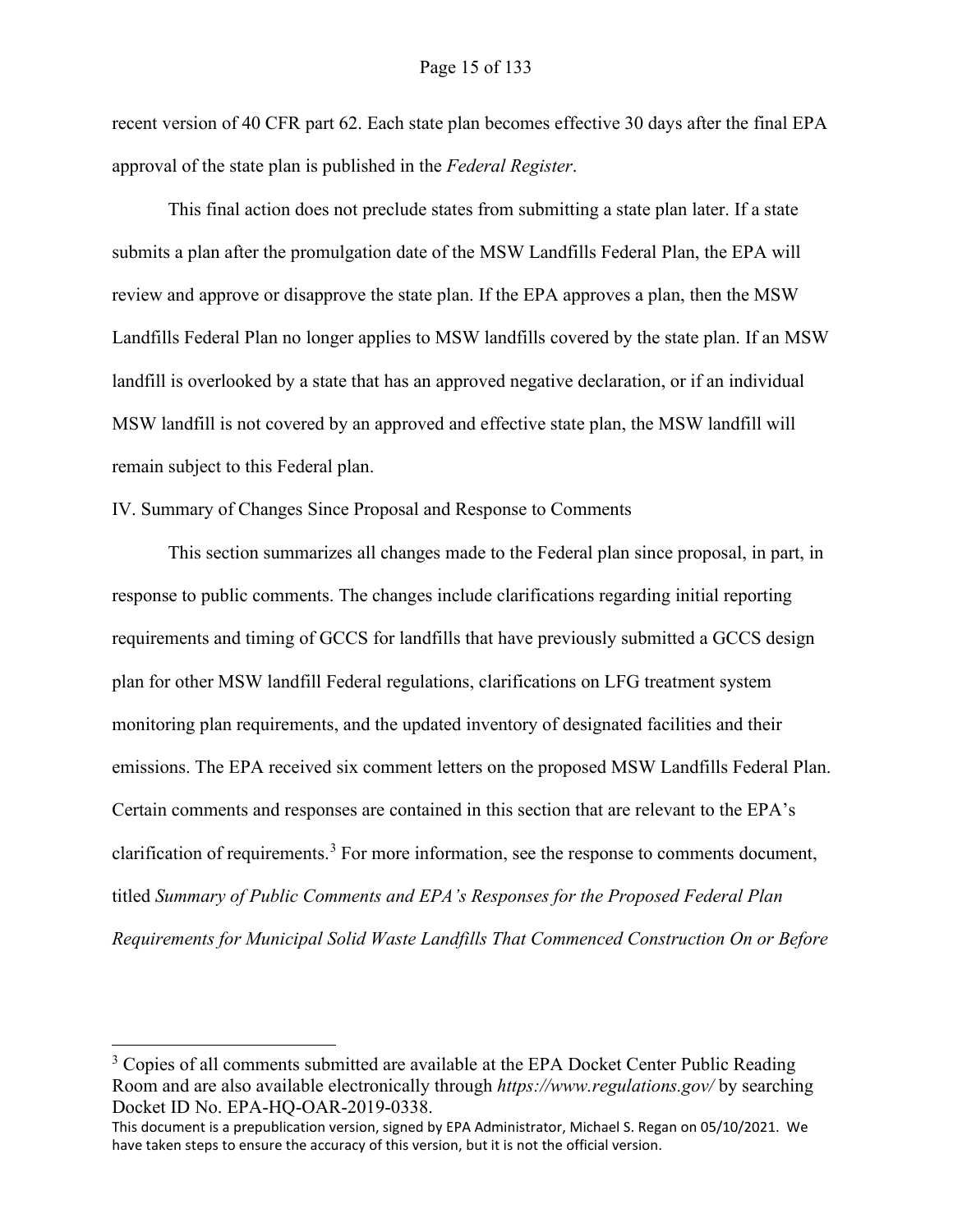*July 17, 2014, and Have Not Been Modified or Reconstructed Since July 17, 2014*, which is available in the docket for this action.

#### *A. Clarification of Requirements*

#### 1. Legacy Controlled Landfills

*Comment:* Two commenters requested that the EPA clarify the compliance timelines and requirements for plan submittals to address existing MSW landfills that have already installed a GCCS. Specifically, one commenter requested that the EPA clarify which of the initial plans and reports are required for existing landfills that already submitted such initial reports under the subpart WWW NSPS. The other commenter suggested that landfills that have already installed a GCCS should not be subject to the second and third increments of progress, since awarding contracts and initiating on-site construction may have already occurred. The commenter said that such landfills would still be subject to the requirement to fully comply with all aspects of the Federal plan as of the 30-month deadline.

*Response:* The EPA agrees that additional clarification is needed regarding several compliance obligations for landfills that are already controlling emissions under previous Federal regulations. Although EPA anticipated that additional landfills would require controls as a result of the revised regulations at 40 CFR part 60, subpart Cf, EPA's intent was that, if a landfill was already classified as a "controlled landfill," the 30-month period to install and operate a GCCS cannot be reset or restarted. Therefore, the EPA is clarifying its intent in the regulatory provisions for the timing of compliance with certain requirements for landfills that were considered to be a controlled landfill under 40 CFR part 60, subpart WWW; 40 CFR part 62, subpart GGG; or a state plan implementing 40 CFR part 60, subpart Cc, as discussed in the remainder of this response.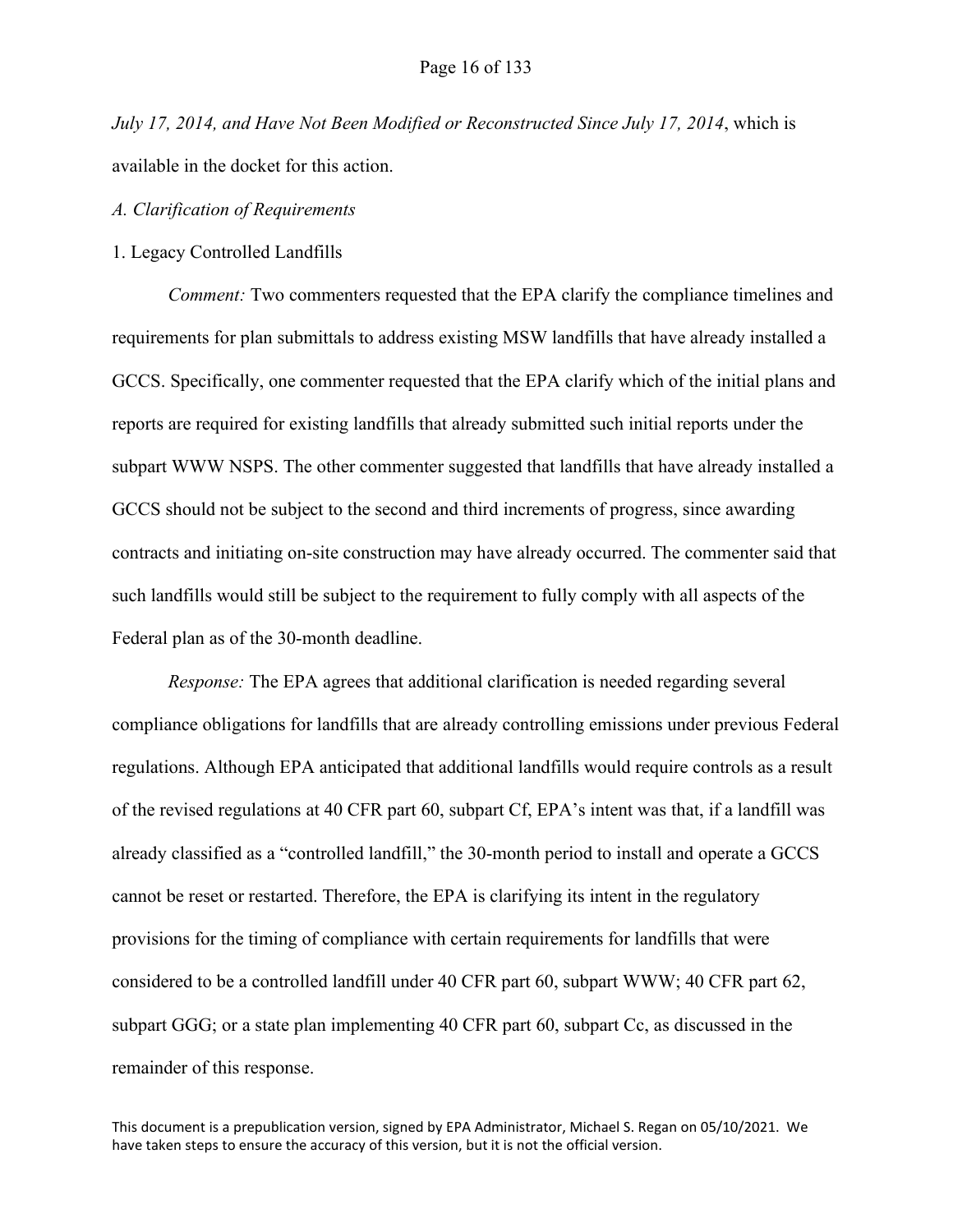The NSPS at 40 CFR part 60, subpart WWW, identified and defined the term "controlled landfill" as one that had triggered the nonmethane organic compounds (NMOC) threshold of 50 Mg per year or more and submitted its collection and control system design plan. The provisions of 40 CFR part 60, subpart WWW, require the design plan to be submitted within 1 year of the first NMOC annual emission rate report that is equal to or greater than 50 Mg per year NMOC. The EG at 40 CFR part 60, subpart Cc, and the Federal plan at 40 CFR part 62, subpart GGG, do not define the term "controlled landfill" directly but note that the definition of terms used but not defined in those subparts has the meaning given them in the CAA and in 40 CFR part 60, subparts A, B, and WWW. These rules provide the same timing allowance of 1 year after the NMOC report showing emissions of 50 Mg NMOC per year or more to submit the collection and control system design plan. These landfills have already met requirements under existing 40 CFR part 60 or part 62 regulations, and the EPA emphasizes that there is no need to duplicate those efforts when complying with the Federal plan being finalized in this action. The EPA has added a definition of the term "legacy controlled landfill" to 40 CFR 62.16730 to clarify requirements and compliance times for these landfills.

Legacy controlled landfills have previously satisfied the requirement to submit their initial design capacity report, initial or annual NMOC emission rate reports, and collection and control system design plan. These reports were previously submitted under 40 CFR part 60, subpart WWW; 40 CFR part 62, subpart GGG; or a state plan implementing 40 CFR part 60, subpart Cc. The EPA has clarified that it is not requiring these sources to resubmit any of these reports under 40 CFR 62.16711(h).

Additionally, because annual NMOC reports have been previously submitted under 40 CFR part 60, subpart WWW; 40 CFR part 62, subpart GGG; or a state plan implementing 40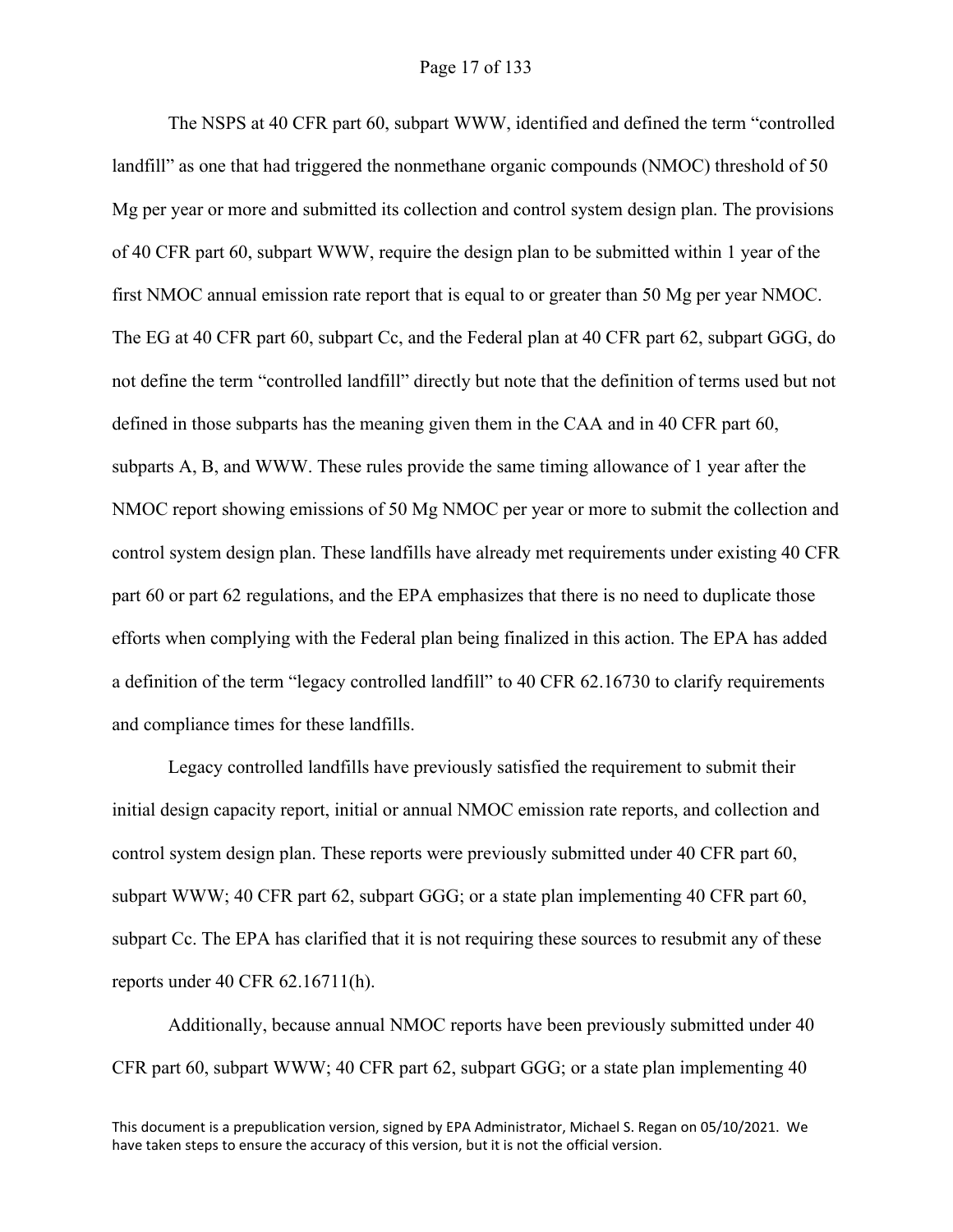#### Page 18 of 133

CFR part 60, subpart Cc, some of the legacy controlled landfills have already passed the 30 month period after the first NMOC report that showed emissions of 50 Mg NMOC per year or more. Other legacy controlled landfills may not reach the end of the 30-month period until after this Federal plan becomes effective. The EPA has revised some of the increments of progress at 40 CFR 62.16712 to account for landfills that have already achieved some or all of the increments of progress. The EPA has also revised 40 CFR 62.16711(h), 62.16714(b)(2), 62.16724, and Table 1 of 40 CFR part 62, subpart OOO to more clearly define the requirements for these legacy controlled landfills.

In this action, the EPA is also clarifying that legacy controlled landfills will continue to install and expand their GCCS under the Federal plan at the same schedule required by the previous landfill rules. That is, the owner or operator must expand the GCCS every 5 years if in active areas, or every 2 years if the area is closed or at final grade. Similar to our intent that the 30-month period not be stopped or restarted with the promulgation of this Federal plan, the timeframe for GCCS expansions will continue without break as a landfill transitions from one of the previous regulations into this Federal plan.

Legacy controlled landfills have until the effective date of this regulation [**INSERT DATE 30 DAYS AFTER DATE OF PUBLICATION IN THE FEDERAL REGISTER**] to demonstrate compliance with the GCCS operational standards and the monitoring, reporting, and recordkeeping requirements outlined in the Federal plan. The MSW Landfills Federal Plan implements the 2016 MSW Landfills EG, which included some changes to the GCCS operational standards, and associated monitoring, recordkeeping, and reporting requirements from the original NSPS and EG regulations. The MSW Landfills EG was published in August 2016, over 3 years prior to the publication of the proposed Federal plan. Additionally, many of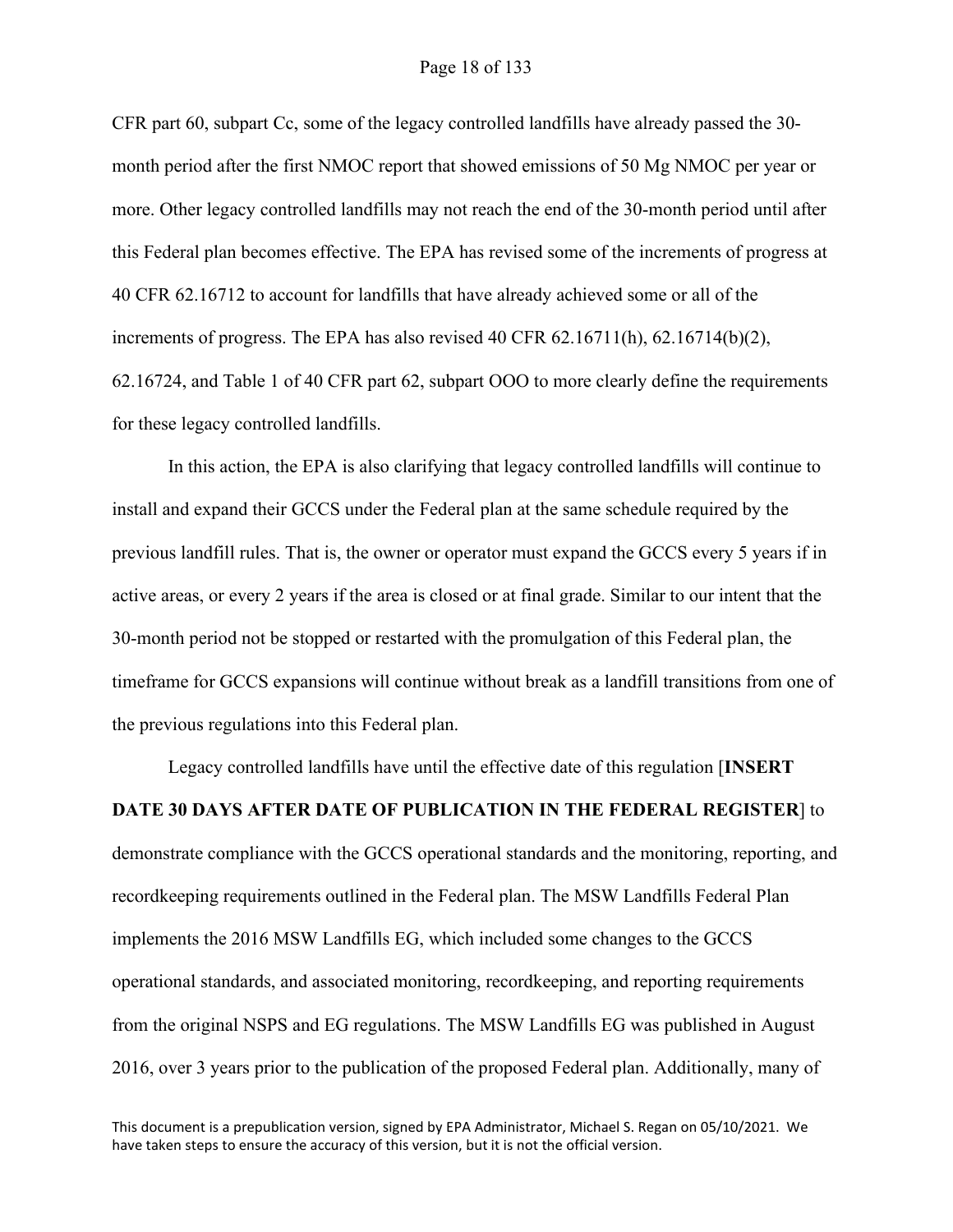#### Page 19 of 133

these requirements have provided additional operational flexibility to landfills, such as the removal of the oxygen/nitrogen operational standard at wellheads, the option to meet some of the GCCS removal criteria by demonstrating that the control system cannot operate for 15 years, new optional Tier 4 surface-emissions-based provisions, and the ability to use actual gas flow data instead of modeled emissions for excluding non-productive areas of the landfill from control. Prior to compliance with the new requirements, owners or operators of legacy controlled landfills must continue to operate the GCCS and monitor, report, and keep records in accordance with the requirements in 40 CFR part 60, subpart WWW; 40 CFR part 62, subpart GGG; or a state plan implementing 40 CFR part 60, subpart Cc, depending on which regulation applies to the landfill before this Federal plan becomes effective.

The EPA also acknowledges that some of the legacy controlled landfills have already conducted initial performance tests or submitted initial annual reports under the previous regulations. The EPA is exempting legacy controlled landfills from the requirement to redo any initial performance tests that were previously submitted under 40 CFR part 60, subpart WWW; 40 CFR part 62, subpart GGG; or a state plan implementing 40 CFR part 60, subpart Cc. However, if legacy controlled landfills add additional flares or any other additional control equipment after this Federal plan becomes effective, those test results must be submitted to EPA's Central Data Exchange (CDX) and included in future annual reports. Similarly, the EPA is clarifying the timing of the initial annual report for legacy controlled landfills that have already submitted an initial report under previous landfill regulations. The EPA is clarifying in 40 CFR 62.16724(h) that legacy controlled landfills continue the annual frequency for reporting by allowing submittal 1 year after the report was submitted under the previous regulations. The contents of the annual reports submitted after this Federal plan becomes effective must reflect the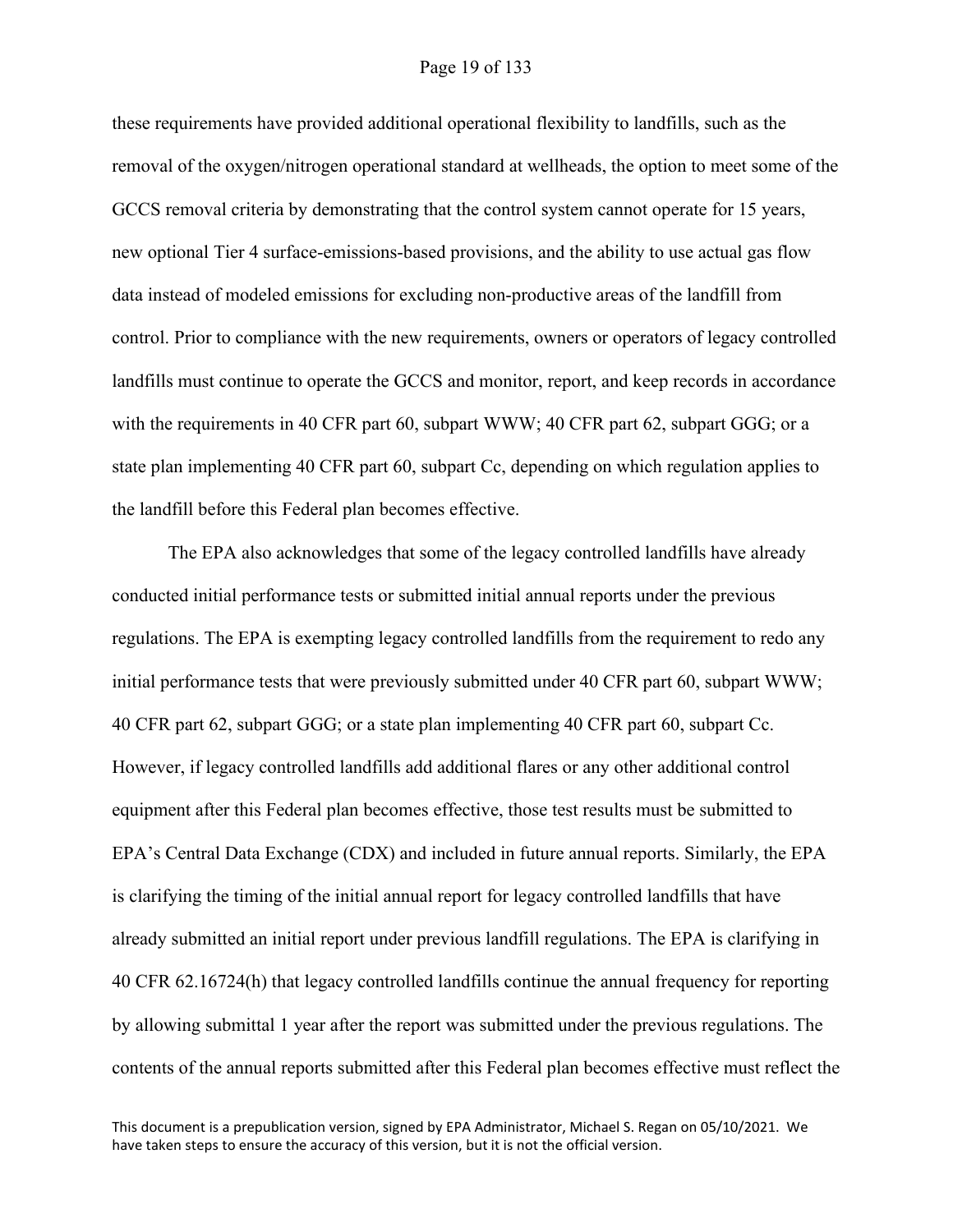requirements listed in 40 CFR 62.16724(h). For example, if a landfill submitted its last annual report under 40 CFR part 60, subpart WWW, in January 2021, the annual report under 40 CFR part 62, subpart OOO, will be due in January 2022 (1 year after the latest report) and submitted to CDX.

The EPA also acknowledges some clarifications are necessary regarding the timing of treatment system monitoring plans for legacy controlled landfills that were treating LFG for subsequent sale or beneficial reuse before the effective date of the Federal plan. In the 2016 MSW Landfills EG, the EPA finalized a new requirement to prepare a treatment system monitoring plan (40 CFR 60.39f(b)(5)). This plan was required to be submitted as part of the landfill's title V application and the plan would be reviewed as part of the general permitting process. Because legacy controlled landfills may not have already submitted this plan under the 5-year title V renewal timeline, we have clarified in 40 CFR  $62.16724(d)(7)$  that legacy controlled landfills have up to [**INSERT DATE 1 YEAR AFTER DATE OF PUBLICATION IN THE FEDERAL REGISTER**] to develop or update this plan. See EPA's Response to Comments document for the 2016 MSW Landfills EG (Docket ID Item No. EPA-HQ-OAR-2014-0451-0229, section 11.7). Landfills that are treating LFG are anticipated to already have documentation in place for LFG treatment specifications that are related to contractual agreements or operational procedures. Therefore, the EPA has determined that 1 year is sufficient time to complete this requirement under the Federal plan.

2. Closed Landfills and the Closed Landfill Subcategory

The EPA is clarifying the compliance obligation requirements for closed landfills, although these clarifications did not lead to a change in the regulatory text. The 2016 MSW Landfills EG established a closed landfill subcategory for landfills that closed on or before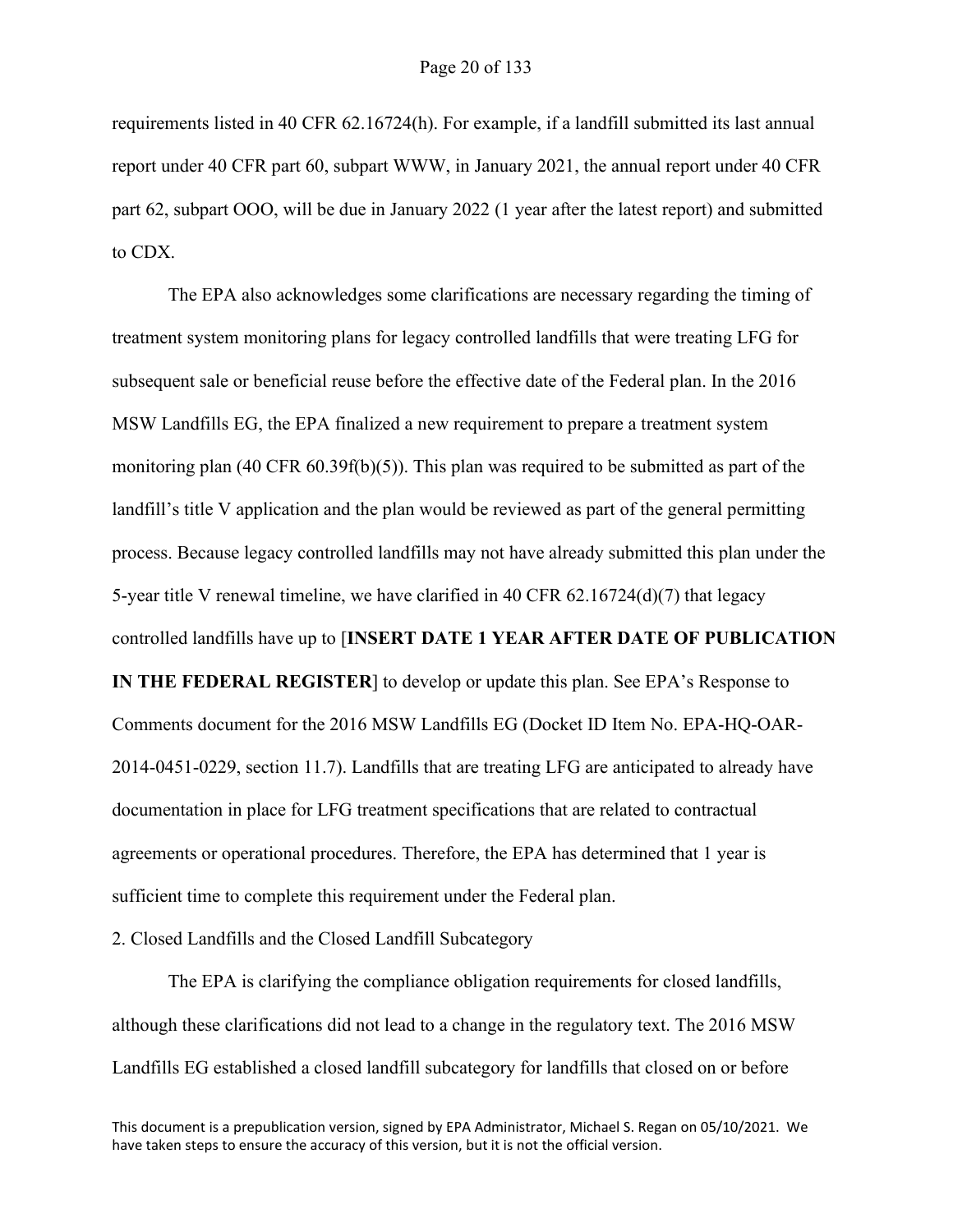September 27, 2017. For landfills that meet the criteria of the closed landfill subcategory, the EPA is finalizing, as proposed, the exemption from submitting an initial or most recent NMOC emission rate report provided that the report showed emissions below 50 Mg per year, which is the emission threshold for this subcategory (see 40 CFR  $62.16711(g)(2)$ ). However, for landfills that have closed since September 28, 2017, the EPA is requiring an initial NMOC emission rate report in order to assess whether the landfill exceeds the lower threshold of 34 Mg per year and must install a GCCS (see 40 CFR 62.16714(e)). Because the emission rate threshold has been reduced, this initial report is necessary in order to establish the timeline and applicability for control requirements. After the initial NMOC report, subsequent annual reports are not required for closed landfills, as stated in 40 CFR 62.16714(e)(1)(ii). Similarly, landfills that had already installed a GCCS under 40 CFR part 60, subpart WWW; 40 CFR part 62, subpart GGG; or a state plan implementing 40 CFR part 60, subpart Cc and have closed since September 28, 2017, do not need to submit an initial NMOC report and are not required to submit subsequent annual reports (see 40 CFR 62.16714(e)(1)(ii)).

#### 3. Other Technical Corrections and Clarifications

The EPA is making several technical corrections in this final action that were identified during the public comment process in order to improve the clarity of the rule. Two commenters noted that a typo appeared in 40 CFR 62.16711(a)(1), where "July 14, 2014" appeared instead of the correct date, "July 17, 2014." The EPA has corrected this typographical error in the final regulation. One commenter pointed out that 40 CFR 62.16712(a) instructed readers to refer to 40 CFR 62.16730 for a definition of each increment of progress, however, the section did not contain these definitions. The EPA agrees with this missing reference and has added definitions to 40 CFR 62.16730 for nine terms: "Achieve final compliance," "Award contract," "Complete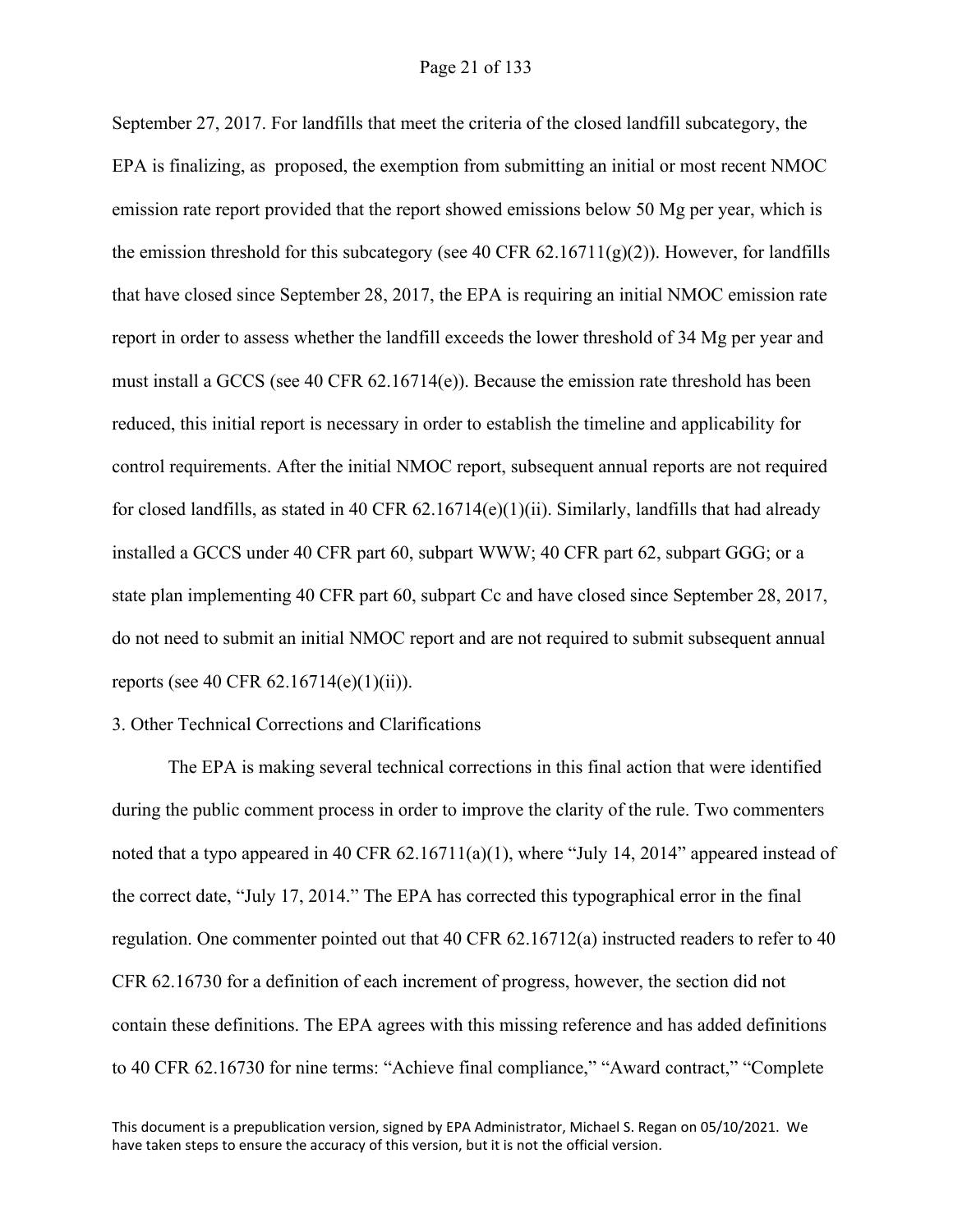on-site construction," "EPA approved state plan," "Final control plan (Collection and control system design plan)," "Indian Country," "Initiate on-site construction," "Negative declaration letter," and "Tribal plan." These definitions are consistent with the terms as defined in 40 CFR part 62, subpart GGG, and include modifications specific to the requirements of this MSW Landfills Federal Plan. The same commenter further noted that 40 CFR 62.16712(c) referred to Table 2 in subpart OOO for site-specific compliance schedules, though there is no Table 2 included in subpart OOO. The EPA has not received any requests for site-specific compliance schedules, and we are therefore not including a Table 2 in the final rule. As such, the EPA has removed any reference to Table 2 from the regulatory text. Additionally, the EPA has corrected the citations in the regulatory text to refer to 40 CFR 62.16710-62.16730 instead of 40 CFR 62.710-62.730.

#### *B. Inventory of Designated MSW Landfills*

The docket for this action includes an inventory of the MSW landfills that are covered by this MSW Landfills Federal Plan in the absence of approved state or tribal plans. The inventory of designated facilities and their corresponding emissions are elements of a Federal plan, as discussed in section II.E of this preamble. At proposal, the EPA developed an initial inventory of landfills and emissions by identifying existing landfills that were expected to be covered by the proposed Federal plan (Docket ID Item No. EPA-HQ-OAR-2019-0338-0006) and requested that states or owners or operators identify additional sources for inclusion on the list. During the comment period, the EPA received one comment that provided edits to the source inventory for MSW landfills in Oklahoma. The commenter provided updated information about three landfills in the draft source inventory and provided a list of 11 landfills that accepted waste after November 8, 1987, that were missing from the draft inventory. A complete list of the additional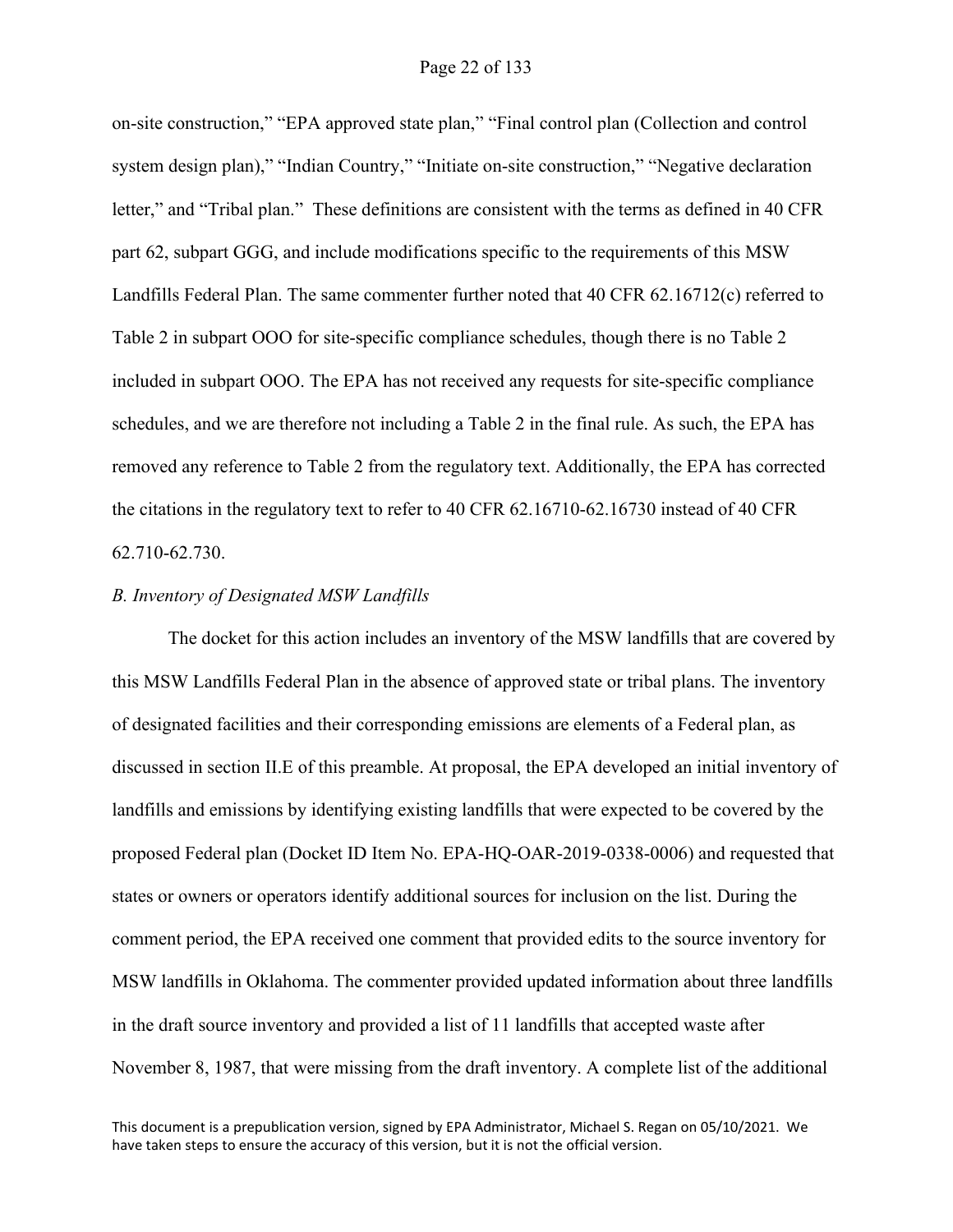landfills can be found in the comment letter (Docket ID Item No. EPA-HQ-OAR-2019-0338- 0012). In addition to adjusting the inventory based on public comments, the EPA reviewed and approved several state plans since proposal, as listed in section II.D of this preamble. Therefore, the EPA has also adjusted the inventory to remove any landfills for which EPA has signed an approval (full or partial) for the state plan, regardless of whether or not it has been published in the *Federal Register* and become effective. Since the approvals were submitted to the *Federal Register* before this rule, it is expected that the previously-approved state plans will be effective before the effective date of the MSW Landfills Federal Plan.

As of February 2021, there are an estimated 1,590 landfills covered by this final Federal plan. These landfills exist in 42 states and the U.S. territories of Puerto Rico and the Virgin Islands. Additionally, one tribal entity, the Salt River Pima Maricopa Indian Community, is covered by this final Federal plan. For a discussion of the sources, their locations, and information used to develop the source list, see the memorandum, *Developing a Federal Plan Source and Emission Inventory-Final Rule, February 2021*, which is available in the docket for this action. In addition to this list, any MSW landfill that meets the applicability criteria in this action is subject to the Federal plan, regardless of whether it is listed in the final inventory included in *Developing a Federal Plan Source and Emission Inventory-Final Rule, February 2021*.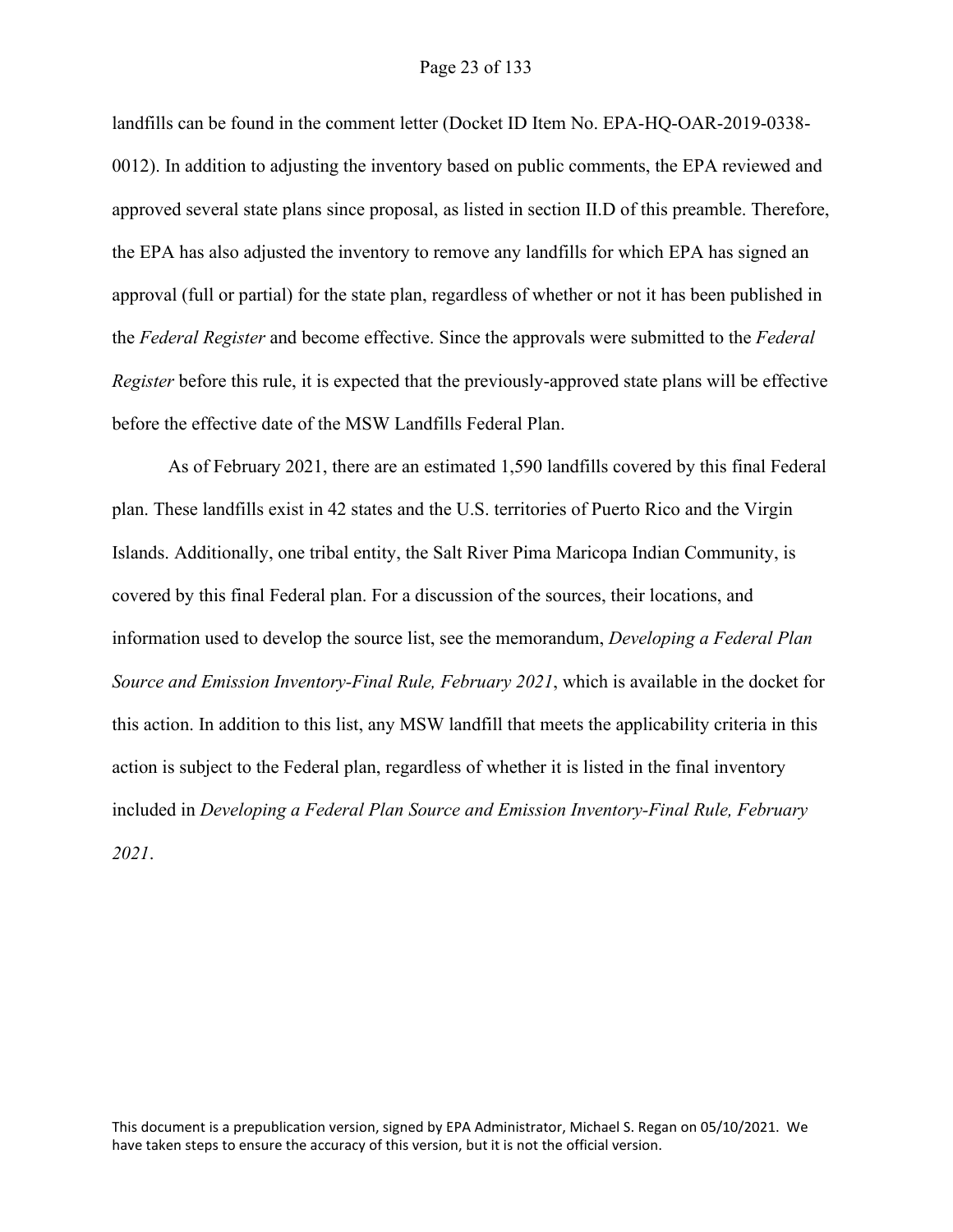## *C. Inventory of Emissions*

As a required element of this Federal plan, the docket contains an inventory of emissions from the MSW landfills that are covered by this final Federal plan. The EPA estimated the emissions from the inventory of existing MSW landfills that are expected to be covered by the Federal plan as of February 5, 2021. Pollutant emissions are expressed in Mg NMOC per year in calendar year 2021. Table 4 of this preamble summarizes the results of the inventory.

These estimates are based solely on the modeled emissions remaining after considering controls required by 40 CFR part 60, subparts WWW and Cc, and do not include any additional emissions reductions from voluntary actions, such as early installation of the GCCS. See the memorandum, *Developing a Federal Plan Source and Emission Inventory-Final Rule, February 2021*, which is available in the docket for this action, for the complete emissions inventory, including detailed emissions from MSW landfills in each state, and details on the calculations used to determine those emissions.

| TABLE 4. SUMMARY OF ESTIMATED NMOC EMISSIONS FROM EXISTING MSW |  |
|----------------------------------------------------------------|--|
| LANDFILLS EXPECTED TO BE COVERED BY THE FEDERAL PLAN           |  |

| Region/State   | 2021 NMOC Emissions (Mg per year) |
|----------------|-----------------------------------|
| Region 1       |                                   |
| Connecticut    | 13                                |
| Massachusetts  | 391                               |
| New Hampshire  | 74                                |
| Region 2       |                                   |
| New Jersey     | 318                               |
| New York       | 833                               |
| Puerto Rico    | 268                               |
| Virgin Islands | 13                                |
| Region 3       |                                   |
| Maryland       | 412                               |
| Pennsylvania   | 1,391                             |
| Region 4       |                                   |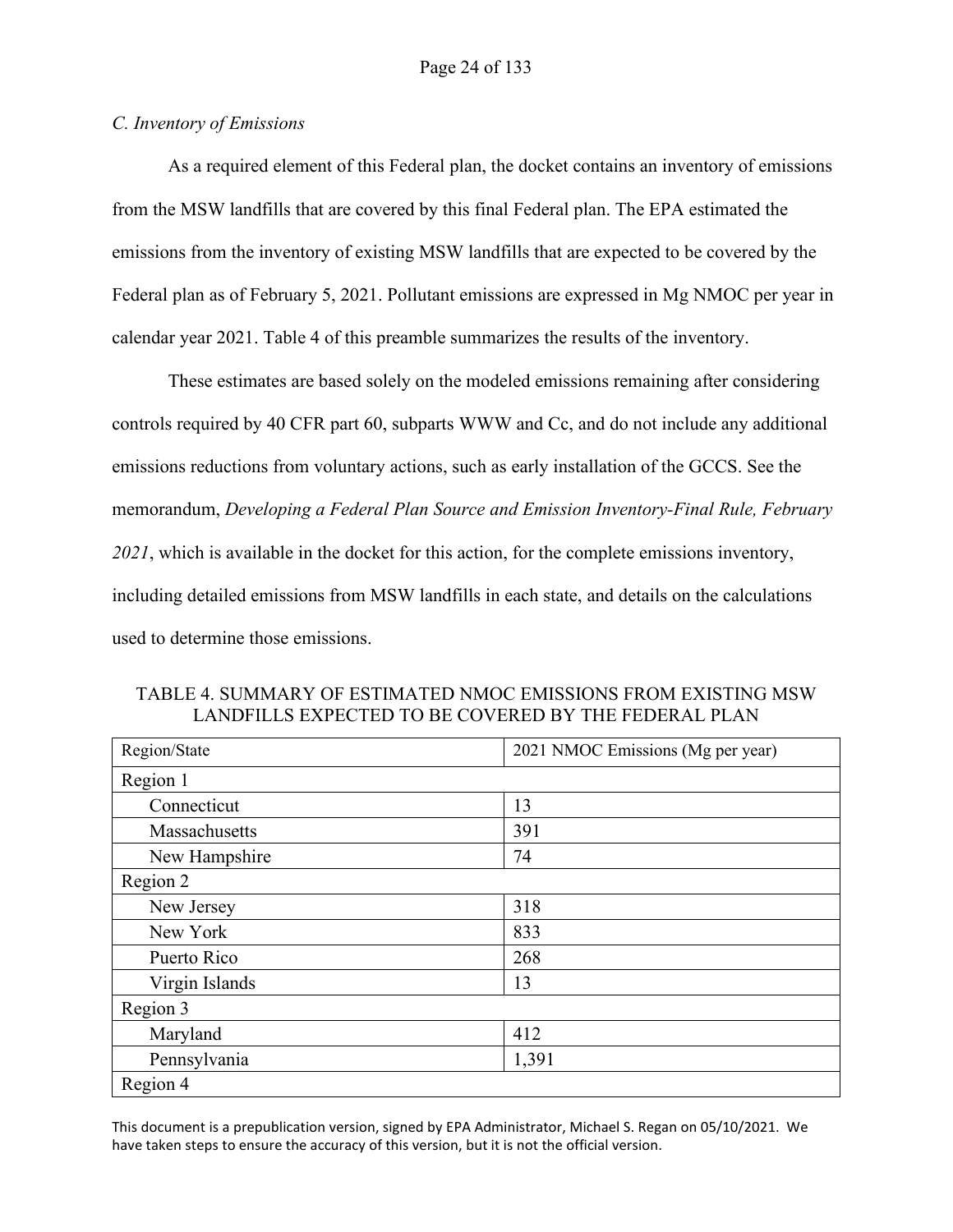| Alabama        | 424   |
|----------------|-------|
| Florida        | 1,121 |
| Georgia        | 1,082 |
| Kentucky       | 519   |
| Mississippi    | 205   |
| North Carolina | 934   |
| South Carolina | 440   |
| Tennessee      | 816   |
| Region 5       |       |
| Illinois       | 1,301 |
| Indiana        | 767   |
| Michigan       | 1,164 |
| Minnesota      | 258   |
| Ohio           | 1,189 |
| Wisconsin      | 513   |
| Region 6       |       |
| Arkansas       | 319   |
| Louisiana      | 587   |
| Oklahoma       | 318   |
| Texas          | 2,030 |
| Region 7       |       |
| Iowa           | 358   |
| Kansas         | 330   |
| Missouri       | 427   |
| Nebraska       | 279   |
| Region 8       |       |
| Colorado       | 772   |
| Montana        | 93    |
| North Dakota   | 50    |
| Utah           | 298   |
| Wyoming        | 48    |
| Region 9       |       |
| Arizona*       | 377   |
| Hawaii         | 112   |
| Nevada         | 75    |
| Region 10      |       |
| Alaska         | 91    |
| Idaho          | 113   |
| Washington     | 388   |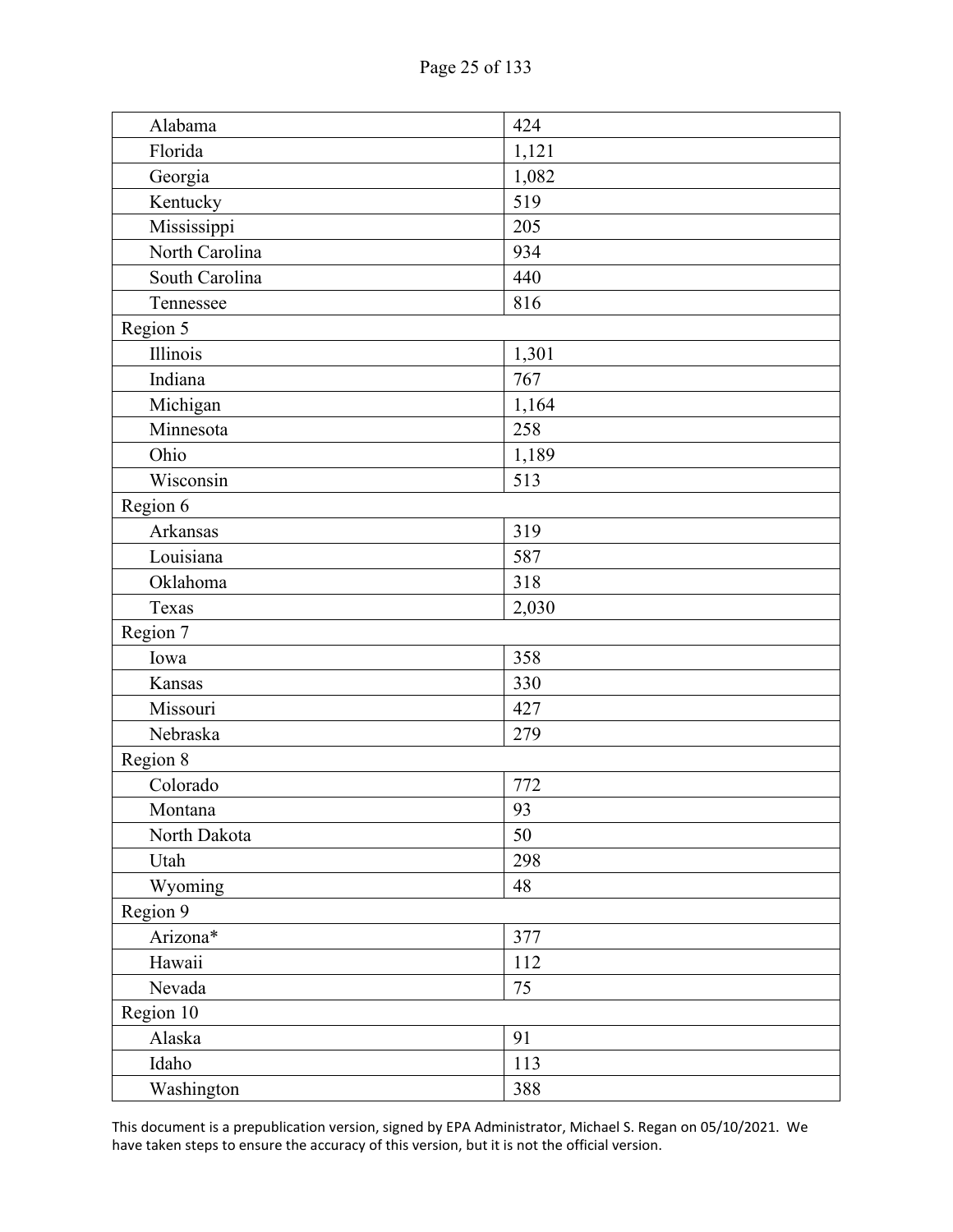*\* Arizona includes estimates for 18 landfills in Maricopa and Pima counties only.*

V. Summary of Final MSW Landfills Federal Plan Requirements

*A. What are the final applicability requirements?*

The Federal plan applicability criteria (40 CFR 62.16711) reflect those established by the 2016 MSW Landfills EG (40 CFR 60.31f). The designated facility for this MSW Landfills Federal Plan is described in section III.A of this preamble and this action establishes an MSW Landfills Federal Plan to implement the 2016 MSW Landfills EG for designated facilities located in states and tribal countries without an approved state plan.

The EPA partially approved and partially disapproved the California state plan because the plan omitted certain required provisions. Thus, for MSW landfills that are affected by the California state plan, the EPA is updating 40 CFR part 62, subpart F (40 CFR 62.1115(b)(2)) to identify the provisions of the Federal plan corresponding to the omitted requirements that existing MSW landfills in California must implement in addition to the approved portion of the California plan: 40 CFR 62.16716(c) wellhead operational standards (corresponding to 40 CFR  $60.34f(c)$ ,  $62.16720(a)(5)$  wellhead monitoring (corresponding to 40 CFR  $60.36f(a)(5)$ ),  $62.16722(a)(2)$  and (3) wellhead monitoring (corresponding to 40 CFR  $60.37f(a)(2)$  and (3)), 62.16724(k) corrective action (corresponding to 40 CFR 60.38f(k)), and 62.16726(e)(2) and (5) recordkeeping (corresponding to 40 CFR 60.39f(e)(2) and (5)) .

*B. What are the final compliance schedules?*

Unless the landfill is a legacy controlled landfill, owners or operators of MSW landfills subject to the MSW Landfills Federal Plan are required to submit a design capacity report within 90 days after the effective date of the Federal plan (40 CFR 62.16724(a)). If the design capacity report indicates a capacity equal to or greater than 2.5 million Mg and 2.5 million  $m<sup>3</sup>$  of solid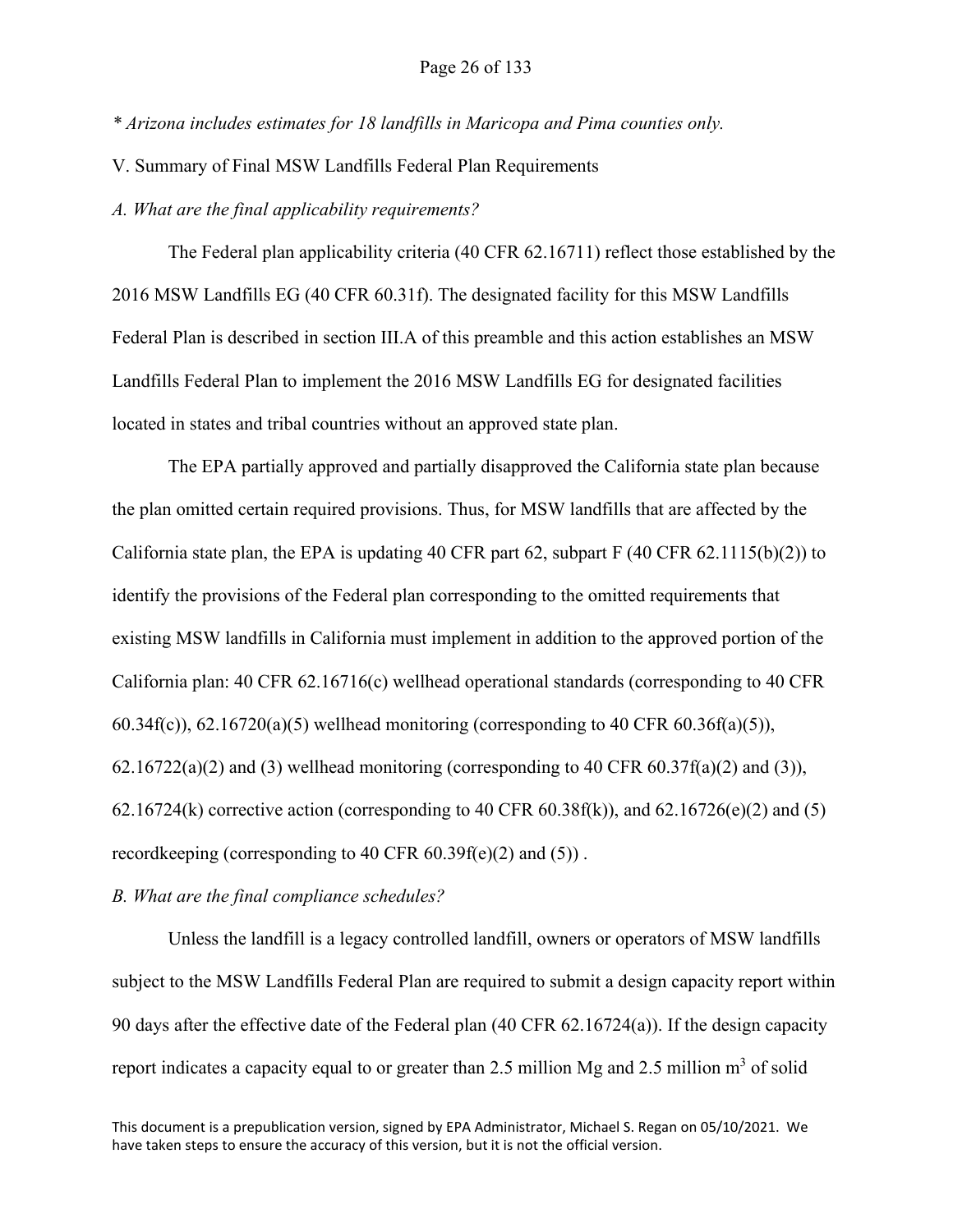waste a landfill can accept, an annual NMOC emission rate report must also be submitted within 90 days after the effective date of the Federal plan and then every 12 months until the landfill installs a GCCS (40 CFR 62.16724(c)). As discussed in section IV.A of this preamble, legacy controlled landfills have satisfied the requirement to submit their initial design capacity report and NMOC emission rate report with their initial reports previously submitted under 40 CFR part 60, subpart WWW; 40 CFR part 62, subpart GGG; or a state plan implementing 40 CFR part 60, subpart Cc.

If the first NMOC emission rate report submitted under the MSW Landfills Federal Plan shows emissions less than 34 Mg per year NMOC (50 Mg per year for the closed landfill subcategory), then the owner or operator must recalculate NMOC emissions annually and submit annual NMOC emission rate reports unless the MSW landfill is closed. (See 40 CFR  $62.16724(c)(3)$  for conditions under which 5-year reports rather than annual reports may be submitted.)

If an emission rate report shows that NMOC emissions equal or exceed 34 Mg per year, the owner or operator must begin following enforceable increments of progress to install and operate a GCCS within 30 months after the date the first annual NMOC Emission Rate Report shows NMOC reaching or exceeding 34 Mg per year NMOC (40 CFR 62.16712). Therefore, the generic schedule for the increments of progress starts with the date of the first annual emission rate report that shows NMOC emissions equal or exceed 34 Mg per year (40 CFR 62.16712(c)). Alternatively, a landfill may follow Tier 4 as discussed later in this section (40 CFR 62.16718(a)(6)). Legacy controlled landfills have 30 months from when they submitted an NMOC emission rate report that showed emissions of 50 Mg per year or greater under 40 CFR part 60, subpart WWW; 40 CFR part 62, subpart GGG; or a state plan implementing 40 CFR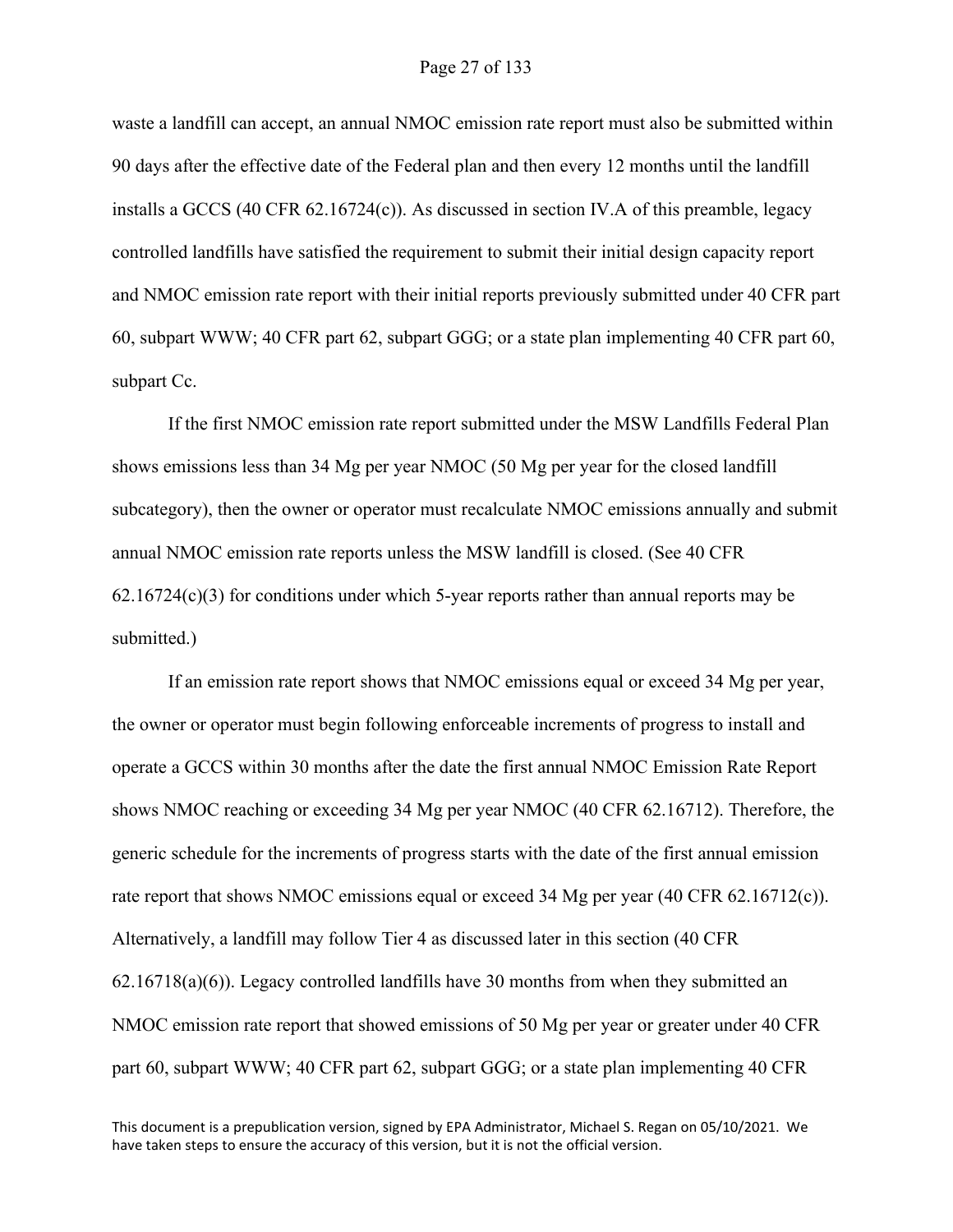#### Page 28 of 133

part 60, subpart Cc to demonstrate compliance with the increments of progress to install a GCCS. All designated facilities with a design capacity equal to or greater than 2.5 million Mg and 2.5 million  $m<sup>3</sup>$  are required to submit subsequent NMOC emission rate reports until the collection and control system begins operating in accordance with 40 CFR 62.16716.

Increments of progress are required only for requirements with compliance deadlines exceeding 1 year. Therefore, the 30-month compliance timeline only applies to installations of GCCS for those sources newly subject to these requirements because of the revision to the NMOC emissions threshold. Otherwise, all designated facilities must comply with all applicable standards and monitoring, recordkeeping, and reporting requirements as of the effective date of this rule [**INSERT DATE 30 DAYS AFTER DATE OF PUBLICATION IN THE** 

**FEDERAL REGISTER**]. For example, landfills must monitor all cover penetrations and keep records of locational data (longitude and latitude coordinates) of each monitored exceedance during quarterly surface emissions monitoring (SEM) as of the effective date of this rule. Additionally, certain reports are required to be submitted electronically after the effective date of this rule.

This MSW Landfills Federal Plan includes the five increments of progress required by 40 CFR  $60.24(e)(1)$  and provides flexibility to establish the increment dates (40 CFR  $62.16712$ ). The MSW Landfills Federal Plan contains a generic compliance schedule (Table 1 to 40 CFR part 62, subpart OOO) that applies to designated MSW landfills unless the EPA approves an alternative schedule according to the criteria in 40 CFR 60.27(e)(2). Legacy controlled landfills have already satisfied, at a minimum, the first increment of progress under their previous rule. Depending on where the landfill is in the construction and operation phase of its GCCS, they may have already satisfied all five increments of progress. If a landfill has not yet reached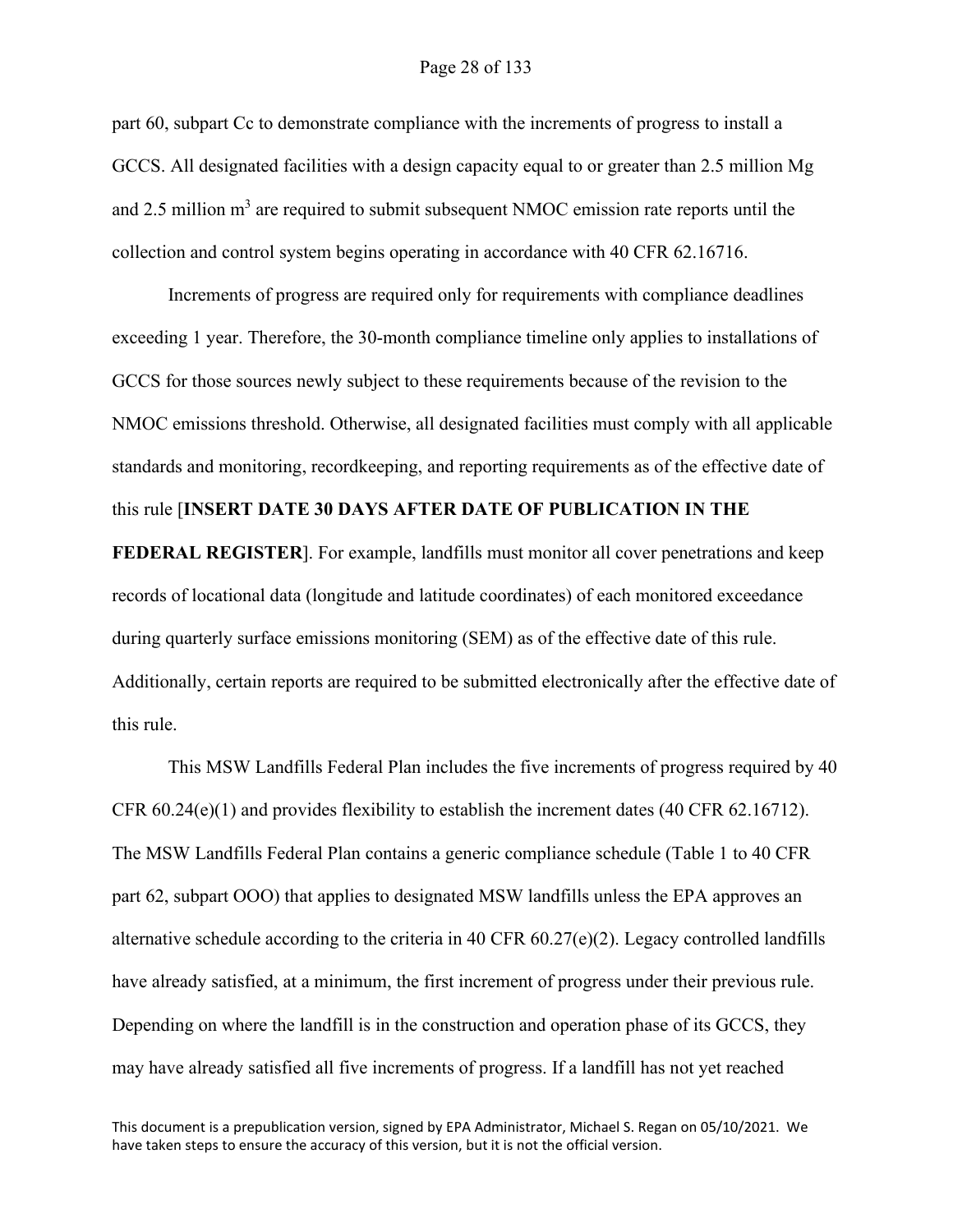increment 5 (achieve final compliance), it must demonstrate compliance with any remaining increments of progress on this schedule. However, the landfill must use the date of its first NMOC emission rate report submitted under 40 CFR part 60, subpart WWW; 40 CFR part 62, subpart GGG; or a state plan implementing 40 CFR part 60, subpart Cc showing NMOC emissions at or above 50 Mg to calculate deadlines for remaining increments not yet met. The landfill may not resubmit a new emission rate report to restart the timeline for meeting each increment of progress.

The five mandatory increments of progress are as follows:

1. Submit final control plan (design plan)—12 months after the first annual emission rate report showing NMOC emissions  $\geq$ 34 Mg per year ( $\geq$ 50 Mg per year for the closed landfill subcategory).

2. Award contracts for control systems or orders for purchase of components—20 months after the first annual emission rate report showing NMOC emissions  $\geq$ 34 Mg per year ( $\geq$ 50 Mg per year for the closed landfill subcategory).

3. Begin on-site construction or installation of the GCCS—24 months after the first annual emission rate report showing NMOC emissions  $\geq$ 34 Mg per year ( $\geq$ 50 Mg per year for the closed landfill subcategory).

4. Complete on-site construction or installation of the GCCS—30 months after the first annual emission rate report showing NMOC emissions  $\geq$ 34 Mg per year ( $\geq$ 50 Mg per year for the closed landfill subcategory).

5. Achieve final compliance—30 months after the first annual emission rate report showing NMOC emissions  $\geq$ 34 Mg per year ( $\geq$ 50 Mg per year for the closed landfill subcategory). Note that the initial performance test to demonstrate compliance must be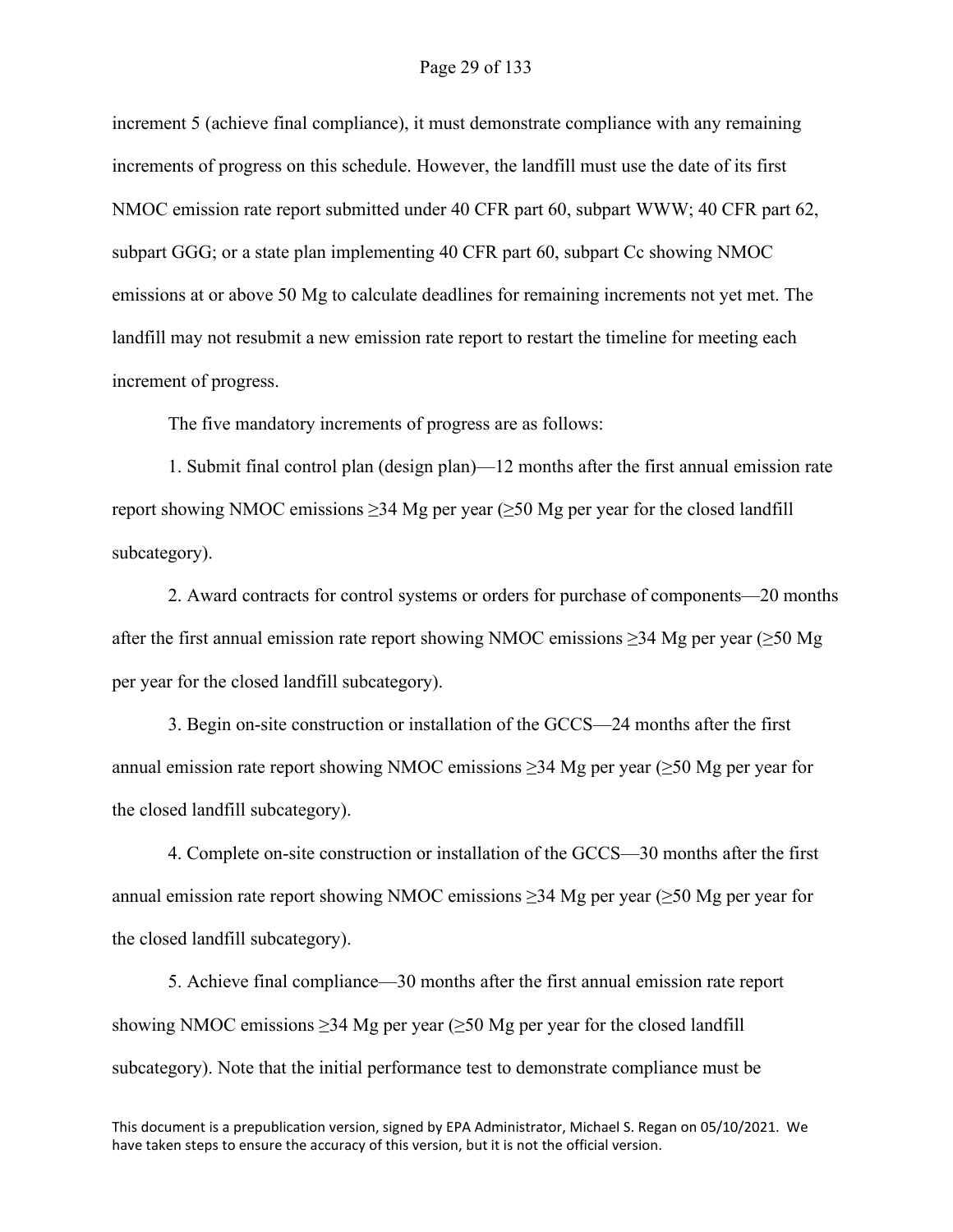conducted within 180 days after the date the landfill is required to achieve final compliance. For a legacy controlled landfill, the initial or most recent performance test conducted to comply with 40 CFR part 60, subpart WWW; 40 CFR part 62, subpart GGG; or a state plan implementing 40 CFR part 60, subpart Cc, is sufficient for compliance with this part. The test report does not have to be resubmitted.

The compliance deadline for the first, fourth, and fifth increments is established in the 2016 MSW Landfill EG. The EPA selected the deadlines for the second and third increments to match the lengths of time for these increments that was included in the previous Federal plan for MSW landfills and to allow a reasonable period of time for MSW landfills to: complete these activities, have the regulatory agency review and approve the design plan, solicit bids, and award contracts within the overall implementation schedule. According to 40 CFR  $60.27(e)(1)$ , Federal plan compliance times may be no less stringent than those established in the EG. The EPA will accept facility-specific compliance schedules from MSW landfill owners or operators, as allowed under 40 CFR 60.27(e)(2). However, owners or operators using alternate dates for increments 2 and 3 must continue to meet the required dates for increments 1, 4, and 5.

Owners or operators employing Tier 4 would follow the generic compliance schedule for Tier 4 landfills in Table 1 to 40 CFR part 62, subpart OOO. Increment 1 is triggered by the first measured concentration of methane of 500 parts per million (ppm) or greater, rather than the initial NMOC emission rate report showing NMOC emissions 34 Mg per year or greater. Landfills employing Tier 4 would continue to submit an annual NMOC emission rate report (40 CFR 62.16724(c)). Timing of increments 2 through 5 for Tier 4 landfills are based on the *most recent* NMOC emission rate report showing NMOC emissions rate of 34 Mg per year or greater.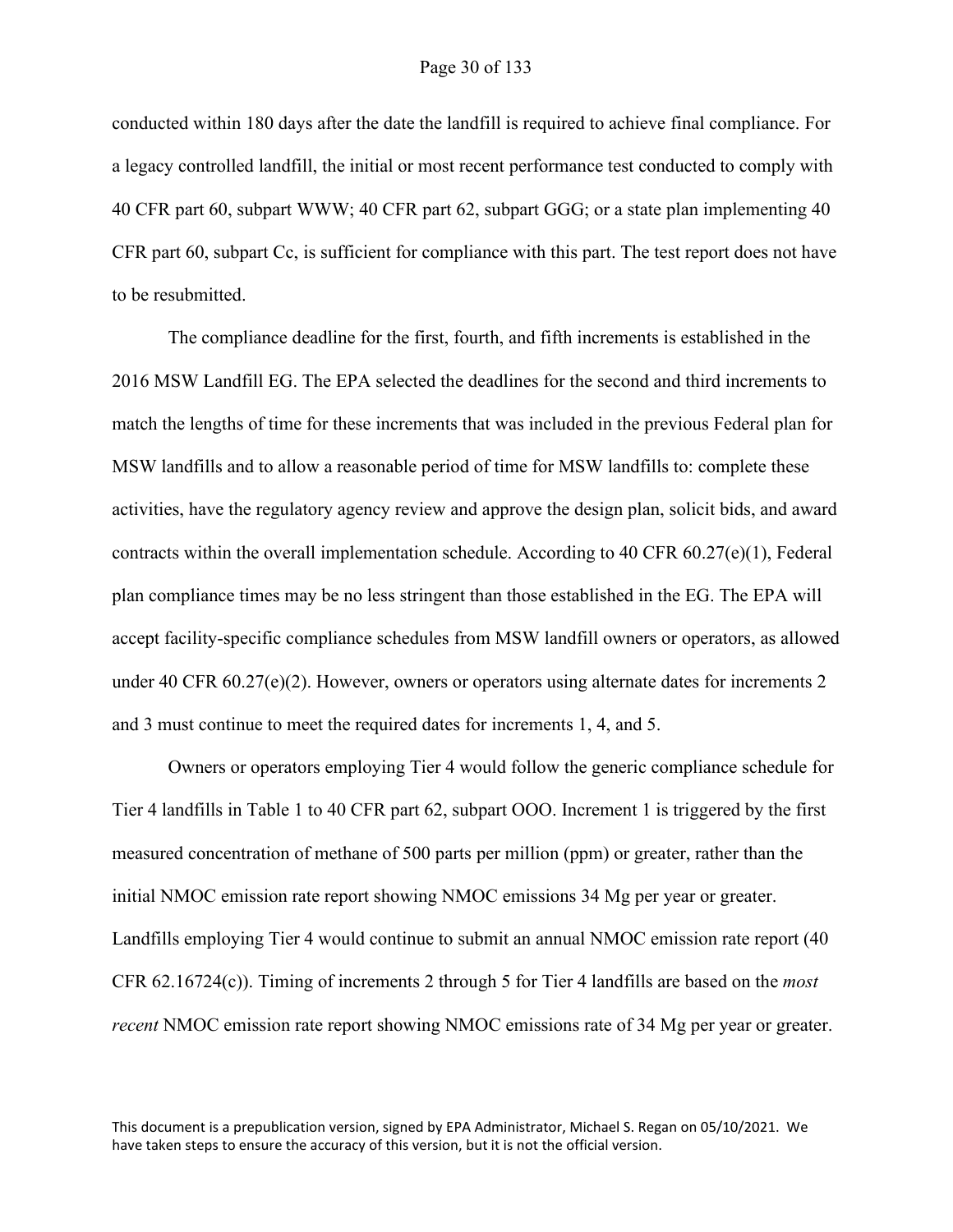#### *C. What are the final emissions limits and operating limits?*

The EPA requires that an MSW landfill subject to the Federal plan must install and operate a GCCS that meets specified emissions and operating limits (40 CFR 62.16714 and 40 CFR 62.16716), if the NMOC emissions rate is 34 Mg per year or more (50 Mg per year or more for the closed landfill subcategory). The standards require owners or operators to operate the GCCS at a negative pressure at each wellhead (except during certain specified conditions), operate the interior wellhead at a temperature less than 55 degrees Celsius (131 degrees Fahrenheit), and operate the collection system so that the methane concentration is less than 500 ppm above background at the surface of the landfill  $(40 \text{ CFR } 62.16716(b) - (d))$ . The owner or operator of a landfill must control the collected gas by routing it to either: (1) A non-enclosed flare designed and operated according to the requirements of 40 CFR 60.18, (2) an enclosed control device achieving 98-percent NMOC reduction or an outlet concentration of 20 ppm NMOC by volume or less, or (3) a gas treatment system that processes the collected gas for subsequent sale or beneficial use (40 CFR 62.16714(c)).

The requirements of the Federal plan are the same as the requirements of the 2016 MSW Landfills EG. Consistent with a Federal Register document on March 16, 2020 (85 FR 17244), this Federal plan applies the "opt-in" provisions that allow MSW landfills affected by the NSPS and EG to demonstrate compliance with the major compliance provisions of the National Emission Standards for Hazardous Air Pollutants: Municipal Solid Waste Landfills (MSW Landfills NESHAP) in lieu of complying with the analogous provisions in the NSPS and EG. The opt-in provisions allow landfills to follow one set of operational, compliance, monitoring, and reporting provisions for pressure and temperature. The opt-in provisions appear in this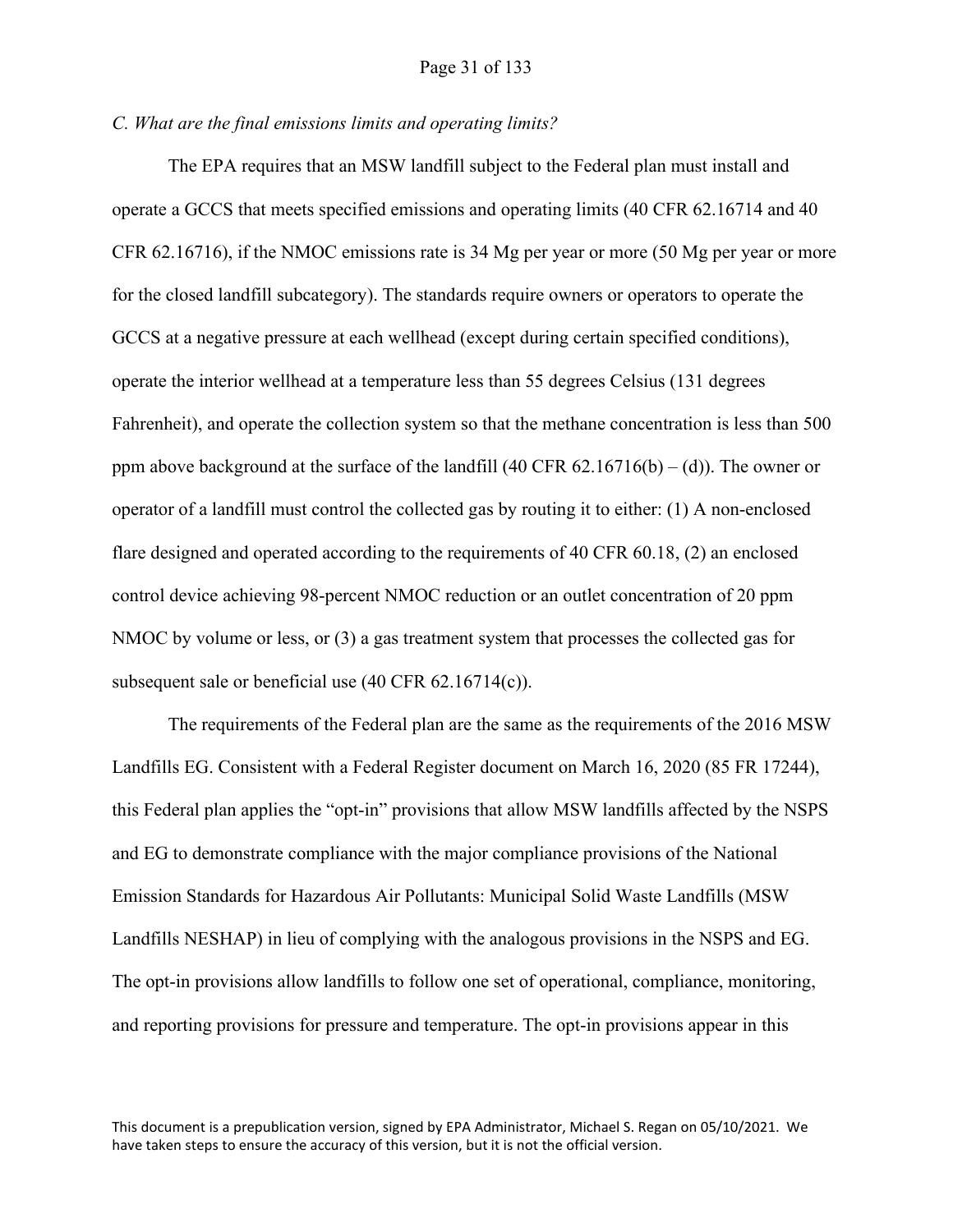#### Page 32 of 133

Federal plan at 40 CFR 62.16716, 62.16720, and 62.16722, as well as corresponding recordkeeping and reporting provisions in 40 CFR 62.16724 and 62.17726.

This Federal plan also applies a technical correction made to the compliance provisions section of the MSW Landfills EG (85 FR 17244, March 16, 2020). The technical correction appears in this Federal plan at 40 CFR  $62.16720(a)(3)(ii)$ . The technical correction accounts for elevated temperature measurement as a parameter for which the root cause analysis is required and for which the owner or operator must follow the corrective action schedule.

*D. What are the final performance testing and monitoring requirements?*

#### 1. NMOC Emissions Rate

The EPA requires that, to determine if a GCCS is required, the owner or operator must determine NMOC emissions using one or both of the two emission rate equations in the rule and one of four optional methods to determine the model inputs (referred to as tier methods in the rule) (40 CFR 62.16718(a)). Tier 1 uses default assumptions for methane generation rate and NMOC concentration in the emissions model (40 CFR  $62.16718(a)(2)$ ). Tier 2 requires testing to determine a site-specific NMOC concentration. Tier 3 requires testing to determine a sitespecific NMOC concentration and methane generation rate (40 CFR  $62.16718(a)(4)$ ). Any MSW landfill that exceeds the NMOC emissions threshold using Tier 2 or 3 would install a GCCS unless the owner or operator chooses to use Tier 4 (40 CFR  $62.16718(a)(6)$ ).

Tier 4 is based on SEM to demonstrate that surface emissions are low (40 CFR 62.16718(a)(6)). An owner or operator can use Tier 4 only if the MSW landfill owner or operator can demonstrate that NMOC emissions are greater than or equal to 34 Mg per year but less than 50 Mg per year using Tier 1 or Tier 2. An MSW landfill employing Tier 4 that can demonstrate that surface emissions are below 500 ppm for four consecutive quarters would not trigger the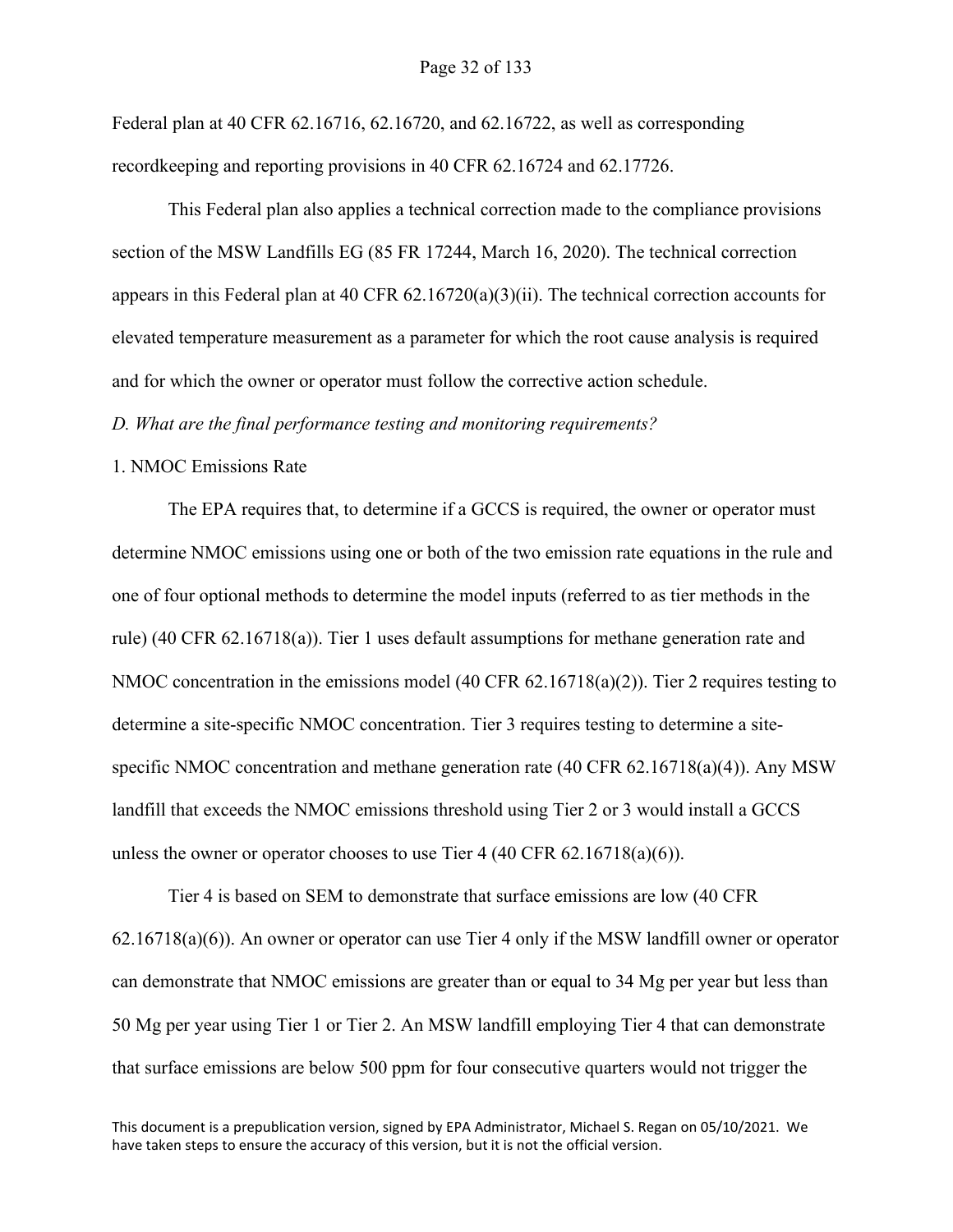requirement to install a GCCS even if Tier 1, 2, or 3 calculations indicate that the 34 Mg per year threshold has been exceeded. However, once SEM demonstrates emissions exceeding 500 ppm  $(40 \text{ CFR } 62.16718(a)(6)(v))$ , the MSW landfill would be required to install a GCCS according to the schedule in section V.B of this preamble and Table 1 to 40 CFR part 62, subpart OOO.

2. Gas Collection System Monitoring

The EPA requires that the LFG collection system must be equipped with a sampling or access port and the owner or operator must periodically monitor gauge pressure in the gas collection header, monitor nitrogen or oxygen content in the LFG, and monitor temperature of the LFG (40 CFR 62.16722(a)).

#### 3. Flare Monitoring

The EPA requires that, if a flare is used, the owner or operator must monitor the flare using a heat sensing device that indicates presence of a flame and a device that records flow to the flare and any bypass lines  $(40 \text{ CFR } 62.16722(c))$ .

#### 4. Control Device Testing and Monitoring

The EPA requires that, if an enclosed control device is used, the owner or operator must conduct an initial performance test  $(40 \text{ CFR } 62.16714(c))$ . The owner or operator must then operate the device as required by the manufacturer's specifications, install a temperature monitoring device, and install a device that records flow to the control device and any bypass lines (40 CFR 62.16722(b)). A temperature monitoring device is not required for boilers or process heaters with a design heat capacity of 44 megawatts or greater  $(40 \text{ CFR } 62.16722(b)(1))$ . *E. What are the final recordkeeping and reporting requirements?*

The EPA requires that owners or operators must retain records of all required monitor readings (40 CFR 62.16726). Owners or operators must submit certain required performance test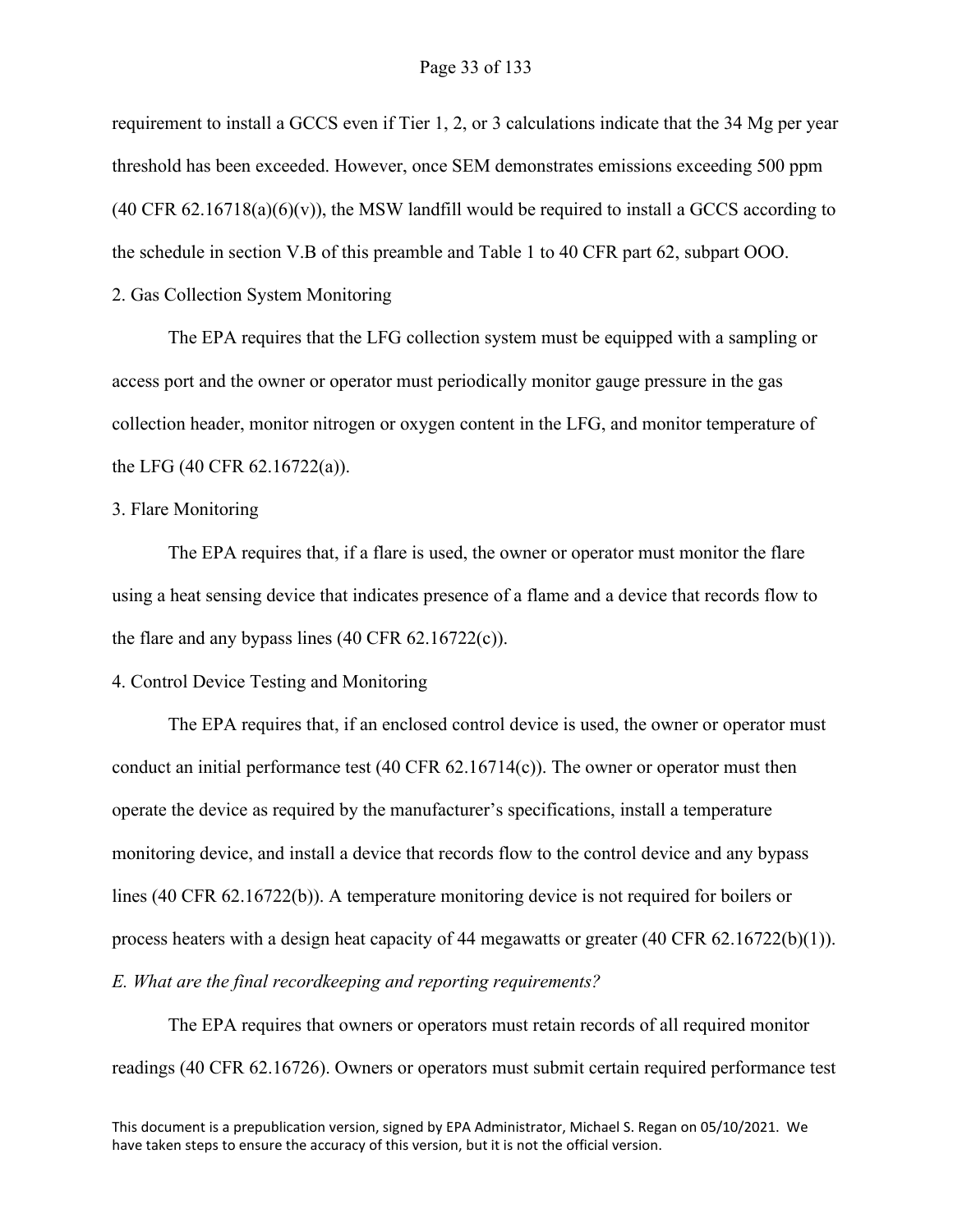#### Page 34 of 133

reports, NMOC emission rate reports, and annual reports documenting compliance and any deviations from the operating standards in the Federal plan (40 CFR 62.16724). As noted in section V.C of this preamble, the Federal plan adds the opt-in provisions consistent with the MSW Landfills EG. Corresponding recordkeeping and reporting provisions appear in 40 CFR 62.16724(h), (k), and (q) and 62.16726(e). Also as noted in section V.C of this preamble, the Federal plan applies a technical correction to the compliance provisions and the corresponding reporting requirement in the reporting section. Those reporting corrections appear in this Federal plan at 40 CFR 62.16724(h)(7) and ensure that the owner or operator conducts a corrective action analysis, develops an implementation schedule, and reports corrective action(s) to address not only positive pressure, but also elevated temperature.

All required reports must be submitted through the EPA's CDX using the Compliance and Emissions Data Reporting Interface (CEDRI) (40 CFR 62.16724(j)). Owners or operators are allowed to maintain electronic copies of the records in lieu of hardcopies to satisfy Federal recordkeeping requirements.

The requirement to submit performance test data electronically to the EPA would apply only to those performance tests conducted using test methods that are supported by the Electronic Reporting Tool (ERT). A listing of the pollutants and test methods supported by the ERT is available at: *https://www3.epa.gov/ttn/chief/ert/ert\_info.html*. When the EPA adds new methods to the ERT, a notice will be sent out through the Clearinghouse for Inventories and Emissions Factors (CHIEF) Listserv (*https://www.epa.gov/airemissionsinventories/emissionsinventory-listservs*) and a notice of availability will be added to the ERT

website. The EPA encourages landfill owners or operators to check the ERT website regularly for up-to-date information on methods supported by the ERT.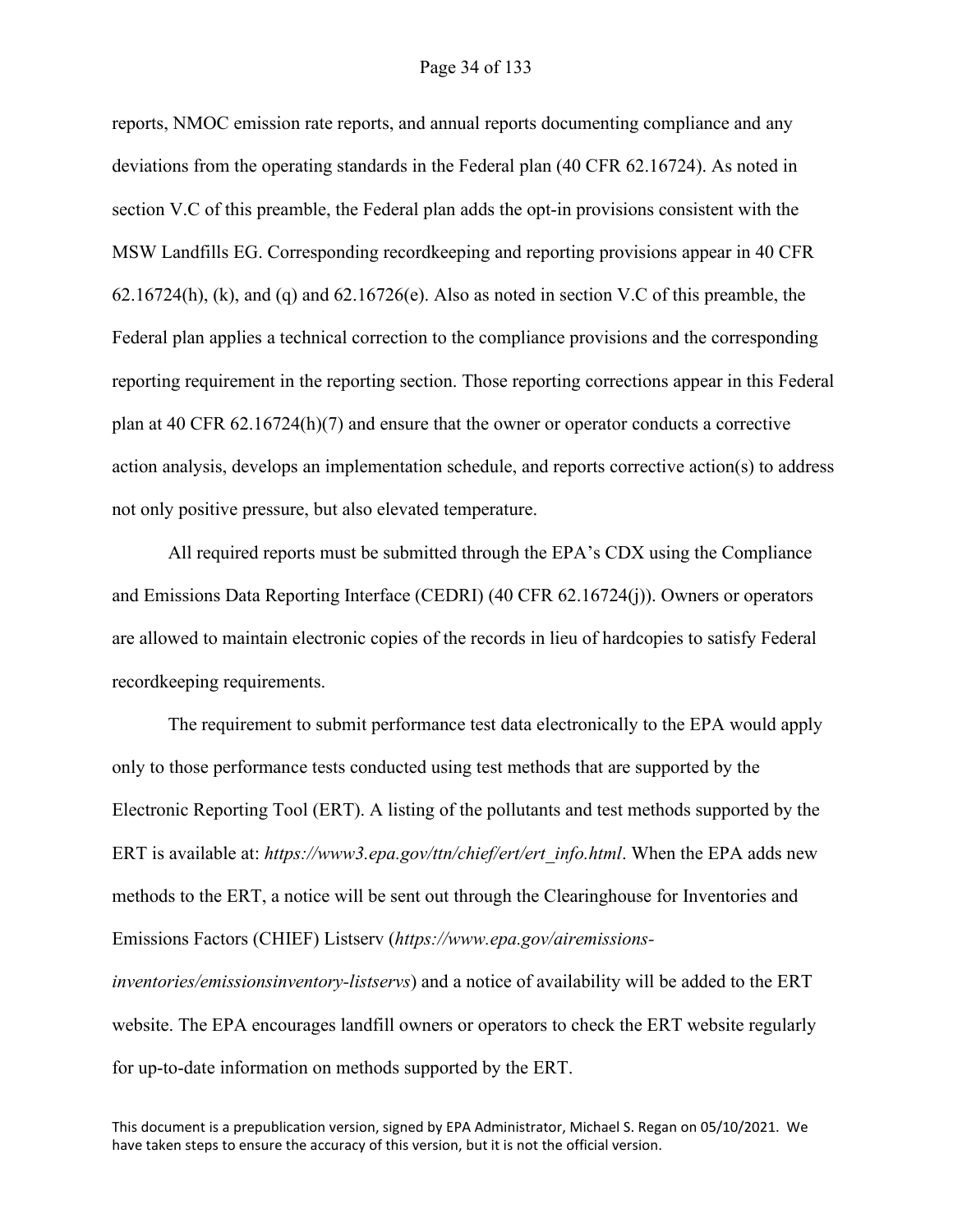VI. Implementation of the Federal Plan and Delegation

## *A. Background of Authority*

Under CAA section 111(d) and the EPA's regulations implementing that section, the EPA adopts EG that are applicable to existing MSW landfills. These EG are implemented when the EPA approves a state or tribal plan or adopts a Federal plan that implements and enforces the EG. As discussed in section III of this preamble, this final action regulates existing MSW landfills in states or Indian country that do not have fully approved plans in effect to implement the EG.

Congress has determined that the primary responsibility for air pollution prevention and control rests with state, tribal, and local agencies. See CAA section  $101(a)(3)$ . Consistent with that overall determination, Congress established CAA section 111(d) with the intent that state, tribal, and local agencies take the primary responsibility for ensuring, with regard to existing sources, that the standards of performance and other requirements contemplated by that section, and implemented by the EPA through its general regulations implementing that section and its particular EGs, are achieved. Also, in CAA section 111(d) Congress explicitly required that the EPA establish procedures that are like those under CAA section 110(c) for state implementation plans. Although Congress required the EPA to propose and promulgate a Federal plan for states and tribes that fail to submit approvable plans on time, states and tribes may submit plans after promulgation of this Federal plan. The EPA strongly encourages states and tribes that are unable to submit approvable plans to request delegation of the Federal plan so that they can have primary responsibility for implementing the 2016 MSW Landfills EG, consistent with the intent of Congress.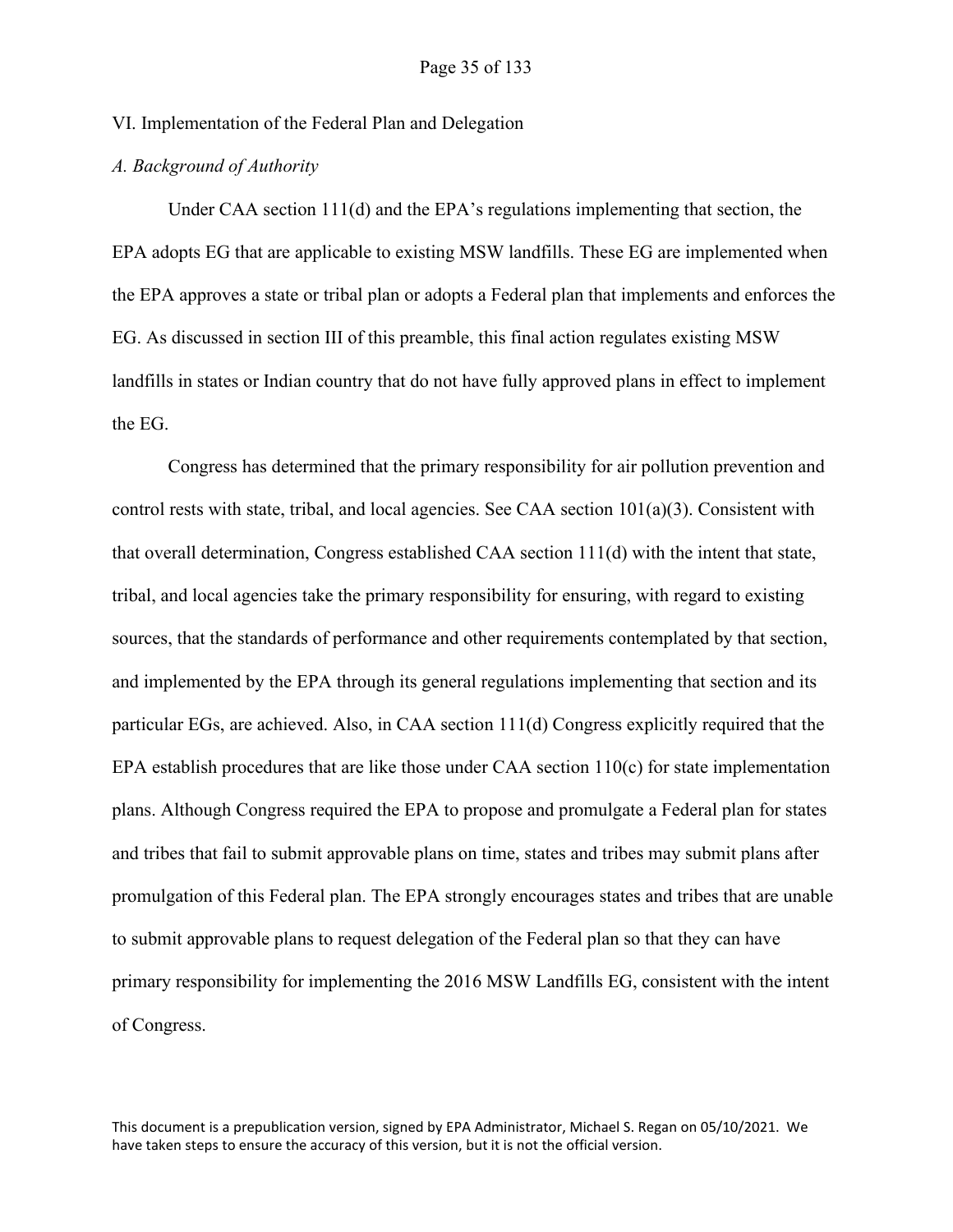#### Page 36 of 133

The preferred outcome under the statute and the regulations results when the state, tribal, and local agencies implement an EPA-approved state or tribal plan because state, tribal, and local agencies not only have the responsibility to implement the 2016 MSW Landfills EG, but also have the practical knowledge and enforcement resources critical to achieving the highest rate of compliance. In cases where states are unable to develop and submit approvable state or tribal plans, it is still preferable for the state, tribal, and local agencies to be the implementing agency. For these reasons, the EPA will do all that it can to expedite delegation of the Federal plan to state, tribal, and local agencies, whenever possible, in cases where states or tribes are unable to develop and submit approvable state or tribal plans. The EPA will also continue to review and approve state or tribal plans after promulgation of this Federal plan.

#### *B. Mechanisms for Transferring Authority*

There are two mechanisms for transferring implementation authority to state, tribal, and local agencies: (1) The EPA approves of a state plan after the Federal plan is in effect; and (2) if a state does not submit or obtain approval of its own plan, the EPA provides delegation to a state or tribe with the authority to implement certain portions of this Federal plan to the extent appropriate and if allowed by state law. Both options are described in more detail below. 1. Federal Plan Becomes Effective Prior To Approval of a State Plan

After MSW landfills in a state become subject to the Federal plan, the state or tribal agency may still adopt and submit a state or tribal plan to the EPA. If the EPA determines that the plan is as protective as the 2016 MSW Landfills EG, the EPA will approve the state or tribal plan. If the EPA determines that the plan is not as protective as the 2016 MSW Landfills EG, the EPA will approve the portions of the plan that are consistent with the 2016 MSW Landfills EG. If a state or tribal plan is approved in part, portions of the Federal plan will apply to the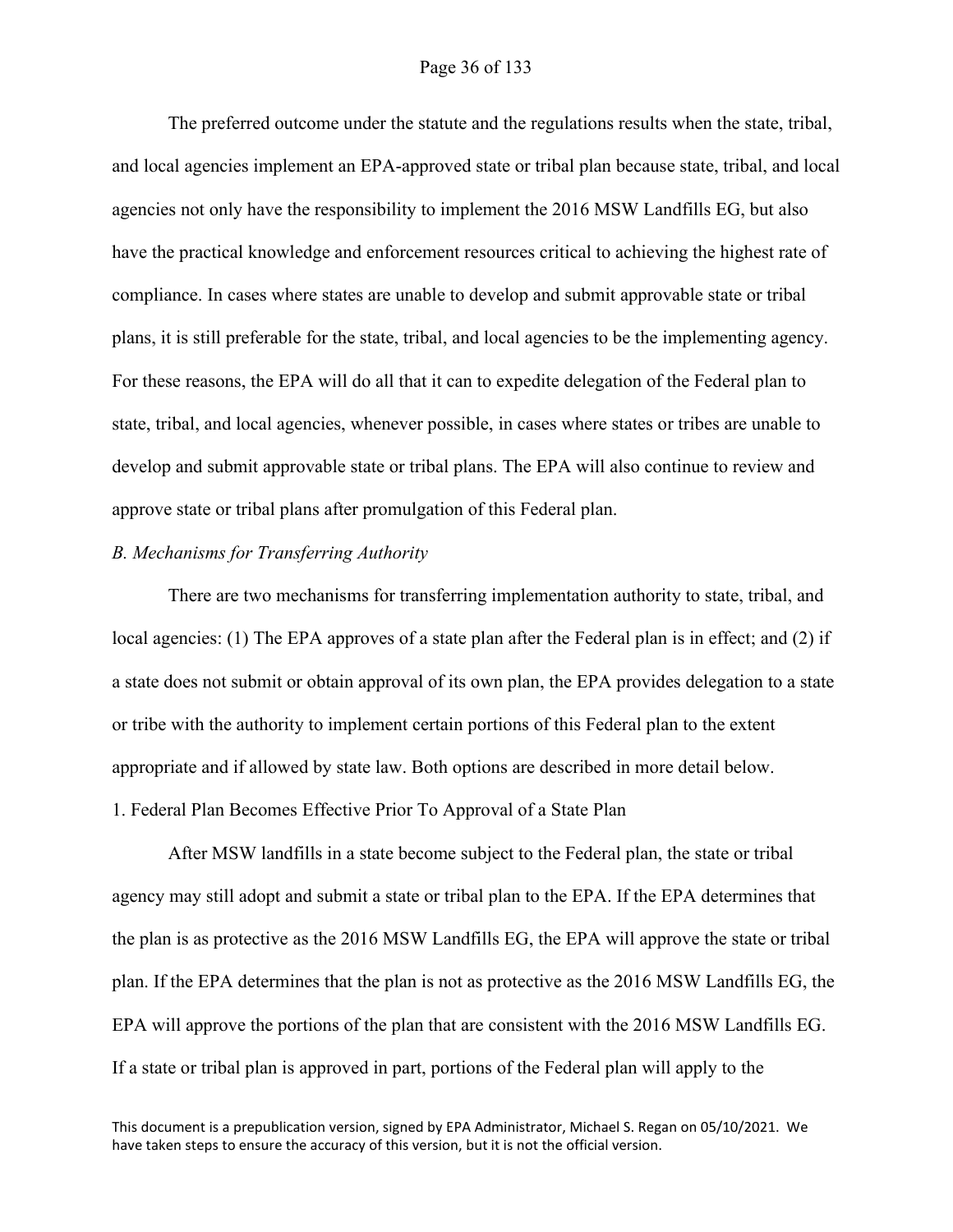designated MSW landfills in lieu of the disapproved portions of the state or tribal plan until the state or tribe addresses the deficiencies in the plan and the revised plan is approved by the EPA. Prior to any disapproval, the EPA will work with states and tribes in an attempt to reconcile areas of the plan that remain inconsistent with the EG.

Upon the effective date of a state or tribal plan, the Federal plan will no longer apply to MSW landfills covered by such a plan and the state or tribe would implement and enforce the state plan in lieu of the Federal plan. When an EPA Regional office approves a state or tribal plan, it will amend the appropriate subpart of 40 CFR part 62 to indicate such approval. 2. State or Tribe Taking Delegation of the Federal Plan

The EPA, in its discretion, may delegate to states or tribes the authority to implement this Federal plan. As discussed above, the EPA has concluded that it is advantageous and the best use of resources for states or tribes to agree to undertake, on the EPA's behalf, administrative and substantive roles in implementing the Federal plan to the extent appropriate and where authorized by Federal, state, or tribal law. If a state or tribe requests delegation, the EPA will generally delegate the entire Federal plan to the state or tribe. These functions include administration and oversight of compliance, reporting, and recordkeeping requirements, MSW landfill inspections, and preparation of draft notices of violation, but will not include any authorities retained by the EPA. The EPA and agencies that have taken delegation will have responsibility for bringing enforcement actions against sources violating Federal plan provisions. *C. Implementing Authority* 

The EPA Regional Administrators have been delegated the authority for implementing the MSW Landfills Federal Plan. All reports required by the Federal plan should be submitted to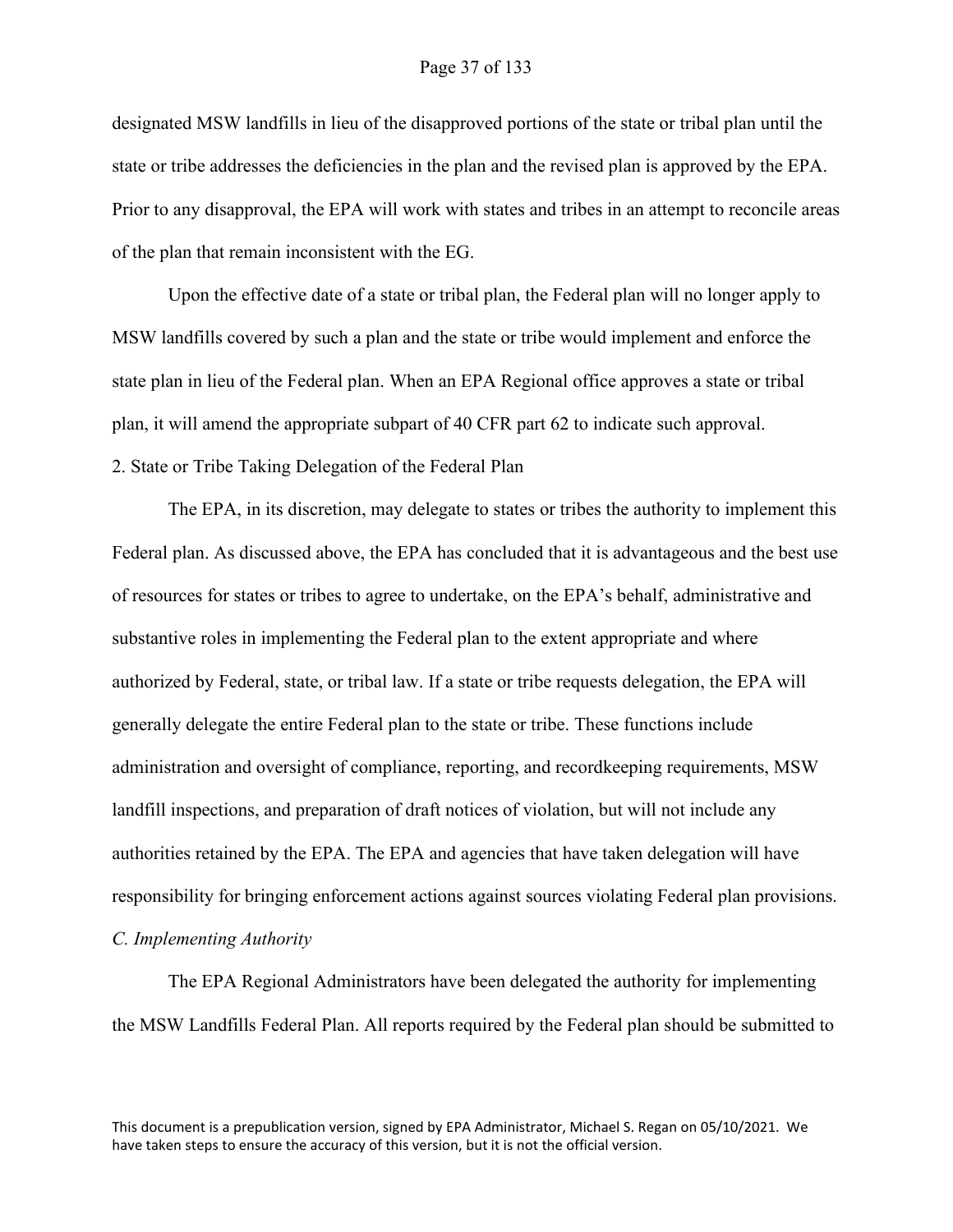the appropriate Regional Administrator. Table 3 of this preamble lists the addresses for the EPA Regional offices and the states they cover.

### *D. Delegation of the Federal Plan and Retained Authorities*

If a state or tribe intends to take delegation of the Federal plan, the state or tribe must submit a written request for delegation of authority to the appropriate EPA Regional office (see Table 3). The state or tribe must explain how it meets the criteria for delegation. See, *Good Practices Manual for Delegation of NSPS and NESHAP* (U.S. EPA, February 1983), which is available in the docket for this action. The letter requesting delegation of authority to implement the Federal plan must: (1) Demonstrate that the state or tribe has adequate resources, as well as the legal authority, to administer and enforce the program; (2) include an inventory of designated MSW landfills, which includes those that have ceased operation, but have not been dismantled or rendered inoperable, and an inventory of the designated units' air emissions; (3) certify that a public hearing was held on the state or tribal delegation request; and (4) include a memorandum of agreement between the state or tribe and the EPA that sets forth the terms and conditions of the delegation, the effective date of the agreement, and the mechanism to transfer authority. Upon signature of the agreement, the appropriate EPA Regional office will publish an approval document in the *Federal Register*, thereby incorporating the delegation of authority into the appropriate subpart of 40 CFR part 62.

If authority is not delegated to a state or tribe, the EPA will implement the Federal plan. Also, if a state or tribe fails to properly implement a delegated portion of the Federal plan, the EPA will assume direct implementation and enforcement of that portion. The EPA will continue to hold enforcement authority along with the state or tribe even when the Agency has received delegation of the Federal plan. In all cases where the Federal plan is delegated, the EPA will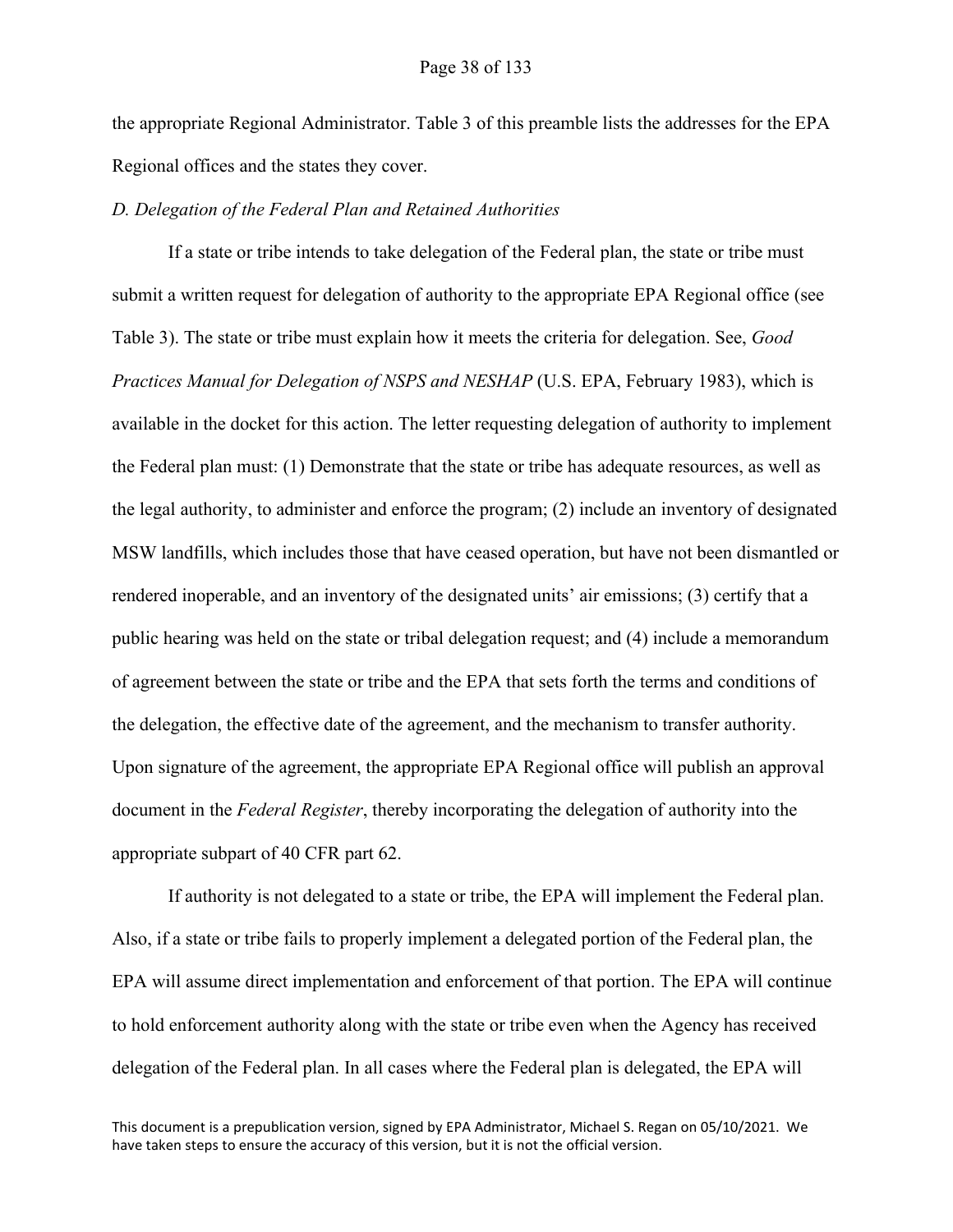### Page 39 of 133

retain and will not transfer authority to a state or tribe to approve the following items promulgated in 40 CFR 62.16710(b)): (1) Approval of alternative methods to determine the sitespecific NMOC concentration or a site-specific methane generation rate constant  $(k)$ ;  $(2)$ alternative emission standards; (3) major alternatives to test methods and monitoring; and (4) waivers of recordkeeping. Major alternatives to test methods or to monitoring are modifications made to a federally enforceable test method or to a Federal monitoring requirement. These changes would involve the use of unproven technology or procedures or an entirely new method, which is sometimes necessary when the required test method or monitoring requirement is unsuitable.

Any MSW landfill owner or operator who wishes to petition the EPA for an alternative requirement to those in 40 CFR 62.16710(b) should submit a request to the appropriate Regional Administrator with a copy sent to the appropriate state.

VII. Title V Operating Permits

#### *A. Title V Requirements for Existing MSW Landfills*

Existing MSW landfills with design capacities less than 2.5 million Mg or 2.5 million  $m<sup>3</sup>$ are not required to have a title V operating permit, unless they are a major source or are subject to title V (part 70 or part 71) for some other reason (*e.g.*, subject to a CAA section 112 national emission standards for hazardous air pollutants or to another CAA section 111 NSPS). All existing MSW landfills with design capacities equal to or greater than 2.5 million Mg and 2.5 million m<sup>3</sup> must have a title V operating permit. Existing MSW landfills that are not currently subject to title V permitting because their design capacity is less than 2.5 million Mg or 2.5 million  $m<sup>3</sup>$  may trigger the requirement to apply for a title V permit in the future if the landfill's design capacity increases to equal or exceed 2.5 million Mg and 2.5 million  $m^3$ . Such sources,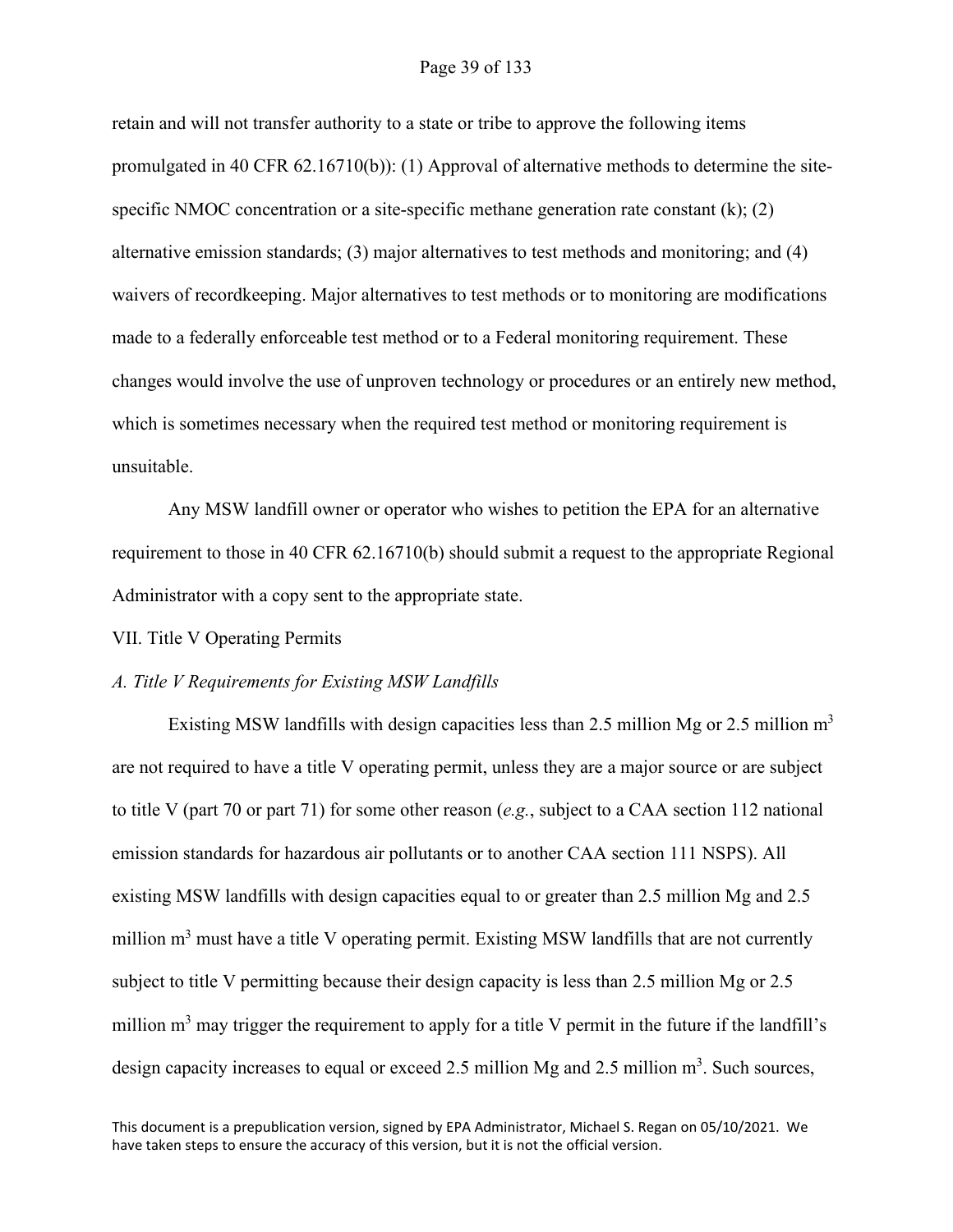### Page 40 of 133

newly subject to the requirement to obtain a title V permit for operating the MSW landfill at or above the 2.5 million Mg or 2.5 million  $m<sup>3</sup>$  capacity, become subject to the title V program 90 days after the effective date of this Federal plan, even if the design capacity report is submitted prior to that date. This date that triggers title V applicability is consistent with the 2016 MSW Landfills EG. The requirements of a Federal plan are applicable requirements for title V sources covered by a Federal plan. Additional information for filing a timely title V application should be obtained at the permitting authority. See 40 CFR 70.5(a)(1)(i) or 71.5(a)(1)(i).

An MSW landfill that is closed and is no longer subject to title V as a result of this Federal plan may remain subject to title V permitting requirements for another reason or reasons. See 40 CFR 62.16711(e) and 40 CFR 70.3 or 71.3. In such circumstances, the landfill would be required to continue operating in compliance with a title V permit.

### *B. Title V and Delegation of Federal Plan*

Issuance of a title V permit is not equivalent to the approval of a state or tribal plan or delegation of a Federal plan. Legally, delegation of a standard or requirement results in a delegated state or tribe standing in for the EPA as a matter of Federal law. This means that obligations a source may have to the EPA under a federally promulgated standard become obligations to the state or tribal agency (except for functions that the EPA retains for itself) upon delegation.<sup>[4](#page-39-0)</sup> Although states or tribes may have the authority under their respective laws to incorporate CAA section 111 requirements into their title V permits, and implement and enforce these requirements in those permits without first taking delegation of the CAA section 111 Federal plan, the state or tribe is not standing in for the EPA as a matter of Federal law in this

<span id="page-39-0"></span>This document is a prepublication version, signed by EPA Administrator, Michael S. Regan on 05/10/2021. We have taken steps to ensure the accuracy of this version, but it is not the official version. <sup>4</sup> If the Administrator chooses to retain certain authorities under a standard, those authorities cannot be delegated, *e.g.,* alternative methods of demonstrating compliance.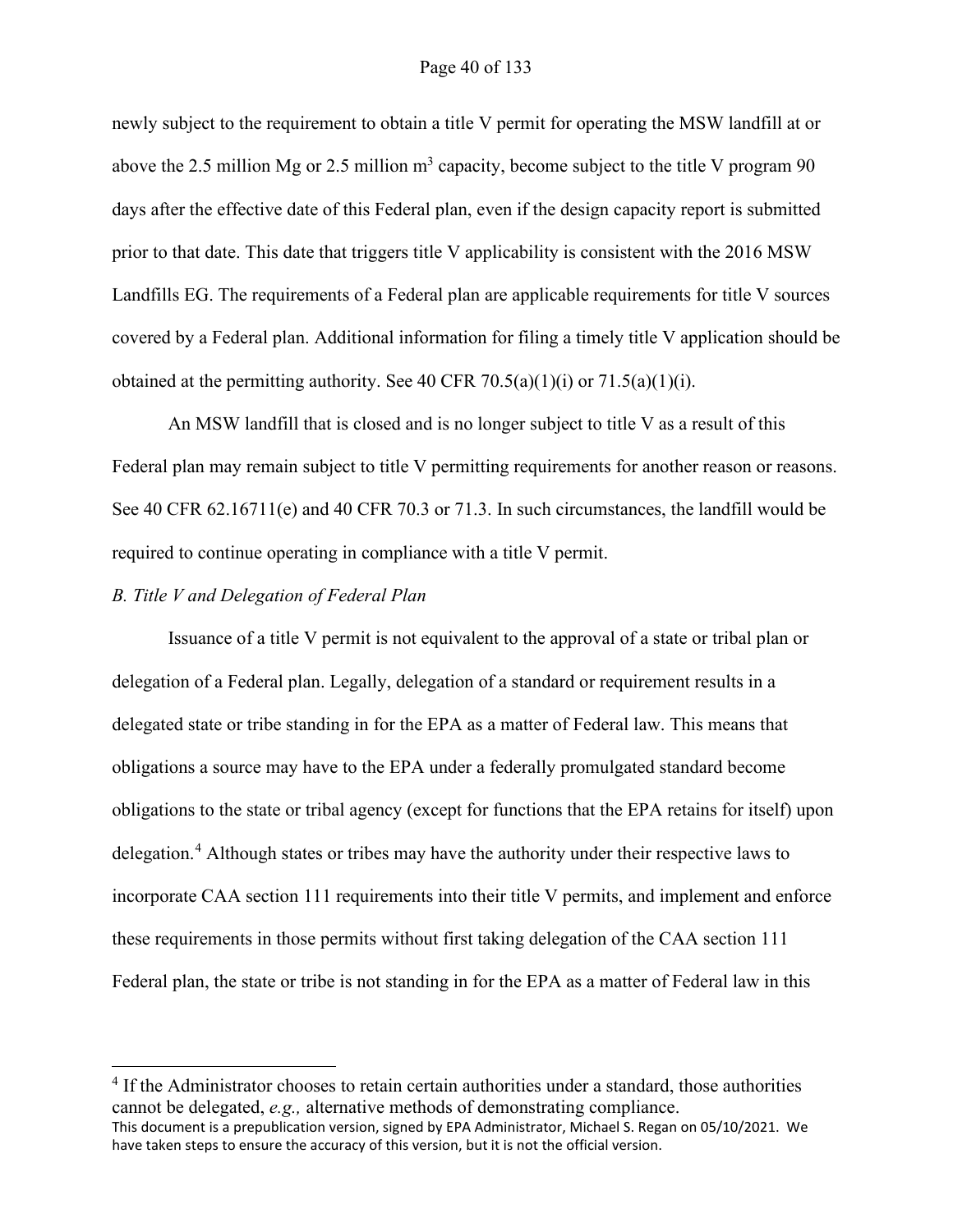### Page 41 of 133

situation. Where a delegation of a CAA section 111 Federal plan is granted to a state or tribal agency, obligations that a source has to retain functions under the Federal plan still remain after a title V permit is issued to the source. As a result, the EPA maintains that an approved 40 CFR part 70 operating permits program cannot be used as a mechanism to transfer the authority to implement and enforce the Federal plan from the EPA to a state or tribe.

A state or tribe may have the authority under state or tribal law to incorporate CAA section 111 requirements into its title V permits and implement and enforce these requirements in that context without first taking delegation of the CAA section 111 Federal plan.<sup>[5](#page-40-0)</sup> Some states or tribes, however, may not be able to implement and enforce a CAA section 111 standard in a title V permit under state or tribal law until the CAA section 111 standard has been delegated. In these situations, a state or tribe should not issue a 40 CFR part 70 permit to a source subject to a Federal plan before taking delegation of the CAA section 111 Federal plan.

However, if a state or tribe can provide an attorney general's (AG's) opinion delineating its authority to incorporate CAA section 111 requirements into its title V permits, and then implement and enforce these requirements through its title V permits without first taking delegation of the requirements, then a state or tribe does not need to take delegation of the CAA section 111 requirements for the purposes of title V permitting.<sup>[6](#page-40-1)</sup> In practical terms, without approval of a state or tribal plan, or an adequate AG's opinion, states and tribes with approved 40

<span id="page-40-0"></span><sup>&</sup>lt;sup>5</sup> The EPA interprets the phrase "assure compliance" in CAA section  $502(b)(5)(A)$  to mean that permitting authorities will implement and enforce each applicable standard, regulation, or requirement which must be included in the title V permits that the permitting authority issues. See definition of "applicable requirements" in 40 CFR 70.2. See also 40 CFR 70.4(b)(3)(i) and  $70.6(a)(1)$ .

<span id="page-40-1"></span>This document is a prepublication version, signed by EPA Administrator, Michael S. Regan on 05/10/2021. We have taken steps to ensure the accuracy of this version, but it is not the official version.  $6$  It is important to note that an AG's opinion submitted at the time of initial title V program approval is sufficient if it demonstrates that a state, local authority, territory, or tribe has adequate authority to incorporate CAA section 111 requirements into its title V permits and to implement and enforce these requirements through its title V permits without delegation.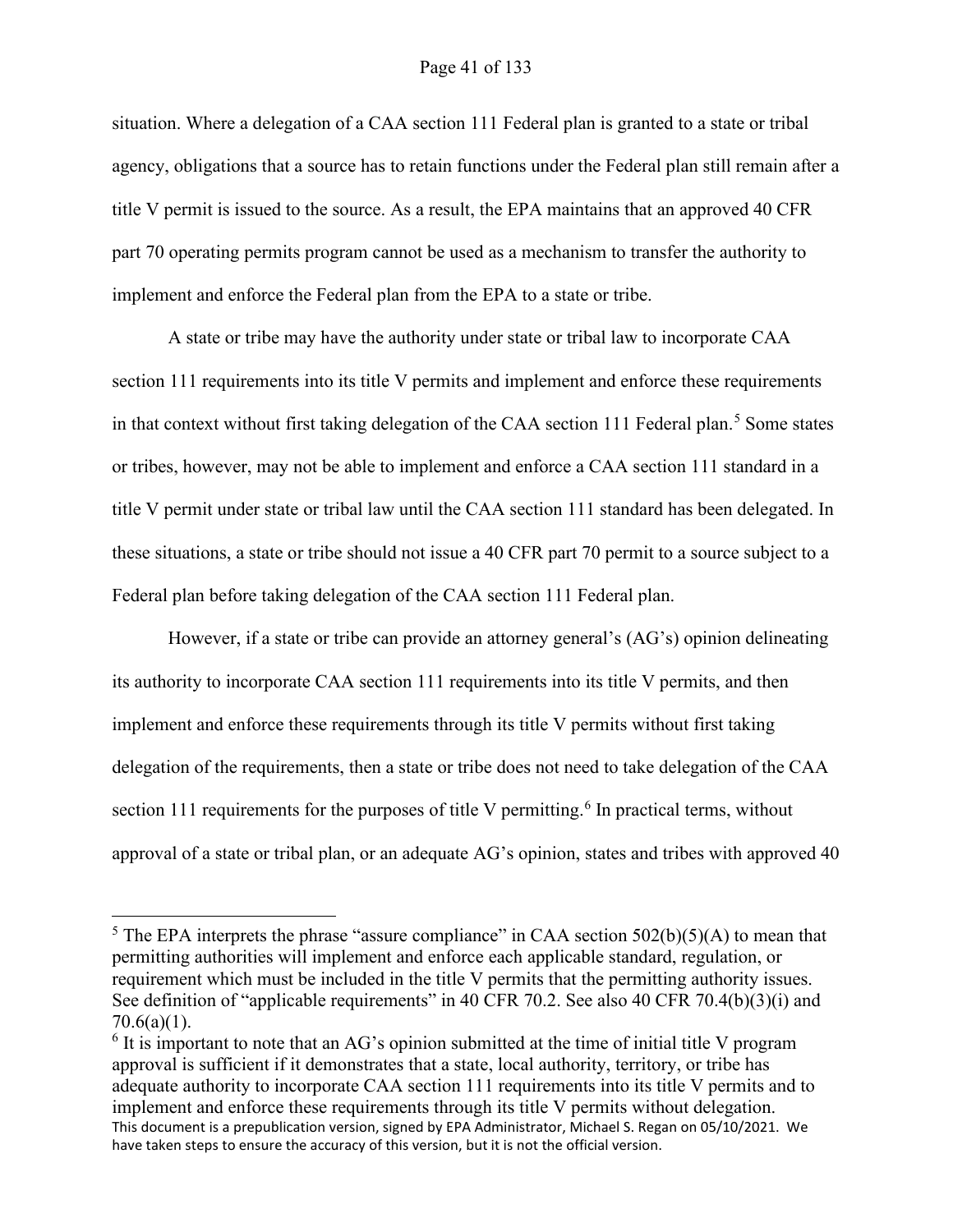### Page 42 of 133

CFR part 70 permitting programs open themselves up to potential questions regarding their authority to issue permits containing CAA section 111 requirements and to assure compliance with these requirements. Such questions could lead to the issuance of a notice of deficiency for a state's or tribe's 40 CFR part 70 program. As a result, prior to a state or tribal permitting authority drafting a 40 CFR part 70 permit for a source subject to a CAA section 111 Federal plan, the state or tribe, the EPA Regional office, and source in question are advised to ensure that delegation of the relevant Federal plan has taken place or that the permitting authority has provided to the EPA Regional office an adequate AG's opinion.

In addition, if a permitting authority chooses to rely on an AG's opinion and not take delegation of a Federal plan, a CAA section 111 source subject to the Federal plan in that state must simultaneously submit to both the EPA and the state or tribe all reports required by the standard to be submitted to the EPA. Given that these reports are necessary to implement and enforce the CAA section 111 requirements when they are included in the title V permits, the permitting authority needs to receive these reports at the same time as the EPA.

In the situation where a permitting authority chooses to rely on an AG's opinion and not take delegation of a Federal plan, the EPA Regional offices will be responsible for implementing and enforcing CAA section 111 requirements outside of any title V permits. Moreover, in this situation, the EPA Regional offices will continue to be responsible for conducting any other administrative functions required under this Federal plan or any other CAA section 111 Federal plan. See, *e.g.*, section V.B of this preamble titled "What are the final compliance schedules?"

It is important to note that the EPA is not using its authority under 40 CFR 70.4(i)(3) to request that all states and tribes that do not take delegation of this Federal plan submit supplemental AG's opinions currently. However, the EPA Regional offices must request, and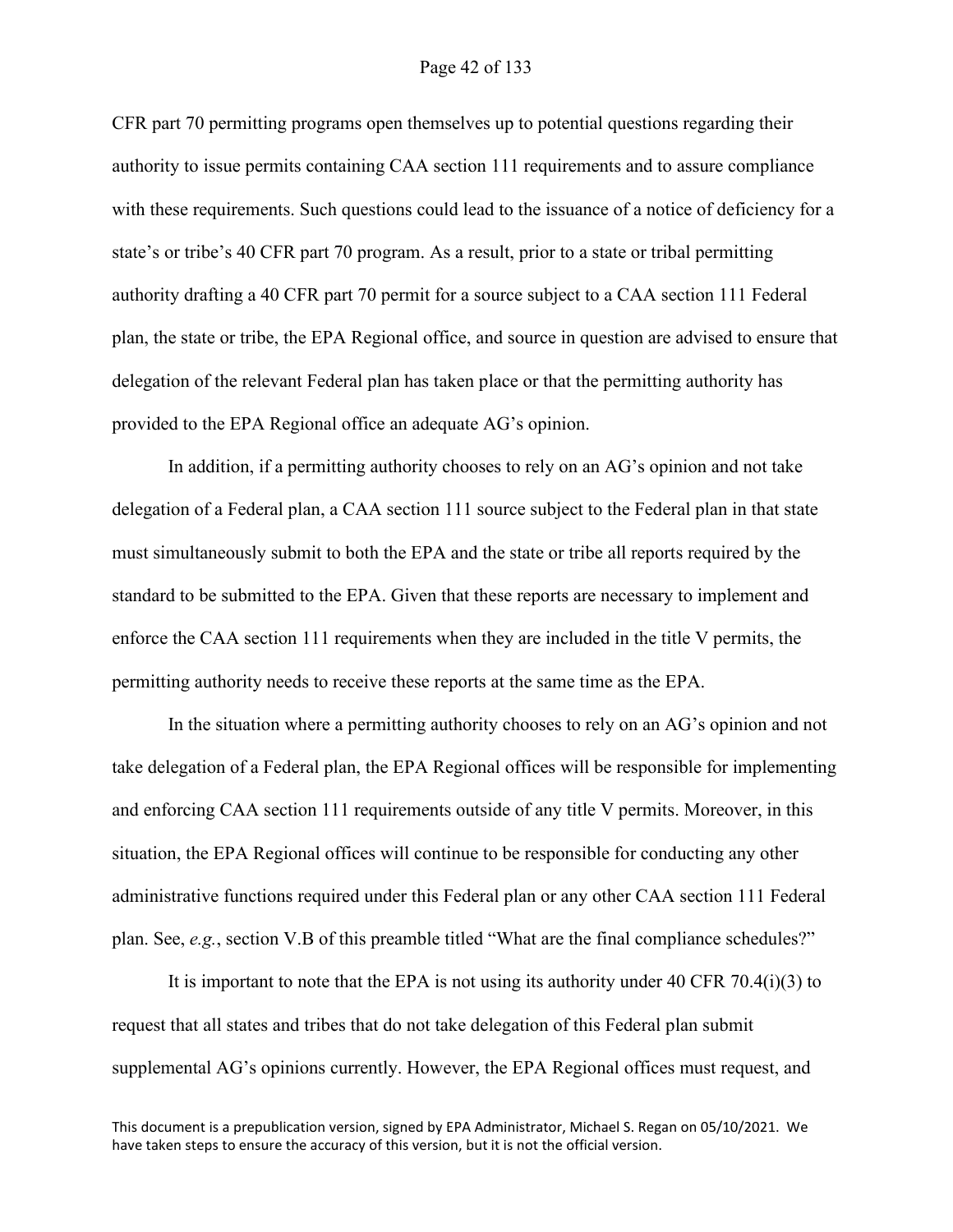permitting authorities must provide, such opinions when the EPA questions a state's or tribe's authority to incorporate CAA section 111 requirements into a title V permit and implement and enforce these requirements in that context without delegation.

VIII. Incorporation by Reference

In accordance with the requirements of 1 CFR 51.5, we are finalizing regulatory text in 40 CFR 62.16722(i) that includes the IBR of ASTM D6522–11—Standard Test Method for Determination of Nitrogen Oxides, Carbon Monoxide, and Oxygen Concentrations in Emissions from Natural Gas-Fired Reciprocating Engines, Combustion Turbines, Boilers, and Process Heaters Using Portable Analyzers (Approved December 1, 2011), as an alternative for determining oxygen for wellhead standards in 40 CFR 62.16722(a)(2)(ii) and  $62.16722(a)(2)(iii)(B)$ . For this test method, a gas sample is continuously extracted from a duct and conveyed to a portable analyzer for determination of nitrogen oxides, carbon monoxide, and oxygen gas concentrations using electrochemical cells. Analyzer design specifications, performance specifications, and test procedures are provided to ensure reliable data. This method is an alternative to EPA methods and is consistent with the methods already allowed under the MSW Landfills NSPS (40 CFR part 60, subpart XXX) and MSW Landfills EG (40 CFR part 60, subpart Cf). The ASTM standard is available from the American Society for Testing and Materials, 100 Barr Harbor Drive, Post Office Box C700, West Conshohocken, PA 19428-2959. See *http://www.astm.org*. This IBR has been approved by the Office of the Federal Register and the method is federally enforceable under the CAA as of the effective date of this final rulemaking.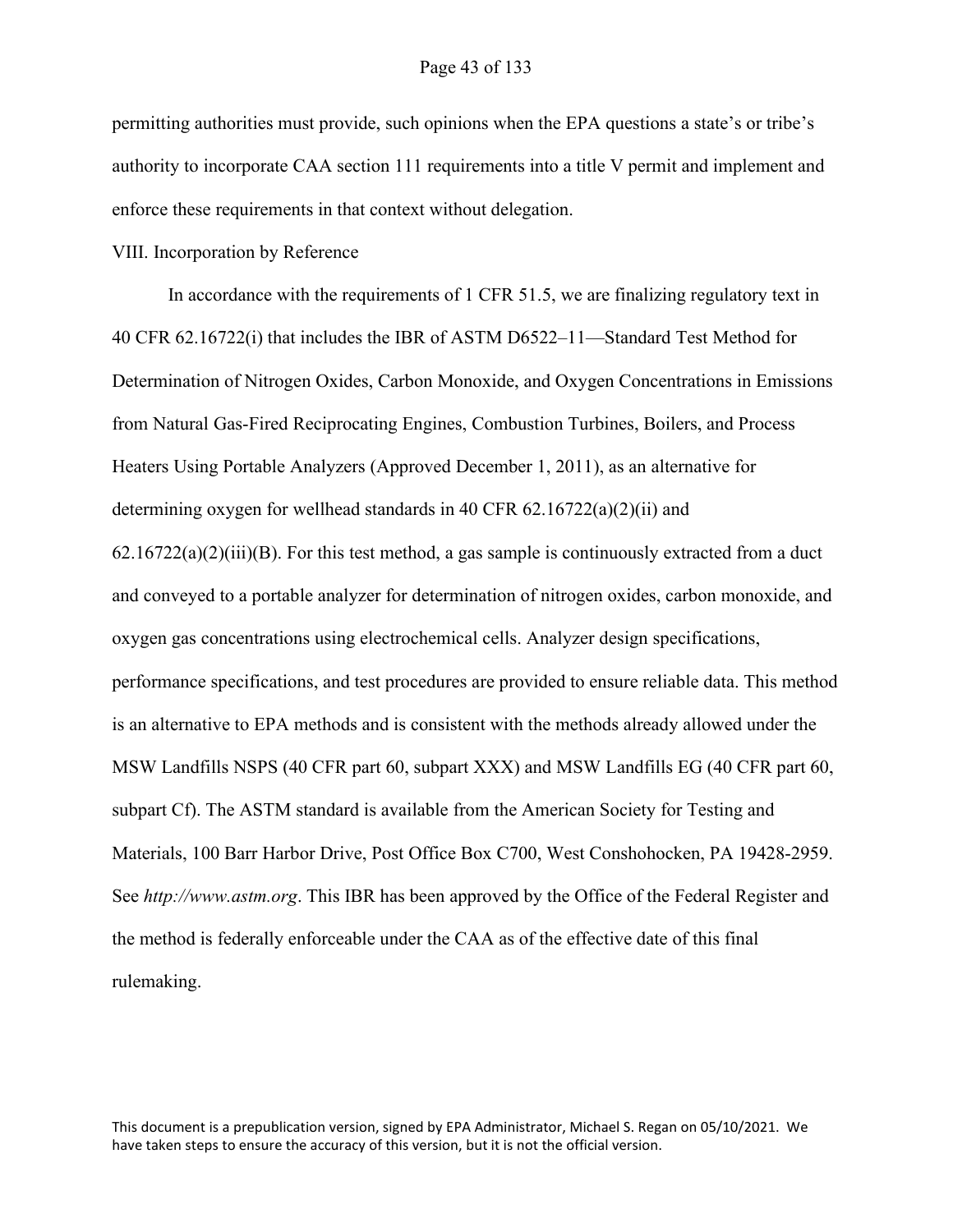IX. Statutory and Executive Order Reviews

Additional information about these statutes and Executive Orders can be found at *https://www.epa.gov/laws-regulations/laws-and-executive-orders*.

*A. Executive Order 12866: Regulatory Planning and Review and Executive Order 13563: Improving Regulation and Regulatory Review*

This action is not a significant regulatory action and was, therefore, not submitted to the Office of Management and Budget (OMB) for review.

#### *B. Paperwork Reduction Act (PRA)*

This action does not impose any new information collection burden under the PRA. OMB previously reviewed and approved the information collection activities contained in the 2016 MSW Landfills EG and assigned OMB control number 2060-0720. This action simply establishes the MSW Landfills Federal Plan to implement the 2016 MSW Landfills EG for those states that do not have a state plan implementing the EG and, therefore, the information collection burden for landfills regulated under this Federal Plan are already accounted for within the information collection activities approved under OMB control number 2060-0720.

### *C. Regulatory Flexibility Act (RFA)*

I certify that this action will not have a significant economic impact on a substantial number of small entities under the RFA. The small entities subject to the requirements of this action are small MSW landfills. The Agency has determined that up to 15 small entities, representing approximately 13 percent of the total number of small entities subject to the Federal plan, may experience an impact of greater than 3 percent of sales or revenues. Details of this analysis are presented in the memorandum, *Small Entity Screening Assessment for Proposed Federal Plan for Emission Guidelines and Compliance Times for Municipal Solid Waste*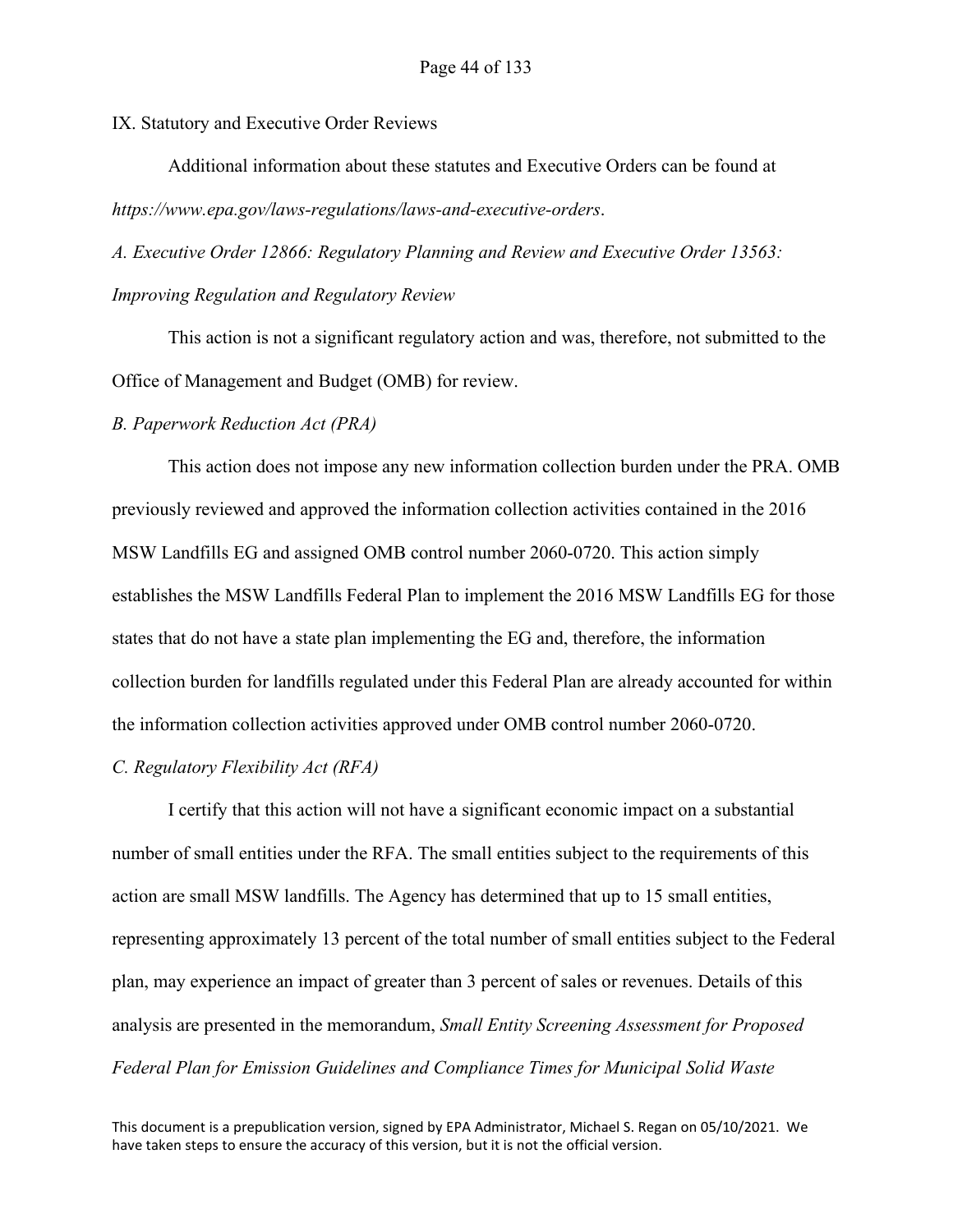*Landfills*, which is available in the docket for this action. Although Oklahoma submitted corrections to the inventory of MSW landfills during the comment period, the changes were not expected to significantly affect the small entity screening assessment; therefore, a new analysis was not performed. More details of the general economic analysis of the EG, which this action implements, are available in the docket for the 2016 MSW Landfills EG (Docket ID Item No. EPA-HQ-OAR-2014-0451-0225).

As explained in the preamble to the proposed rule (84 FR 43755, August 22, 2019), more details about outreach to small businesses conducted during the development of the 2016 MSW Landfills EG, which this action implements, are available in Docket ID No. EPA-HQ-OAR-2014-0451.

### *D. Unfunded Mandates Reform Act (UMRA)*

This action does not contain any unfunded mandate as described in UMRA, 2 U.S.C. 1531–1538. This action implements mandates specifically and explicitly set forth in 40 CFR 60.27 without the exercise of any policy discretion by the EPA.

We note, however, that the EG may affect small governments because small governments operate MSW landfills (80 FR 52146, August 27, 2015). This action implements the promulgated EG. In developing the final 2016 MSW Landfills EG, the EPA consulted with small governments pursuant to a plan established under section 203 of the UMRA to address impacts of regulatory requirements in the rule that might significantly or uniquely affect small governments. The EPA also held meetings as discussed in section IX.F of this preamble.

### *E. Executive Order 13132: Federalism*

The EPA has concluded that this action may have federalism implications, because the rule imposes substantial direct compliance costs on state or local governments, and the Federal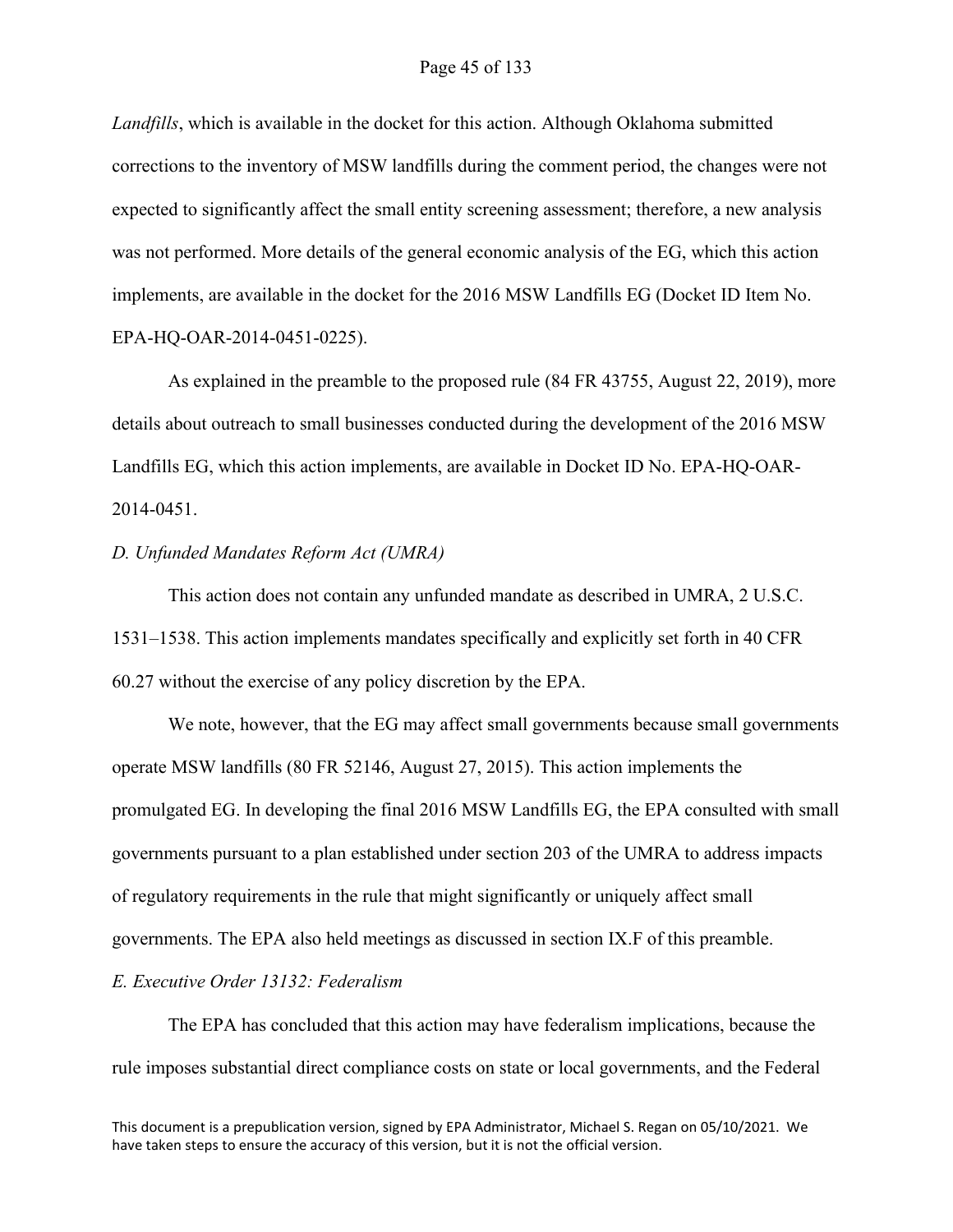government will not provide the funds necessary to pay those costs. The EPA provided a federalism summary impact statement for the 2016 MSW Landfills EG, as follows: The EPA consulted with state and local officials early in the process of developing the 2016 MSW Landfills EG to permit them to have meaningful and timely input into its development. In developing the regulatory options reflected in the proposed and final 2016 MSW Landfills EG, the EPA consulted with eight national organizations representing state and local elected officials. Additionally, the Environmental Council of the States, the National Association of Clean Air Agencies, and the Association of State and Territorial Solid Waste Management Officials participated in preproposal briefings. Finally, in addition to these associations, over 140 officials representing state and local governments across the nation participated in at least one of three preproposal briefings in the fall of 2013 (September 10, 2013, November 7, 2013, and November 14, 2013), which is summarized in the docket for the 2016 MSW Landfills EG (Docket ID Item No. EPA-HQ-OAR-2014-0451-0013). The EPA received comments on the 2016 MSW Landfills EG from over 40 entities representing state and local governments. The EPA conducted an additional federalism outreach meeting on April 15, 2015.

The principal intergovernmental concerns raised during the preproposal consultations, as well as during the proposed rule's public comment period, include: (1) Implementation concerns associated with shortening of GCCS installation and/or expansion timeframes; (2) concerns regarding significant lowering of the design capacity or emission thresholds; (3) the need for clarifications associated with wellhead operating parameters; and (4) the need for consistent, clear, and rigorous surface monitoring requirements. In response to these comments and based upon the available data, the EPA decided not to adjust the design capacity or significantly lower the emission threshold. The EPA also decided not to adjust the time allotted for installation of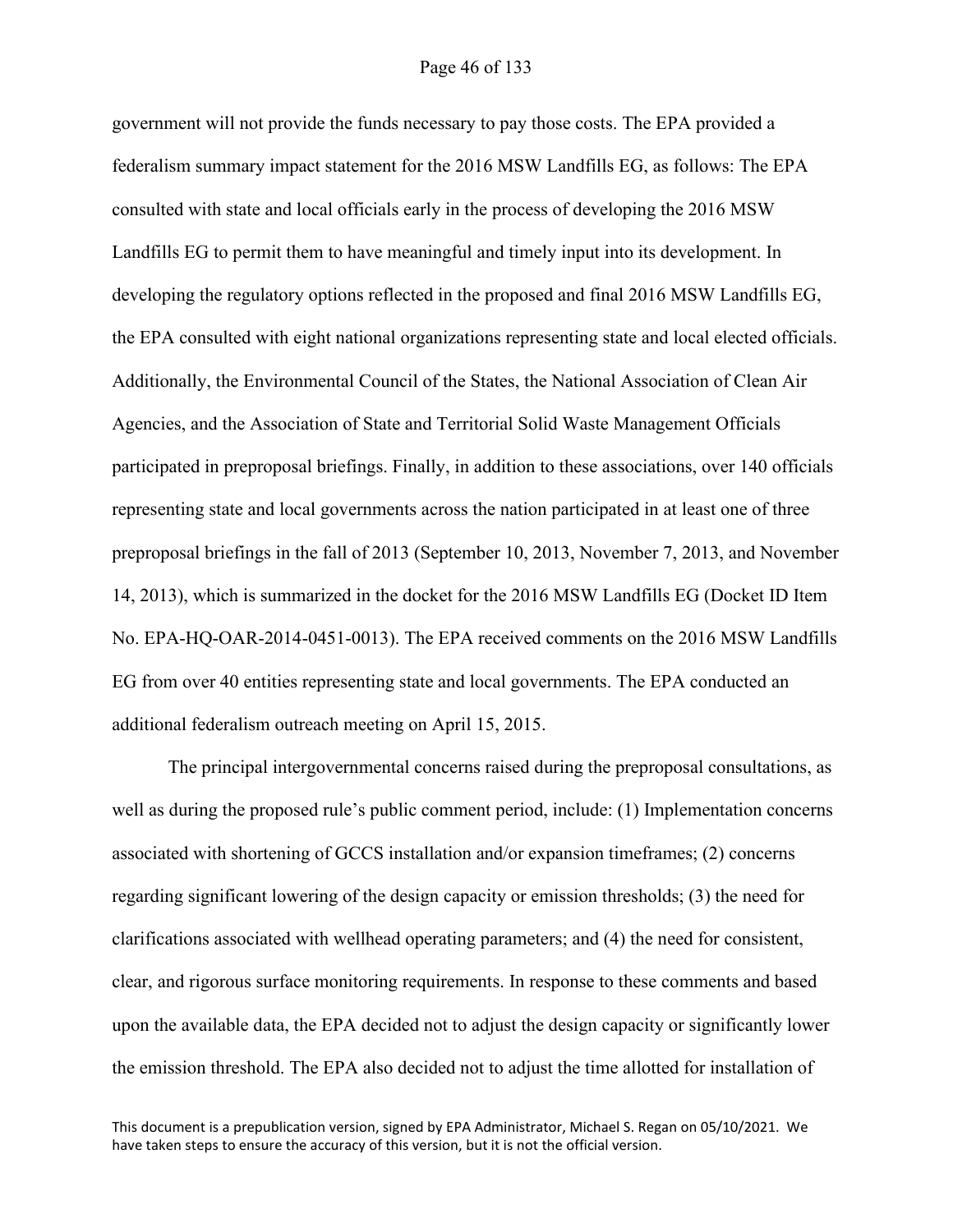the GCCS or expansion of the wellfield. In the proposed MSW Landfills EG (80 FR 52121, August 27, 2015), the EPA highlighted specific concerns raised by commenters, which included state agencies as well as landfill owners or operators, about the interaction between shortened lag times and design plan approvals, costs, and safety concerns associated with reduced lag times and the need for flexibility for lag time adjustments. The EPA adjusted wellhead operating parameters to limit corrective action requirements to negative pressure and temperature. The EPA also acknowledged concerns about wellhead operating parameters in 80 FR 52121 (August 27, 2015) and considered public comments in favor of and against retention of the parameters.

A complete list of the comments from state and local governments was provided to OMB and was placed in the 2016 MSW Landfills EG Docket (*Final Report of the Small Business Advocacy Review Panel on EPA's Planned Proposed Rules Standards of Performance for Municipal Solid Waste Landfills and Review of Emissions Guidelines for Municipal Solid Waste Landfills*, Docket ID Item No. EPA-HQ-OAR-2014-0451-0139). In addition, the detailed response to comments from these entities is contained in the EPA's Response to Comments document for the 2016 MSW Landfills EG (Docket ID Item No. EPA-HQ-OAR-2014-0451- 0229). As required by section 8(a) of Executive Order 13132, the EPA included a certification from its Federalism official stating that the EPA had met the Executive Order's requirements in a meaningful and timely manner when it sent the draft of the 2016 MSW Landfills EG to OMB for review pursuant to Executive Order 12866. A copy of the certification is included in the record for the 2016 MSW Landfills EG (*Outreach under Executive Order 13132 for MSW Landfills*, Docket ID Item Nos. EPA-HQ-OAR-2014-0451-0013 and EPA-HQ-OAR-2014-0451-0100).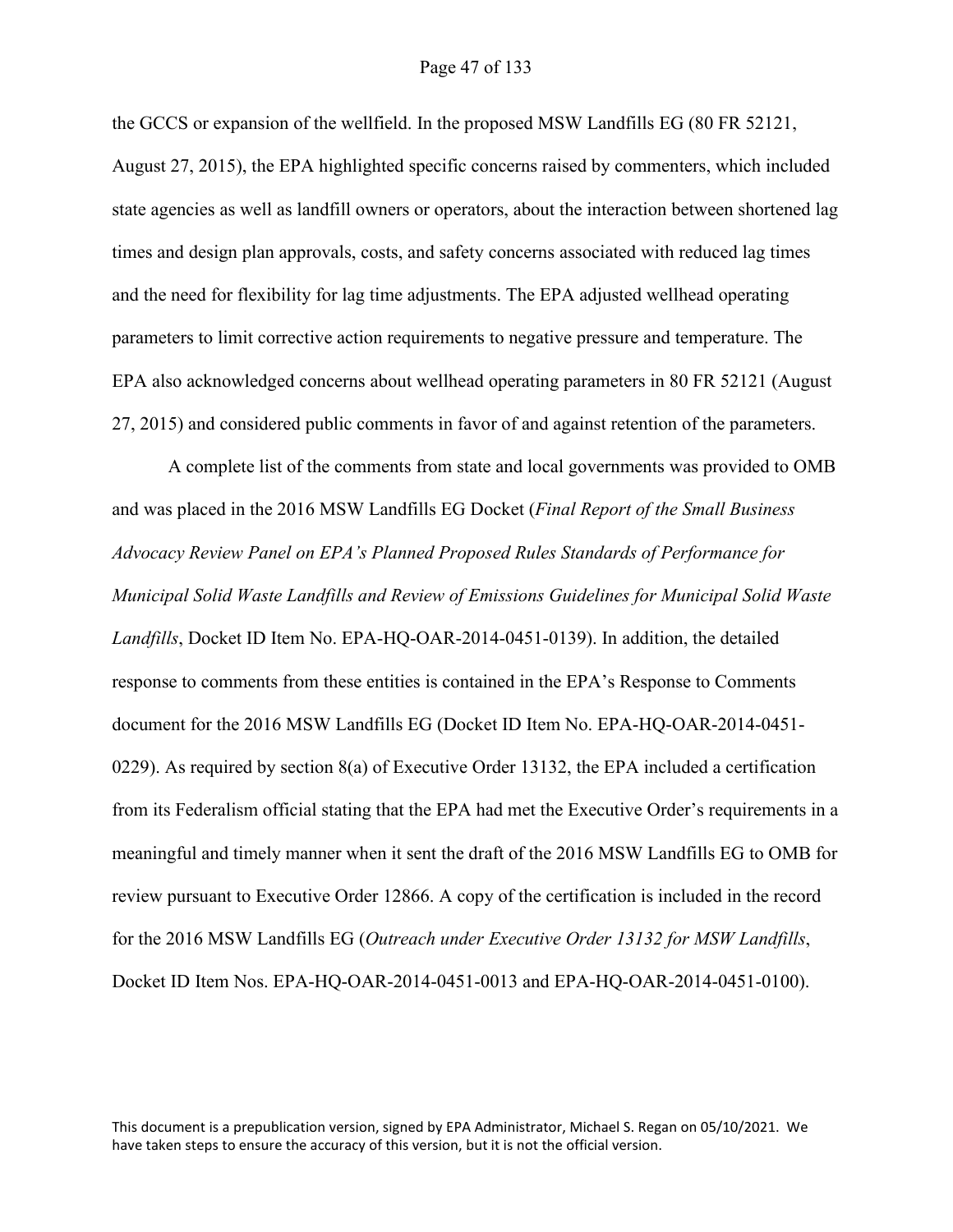#### *F. Executive Order 13175: Consultation and Coordination with Indian Tribal Governments*

This action has tribal implications as specified in Executive Order 13175. However, it will neither impose substantial direct compliance costs on federally recognized tribal governments nor preempt tribal law. The database used to estimate impacts of the 2016 MSW Landfills EG, identified one tribe, the Salt River Pima-Maricopa Indian Community, which owns three landfills potentially subject to this Federal plan. One of these landfills is open, the Salt River Landfill, and is already controlling emissions under the current NSPS/EG framework, so while subject to this subpart, the costs of this rule are not substantial. Two other landfills located in this tribe are closed and anticipated to meet the definition of the closed landfill subcategory. One of the closed landfills, the Tri Cities Landfill, is already controlling emissions under the current NSPS/EG framework and will not incur substantial additional compliance costs under the Federal plan. The other landfill, North Center Street Landfill, is not estimated to install controls under the Federal plan. The EPA offered consultation and coordination with Indian tribes on this action to permit them to have meaningful and timely input into its development. However, no consultation was requested.

*G. Executive Order 13045: Protection of Children from Environmental Health Risks and Safety Risks*

The EPA interprets Executive Order 13045 as applying only to those regulatory actions that concern environmental health or safety risks that the EPA has reason to believe may disproportionately affect children, per the definition of "covered regulatory action" in section 2-202 of the Executive Order. This action is not subject to Executive Order 13045 because it implements a previously promulgated Federal standard.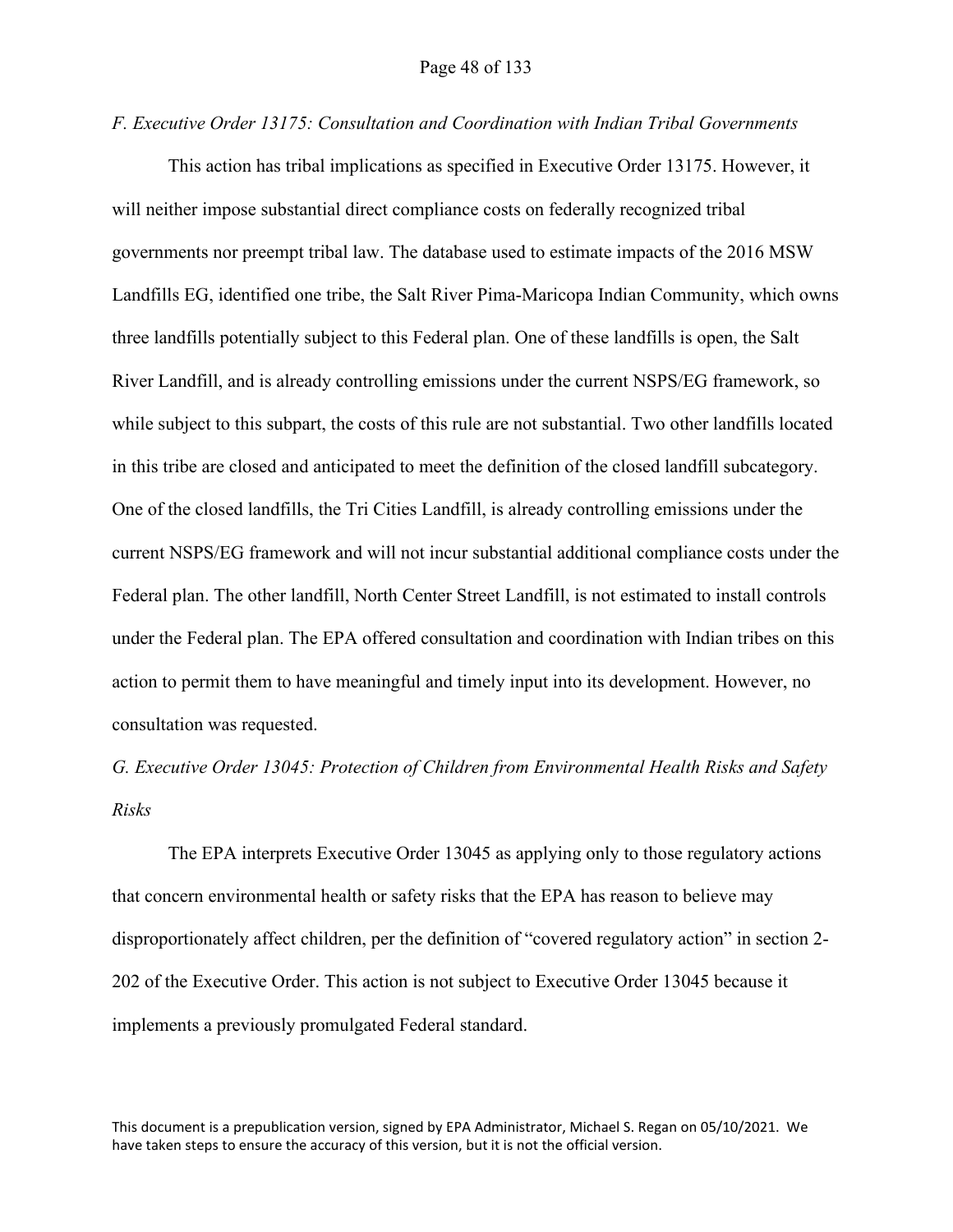*H. Executive Order 13211: Actions Concerning Regulations that Significantly Affect Energy Supply, Distribution, or Use*

This action is not subject to Executive Order 13211 because it is not a significant regulatory action under Executive Order 12866.

### *I. National Technology Transfer and Advancement Act (NTTAA) and 1 CFR Part 51*

This action involves technical standards. The EPA has decided to use voluntary consensus standard ASTM D6522–11, "Standard Test Method for the Determination of Nitrogen Oxides, Carbon Monoxide, and Oxygen Concentrations in Emissions from Natural Gas-Fired Reciprocating Engines, Combustion Turbines, Boilers, and Process Heaters Using Portable Analyzers," as an acceptable alternative to EPA Method 3A of appendix A-2 of part 60 when used at the wellhead before combustion. It is advisable to know the flammability and check the lower explosive limit of the flue gas constituents prior to sampling, in order to avoid undesired ignition of the gas. The results of ASTM D6522–11 may be used to determine nitrogen oxides and carbon monoxide emission concentrations from natural gas combustion at stationary sources. This test method may also be used to monitor emissions during short-term emission tests or periodically in order to optimize process operation for nitrogen oxides and carbon monoxide control. The EPA's review is documented in the memorandum, *Voluntary Consensus Standard Results for Emission Guidelines and Compliance Times for Municipal Solid Waste Landfills, 2016*, which is available in the docket for the 2016 MSW Landfills EG (Docket ID Item No. EPA-HQ-OAR-2014-0451-0206). In this rule, the EPA is finalizing regulatory text for 40 CFR part 62, subpart OOO, that includes IBR in accordance with requirements of 1 CFR 51.5. Specifically, the EPA is incorporating by reference ASTM D6522–11. See section VIII. of this preamble for information on the availability of this material.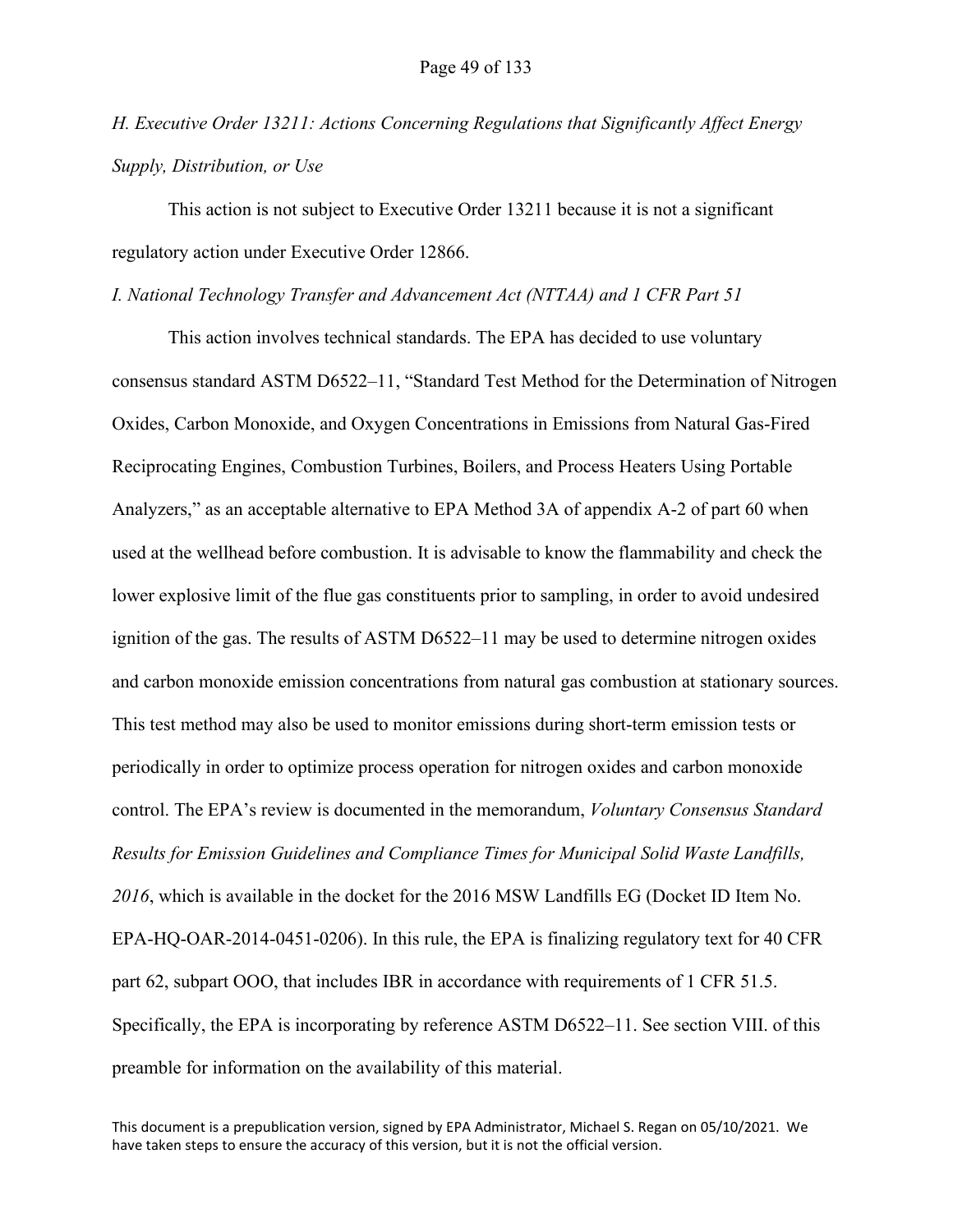# *J. Executive Order 12898: Federal Actions to Address Environmental Justice in Minority Populations and Low-Income Populations*

The EPA believes that this action does not have disproportionately high and adverse human health or environmental effects on minority populations, low-income populations, and/or indigenous peoples, as specified in Executive Order 12898 (59 FR 7629, February 16, 1994). The EPA has determined that this action increases the level of environmental protection for all affected populations without having any disproportionately high and adverse human health or environmental effects on any population, including any minority, low-income, or indigenous populations. To the extent that any minority, low-income, or indigenous subpopulation is disproportionately impacted by LFG emissions due to the proximity of their homes to sources of these emissions, that subpopulation also stands to see increased environmental and health benefit from the emission reductions called for by this action. The results of the demographic analysis are presented in the *EJ Screening Report for Municipal Solid Waste Landfills, July 2016*, a copy of which is available in the 2016 MSW Landfills EG Docket (Docket ID Item No. EPA-HQ-OAR-2014-0451-0223).

### *K. Congressional Review Act (CRA)*

This action is subject to the CRA and the EPA will submit a rule report to each House of the Congress and to the Comptroller General of the United States. This action is not a "major rule" as defined by 5 U.S.C. 804(2).

### *L. Clean Air Act Section 307(d)*

This final rule is subject to the provisions of CAA section 307(d). CAA section 307(d)(1)(C) provides that CAA section 307(d) applies to, among other things, "the promulgation or revision of any standard of performance under section 7411 of this title." 42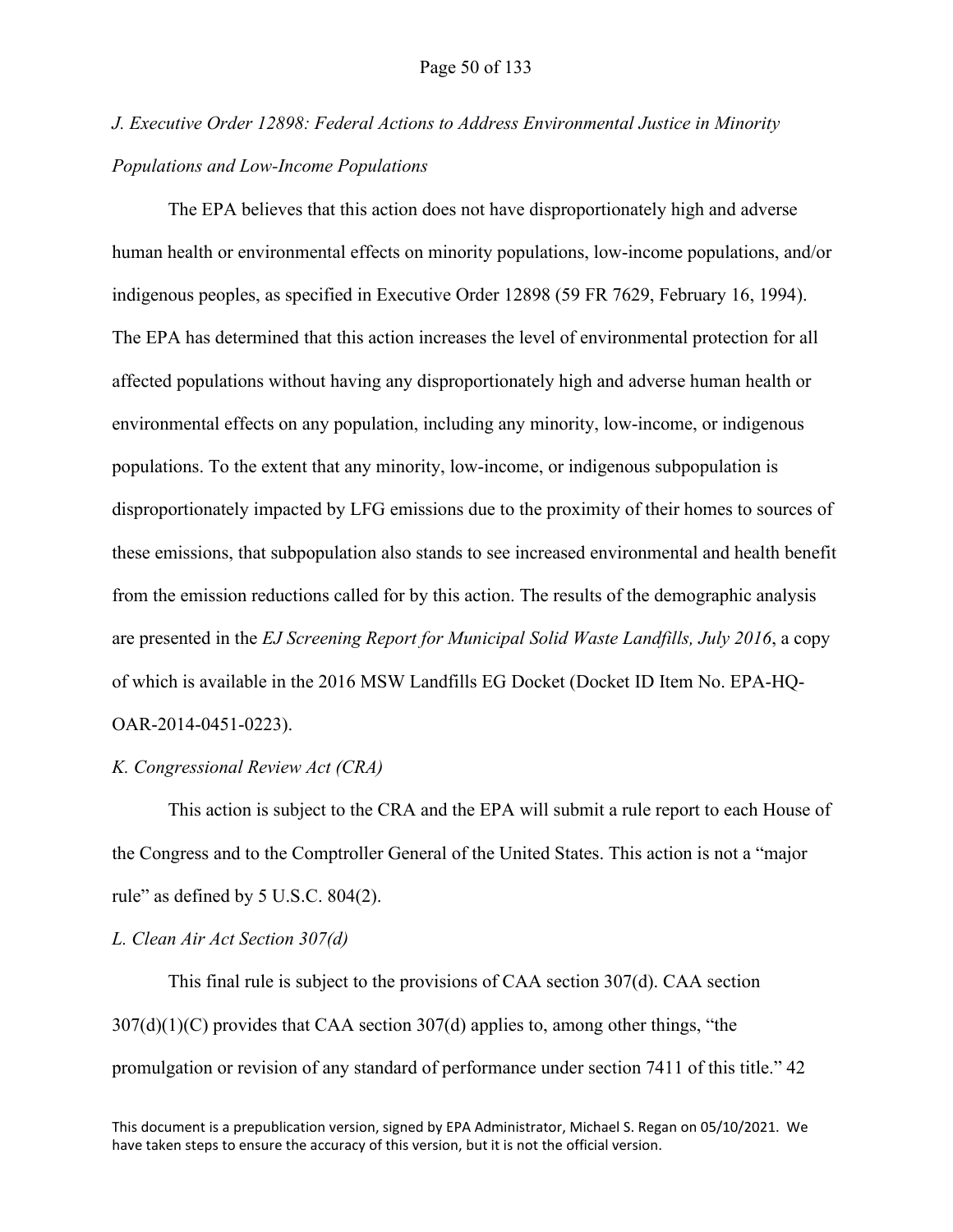U.S.C. 7407(d)(1)(C). This final rule promulgates a Federal plan, which includes promulgation of a standard of performance, pursuant to the authority of CAA section 111(d). The Agency has complied with procedural requirements of CAA section 307(d) during the course of this rulemaking.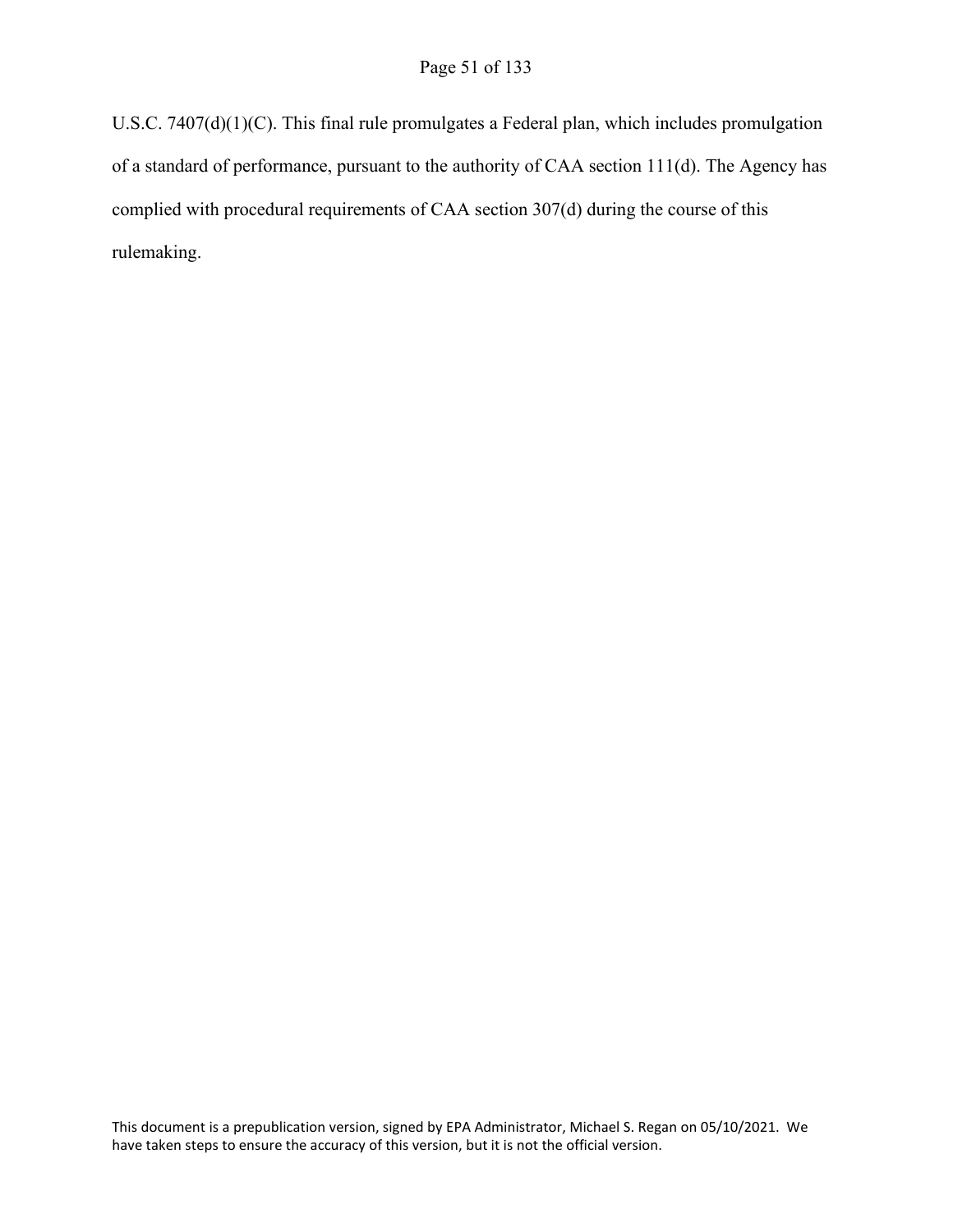# **List of Subjects in 40 CFR Part 62**

Environmental protection, Administrative practice and procedures, Air pollution control, Incorporation by reference, Intergovernmental relations, Reporting and recordkeeping requirements.

Michael S. Regan,

*Administrator.*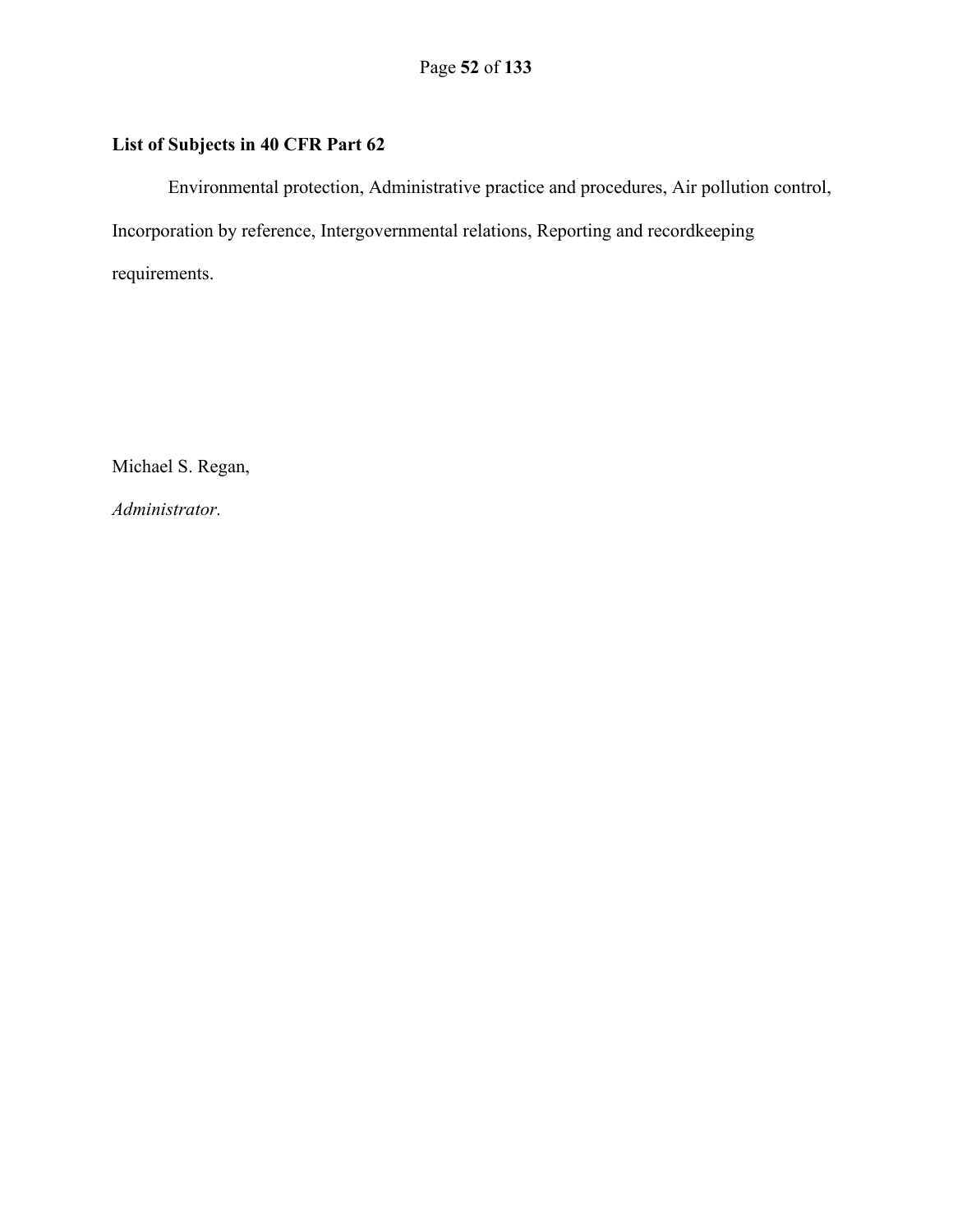For the reasons set forth in the preamble, the Environmental Protection Agency amends

40 CFR part 62 as follows:

# **PART 62 — APPROVAL AND PROMULGATION OF STATE PLANS FOR**

# **DESIGNATED FACILITIES AND POLLUTANTS**

1. The authority citation for part 62 continues to read as follows:

# **Authority:** 42 U.S.C. 7401 *et seq*.

# **Subpart A – General Provisions**

- 2. Section 62.13 is amended by:
- a. Revising paragraph (b);
- b. Reserving paragraph (f);
- c. Adding paragraph (g);
- d. Reserving paragraphs (h), and (i); and
- e. Adding paragraph (j).

The revisions and additions read as follows:

# **§62.13 Federal plans.**

\* \* \* \* \*

(b) The substantive requirements of the municipal solid waste landfills Federal plan that implements 40 CFR part 60, subpart Cc of this chapter, are contained in subpart GGG of this part. These requirements include emission limits, compliance schedules, testing, monitoring, and reporting and recordkeeping requirements. After [**30 DAYS AFTER DATE OF** 

# **PUBLICATION IN THE FEDERAL REGISTER**], per §62.13(j), the substantive

requirements of the municipal solid waste landfills Federal plan are contained in subpart OOO of this part and owners and operators of municipal solid waste landfills must comply with subpart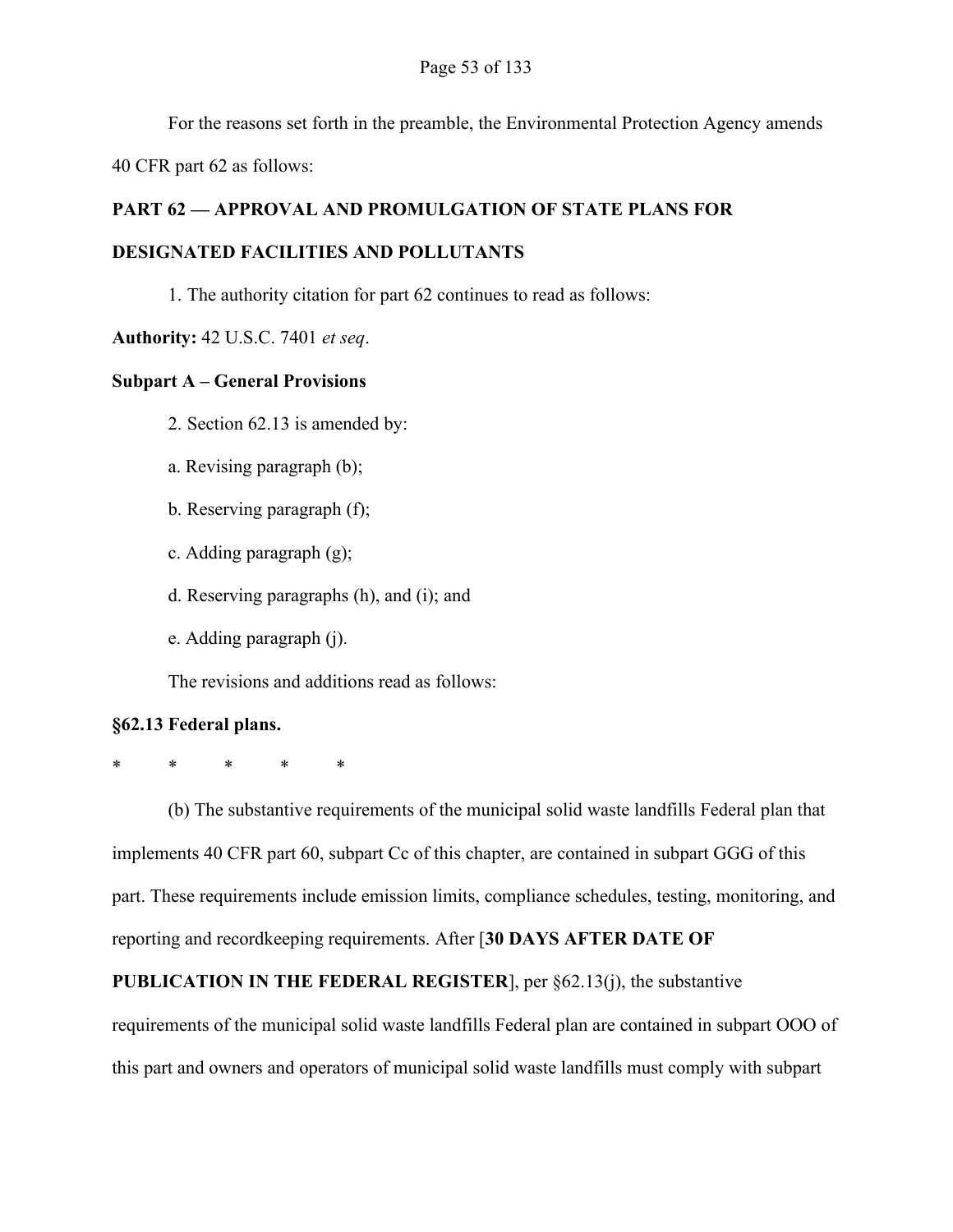### Page 54 of 133

OOO of this part or a state/tribal plan implementing 40 CFR part 60, subpart Cf of this chapter, instead of subpart GGG of this part.

\* \* \* \* \*

(f) [Reserved]

(g) The substantive requirements of the sewage sludge incineration units Federal plan are contained in subpart LLL of this part. These requirements include emission limits, compliance schedules, testing, monitoring, and reporting and recordkeeping requirements.

(h) [Reserved]

(i) [Reserved]

(j) The substantive requirements of the municipal solid waste landfills Federal plan that implements 40 CFR part 60, subpart Cf of this chapter, are contained in subpart OOO of this part. These requirements include emission limits, compliance schedules, testing, monitoring, and reporting and recordkeeping requirements.

3. Subpart F is amended by adding  $\S 62.1115(b)(2)$  to read as follows:

### **Subpart F – California**

### **§62.1115 Identification of sources.**

\* \* \* \* \*

 $(b)$  \*

(2) The requirements of §§60.34f(c), 60.36f(a)(5), 60.37f(a)(2) and (3), 60.38f(k), and 60.39f(e)(2) and (5) of this chapter are not met since the plan does not provide for wellhead operational standards, wellhead monitoring, corrective action and recordkeeping related to temperature. Municipal solid waste landfills subject to the plan in §62.1100(b)(7) must also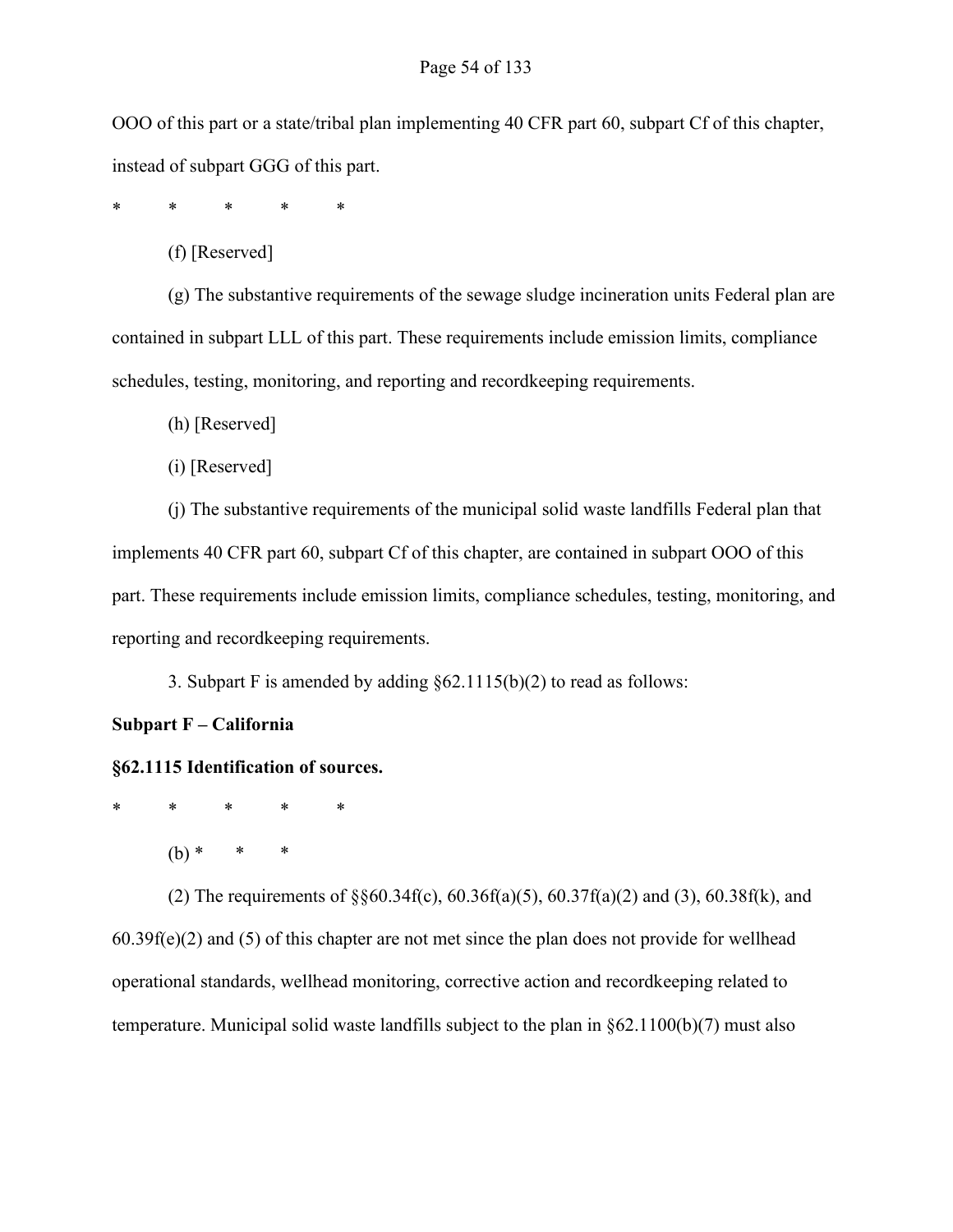## Page 55 of 133

implement the provisions of §§62.16716(c), 62.16720(a)(4), 62.16722(a)(2) and (3),

62.16724(k), and 62.16726(e)(2) and (5).

\* \* \* \* \*

4. Part 62 is amended by adding subpart OOO to read as follows:

**Subpart OOO - Federal Plan Requirements for Municipal Solid Waste Landfills That Commenced Construction On or Before July 17, 2014 and Have Not Been Modified or** 

**Reconstructed Since July 17, 2014**

Sec

[62.16710 Scope and delegated authorities.](#page-54-0)

[62.16711 Designated facilities.](#page-55-0)

[62.16712 Compliance schedule and increments of progress.](#page-58-0)

[62.16714 Standards for municipal solid waste landfill emissions.](#page-61-0)

[62.16716 Operational standards for collection and control systems.](#page-67-0)

[62.16718 Test methods and procedures.](#page-69-0)

[62.16720 Compliance provisions.](#page-81-0)

[62.16722 Monitoring of operations.](#page-89-0)

[62.16724 Reporting guidelines.](#page-94-0)

[62.16726 Recordkeeping guidelines.](#page-111-0)

[62.16728 Specifications for active collection systems.](#page-119-0)

[62.16730 Definitions.](#page-123-0)

### <span id="page-54-0"></span>**§62.16710 Scope and delegated authorities.**

This subpart establishes emission control requirements and compliance schedules for the control of designated pollutants from certain designated municipal solid waste (MSW) landfills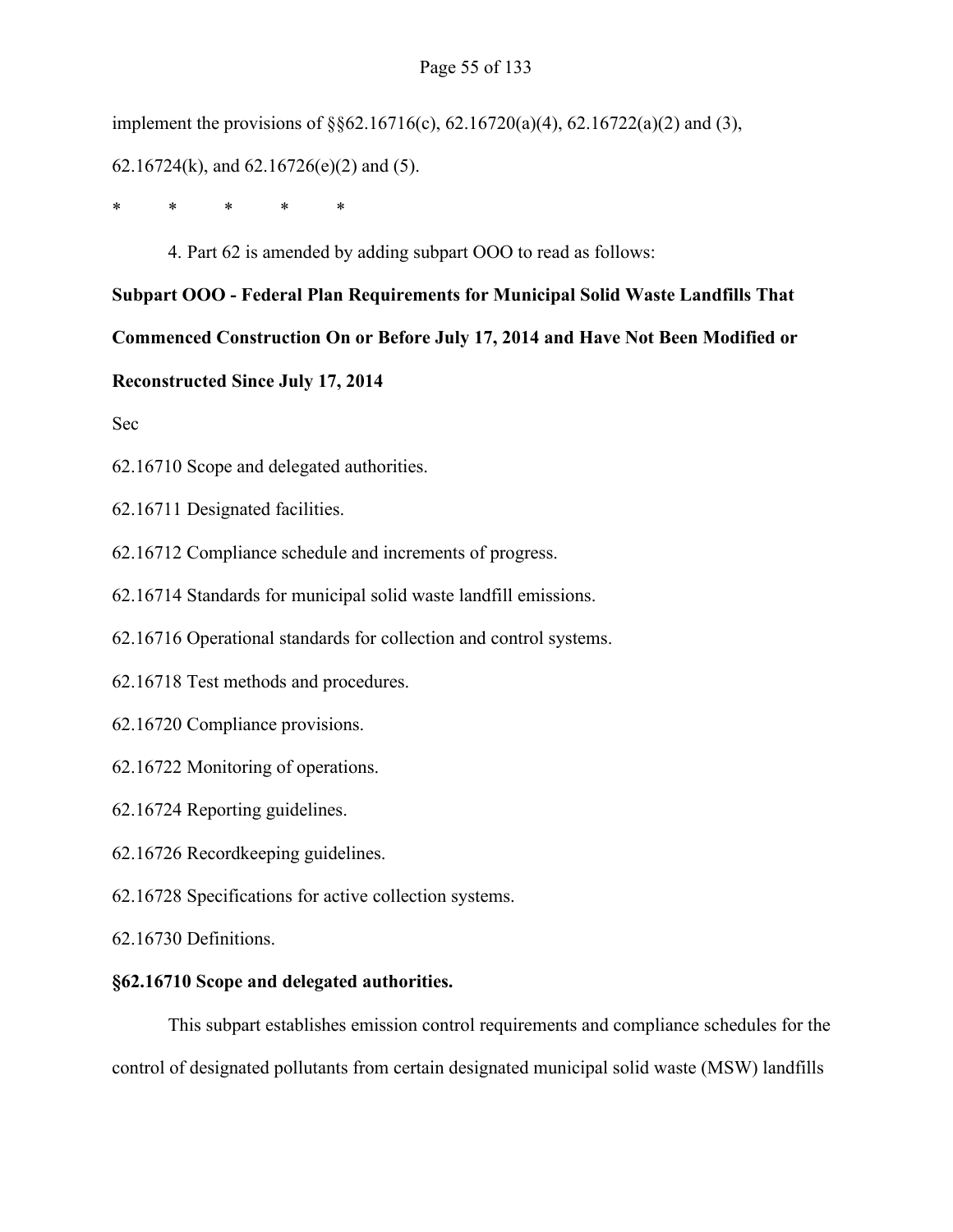in accordance with section 111(d) of the Clean Air Act and subpart B of 40 CFR part 60 of this chapter.

(a) If you own or operate a designated facility as described in §62.16711, then you must comply with this subpart.

(b) The following authorities will not be delegated to state, local, or tribal agencies:

(1) Approval of alternative methods to determine the site-specific nonmethane organic compounds (NMOC) concentration or a site-specific methane generation rate constant (k).

(2) Alternative emission standards.

(3) Major alternatives to test methods. Major alternatives to test methods or to monitoring are modifications made to a federally enforceable test method or to a Federal monitoring requirement. These changes may involve the use of unproven technology or modified procedures or an entirely new method.

(4) Waivers of recordkeeping.

### <span id="page-55-0"></span>**§62.16711 Designated facilities.**

(a) The designated facility to which this subpart applies is each municipal solid waste landfill in each state, protectorate, and portion of Indian country that meets the conditions of paragraphs (a)(1) and (2) of this section, except for landfills exempted by paragraphs (b) and (c) of this section.

(1) The municipal solid waste landfill commenced construction, reconstruction, or modification on or before July 17, 2014.

(2) The municipal solid waste landfill has accepted waste at any time since November 8, 1987, or the landfill has additional capacity for future waste deposition.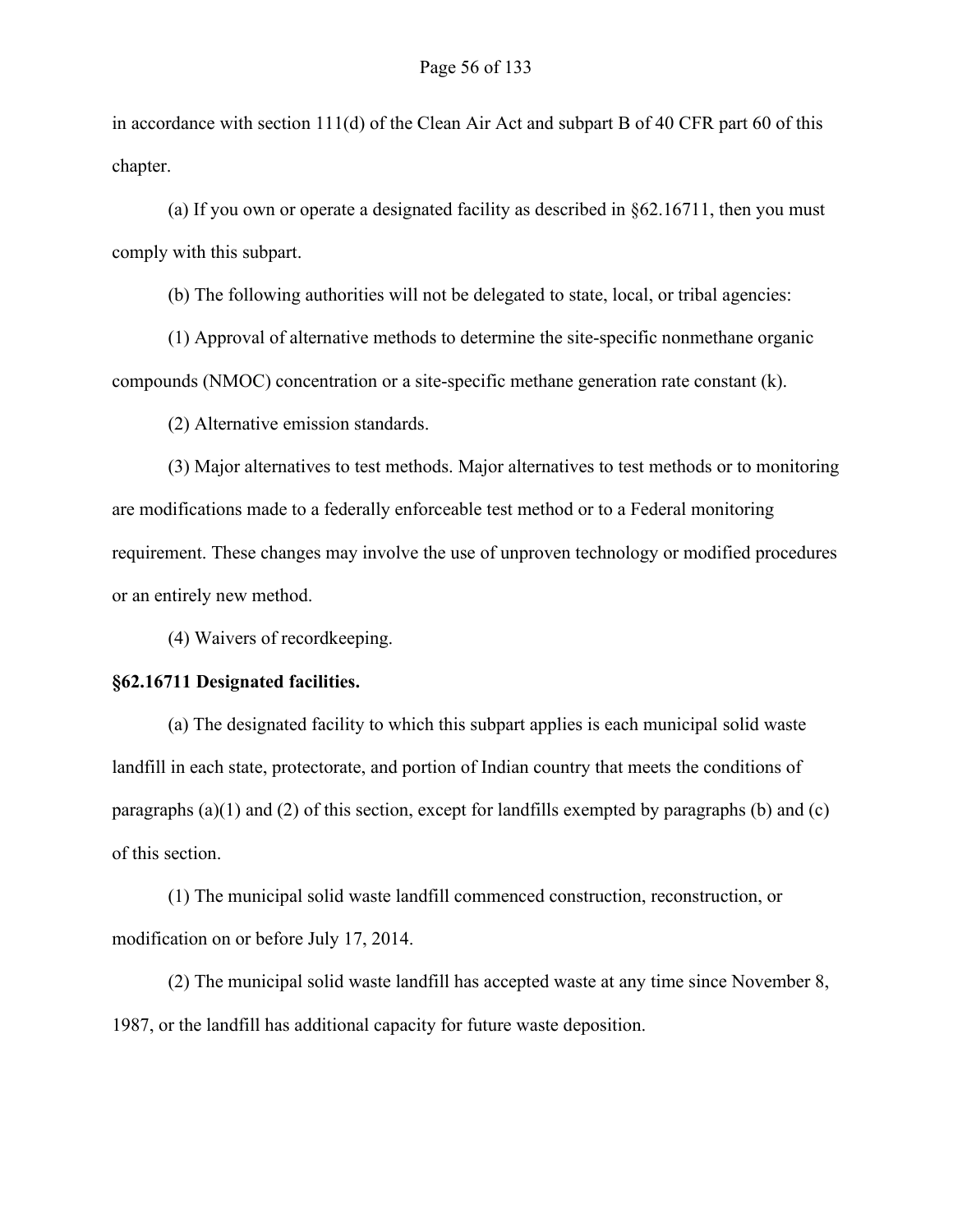(b) A municipal solid waste landfill regulated by an EPA-approved and currently effective state or tribal plan implementing 40 CFR 60, subpart Cf is not subject to the requirements of this subpart.

(c) A municipal solid waste landfill located in a state, locality, or portion of Indian country that submitted a negative declaration letter is not subject to the requirements of this subpart other than the requirements in the definition of design capacity in §62.16730 to recalculate the site-specific density annually and in §62.16724(b) to submit an amended design capacity report in the event that the recalculated design capacity is equal to or greater than 2.5 million megagrams and 2.5 million cubic meters. However, if the existing municipal solid waste landfill already has a design capacity equal to or greater than 2.5 million megagrams and 2.5 million cubic meters, then it is subject to the requirements of this Federal plan.

(d) Physical or operational changes made to an existing MSW landfill solely to comply with an emission guideline implemented by a state or Federal plan are not considered a modification or reconstruction and would not subject an existing MSW landfill to the requirements of 40 CFR 60, subpart XXX. Landfills that commence construction, modification, or reconstruction after July 17, 2014, are subject to 40 CFR part 60, subpart XXX.

(e) For purposes of obtaining an operating permit under title V of the Clean Air Act, the owner or operator of an MSW landfill subject to this subpart with a design capacity less than 2.5 million megagrams or 2.5 million cubic meters is not subject to the requirement to obtain an operating permit for the landfill under 40 CFR part 70 or 71 of this chapter, unless the landfill is otherwise subject to either 40 CFR part 70 or 71. For purposes of submitting a timely application for an operating permit under 40 CFR part 70 or 71, the owner or operator of an MSW landfill subject to this subpart with a design capacity greater than or equal to 2.5 million megagrams and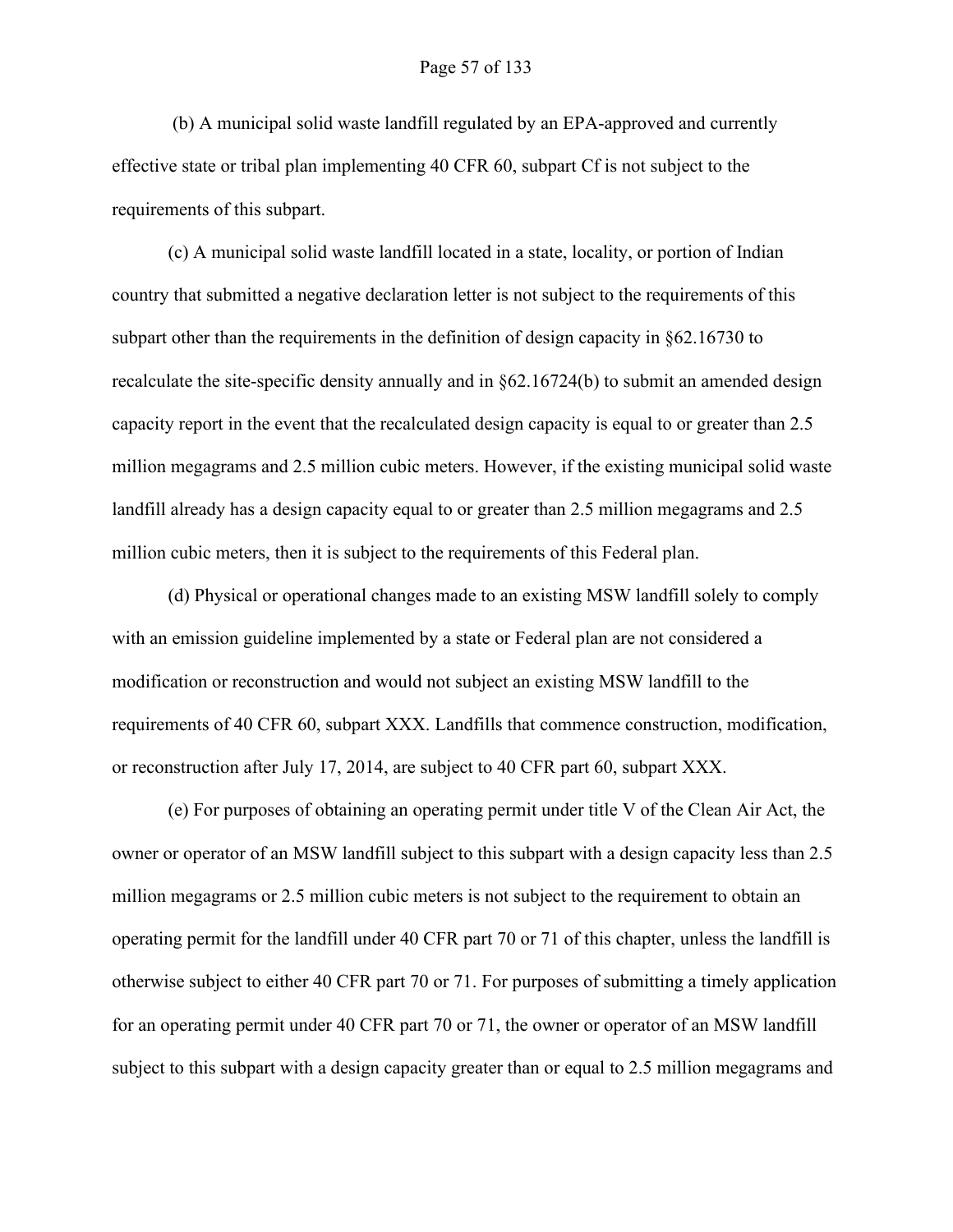2.5 million cubic meters, and not otherwise subject to either 40 CFR part 70 or 71, becomes subject to the requirements of  $\S$  $\S$ 70.5(a)(1)(i) or 71.5(a)(1)(i) of this chapter 90 days after the effective date of such CAA section 111(d) program approval, even if the design capacity report is submitted earlier.

(f) When an MSW landfill subject to this subpart is closed as defined in this subpart, the owner or operator is no longer subject to the requirement to maintain an operating permit under 40 CFR part 70 or 71 of this chapter for the landfill if the landfill is not otherwise subject to the requirements of either 40 CFR part 70 or 71 and if either of the following conditions are met:

(1) The landfill was never subject to the requirement to install and operate a gas collection and control system under §62.16714; or

(2) The landfill meets the conditions for control system removal specified in  $§62.16714(f).$ 

(g) When an MSW landfill subject to this subpart is in the closed landfill subcategory, the owner or operator is not subject to the following reports of this subpart, provided the owner or operator submitted these reports under the provisions of 40 CFR part 60, subpart WWW; subpart GGG of this part; or a state plan implementing 40 CFR part 60, subpart Cc, on or before July 17, 2014:

(1) Initial design capacity report specified in §62.16724(a).

(2) Initial or subsequent NMOC emission rate report specified in §62.16724(c), provided that the most recent NMOC emission rate report indicated the NMOC emissions were below 50 megagrams per year.

(3) Collection and control system design plan specified in §62.16724(d).

(4) Closure report specified in §62.16724(f).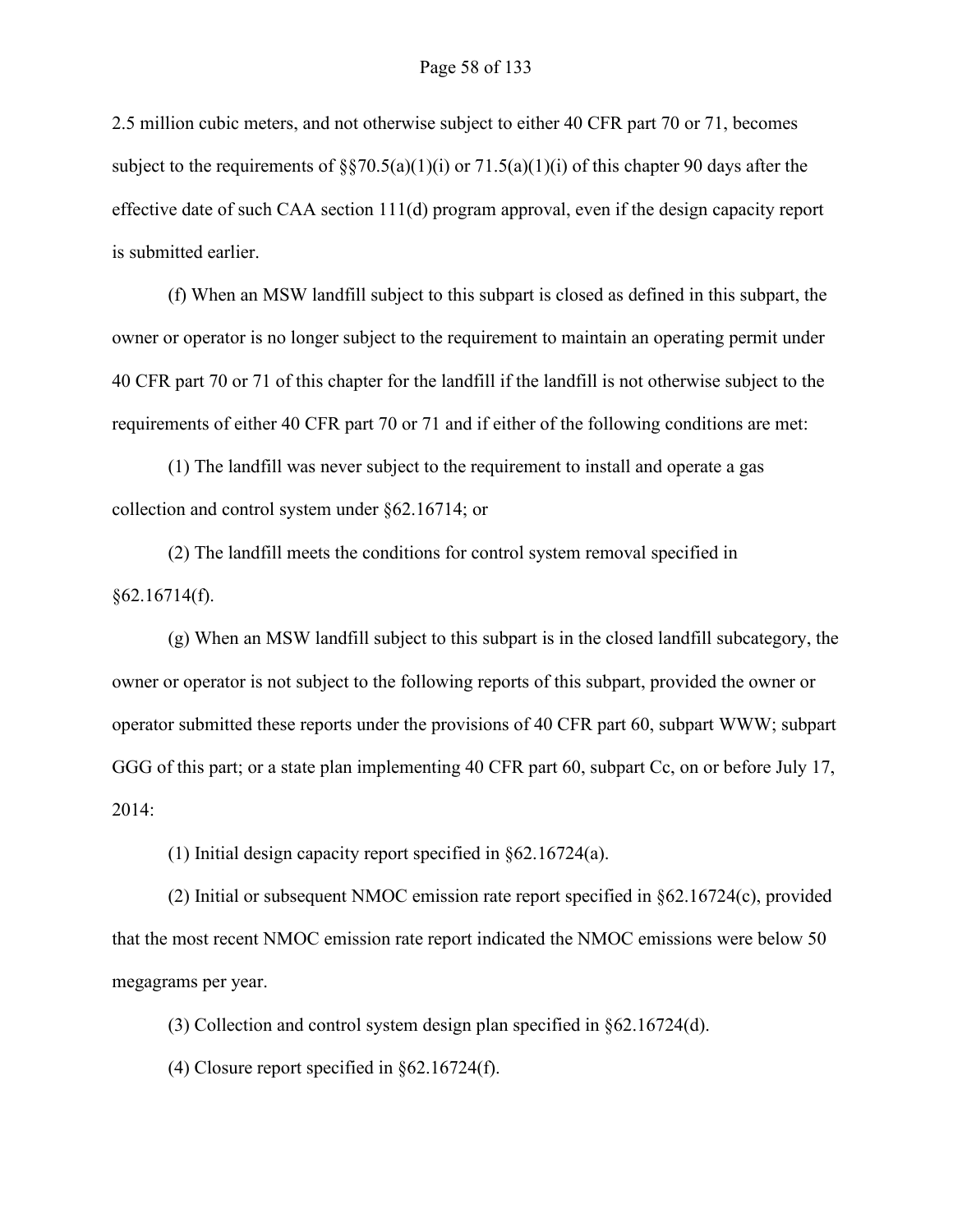- (5) Equipment removal report specified in §62.16724(g).
- (6) Initial annual report specified in §62.16724(h).
- (7) Initial performance test report in §62.16724(i).

(h) When an MSW landfill subject to this subpart is a legacy controlled landfill, as defined in §62.16730, the owner or operator is not subject to the following reports of this subpart, provided the owner or operator submitted these reports under 40 CFR part 60, subpart WWW; subpart GGG of this part; or a state plan implementing 40 CFR part 60, subpart Cc on or before [**INSERT DATE 30 DAYS AFTER DATE OF PUBLICATION IN THE FEDERAL REGISTER**].

- (1) Initial design capacity report specified in §62.16724(a).
- (2) Initial or subsequent NMOC emission rate report specified in §62.16724(c).
- (3) Collection and control system design plan specified in §62.16724(d).
- (5) Initial annual report specified in §62.16724(h).
- (4) Initial performance test report in §62.16724(i).

### <span id="page-58-0"></span>**§62.16712 Compliance schedule and increments of progress.**

Planning, awarding of contracts, installing, and starting up MSW landfill air emission collection and control equipment that is capable of meeting the emission standards of §62.16714 must be completed within 30 months after the date an NMOC emission rate report shows NMOC emissions equal or exceed 34 megagrams per year; or within 30 months after the date of the most recent NMOC emission rate report that shows NMOC emissions equal or exceed 34 megagrams per year, if Tier 4 surface emissions monitoring (SEM) shows a surface emission concentration of 500 parts per million methane or greater. Legacy controlled landfills who have not yet reached increment 5 (full compliance) must demonstrate compliance with any remaining increments of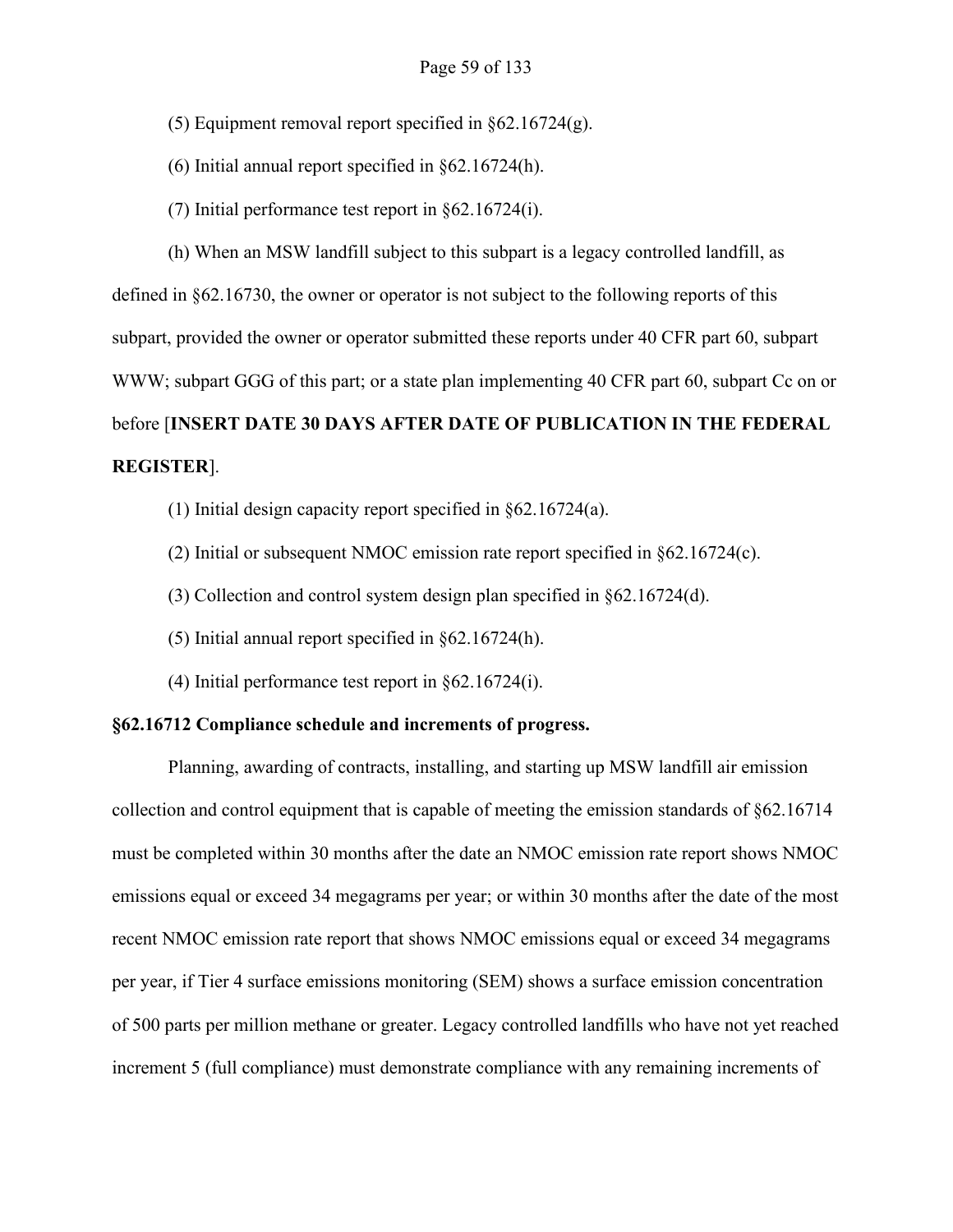#### Page 60 of 133

progress on this schedule. However, they must use the date of their first report submitted under 40 CFR part 60, subpart WWW, 40 CFR part 62, subpart GGG or a state plan implementing 40 CFR part 60, subpart Cc showing NMOC emissions at or above 50 megagrams. The owner or operator must follow the requirements in paragraphs (a) through (d) of this section.

(a) *Increments of progress*. The owner or operator of a designated facility that has a design capacity equal to or greater than 2.5 million megagrams and 2.5 million cubic meters and a NMOC emission rate greater than or equal to 34 megagrams per year must achieve the increments of progress specified in paragraphs (a)(1) through (5) of this section to install air pollution control devices to meet the emission standards specified in §62.16714(b) and (c) of this subpart. Refer to  $\S62.16730$  for a definition of each increment of progress.

(1) *Submit control plan*. Submit a final control plan (collection and control system design plan) according to the requirements of §62.16724(d).

(2) *Award contract(s)*. Award contract(s) to initiate on-site construction or initiate on-site installation of emission collection and/or control equipment.

(3) *Initiate on-site construction*. Initiate on-site construction or initiate on-site installation of emission collection and/or control equipment as described in the EPA-approved final control plan.

(4) *Complete on-site construction*. Complete on-site construction and installation of emission collection and/or control equipment.

(5) *Achieve final compliance*. Complete construction in accordance with the design specified in the EPA-approved final control plan and connect the landfill gas collection system and air pollution control equipment such that they are fully operating. The initial performance test must be conducted within 180 days after the date the facility is required to achieve final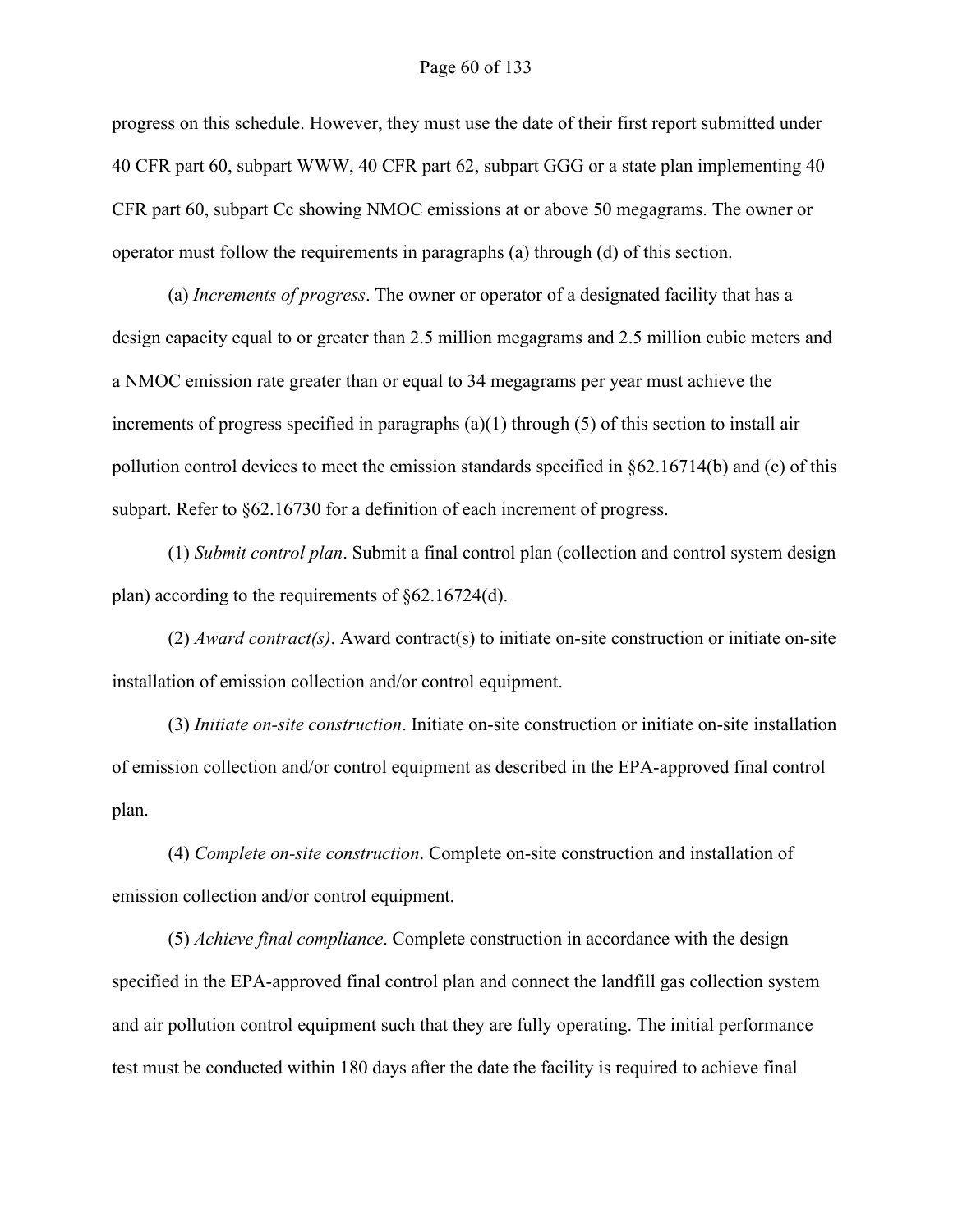compliance. For a legacy controlled landfill, the initial or most recent performance test conducted to comply with 40 CFR part 60, subpart WWW, 40 CFR part 62, subpart GGG or a state plan implementing 40 CFR part 60, subpart Cc is sufficient for compliance with this part. The test report does not have to be resubmitted.

(b) *Compliance date*. For each designated facility that has a design capacity equal to or greater than 2.5 million megagrams and 2.5 million cubic meters and a NMOC emission rate greater than or equal to 34 megagrams per year (50 megagrams per year for closed landfill subcategory), planning, awarding of contracts, and installation of municipal solid waste landfill air emission collection and control equipment capable of meeting the standards in §62.16714(b) and (c) must be accomplished within 30 months after the date the initial emission rate report (or the annual emission rate report) first shows that the NMOC emission rate equals or exceeds 34 megagrams per year (50 megagrams per year for closed landfill subcategory), except as provided in  $§62.16712(c)(3)$ .

(c) *Compliance schedules*. The owner or operator of a designated facility that has a design capacity equal to or greater than 2.5 million megagrams and 2.5 million cubic meters and a NMOC emission rate greater than or equal to 34 megagrams per year (50 megagrams per year for closed landfill subcategory) must achieve the increments of progress specified in paragraphs (a)(1) through (5) of this section according to the schedule specified in paragraph (c)(1), (2), or (3) of this section.

(1) *Achieving Increments of Progress.* The owner or operator of a designated facility must achieve the increments of progress according to the schedule in table 1 of this subpart. Once this subpart becomes effective, any designated facility to which this subpart applies will remain subject to the schedule in table 1 if a subsequently approved state or tribal plan contains a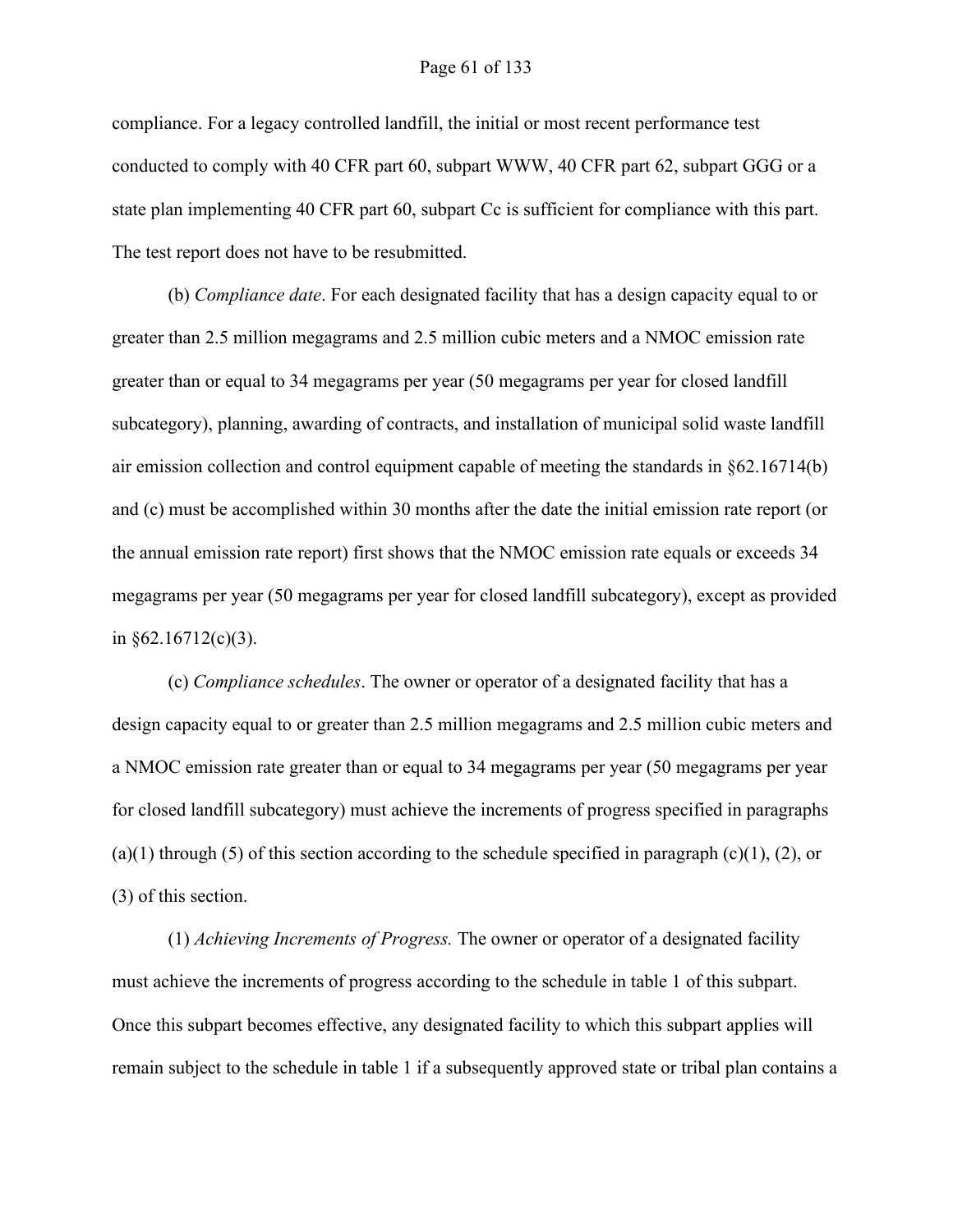less stringent schedule, (*i.e.*, a schedule that provides more time to comply with increments 1, 4 and/or 5 than does this Federal plan).

(2) *Tier 4.* The owner or operator of a designated facility that is using the Tier 4 procedures specified in §62.16718(a)(6) must achieve the increments of progress according to the schedule in table 1 of this subpart.

(d) *Alternative dates.* For designated facilities that are subject to the schedule requirements of paragraph (c)(1) of this section, the owner or operator (or the state or tribal air pollution control authority) may submit to the appropriate EPA Regional Office for approval alternative dates for achieving increments 2 and 3.

### <span id="page-61-0"></span>**§62.16714 Standards for municipal solid waste landfill emissions.**

(a) *Landfills*. Each owner or operator of an MSW landfill having a design capacity greater than or equal to 2.5 million megagrams by mass and 2.5 million cubic meters by volume must collect and control MSW landfill emissions at each MSW landfill that meets the following conditions:

(1) *Waste acceptance date.* The landfill has accepted waste at any time since November 8, 1987, or has additional design capacity available for future waste deposition.

(2) *Construction commencement date.* The landfill commenced construction, reconstruction, or modification on or before July 17, 2014.

(3) *NMOC emission rate.* The landfill has an NMOC emission rate greater than or equal to 34 megagrams per year or Tier 4 SEM shows a surface emission concentration of 500 parts per million methane or greater.

(4) *Closed subcategory.* The landfill in the closed landfill subcategory and has an NMOC emission rate greater than or equal to 50 megagrams per year.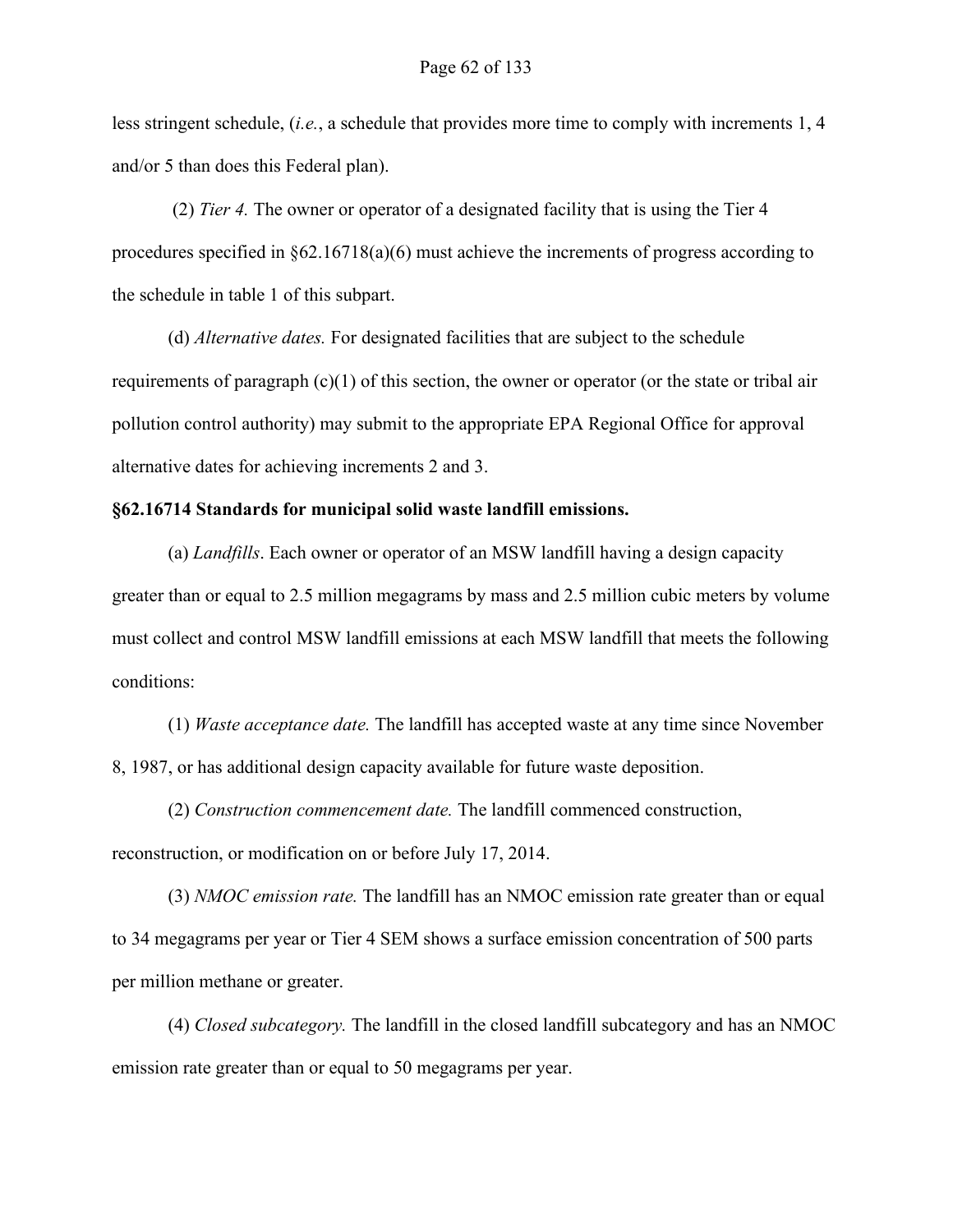### Page 63 of 133

(b) *Collection system.* Install a gas collection and control system meeting the requirements in paragraphs (b)(1) through (3) and (c) of this section at each MSW landfill meeting the conditions in paragraph (a) of this section.

(1) *Collection system*. Install and start up a collection and control system that captures the gas generated within the landfill within 30 months after:

(i) The first annual report in which the NMOC emission rate equals or exceeds 34 megagrams per year, unless Tier 2 or Tier 3 sampling demonstrates that the NMOC emission rate is less than 34 megagrams per year, as specified in §62.16724(d)(4), or

(ii) The first annual report in which the NMOC emission rate equals or exceeds 50 megagrams per year submitted under previously applicable regulations 40 CFR part 60, subpart WWW, 40 CFR part 62, subpart GGG, or a state plan implementing 40 CFR part 60, subpart Cc for a legacy controlled landfill or landfill in the closed landfill subcategory, or

(iii) The most recent NMOC emission rate report in which the NMOC emission rate equals or exceeds 34 megagrams per year based on Tier 2, if the Tier 4 SEM shows a surface methane emission concentration of 500 parts per million methane or greater as specified in  $§62.16724$  (d)(4)(iii).

(2) *Active*. An active collection system must:

(i) Be designed to handle the maximum expected gas flow rate from the entire area of the landfill that warrants control over the intended use period of the gas control system equipment.

(ii) Collect gas from each area, cell, or group of cells in the landfill in which the initial solid waste has been placed for a period of 5 years or more if active; or 2 years or more if closed or at final grade.

(iii) Collect gas at a sufficient extraction rate.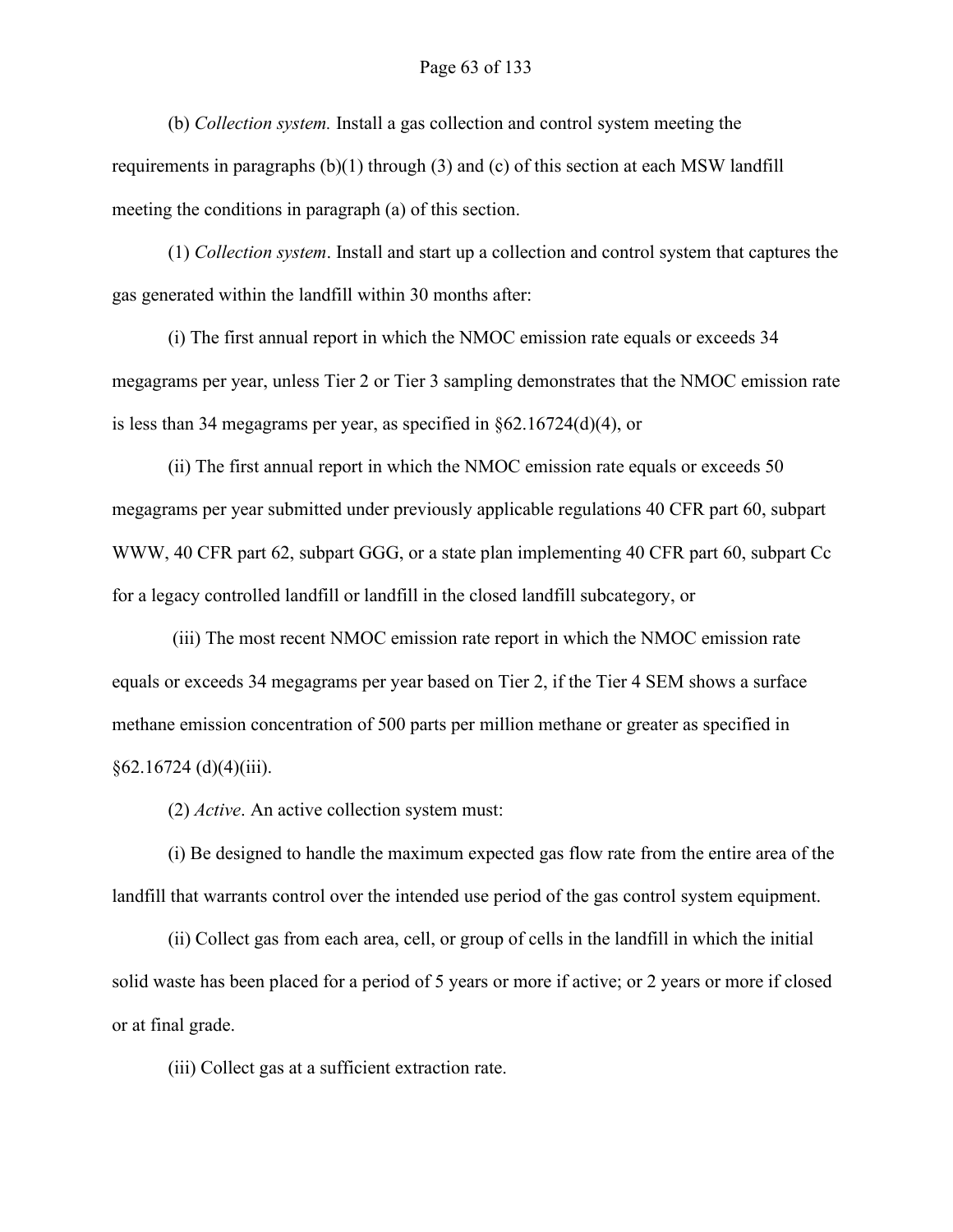(iv) Be designed to minimize off-site migration of subsurface gas.

(3) *Passive*. A passive collection system must:

(i) Comply with the provisions specified in paragraphs  $(b)(2)(i)$ , (ii), and (iv) of this section.

(ii) Be installed with liners on the bottom and all sides in all areas in which gas is to be collected. The liners must be installed as required under 40 CFR 258.40 of this chapter.

(c) *Control system*. Control the gas collected from within the landfill through the use of control devices meeting the following requirements, except as provided in 40 CFR 60.24 of this chapter.

(1) A non-enclosed flare designed and operated in accordance with the parameters established in 40 CFR 60.18 of this chapter except as noted in §62.16722(d); or

(2) A control system designed and operated to reduce NMOC by 98 weight percent; or when an enclosed combustion device is used for control, to either reduce NMOC by 98 weight percent or reduce the outlet NMOC concentration to less than 20 parts-per-million by volume, dry basis as hexane at 3-percent oxygen or less. The reduction efficiency or concentration in parts-per-million by volume must be established by an initial performance test to be completed no later than 180 days after the initial startup of the approved control system using the test methods specified in §62.16718(d). The performance test is not required for boilers and process heaters with design heat input capacities equal to or greater than 44 megawatts that burn landfill gas for compliance with this subpart.

(i) If a boiler or process heater is used as the control device, the landfill gas stream must be introduced into the flame zone.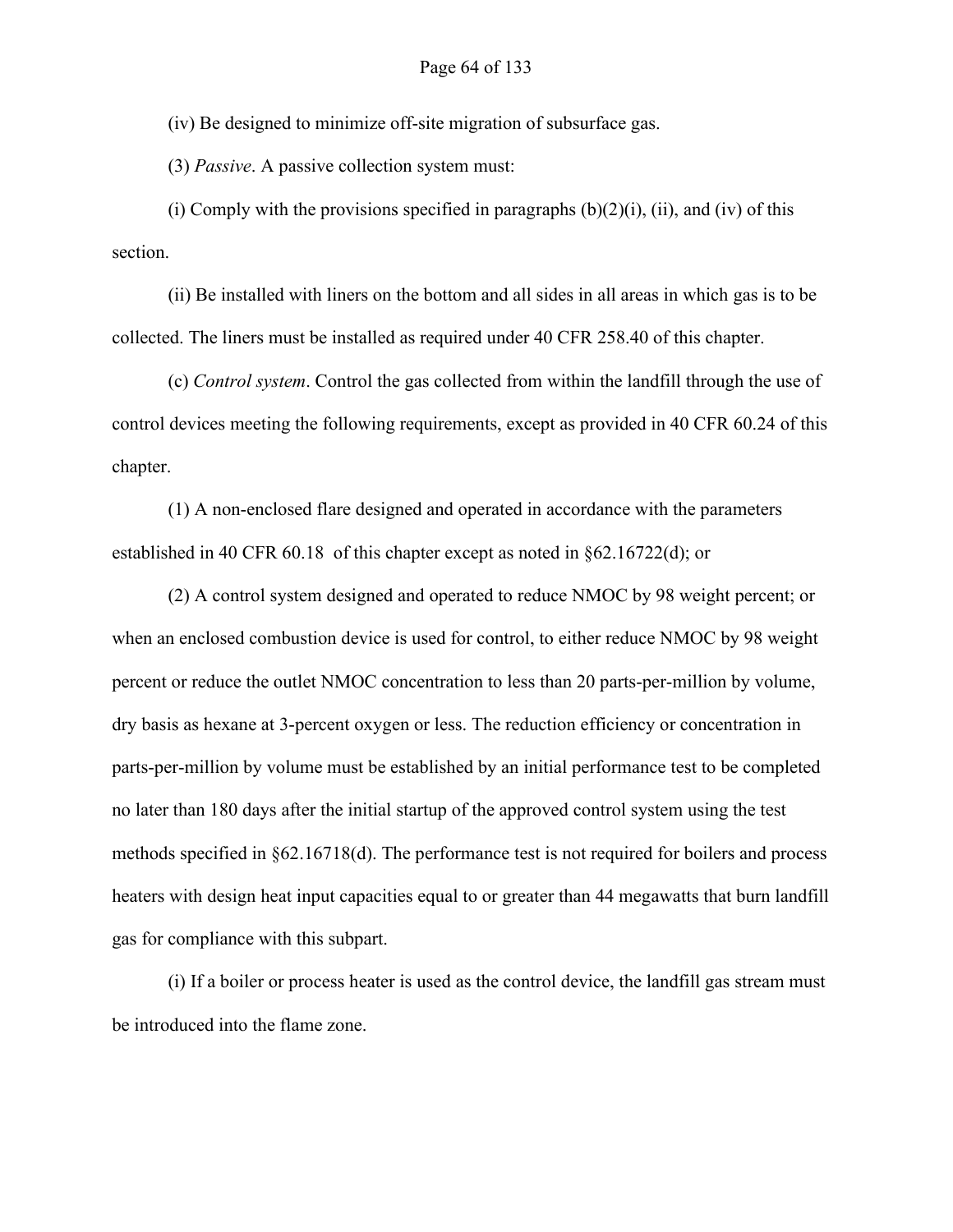(ii) The control device must be operated within the parameter ranges established during the initial or most recent performance test. The operating parameters to be monitored are specified in §62.16722.

(iii) Legacy controlled landfills or landfills in the closed landfill subcategory that have already installed control systems and completed initial or subsequent performance tests may comply with this subpart using the initial or most recent performance test conducted to comply with 40 CFR part 60, subpart WWW; subpart GGG of this part; or a state plan implementing subpart Cc of part 60 of this chapter, is sufficient for compliance with this subpart.

(3) Route the collected gas to a treatment system that processes the collected gas for subsequent sale or beneficial use such as fuel for combustion, production of vehicle fuel, production of high-Btu gas for pipeline injection, or use as a raw material in a chemical manufacturing process. Venting of treated landfill gas to the ambient air is not allowed. If the treated landfill gas cannot be routed for subsequent sale or beneficial use, then the treated landfill gas must be controlled according to either paragraph  $(c)(1)$  or  $(2)$  of this section.

(4) All emissions from any atmospheric vent from the gas treatment system are subject to the requirements of paragraph (b) or (c) of this section. For purposes of this subpart, atmospheric vents located on the condensate storage tank are not part of the treatment system and are exempt from the requirements of paragraph (b) or (c) of this section.

(d) *Design capacity*. Each owner or operator of an MSW landfill having a design capacity less than 2.5 million megagrams by mass or 2.5 million cubic meters by volume must submit an initial design capacity report to the Administrator as provided in §62.16724(a). The landfill may calculate design capacity in either megagrams or cubic meters for comparison with the exemption values. Any density conversions must be documented and submitted with the report.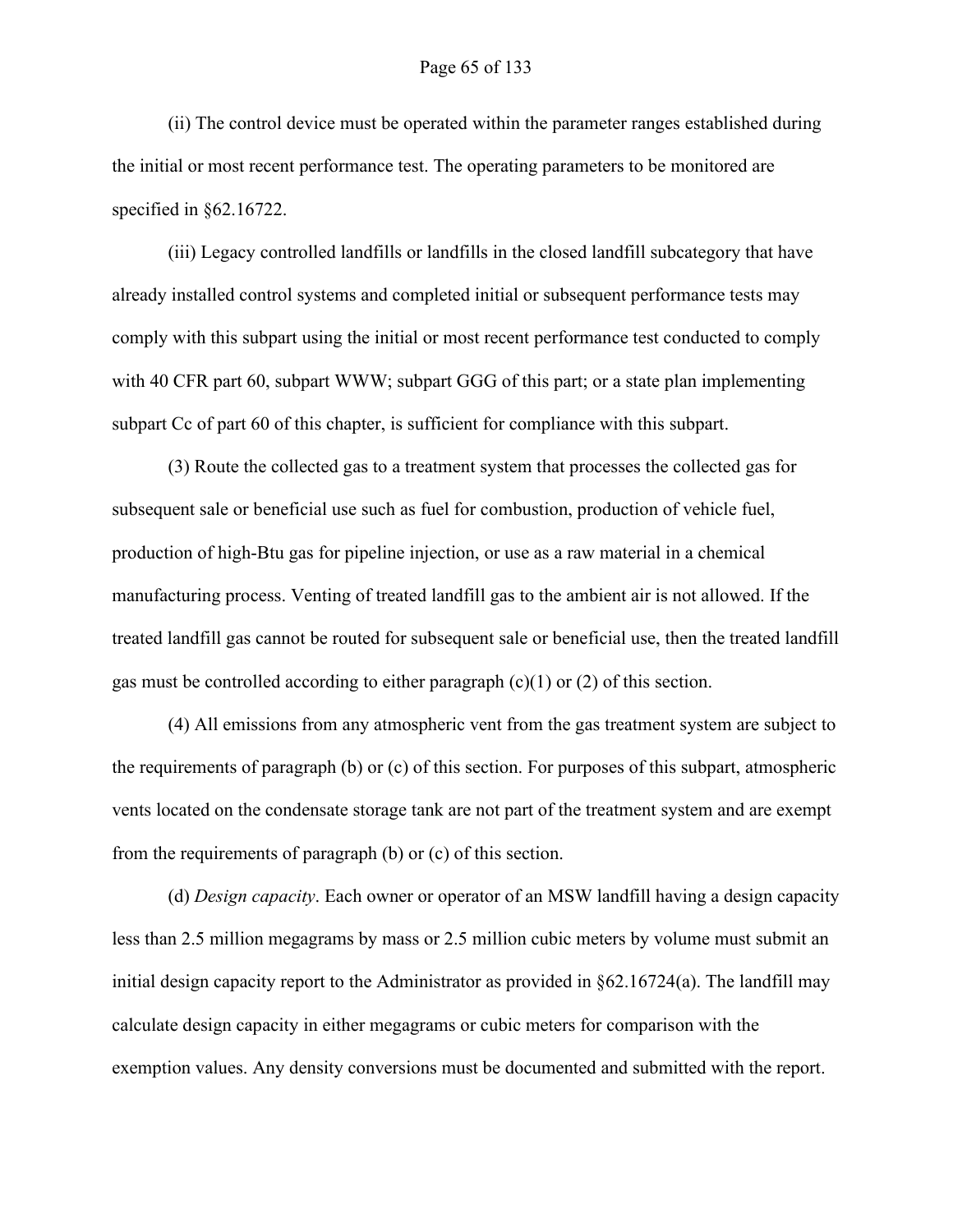Submittal of the initial design capacity report fulfills the requirements of this subpart except as provided in paragraphs (d)(1) and (2) of this section.

(1) The owner or operator must submit an amended design capacity report as provided in §62.16724(b).

(2) When an increase in the maximum design capacity of a landfill with an initial design capacity less than 2.5 million megagrams or 2.5 million cubic meters results in a revised maximum design capacity equal to or greater than 2.5 million megagrams and 2.5 million cubic meters, the owner or operator must comply with paragraph (e) of this section.

(e) *Emissions*. The owner or operator of an MSW landfill having a design capacity equal to or greater than 2.5 million megagrams and 2.5 million cubic meters must either install a collection and control system as provided in paragraphs (b) and (c) of this section or calculate an initial NMOC emission rate for the landfill using the procedures specified in §62.16718(a). The NMOC emission rate must be recalculated annually, except as provided in §62.16724(c)(3).

(1) If the calculated NMOC emission rate is less than 34 megagrams per year, the owner or operator must:

(i) Submit an annual NMOC emission rate report according to §62.16724(c), except as provided in  $\S 62.16724(c)(3)$ ; and

(ii) Recalculate the NMOC emission rate annually using the procedures specified in §62.16724(a) until such time as the calculated NMOC emission rate is equal to or greater than 34 megagrams per year, or the landfill is closed.

(A) If the calculated NMOC emission rate, upon initial calculation or annual recalculation required in paragraph (e)(1)(ii) of this section, is equal to or greater than 34 megagrams per year, the owner or operator must either: comply with paragraphs (b) and (c) of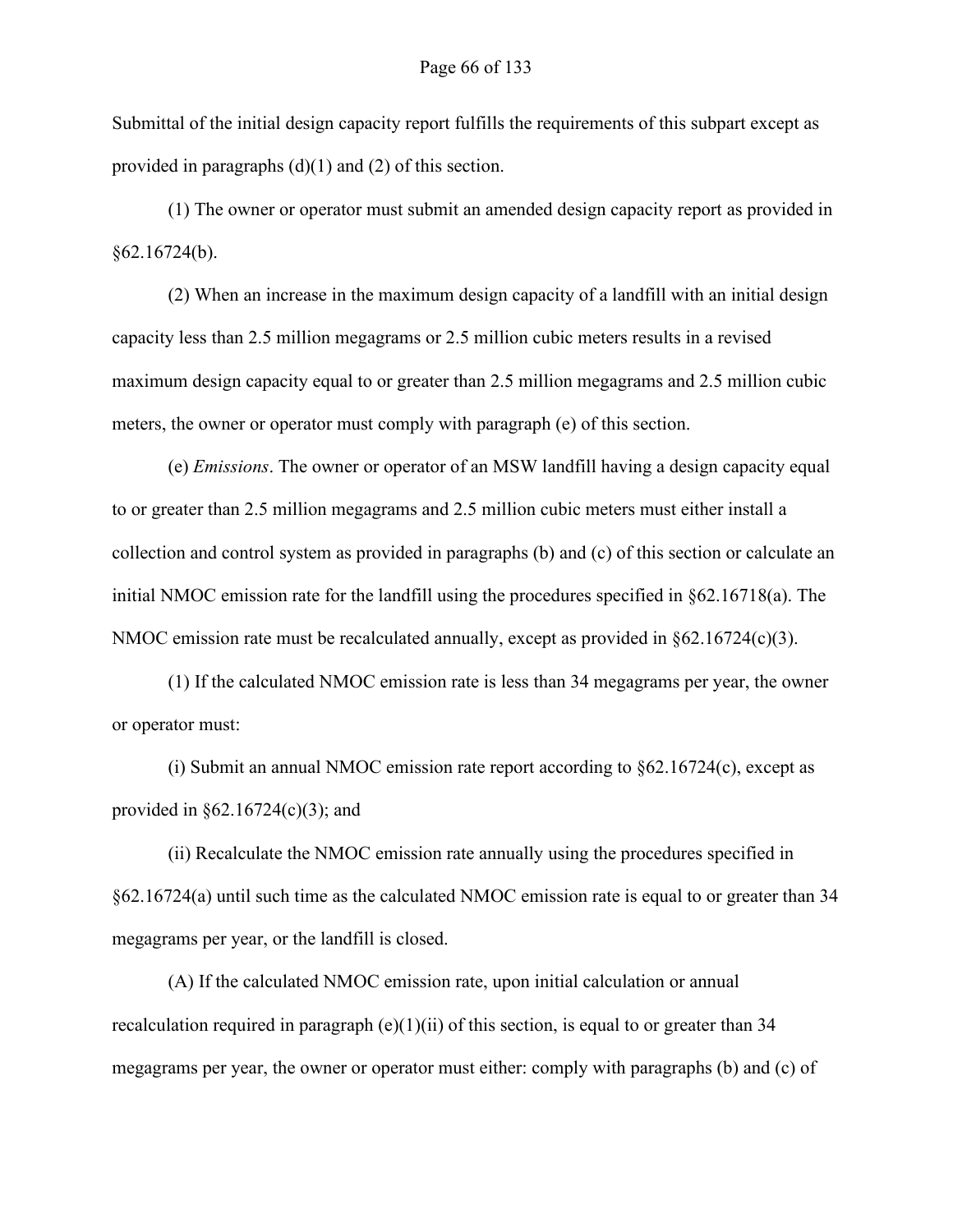this section; calculate NMOC emissions using the next higher tier in §62.16718; or conduct a surface emission monitoring demonstration using the procedures specified in §62.16718(a)(6).

(B) If the landfill is permanently closed, a closure report must be submitted to the Administrator as provided in §62.16724(f), except for exemption allowed under  $§62.16711(g)(4).$ 

(2) If the calculated NMOC emission rate is equal to or greater than 34 megagrams per year using Tier 1, 2, or 3 procedures, the owner or operator must either: submit a collection and control system design plan prepared by a professional engineer to the Administrator within 1 year as specified in §62.16724(d), except for exemptions allowed under §62.16711(g)(3); calculate NMOC emissions using a higher tier in §62.16718; or conduct a surface emission monitoring demonstration using the procedures specified in  $\S62.16718(a)(6)$ .

(3) For the closed landfill subcategory, if the calculated NMOC emission rate submitted under previously applicable regulations 40 CFR part 60, subpart WWW; 40 CFR part 62, subpart GGG; or a state plan implementing 40 CFR part 60, subpart Cc is equal to or greater than 50 megagrams per year using Tier 1, 2, or 3 procedures, the owner or operator must either: submit a collection and control system design plan as specified in §62.16724(d), except for exemptions allowed under  $\S62.16711(g)(3)$ ; or calculate NMOC emissions using a higher tier in  $\S62.16718$ .

(f) *Removal criteria*. The collection and control system may be capped, removed, or decommissioned if the following criteria are met:

(1) The landfill is a closed landfill (as defined in §62.16730). A closure report must be submitted to the Administrator as provided in §62.16724(f).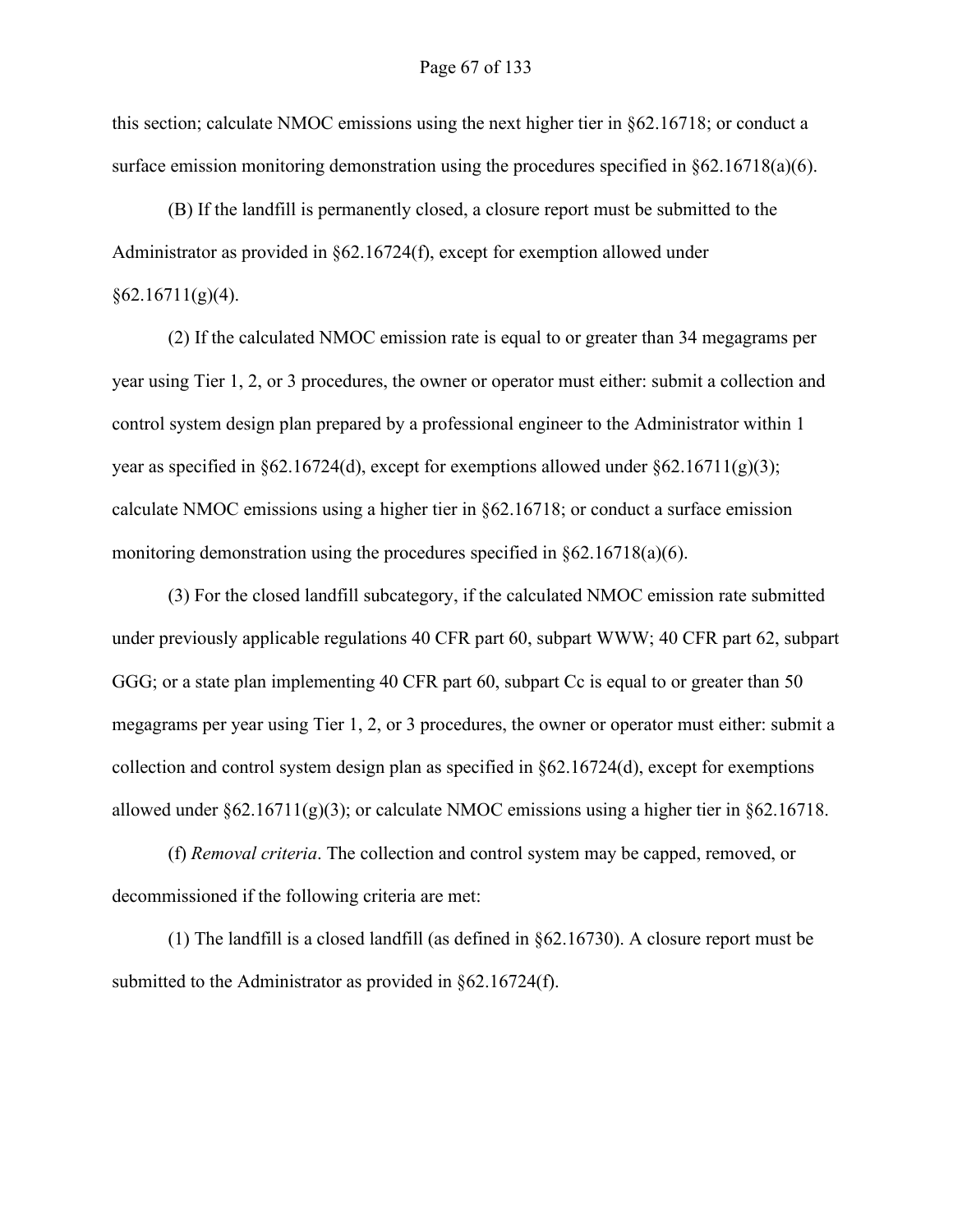(2) The collection and control system has been in operation a minimum of 15 years or the landfill owner or operator demonstrates that the gas collection and control system will be unable to operate for 15 years due to declining gas flow.

(3) Following the procedures specified in §62.16718(b), the calculated NMOC emission rate at the landfill is less than 34 megagrams per year on three successive test dates. The test dates must be no less than 90 days apart, and no more than 180 days apart.

(4) For the closed landfill subcategory (as defined in §62.16730), following the procedures specified in §62.16718(b), the calculated NMOC emission rate at the landfill is less than 50 megagrams per year on three successive test dates. The test dates must be no less than 90 days apart, and no more than 180 days apart.

### <span id="page-67-0"></span>**§62.16716 Operational standards for collection and control systems.**

Each owner or operator must comply with the provisions for the operational standards in this section (as well as the provisions in §§62.16720 and 62.16722), or the operational standards in §63.1958 of this chapter (as well as the provisions in §§63.1960 of this chapter and 63.1961 of this chapter), or both as alternative means of compliance, for an MSW landfill with a gas collection and control system used to comply with the provisions of §62.16714(b) and (c). Once the owner or operator begins to comply with the provisions of §63.1958 of this chapter, the owner or operator must continue to operate the collection and control device according to those provisions and cannot return to the provisions of this section. Each owner or operator of an MSW landfill with a gas collection and control system used to comply with the provisions of §62.16714(b) and (c) must:

(a) Operate the collection system such that gas is collected from each area, cell, or group of cells in the MSW landfill in which solid waste has been in place for: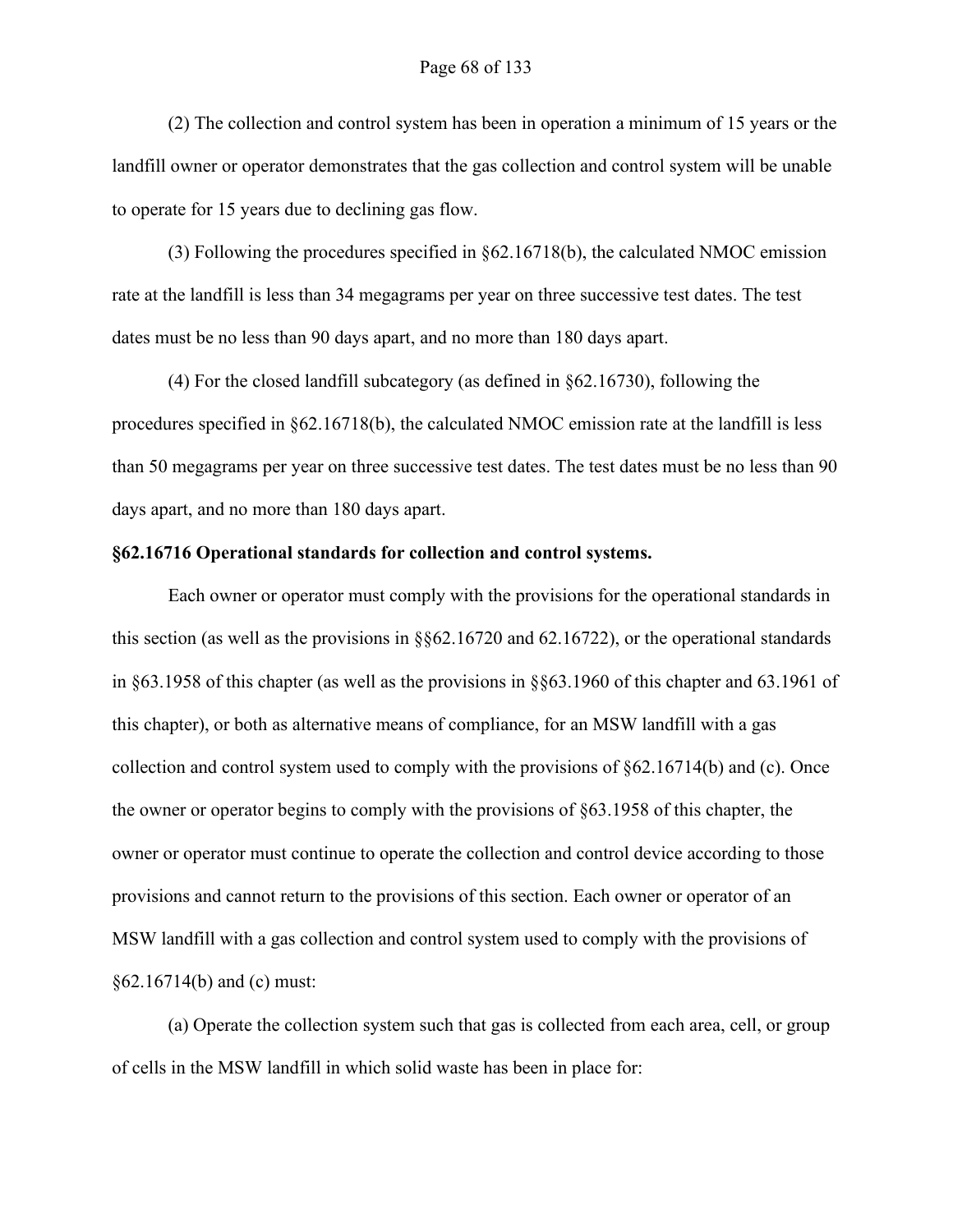(1) 5 years or more if active; or

(2) 2 years or more if closed or at final grade;

(b) Operate the collection system with negative pressure at each wellhead except under the following conditions:

(1) A fire or increased well temperature. The owner or operator must record instances when positive pressure occurs in efforts to avoid a fire. These records must be submitted with the annual reports as provided in §62.16724(h)(1);

(2) Use of a geomembrane or synthetic cover. The owner or operator must develop acceptable pressure limits in the design plan;

(3) A decommissioned well. A well may experience a static positive pressure after shut down to accommodate for declining flows. All design changes must be approved by the Administrator as specified in §62.16724(d);

(c) Operate each interior wellhead in the collection system with a landfill gas temperature less than 55 degrees Celsius (131 degrees Fahrenheit). The owner or operator may establish a higher operating temperature value at a particular well. A higher operating value demonstration must be submitted to the Administrator for approval and must include supporting data demonstrating that the elevated parameter neither causes fires nor significantly inhibits anaerobic decomposition by killing methanogens. The demonstration must satisfy both criteria in order to be approved (*i.e.*, neither causing fires nor killing methanogens is acceptable).

(d) Operate the collection system so that the methane concentration is less than 500 parts per million above background at the surface of the landfill. To determine if this level is exceeded, the owner or operator must conduct surface testing using an organic vapor analyzer, flame ionization detector, or other portable monitor meeting the specifications provided in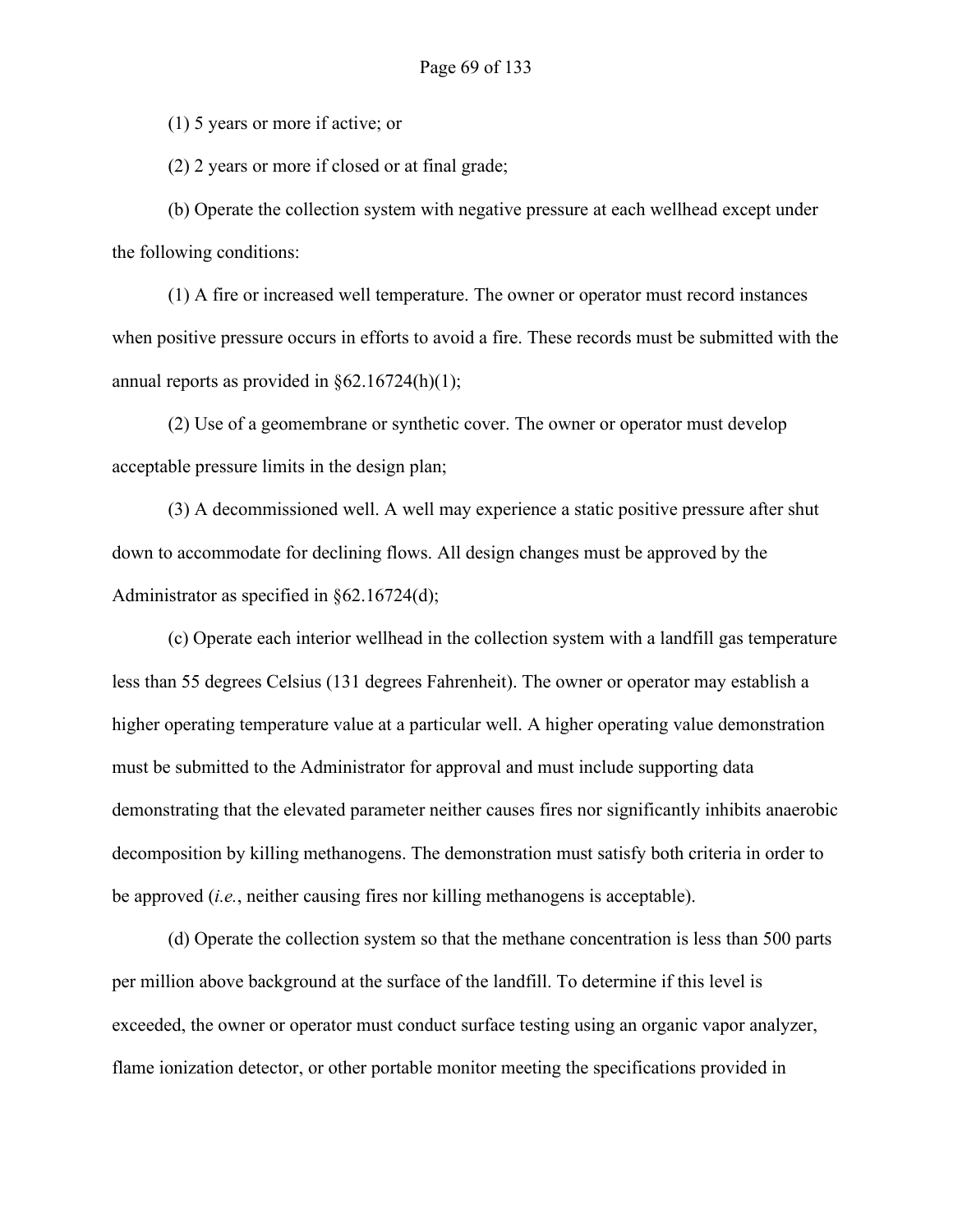### Page 70 of 133

§62.16720(d). The owner or operator must conduct surface testing around the perimeter of the collection area and along a pattern that traverses the landfill at no more than 30-meter intervals and where visual observations indicate elevated concentrations of landfill gas, such as distressed vegetation and cracks or seeps in the cover and all cover penetrations. Thus, the owner or operator must monitor any openings that are within an area of the landfill where waste has been placed and a gas collection system is required. The owner or operator may establish an alternative traversing pattern that ensures equivalent coverage. A surface monitoring design plan must be developed that includes a topographical map with the monitoring route and the rationale for any site-specific deviations from the 30-meter intervals. Areas with steep slopes or other dangerous areas may be excluded from the surface testing.

(e) Operate the system such that all collected gases are vented to a control system designed and operated in compliance with §62.16714(c). In the event the collection or control system is not operating, the gas mover system must be shut down and all valves in the collection and control system contributing to venting of the gas to the atmosphere must be closed within 1 hour of the collection or control system not operating.

(f) Operate the control system at all times when the collected gas is routed to the system.

(g) If monitoring demonstrates that the operational requirements in paragraphs (b), (c), or (d) of this section are not met, corrective action must be taken as specified in  $\S62.16720(a)(3)$ and (5) or  $\S62.16720(c)$ . If corrective actions are taken as specified in  $\S62.16720$ , the monitored exceedance is not a violation of the operational requirements in this section.

#### <span id="page-69-0"></span>**§62.16718 Test methods and procedures.**

Calculate the landfill NMOC emission rate and conduct a surface emission monitoring demonstration according to the provisions in this section.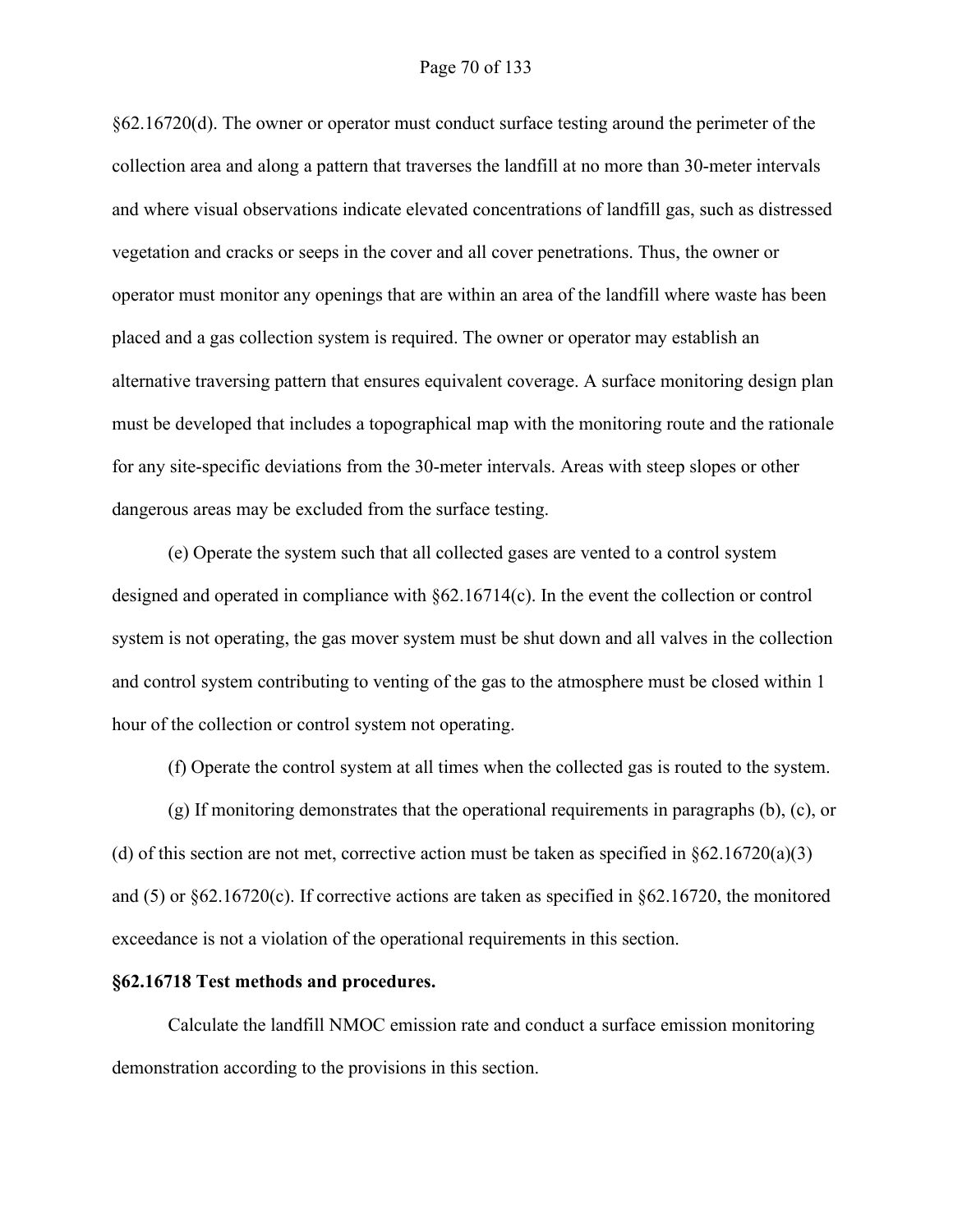### Page 71 of 133

(a)(1) *NMOC Emission rate.* The landfill owner or operator must calculate the NMOC emission rate using either Equation 1 provided in paragraph (a)(1)(i) of this section or Equation 2 provided in paragraph (a)(1)(ii) of this section. Both Equation 1 and Equation 2 may be used if the actual year-to-year solid waste acceptance rate is known, as specified in paragraph  $(a)(1)(i)$ of this section, for part of the life of the landfill and the actual year-to-year solid waste acceptance rate is unknown, as specified in paragraph  $(a)(1)(ii)$  of this section, for part of the life of the landfill. The values to be used in both Equation 1 and Equation 2 are 0.05 per year for k, 170 cubic meters per megagram for Lo, and 4,000 parts per million by volume as hexane for the CNMOC. For landfills located in geographical areas with a 30-year annual average precipitation of less than 25 inches, as measured at the nearest representative official meteorological site, the k value to be used is 0.02 per year.

 $(i)(A)$  Equation 1 must be used if the actual year-to-year solid waste acceptance rate is known.

$$
M_{\rm NMOC} = \sum_{i=1}^{n} 2 k L_o M_i (e^{-kt_i}) (C_{\rm NMOC}) (3.6 \times 10^{-9})
$$
 (Eq. 1)

Where:

| <b>MNMOC</b>         | = Total NMOC emission rate from the landfill, megagrams per year.    |
|----------------------|----------------------------------------------------------------------|
| $\bf k$              | Methane generation rate constant, year <sup>-1</sup> .               |
| $L_0$                | Methane generation potential, cubic meters per megagram solid waste. |
| $M_i$                | $=$ Mass of solid waste in the i <sup>th</sup> section, megagrams.   |
| $t_i$                | $=$ Age of the i <sup>th</sup> section, years.                       |
| C <sub>NMOC</sub>    | = Concentration of NMOC, parts per million by volume as hexane.      |
| $3.6 \times 10^{-9}$ | $=$ Conversion factor.                                               |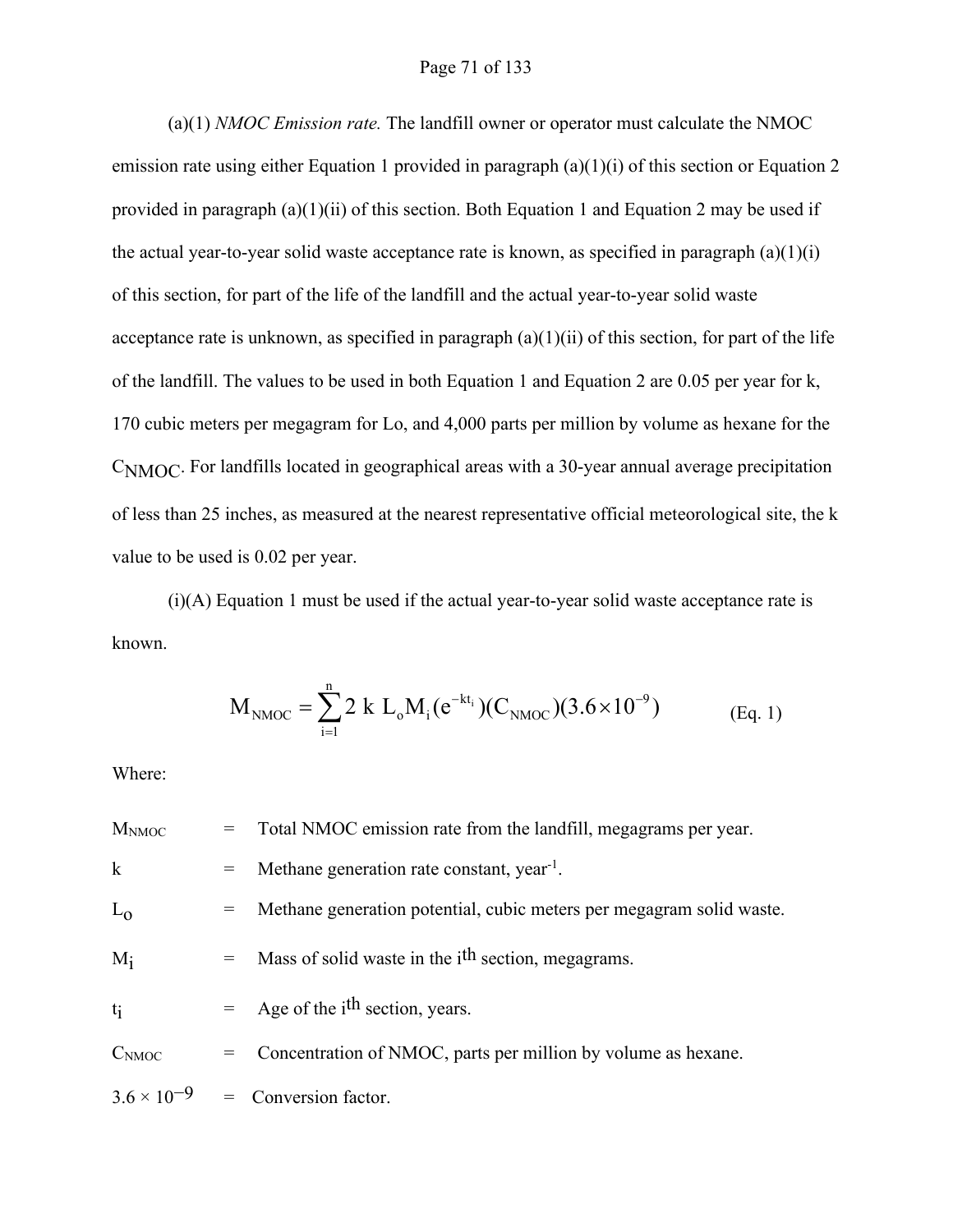(B) The mass of nondegradable solid waste may be subtracted from the total mass of solid waste in a particular section of the landfill when calculating the value for  $M_i$  if documentation of the nature and amount of such wastes is maintained.

(ii)(A) Equation 2 must be used if the actual year-to-year solid waste acceptance rate is unknown.

$$
M_{\rm NMOC} = 2L_o R (e^{-kc} - e^{-kt}) C_{\rm NMOC} (3.6 \times 10^{-9})
$$
 (Eq. 2)

Where:

| M <sub>NMOC</sub> |     | = Mass emission rate of NMOC, megagrams per year.                               |
|-------------------|-----|---------------------------------------------------------------------------------|
| $L_0$             |     | = Methane generation potential, cubic meters per megagram solid waste.          |
| $\mathbf R$       |     | $=$ Average annual acceptance rate, megagrams per year.                         |
| $\mathbf{k}$      | $=$ | Methane generation rate constant, year <sup>-1</sup> .                          |
| $\mathbf t$       |     | $=$ Age of landfill, years.                                                     |
| C <sub>NMOC</sub> |     | = Concentration of NMOC, parts per million by volume as hexane.                 |
| $\mathbf{c}$      |     | = Time since closure, years; for an active landfill $c = 0$ and $e^{-kc} = 1$ . |
|                   |     | $3.6 \times 10^{-9}$ = Conversion factor.                                       |

(B) The mass of nondegradable solid waste may be subtracted from the total mass of solid waste in a particular section of the landfill when calculating the value of R, if documentation of the nature and amount of such wastes is maintained.

(2) *Tier 1*. The owner or operator must compare the calculated NMOC mass emission rate to the standard of 34 megagrams per year.

(i) If the NMOC emission rate calculated in paragraph  $(a)(1)$  of this section is less than 34 megagrams per year, then the owner or operator must submit an NMOC emission rate report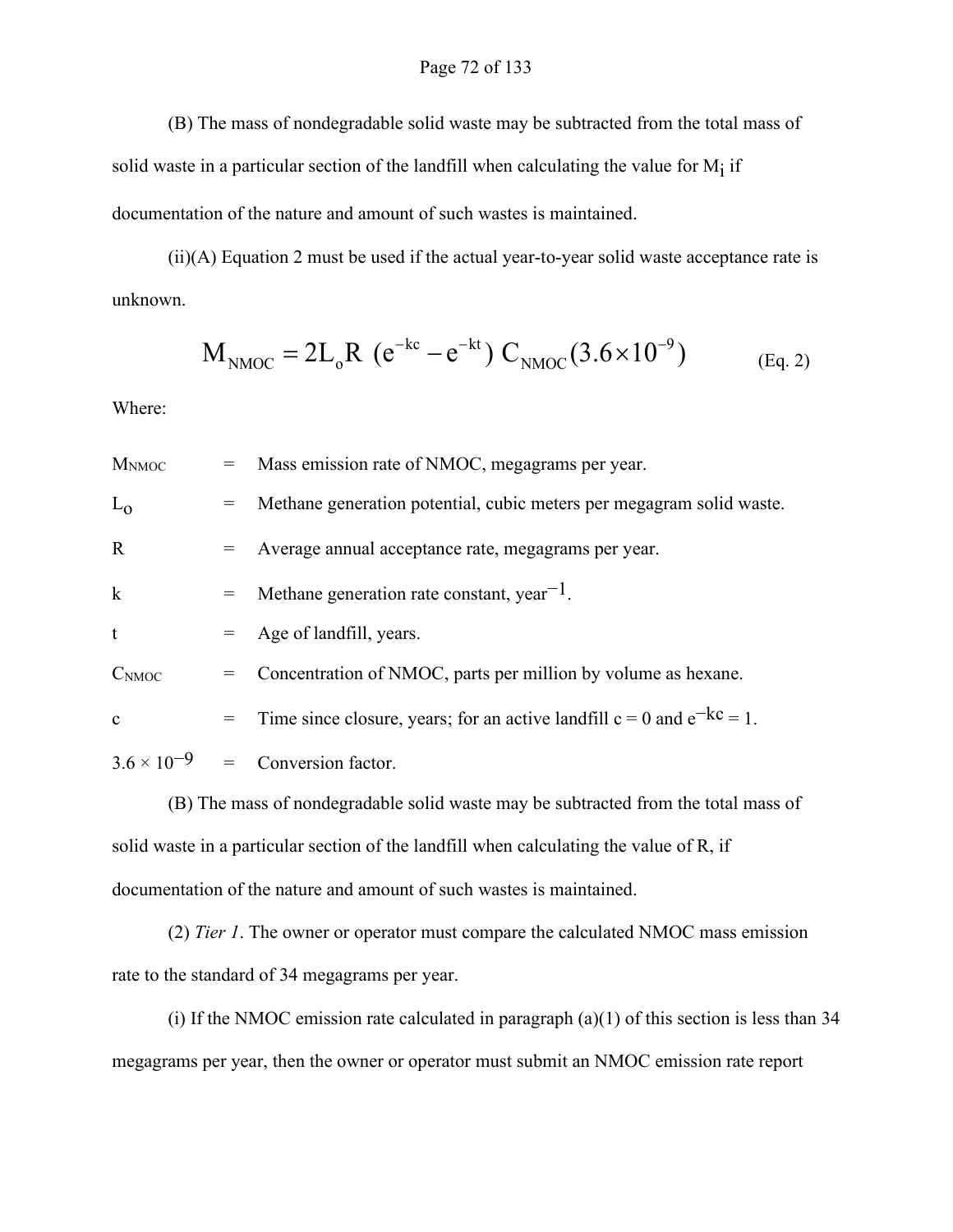according to  $\S62.16724(c)$  and must recalculate the NMOC mass emission rate annually as required under §62.16714(e).

(ii) If the NMOC emission rate calculated in paragraph  $(a)(1)$  of this section is equal to or greater than 34 megagrams per year, then the landfill owner or operator must either:

(A) Submit a gas collection and control system design plan within 1 year as specified in §62.16724(d) and install and operate a gas collection and control system within 30 months according to  $\S 62.16714(b)$  and (c);

(B) Determine a site-specific NMOC concentration and recalculate the NMOC emission rate using the Tier 2 procedures provided in paragraph (a)(3) of this section; or

(C) Determine a site-specific methane generation rate constant and recalculate the NMOC emission rate using the Tier 3 procedures provided in paragraph (a)(4) of this section.

(3) *Tier 2*. The landfill owner or operator must determine the site-specific NMOC concentration using the following sampling procedure. The landfill owner or operator must install at least two sample probes per hectare, evenly distributed over the landfill surface that has retained waste for at least 2 years. If the landfill is larger than 25 hectares in area, only 50 samples are required. The probes should be evenly distributed across the sample area. The sample probes should be located to avoid known areas of nondegradable solid waste. The owner or operator must collect and analyze one sample of landfill gas from each probe to determine the NMOC concentration using EPA Method 25 or 25C of appendix A-7 of 40 CFR part 60 of this chapter. Taking composite samples from different probes into a single cylinder is allowed; however, equal sample volumes must be taken from each probe. For each composite, the sampling rate, collection times, beginning and ending cylinder vacuums, or alternative volume measurements must be recorded to verify that composite volumes are equal. Composite sample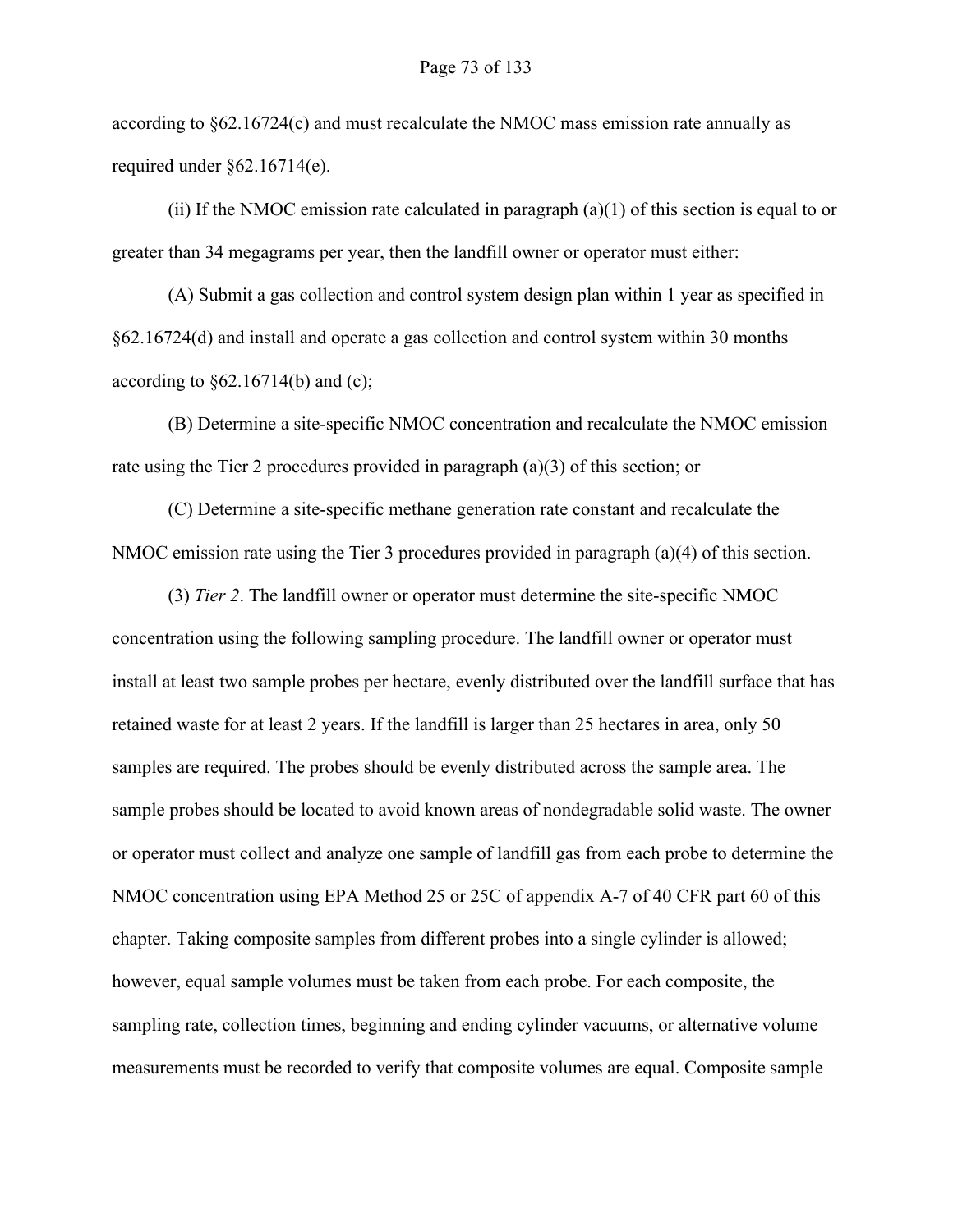## Page 74 of 133

volumes should not be less than one liter unless evidence can be provided to substantiate the accuracy of smaller volumes. Terminate compositing before the cylinder approaches ambient pressure where measurement accuracy diminishes. If more than the required number of samples is taken, all samples must be used in the analysis. The landfill owner or operator must divide the NMOC concentration from EPA Method 25 or 25C of appendix A-7 of 40 CFR part 60 of this chapter by 6 to convert from  $C_{NMOC}$  as carbon to  $C_{NMOC}$  as hexane. If the landfill has an active or passive gas removal system in place, EPA Method 25 or 25C samples may be collected from these systems instead of surface probes provided the removal system can be shown to provide sampling as representative as the two sampling probes per hectare requirement. For active collection systems, samples may be collected from the common header pipe. The sample location on the common header pipe must be before any gas moving, condensate removal, or treatment system equipment. For active collection systems, a minimum of three samples must be collected from the header pipe.

(i) Within 60 days after the date of determining the NMOC concentration and corresponding NMOC emission rate, the owner or operator must submit the results according to  $§62.16724(i)(2).$ 

(ii) The landfill owner or operator must recalculate the NMOC mass emission rate using Equation 1 or Equation 2 provided in paragraph  $(a)(1)(i)$  or  $(ii)$  of this section using the average site-specific NMOC concentration from the collected samples instead of the default value provided in paragraph (a)(1) of this section.

(iii) If the resulting NMOC mass emission rate is less than 34 megagrams per year, then the owner or operator must submit a periodic estimate of NMOC emissions in an NMOC emission rate report according to §62.16724(c) and must recalculate the NMOC mass emission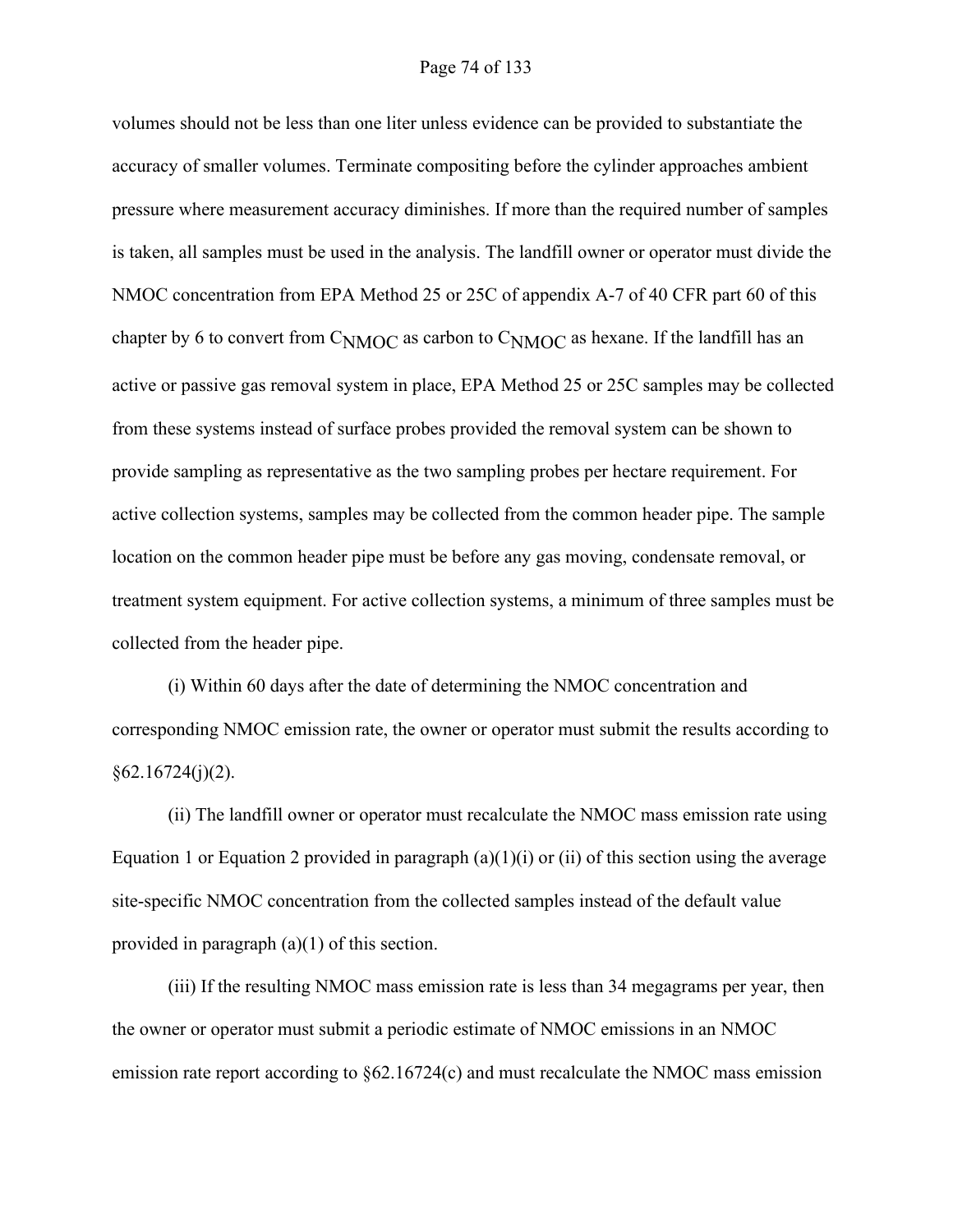rate annually as required under §62.16714(e). The site-specific NMOC concentration must be retested every 5 years using the methods specified in this section.

(iv) If the NMOC mass emission rate as calculated using the Tier 2 site-specific NMOC concentration is equal to or greater than 34 megagrams per year, the owner or operator must either:

(A) Submit a gas collection and control system design plan within 1 year as specified in §62.16724(d) and install and operate a gas collection and control system within 30 months according to  $\S 62.16714(b)$  and (c);

(B) Determine a site-specific methane generation rate constant and recalculate the NMOC emission rate using the site-specific methane generation rate using the Tier 3 procedures specified in paragraph (a)(4) of this section; or

(C) Conduct a surface emission monitoring demonstration using the Tier 4 procedures specified in paragraph (a)(6) of this section.

(4) *Tier 3*. The site-specific methane generation rate constant must be determined using the procedures provided in EPA Method 2E of appendix A-1 of 40 CFR part 60 of this chapter. The landfill owner or operator must estimate the NMOC mass emission rate using Equation 1 or Equation 2 in paragraph  $(a)(1)(i)$  or (ii) of this section and using a site-specific methane generation rate constant, and the site-specific NMOC concentration as determined in paragraph  $(a)(3)$  of this section instead of the default values provided in paragraph  $(a)(1)$  of this section. The landfill owner or operator must compare the resulting NMOC mass emission rate to the standard of 34 megagrams per year.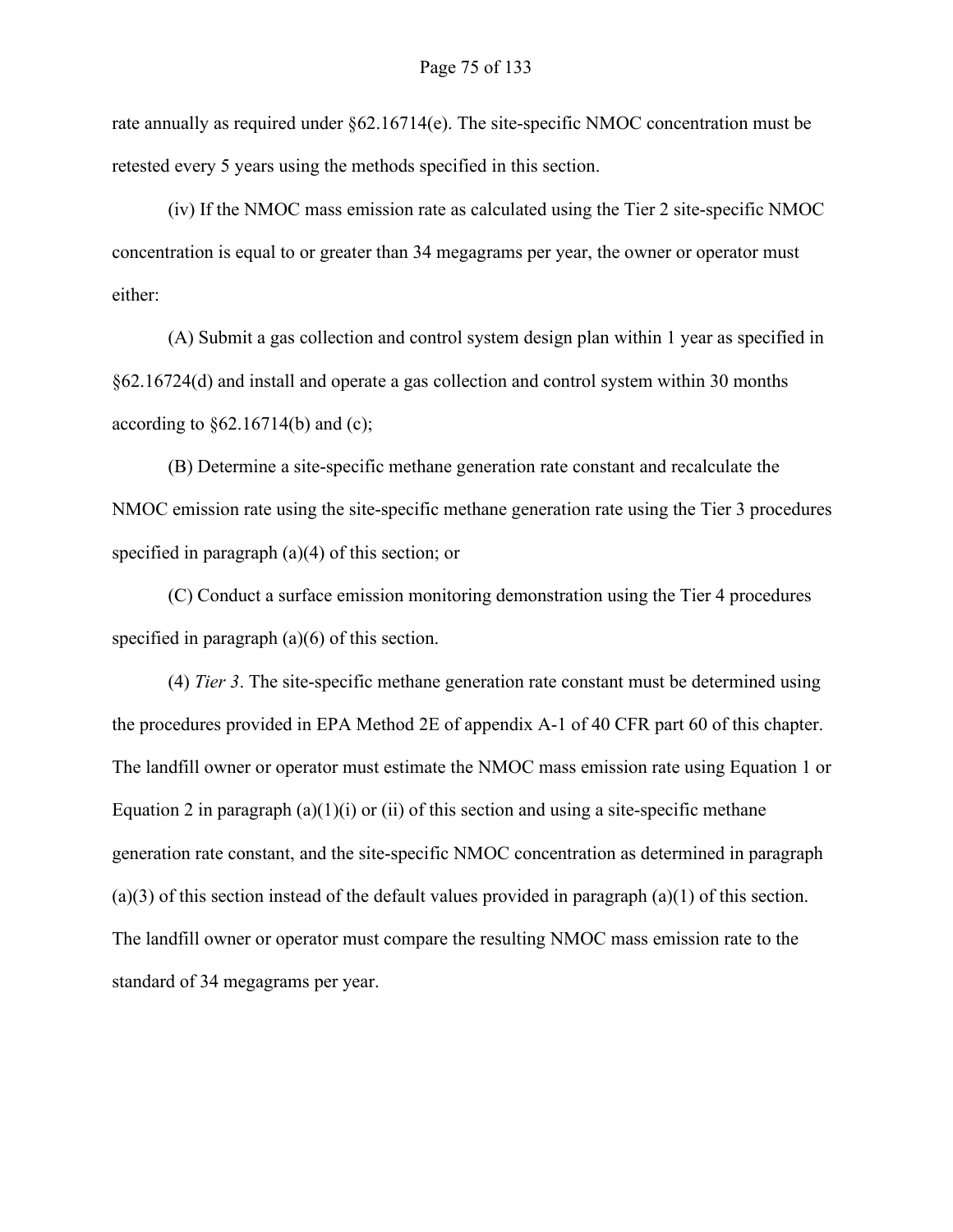(i) If the NMOC mass emission rate as calculated using the Tier 2 site-specific NMOC concentration and Tier 3 site-specific methane generation rate is equal to or greater than 34 megagrams per year, the owner or operator must either:

(A) Submit a gas collection and control system design plan within 1 year as specified in §62.16724(d) and install and operate a gas collection and control system within 30 months according to  $\S 62.16714(b)$  and (c); or

(B) Conduct a surface emission monitoring demonstration using the Tier 4 procedures specified in paragraph (a)(6) of this section.

(ii) If the NMOC mass emission rate is less than 34 megagrams per year, then the owner or operator must recalculate the NMOC mass emission rate annually using Equation 1 or Equation 2 in paragraph (a)(1) of this section and using the site-specific Tier 2 NMOC concentration and Tier 3 methane generation rate constant and submit a periodic NMOC emission rate report as provided in §62.16724(c). The calculation of the methane generation rate constant is performed only once, and the value obtained from this test must be used in all subsequent annual NMOC emission rate calculations.

(5) *Alternative methods*. The owner or operator may use other methods to determine the NMOC concentration or a site-specific methane generation rate constant as an alternative to the methods required in paragraphs (a)(3) and (4) of this section if the method has been approved by the Administrator.

(6) *Tier 4*. Demonstrate that surface methane emissions are below 500 parts per million. Surface emission monitoring must be conducted on a quarterly basis using the following procedures. Tier 4 is allowed only if the landfill owner or operator can demonstrate that NMOC emissions are greater than or equal to 34 megagrams per year but less than 50 megagrams per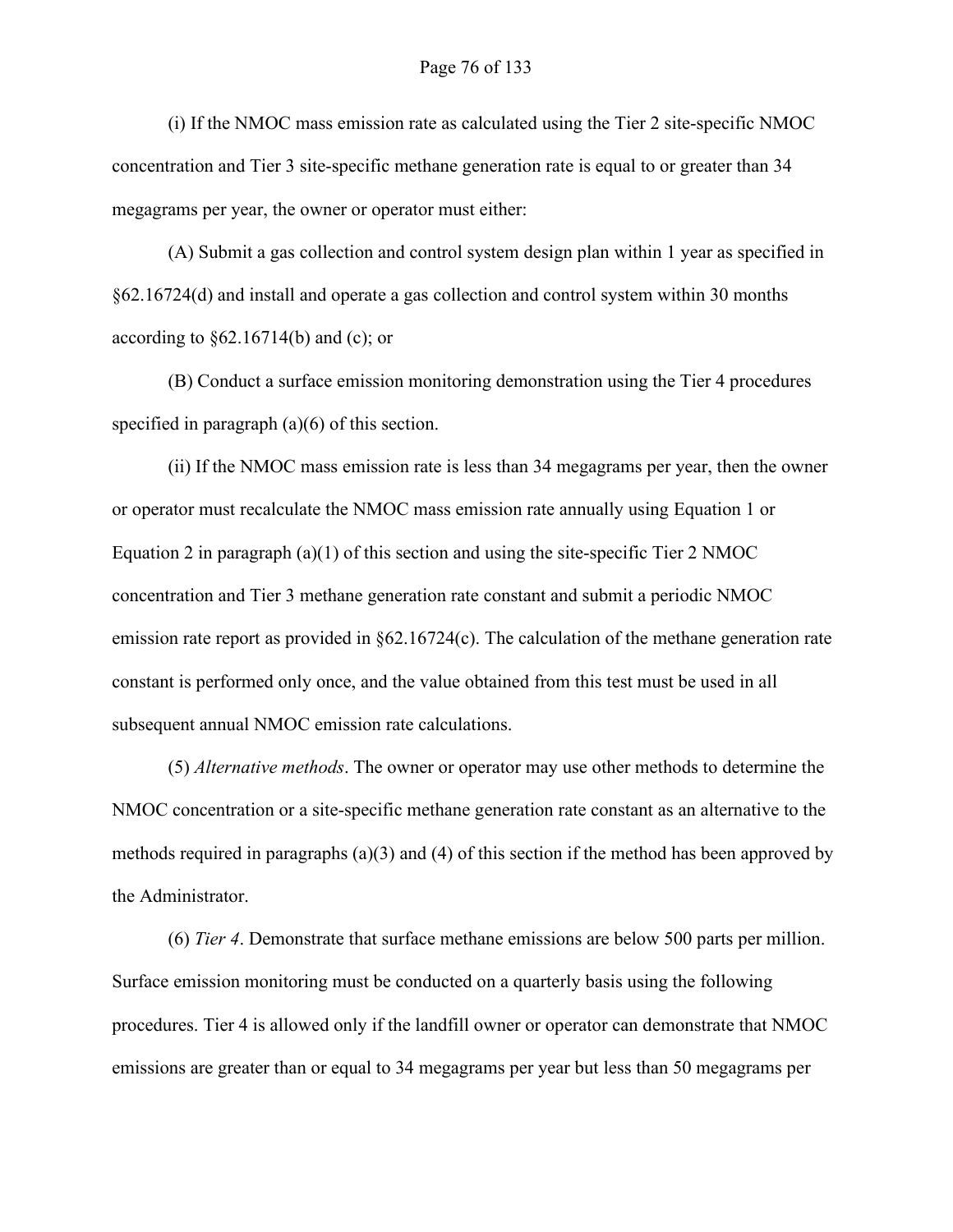year using Tier 1 or Tier 2. If both Tier 1 and Tier 2 indicate NMOC emissions are megagrams per year or greater, then Tier 4 cannot be used. In addition, the landfill must meet the criteria in paragraph  $(a)(6)(viii)$  of this section.

(i) Measure surface concentrations of methane along the entire perimeter of the landfill and along a pattern that traverses the landfill at no more than 30-meter intervals using an organic vapor analyzer, flame ionization detector, or other portable monitor meeting the specifications provided in §62.16720(d).

(ii) The background concentration must be determined by moving the probe inlet upwind and downwind at least 30 meters from the waste mass boundary of the landfill.

(iii) Surface emission monitoring must be performed in accordance with section 8.3.1 of EPA Method 21 of appendix A-7 of 40 CFR part 60, except that the probe inlet must be placed no more than 5 centimeters above the landfill surface; the constant measurement of distance above the surface should be based on a mechanical device such as with a wheel on a pole.

(A) The owner or operator must use a wind barrier, similar to a funnel, when onsite average wind speed exceeds 4 miles per hour or 2 meters per second or gust exceeding 10 miles per hour. Average on-site wind speed must also be determined in an open area at 5-minute intervals using an on-site anemometer with a continuous recorder and data logger for the entire duration of the monitoring event. The wind barrier must surround the SEM monitor, and must be placed on the ground, to ensure wind turbulence is blocked. The SEM cannot be conducted if average wind speed exceeds 25 miles per hour.

(B) Landfill surface areas where visual observations indicate elevated concentrations of landfill gas, such as distressed vegetation and cracks or seeps in the cover, and all cover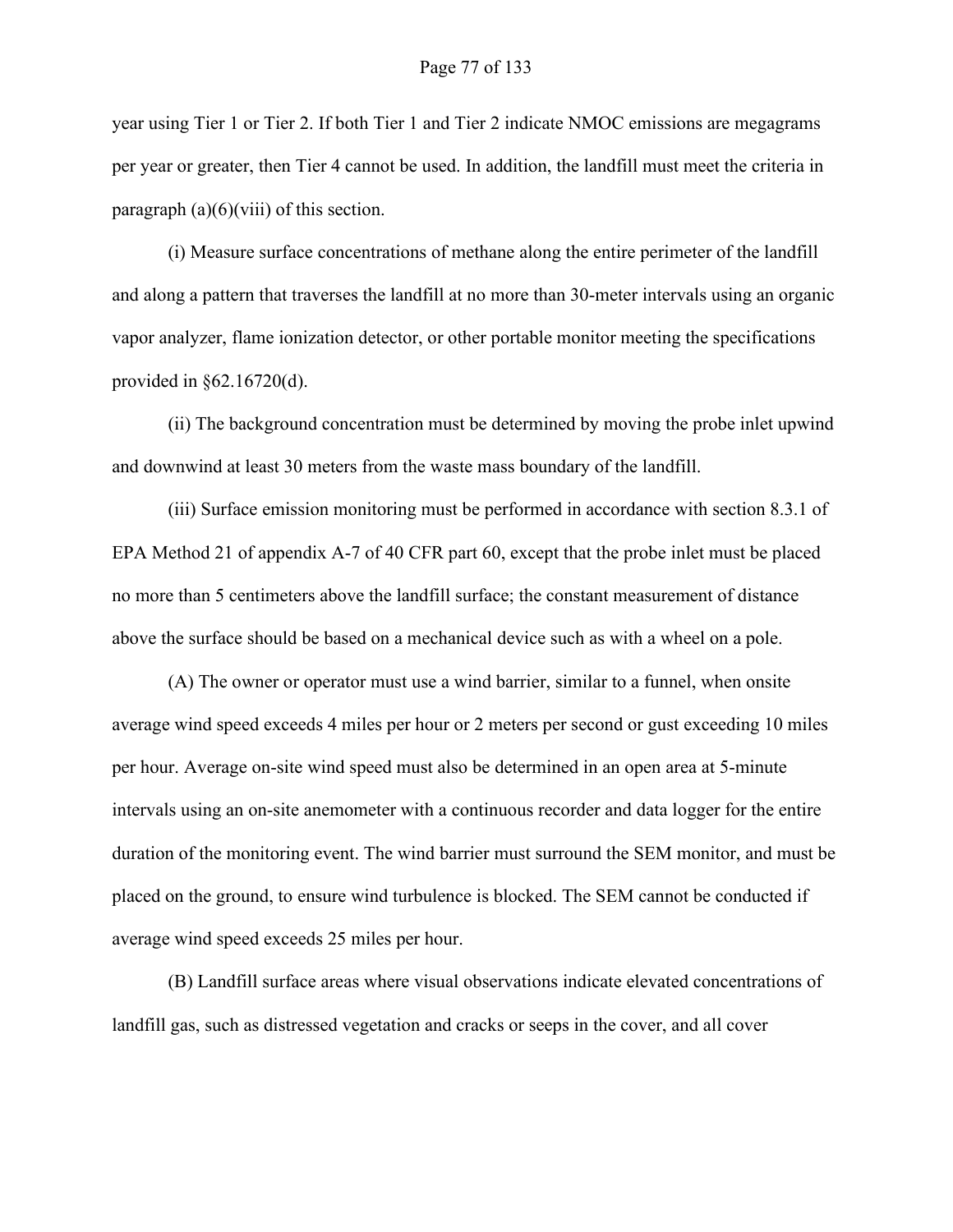penetrations must also be monitored using a device meeting the specifications provided in  $§62.16720(d).$ 

(iv) Each owner or operator seeking to comply with the Tier 4 provisions in paragraph (a)(6) of this section must maintain records of surface emission monitoring as provided in  $\S62.16726(g)$  and submit a Tier 4 surface emissions report as provided in  $\S62.16724(d)(4)(iii)$ .

(v) If there is any measured concentration of methane of 500 parts per million or greater from the surface of the landfill, the owner or operator must submit a gas collection and control system design plan within 1 year of the first measured concentration of methane of 500 parts per million or greater from the surface of the landfill according to §62.16724(d) and install and operate a gas collection and control system according to §62.16714(b) and (c) within 30 months of the most recent NMOC emission rate report in which the NMOC emission rate equals or exceeds 34 megagrams per year based on Tier 2.

(vi) If after four consecutive quarterly monitoring periods at a landfill, other than a closed landfill, there is no measured concentration of methane of 500 parts per million or greater from the surface of the landfill, the owner or operator must continue quarterly surface emission monitoring using the methods specified in this section.

(vii) If after four consecutive quarterly monitoring periods at a closed landfill there is no measured concentration of methane of 500 parts per million or greater from the surface of the landfill, the owner or operator must conduct annual surface emission monitoring using the methods specified in this section.

(viii) If a landfill has installed and operates a collection and control system that is not required by this subpart, then the collection and control system must meet the following criteria: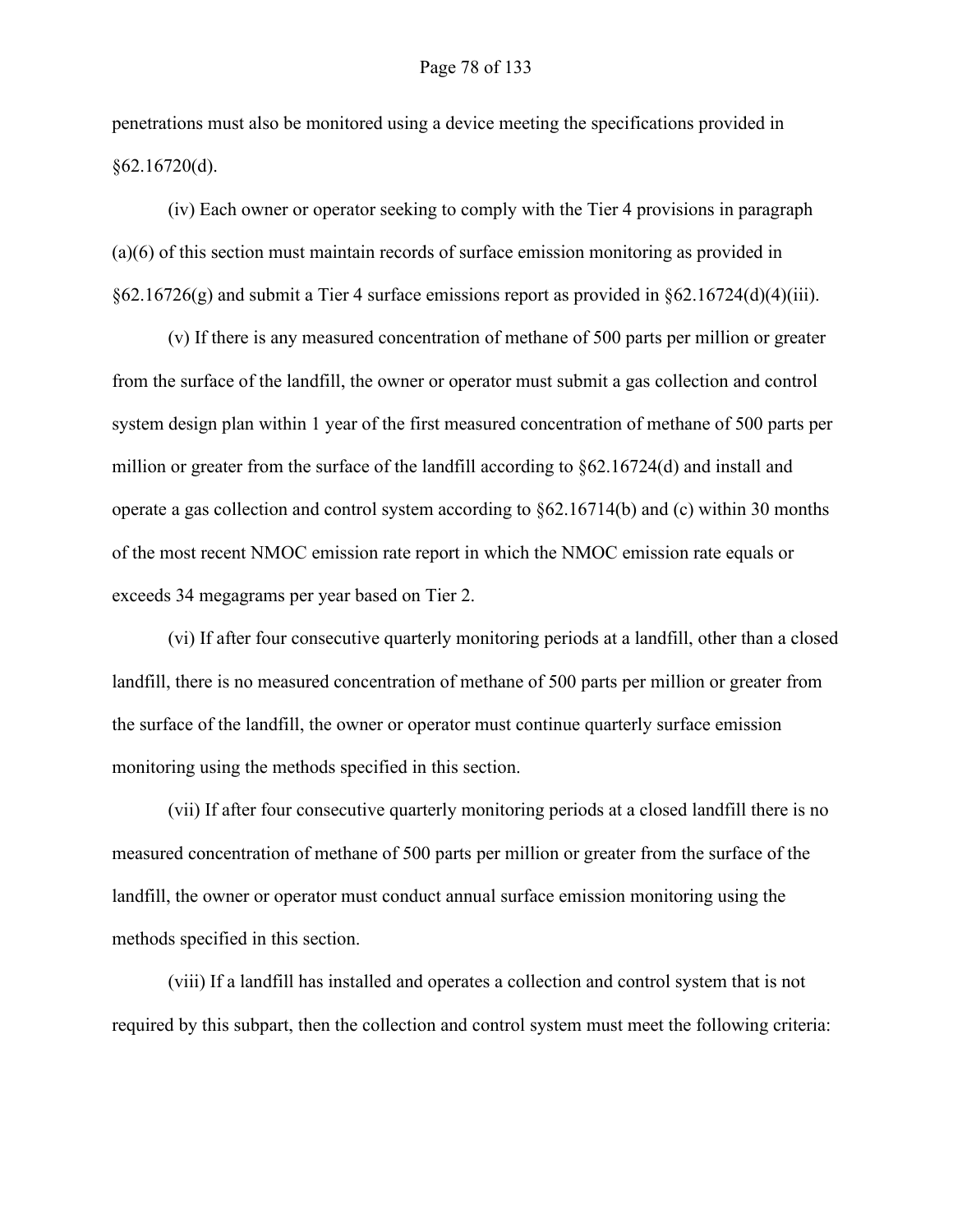(A) The gas collection and control system must have operated for at least 6,570 out of 8,760 hours preceding the Tier 4 SEM demonstration.

(B) During the Tier 4 SEM demonstration, the gas collection and control system must operate as it normally would to collect and control as much landfill gas as possible.

(b) After the installation and startup of a collection and control system in compliance with this subpart, the owner or operator must calculate the NMOC emission rate for purposes of determining when the system can be capped, removed, or decommissioned as provided in §62.16714(f), using Equation 3:

$$
\mathbf{M}_{\text{NMOC}} = 1.89 \times 10^{-3} \mathbf{Q}_{\text{LFG}} \mathbf{C}_{\text{NMOC}} \tag{Eq. 3}
$$

Where:

 $M_{\text{NMOC}}$  = Mass emission rate of NMOC, megagrams per year.

 $Q<sub>LFG</sub>$  = Flow rate of landfill gas, cubic meters per minute.

 $C_{\text{NMOC}}$  = NMOC concentration, parts per million by volume as hexane.

(1) *Flow rate*. The flow rate of landfill gas,  $Q<sub>LFG</sub>$ , must be determined by measuring the total landfill gas flow rate at the common header pipe that leads to the control system using a gas flow measuring device calibrated according to the provisions of section 10 of EPA Method 2E of appendix A-1 of 40 CFR part 60 of this chapter.

(2) *NMOC concentration.* The average NMOC concentration, CNMOC, must be determined by collecting and analyzing landfill gas sampled from the common header pipe before the gas moving or condensate removal equipment using the procedures in EPA Method 25 or EPA Method 25C of appendix A-7 of 40 CFR part 60 of this chapter. The sample location on the common header pipe must be before any condensate removal or other gas refining units. The landfill owner or operator must divide the NMOC concentration from EPA Method 25 or EPA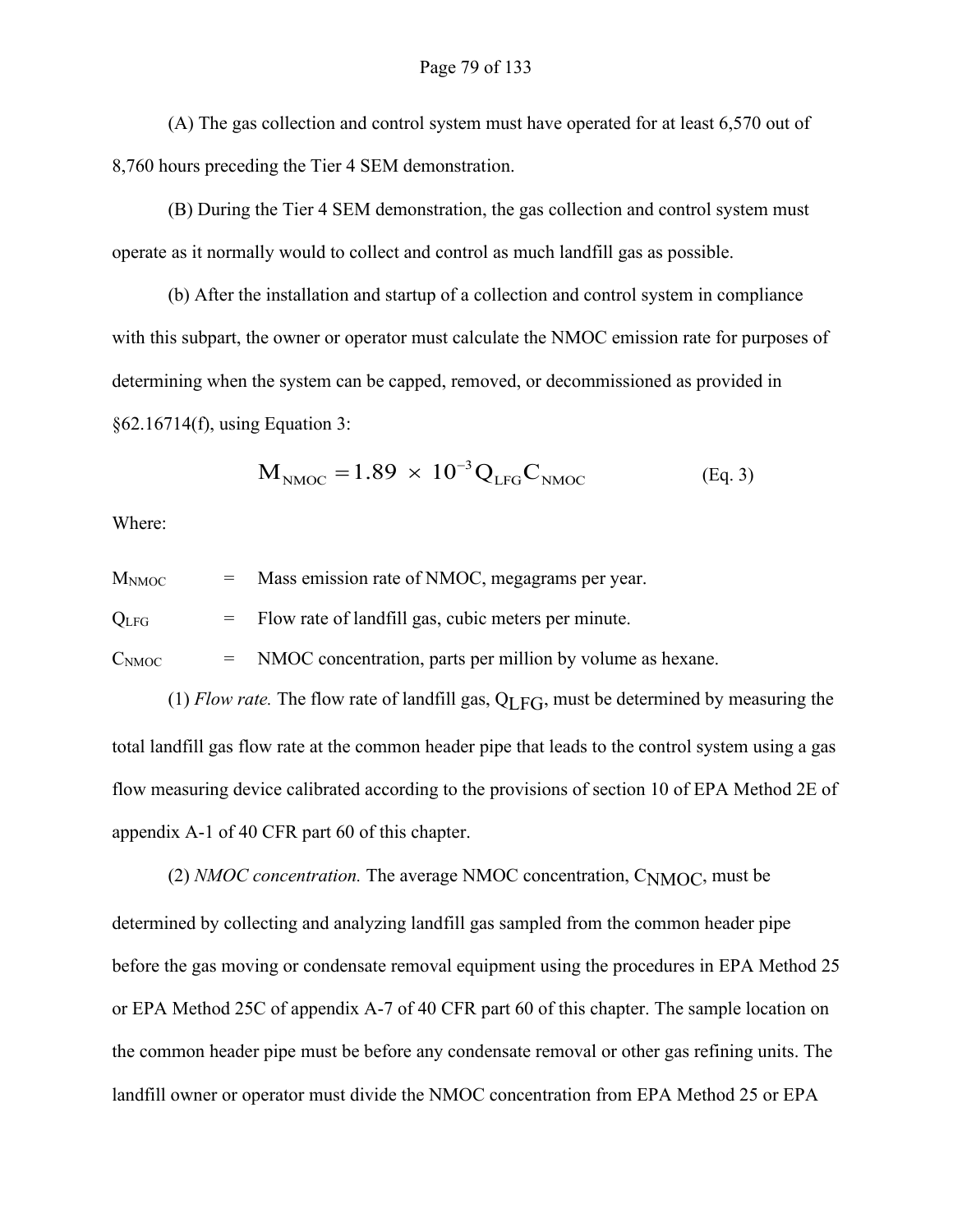Method 25C of appendix A-7 of 40 CFR part 60 of this chapter by six to convert from C<sub>NMOC</sub> as carbon to CNMOC as hexane.

(3) *Gas flow rate method.* The owner or operator may use another method to determine landfill gas flow rate and NMOC concentration if the method has been approved by the Administrator.

(i) Within 60 days after the date of calculating the NMOC emission rate for purposes of determining when the system can be capped or removed, the owner or operator must submit the results according to  $\S 62.16724(j)(2)$ .

(ii) [Reserved]

(c) When calculating emissions for Prevention of Significant Deterioration purposes, the owner or operator of each MSW landfill subject to the provisions of this subpart must estimate the NMOC emission rate for comparison to the Prevention of Significant Deterioration major source and significance levels in §§51.166 or 52.21 of this chapter using Compilation of Air Pollutant Emission Factors, Volume I: Stationary Point and Area Sources (AP–42) or other approved measurement procedures.

(d) For the performance test required in  $\S62.16714(c)(1)$ , the net heating value of the combusted landfill gas as determined in 40 CFR  $60.18(f)(3)$  of this chapter is calculated from the concentration of methane in the landfill gas as measured by EPA Method 3C. A minimum of three 30-minute EPA Method 3C samples are determined. The measurement of other organic components, hydrogen, and carbon monoxide is not applicable. EPA Method 3C may be used to determine the landfill gas molecular weight for calculating the flare gas exit velocity under 40 CFR  $60.18(f)(4)$  of this chapter.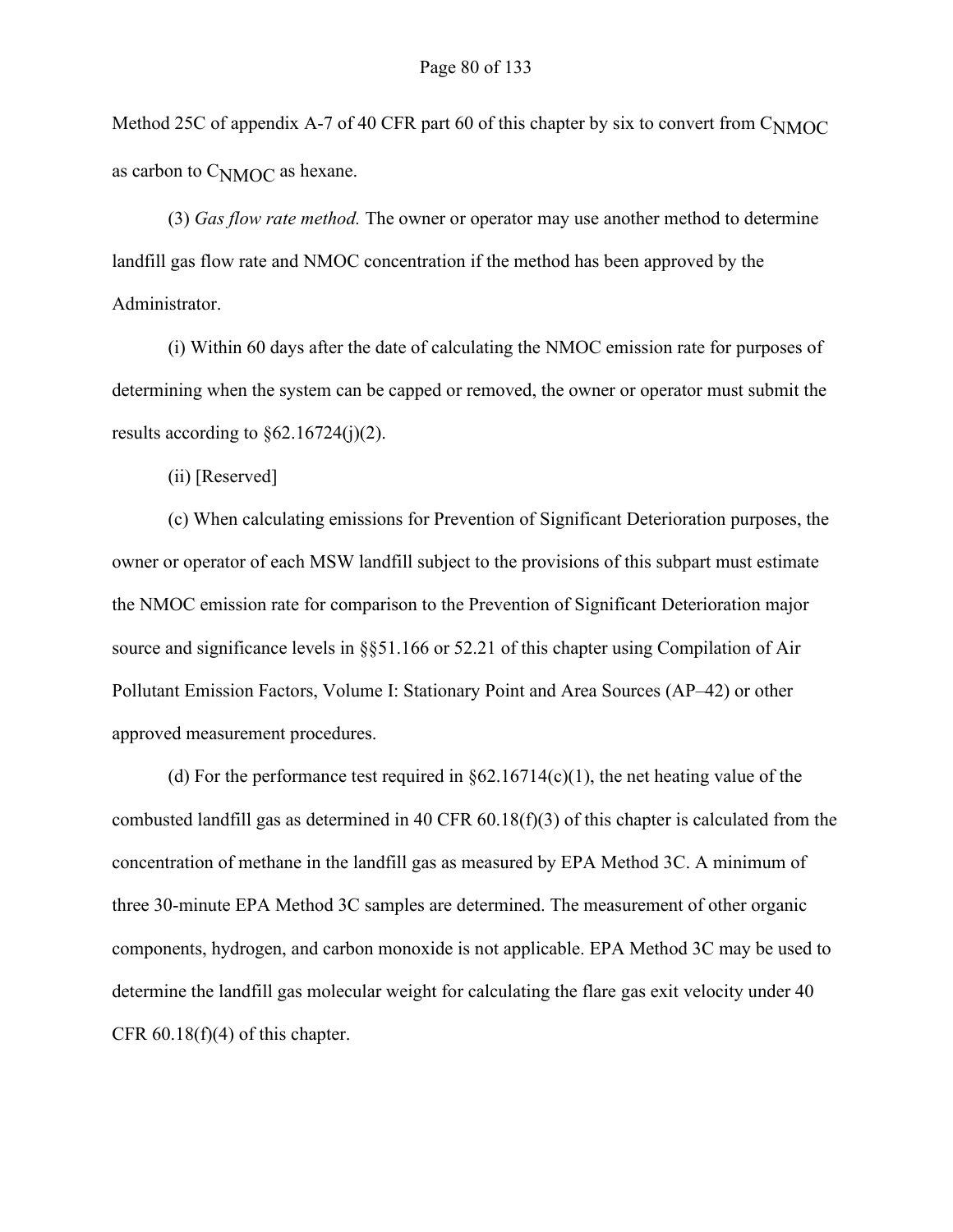#### Page 81 of 133

(1) *Performance test results.* Within 60 days after the date of completing each performance test (as defined in 40 CFR 60.8 of this chapter), the owner or operator must submit the results of the performance tests required by paragraph (b) or (d) of this section, including any associated fuel analyses, according to  $\S62.16724(j)(1)$ .

(2) [Reserved]

(e) For the performance test required in §62.16714(c)(2), EPA Method 25 or 25C (EPA Method 25C may be used at the inlet only) of appendix A-7 of 40 CFR part 60 must be used to determine compliance with the 98 weight-percent efficiency or the 20 parts-per-million by volume outlet NMOC concentration level, unless another method to demonstrate compliance has been approved by the Administrator as provided by §62.16724(d)(2). EPA Method 3, 3A, or 3C of appendix A-2 of 40 CFR part 60 must be used to determine oxygen for correcting the NMOC concentration as hexane to 3 percent. In cases where the outlet concentration is less than 50 parts-per-million NMOC as carbon (8 parts-per-million NMOC as hexane), EPA Method 25A should be used in place of EPA Method 25. EPA Method 18 of appendix A-6 of 40 CFR part 60 may be used in conjunction with EPA Method 25A on a limited basis (compound specific, *e.g.*, methane) or EPA Method 3C may be used to determine methane. The methane as carbon should be subtracted from the EPA Method 25A total hydrocarbon value as carbon to give NMOC concentration as carbon. The landfill owner or operator must divide the NMOC concentration as carbon by 6 to convert the  $C<sub>NMOC</sub>$  as carbon to  $C<sub>NMOC</sub>$  as hexane. Equation 4 must be used to calculate efficiency:

Control Efficiency = 
$$
(NMOC_{in} - NMOC_{out})/(NMOC_{in})
$$
 (Eq. 4)

Where:

 $NMOC<sub>in</sub>$  = Mass of NMOC entering control device.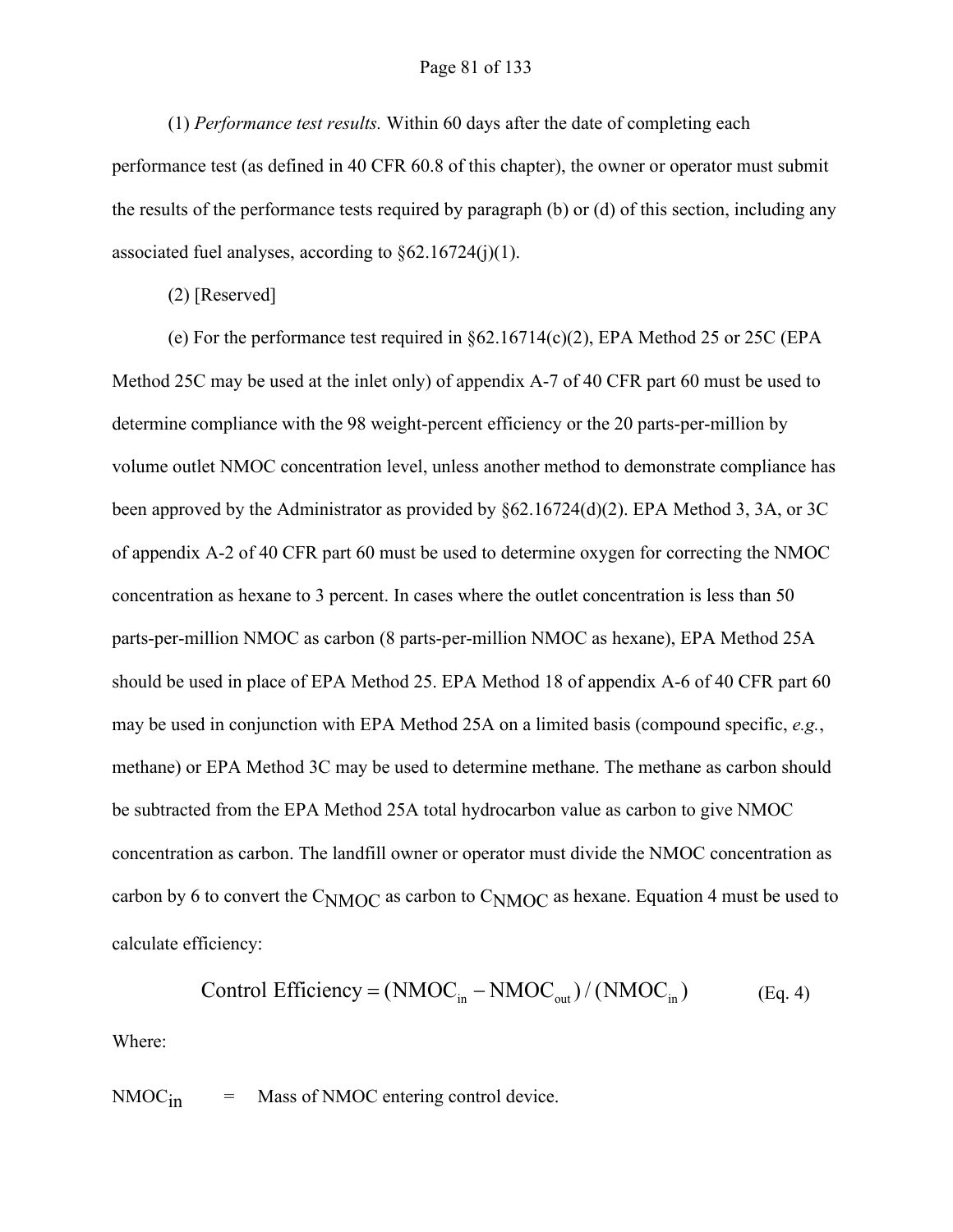$NMOC<sub>out</sub>$  = Mass of NMOC exiting control device.

(1) *Performance test submission.* Within 60 days after the date of completing each performance test (as defined in 40 CFR 60.8 of this chapter), the owner or operator must submit the results of the performance tests, including any associated fuel analyses, according to  $§62.16724(j)(1).$ 

(2) [Reserved]

## **§62.16720 Compliance provisions.**

Follow the compliance provisions in this section (as well as the provisions in §§62.16716 and 62.16722), or the compliance provisions in §63.1960 of this chapter (as well as the provisions in §§63.1958 of this chapter and 63.1961 of this chapter), or both as alternative means of compliance, for an MSW landfill with a gas collection and control system used to comply with the provisions of  $\S 62.16714(b)$  and (c). Once the owner or operator begins to comply with the provisions of §63.1960 of this chapter, the owner or operator must continue to operate the collection and control device according to those provisions and cannot return to the provisions of this section.

(a) Except as provided in  $\S62.16724(d)(2)$ , the specified methods in paragraphs (a)(1) through (6) of this section must be used to determine whether the gas collection system is in compliance with  $§62.16714(b)(2)$ .

(1) For the purposes of calculating the maximum expected gas generation flow rate from the landfill to determine compliance with  $\S62.16714(b)(2)(i)$ , either Equation 5 or Equation 6 must be used. The methane generation rate constant (k) and methane generation potential (Lo) kinetic factors should be those published in the most recent AP–42 or other site-specific values demonstrated to be appropriate and approved by the Administrator. If k has been determined as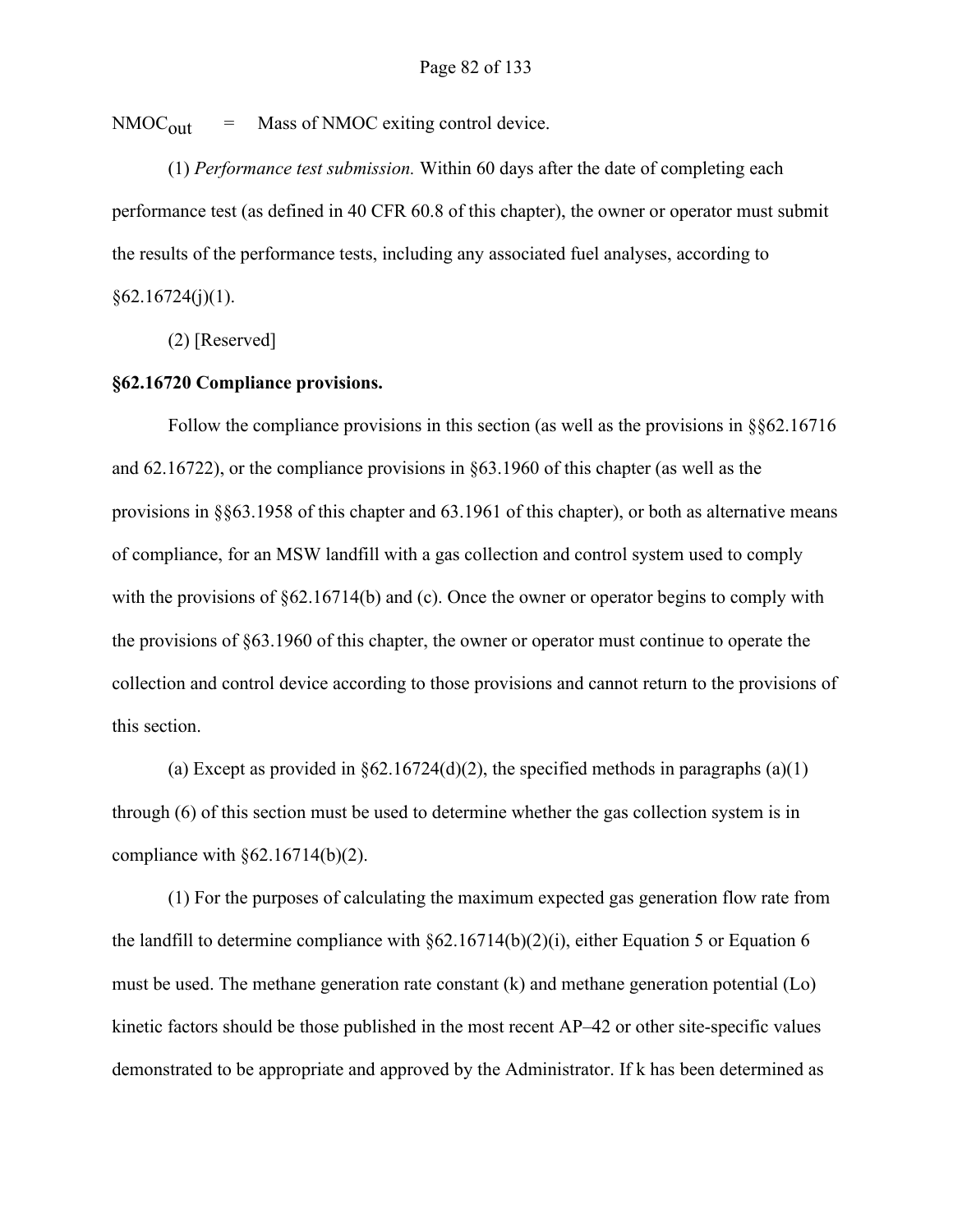specified in §62.16718(a)(4), the value of k determined from the test must be used. A value of no more than 15 years must be used for the intended use period of the gas mover equipment. The active life of the landfill is the age of the landfill plus the estimated number of years until closure.

(i) For sites with unknown year-to-year solid waste acceptance rate:

$$
Q_{m} = 2L_{o}R(e^{-kc} - e^{-kt})
$$
 (Eq. 5)

Where:

| $Q_{\rm m}$  | $=$ | Maximum expected gas generation flow rate, cubic meters per year.                                                                                                                                                                                                                      |  |
|--------------|-----|----------------------------------------------------------------------------------------------------------------------------------------------------------------------------------------------------------------------------------------------------------------------------------------|--|
| $L_0$        | $=$ | Methane generation potential, cubic meters per megagram solid waste.                                                                                                                                                                                                                   |  |
| $\mathbf{R}$ | $=$ | Average annual acceptance rate, megagrams per year.                                                                                                                                                                                                                                    |  |
| $\mathbf k$  | $=$ | Methane generation rate constant, year-1.                                                                                                                                                                                                                                              |  |
| t            | $=$ | Age of the landfill at equipment installation plus the time the owner or<br>operator intends to use the gas mover equipment or active life of the landfill,<br>whichever is less. If the equipment is installed after closure, t is the age of the<br>landfill at installation, years. |  |
| $\mathbf{c}$ | $=$ | Time since closure, years (for an active landfill $c = 0$ and $e^{-kc} = 1$ ).                                                                                                                                                                                                         |  |
|              |     | (ii) For sites with known year-to-year solid waste acceptance rate:                                                                                                                                                                                                                    |  |

$$
Q_M = \sum_{i=1}^{n} 2k L_o M_i(e^{-kt_i})
$$
 (Eq. 6)

Where:

| $Q_M$ |  |  | Maximum expected gas generation flow rate, cubic meters per year. |
|-------|--|--|-------------------------------------------------------------------|
|-------|--|--|-------------------------------------------------------------------|

- k = Methane generation rate constant, year−1.
- $L_0$  = Methane generation potential, cubic meters per megagram solid waste.
- $M_i$  = Mass of solid waste in the i<sup>th</sup> section, megagrams.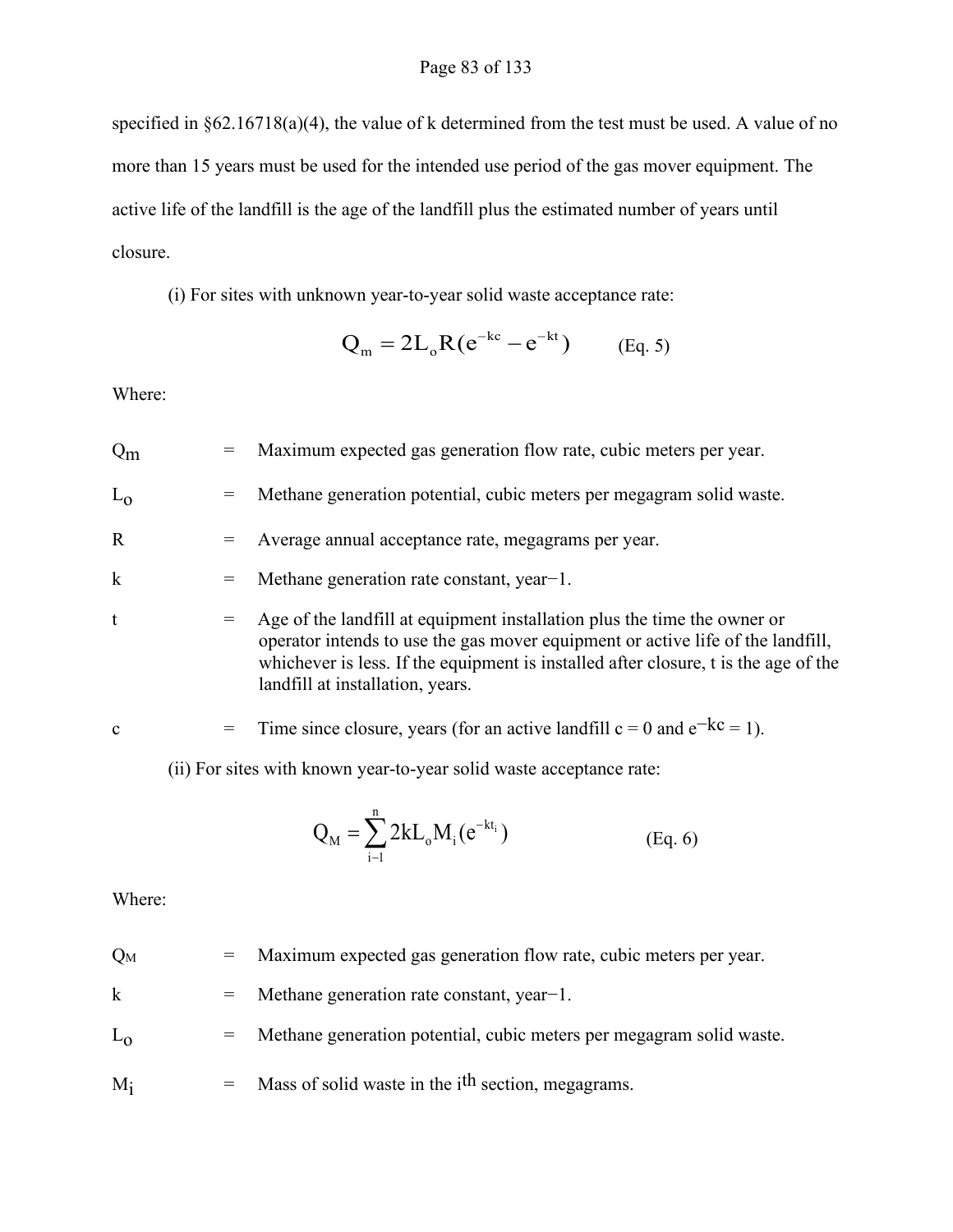$t_i$  = Age of the i<sup>th</sup> section, years.

(iii) If a collection and control system has been installed, actual flow data may be used to project the maximum expected gas generation flow rate instead of, or in conjunction with, Equation 5 or Equation 6 in paragraphs  $(a)(1)(i)$  and  $(ii)$  of this section. If the landfill is still accepting waste, the actual measured flow data will not equal the maximum expected gas generation rate, so calculations using Equation 5 or Equation 6 in paragraphs (a)(1)(i) or (ii) of this section or other methods must be used to predict the maximum expected gas generation rate over the intended period of use of the gas control system equipment.

(2) For the purposes of determining sufficient density of gas collectors for compliance with §62.16714(b)(2)(ii), the owner or operator must design a system of vertical wells, horizontal collectors, or other collection devices, satisfactory to the Administrator, capable of controlling and extracting gas from all portions of the landfill sufficient to meet all operational and performance standards.

(3) For the purpose of demonstrating whether the gas collection system flow rate is sufficient to determine compliance with  $\S62.16714(b)(2)(iii)$ , the owner or operator must measure gauge pressure in the gas collection header applied to each individual well monthly. If a positive pressure exists, action must be initiated to correct the exceedance within 5 calendar days, except for the three conditions allowed under §62.16716(b). Any attempted corrective measure must not cause exceedances of other operational or performance standards.

(i) If negative pressure cannot be achieved without excess air infiltration within 15 calendar days of the first measurement of positive pressure, the owner or operator must conduct a root cause analysis and correct the exceedance as soon as practicable, but not later than 60 days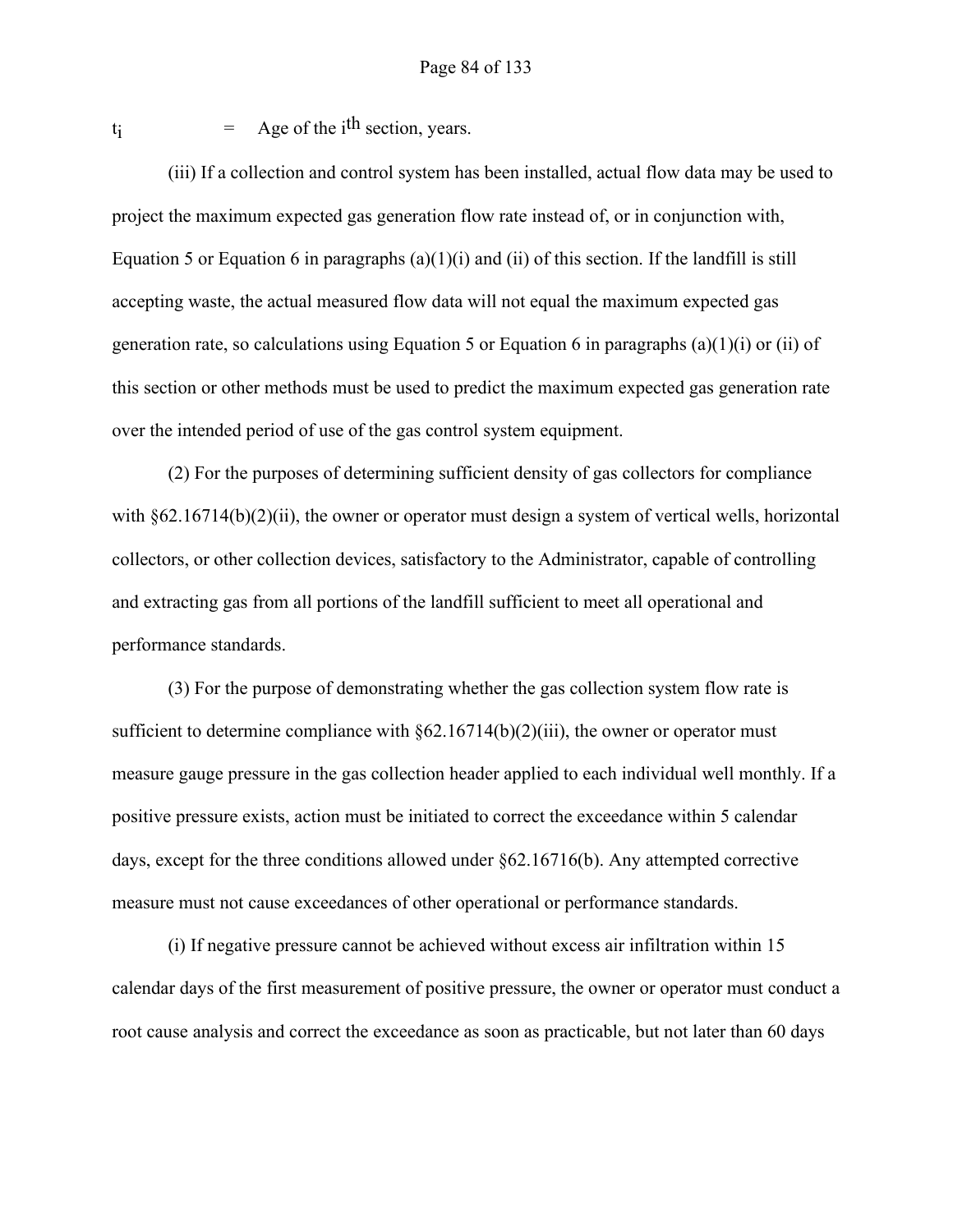after positive pressure was first measured. The owner or operator must keep records according to §62.16726(e)(3).

(ii) If corrective actions cannot be fully implemented within 60 days following the positive pressure or elevated temperature measurement for which the root cause analysis was required, the owner or operator must also conduct a corrective action analysis and develop an implementation schedule to complete the corrective action(s) as soon as practicable, but no more than 120 days following the measurement of landfill gas temperature greater than 55 degrees Celsius (131 degrees Fahrenheit) or positive pressure. The owner or operator must submit the items listed in §62.16724(h)(7) as part of the next annual report. The owner or operator must keep records according to  $\S 62.16726(e)(4)$ .

(iii) If corrective action is expected to take longer than 120 days to complete after the initial exceedance, the owner or operator must submit the root cause analysis, corrective action analysis, and corresponding implementation timeline to the Administrator, according to  $§62.16724(h)(7)$  and (k). The owner or operator must keep records according to  $§62.16726(e)(5).$ 

(4) For the purpose of identifying whether excess air infiltration into the landfill is occurring, the owner or operator must monitor each well monthly for temperature as provided in  $§62.16716(c)$ . If a well exceeds the operating parameter for temperature, action must be initiated to correct the exceedance within 5 calendar days. Any attempted corrective measure must not cause exceedances of other operational or performance standards.

(i) If a landfill gas temperature less than 55 degrees Celsius (131 degrees Fahrenheit) cannot be achieved within 15 calendar days of the first measurement of landfill gas temperature greater than 55 degrees Celsius (131 degrees Fahrenheit), the owner or operator must conduct a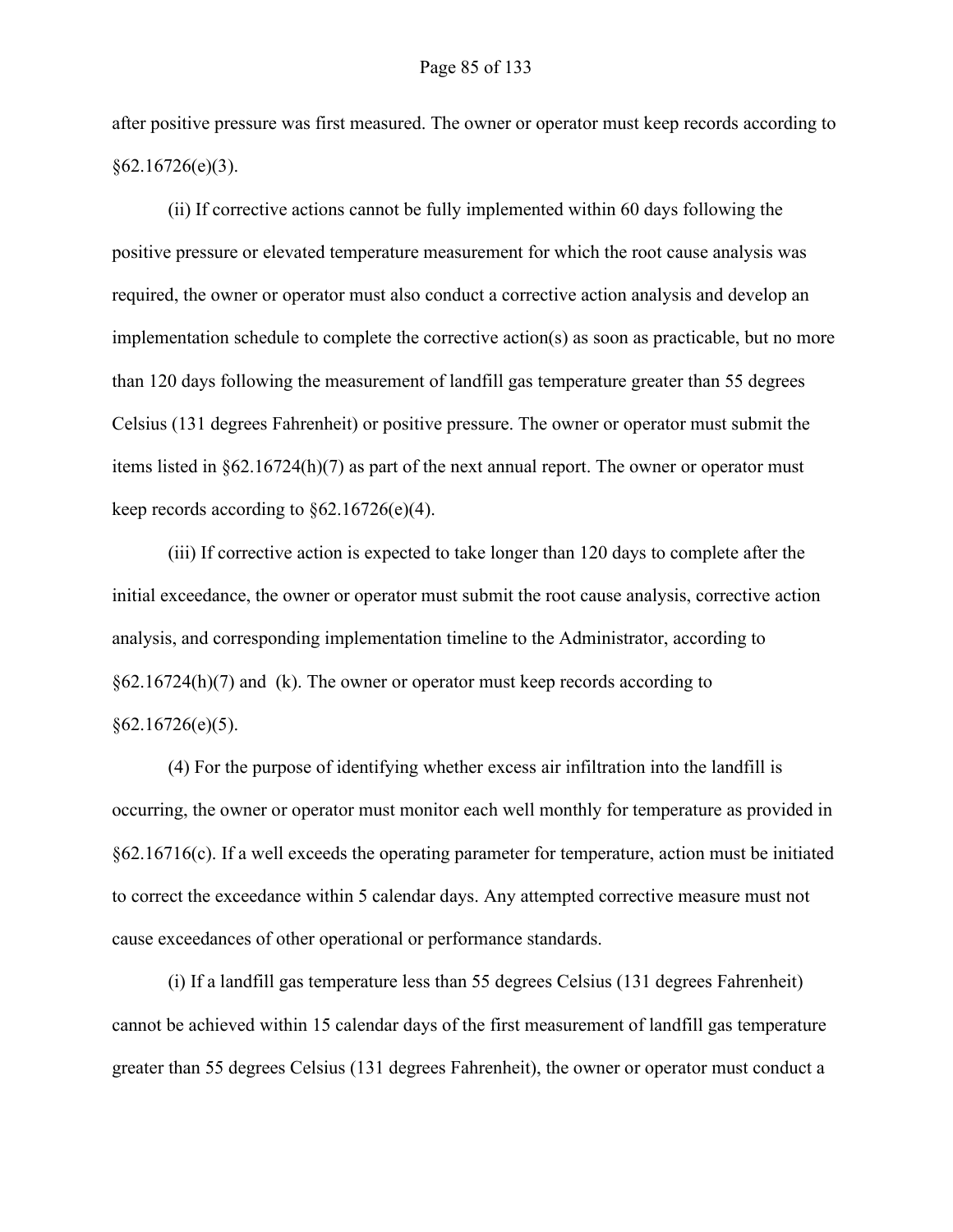#### Page 86 of 133

root cause analysis and correct the exceedance as soon as practicable, but no later than 60 days after a landfill gas temperature greater than 55 degrees Celsius (131 degrees Fahrenheit) was first measured. The owner or operator must keep records according to  $\S62.16726(e)(3)$ .

(ii) If corrective actions cannot be fully implemented within 60 days following the measurement of landfill gas temperature greater than 55 degrees Celsius (131 degrees Fahrenheit) for which the root cause analysis was required, the owner or operator must also conduct a corrective action analysis and develop an implementation schedule to complete the corrective action(s) as soon as practicable, but no more than 120 days following the measurement of landfill gas temperature greater than 55 degrees Celsius (131 degrees Fahrenheit). The owner or operator must submit the items listed in  $\delta 62.16724(h)(7)$  as part of the next annual report. The owner or operator must keep records according to  $\S62.16726(e)(4)$ .

(iii) If corrective action is expected to take longer than 120 days to complete after the initial exceedance, the owner or operator must submit the root cause analysis, corrective action analysis, and corresponding implementation timeline to the Administrator, according to  $§62.16724(h)(7)$  and  $§62.16724(k)$ . The owner or operator must keep records according to  $§62.16726(e)(5).$ 

(5) An owner or operator seeking to demonstrate compliance with  $\S62.16714(b)(2)(iv)$ through the use of a collection system not conforming to the specifications provided in §62.16728 must provide information satisfactory to the Administrator as specified in §62.16724(d)(3) demonstrating that off-site migration is being controlled.

(b) For purposes of compliance with  $\S 62.16716(a)$ , each owner or operator of a controlled landfill must place each well or design component as specified in the approved design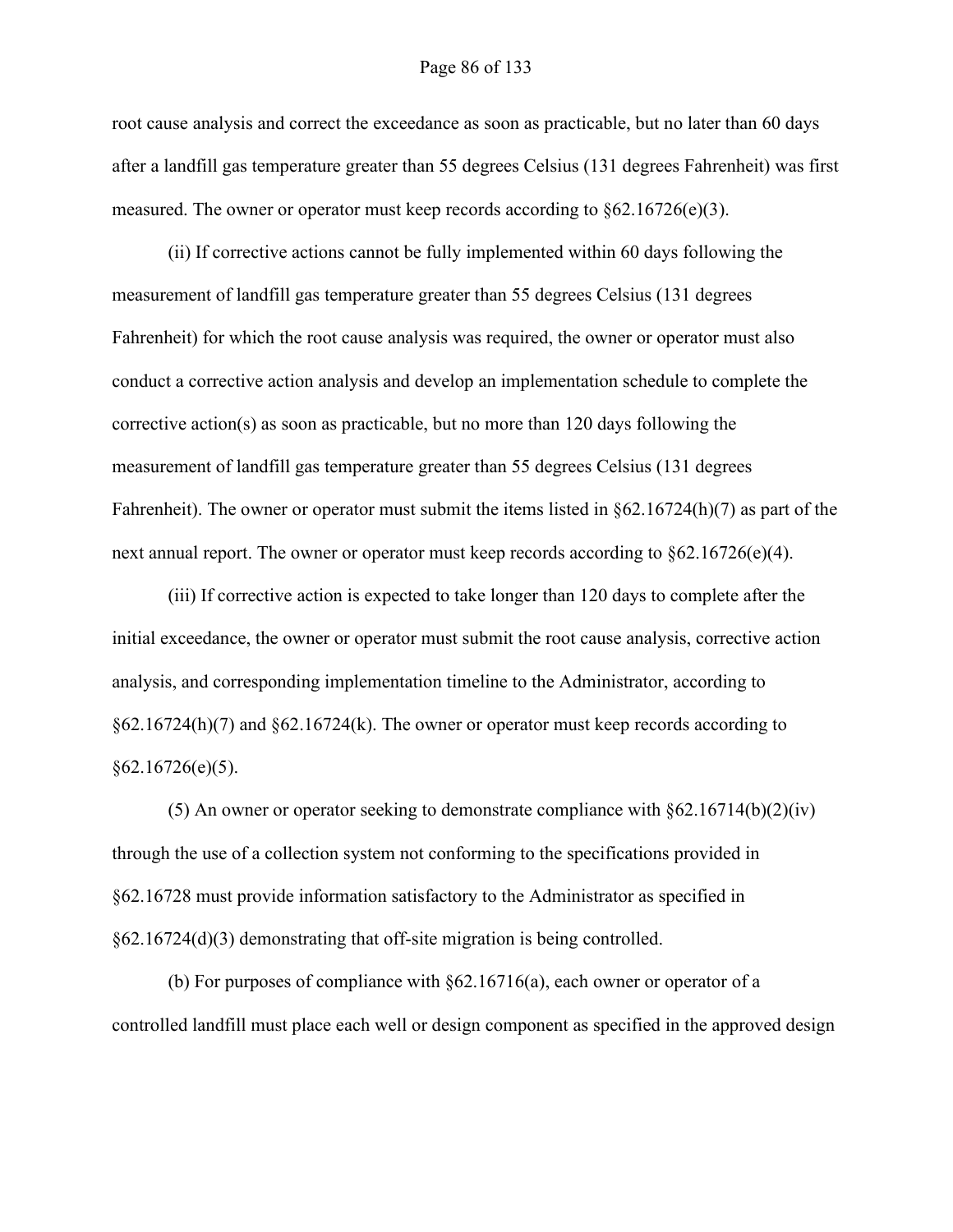plan as provided in §62.16724(d). Each well must be installed no later than 60 days after the date on which the initial solid waste has been in place for a period of:

(1) 5 years or more if active; or

(2) 2 years or more if closed or at final grade.

(c) The following procedures must be used for compliance with the surface methane operational standard as provided in §62.16716(d):

(1) After installation and startup of the gas collection system, the owner or operator must monitor surface concentrations of methane along the entire perimeter of the collection area and along a pattern that traverses the landfill at no more than 30-meter intervals (or a site-specific established spacing) for each collection area on a quarterly basis using an organic vapor analyzer, flame ionization detector, or other portable monitor meeting the specifications provided in paragraph (d) of this section.

(2) The background concentration must be determined by moving the probe inlet upwind and downwind outside the boundary of the landfill at a distance of at least 30 meters from the perimeter wells.

(3) Surface emission monitoring must be performed in accordance with section 8.3.1 of EPA Method 21 of appendix A-7 of 40 CFR part 60, except that the probe inlet must be placed within 5 to 10 centimeters of the ground. Monitoring must be performed during typical meteorological conditions.

(4) Any reading of 500 parts per million or more above background at any location must be recorded as a monitored exceedance and the actions specified in paragraphs (c)(4)(i) through (v) of this section must be taken. As long as the specified actions are taken, the exceedance is not a violation of the operational requirements of §62.16716(d).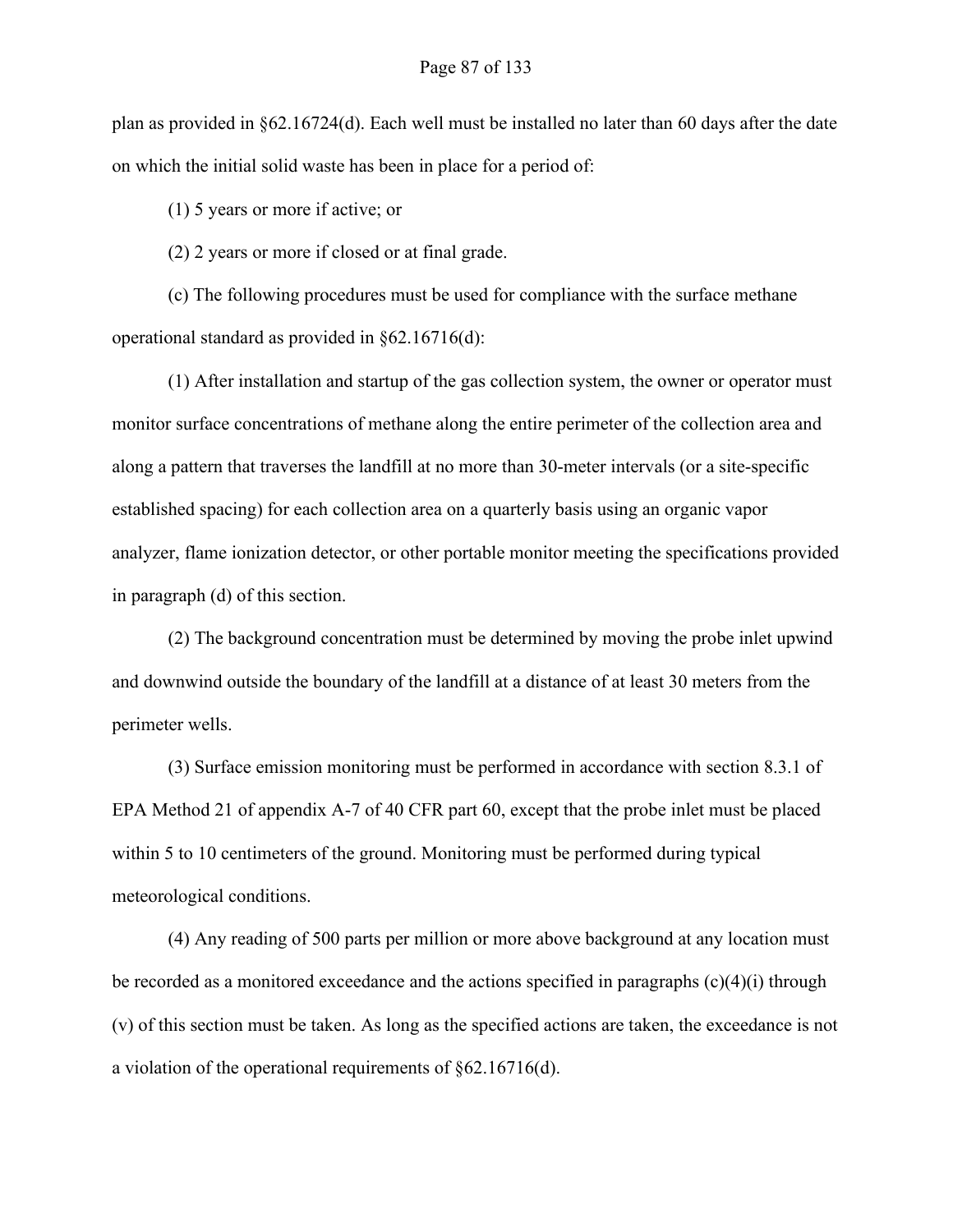## Page 88 of 133

(i) The location of each monitored exceedance must be marked, and the location and concentration recorded. For location, you must determine the latitude and longitude coordinates using an instrument with an accuracy of at least 4 meters. The coordinates must be in decimal degrees with at least five decimal places.

(ii) Cover maintenance or adjustments to the vacuum of the adjacent wells to increase the gas collection in the vicinity of each exceedance must be made and the location must be remonitored within 10 calendar days of detecting the exceedance.

(iii) If the re-monitoring of the location shows a second exceedance, additional corrective action must be taken, and the location must be monitored again within 10 days of the second exceedance. If the re-monitoring shows a third exceedance for the same location, the action specified in paragraph  $(c)(4)(v)$  of this section must be taken, and no further monitoring of that location is required until the action specified in paragraph  $(c)(4)(v)$  of this section has been taken.

(iv) Any location that initially showed an exceedance but has a methane concentration less than 500 parts-per-million methane above background at the 10-day re-monitoring specified in paragraph  $(c)(4)(ii)$  or (iii) of this section must be re-monitored 1 month from the initial exceedance. If the 1-month re-monitoring shows a concentration less than 500 parts-per-million above background, no further monitoring of that location is required until the next quarterly monitoring period. If the 1-month re-monitoring shows an exceedance, the actions specified in paragraph  $(c)(4)(iii)$  or  $(v)$  of this section must be taken.

(v) For any location where monitored methane concentration equals or exceeds 500 partsper-million above background three times within a quarterly period, a new well or other collection device must be installed within 120 calendar days of the initial exceedance. An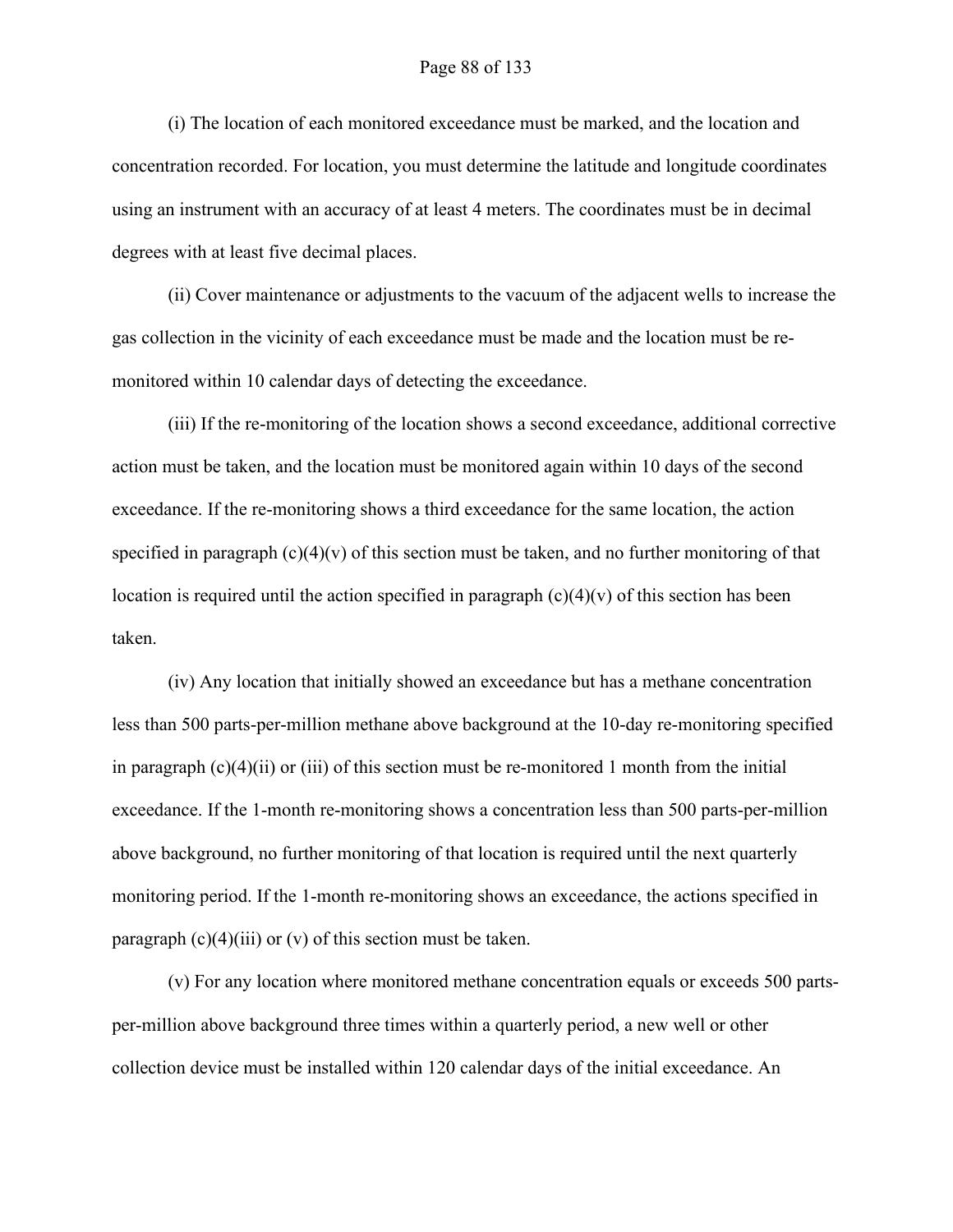alternative remedy to the exceedance, such as upgrading the blower, header pipes or control device, and a corresponding timeline for installation may be submitted to the Administrator for approval.

(5) The owner or operator must implement a program to monitor for cover integrity and implement cover repairs as necessary on a monthly basis.

(d) Each owner or operator seeking to comply with the provisions in paragraph (c) of this section or  $\S62.16718(a)(6)$  must comply with the following instrumentation specifications and procedures for surface emission monitoring devices:

(1) The portable analyzer must meet the instrument specifications provided in section 6 of EPA Method 21 of appendix A-7 of 40 CFR part 60, except that "methane" replaces all references to "VOC."

(2) The calibration gas must be methane, diluted to a nominal concentration of 500 partsper-million in air.

(3) To meet the performance evaluation requirements in section 8.1 of EPA Method 21 of appendix A-7 of 40 CFR part 60 of this chapter, the instrument evaluation procedures of section 8.1 of EPA Method 21 of appendix A-7 of 40 CFR part 60 of this chapter must be used.

(4) The calibration procedures provided in sections 8 and 10 of EPA Method 21 of appendix A-7 of 40 CFR part 60 of this chapter must be followed immediately before commencing a surface monitoring survey.

(e) The provisions of this subpart apply at all times, including periods of startup, shutdown, or malfunction. During periods of startup, shutdown, and malfunction, you must comply with the work practice specified in §62.16716(e) in lieu of the compliance provisions in §62.16720.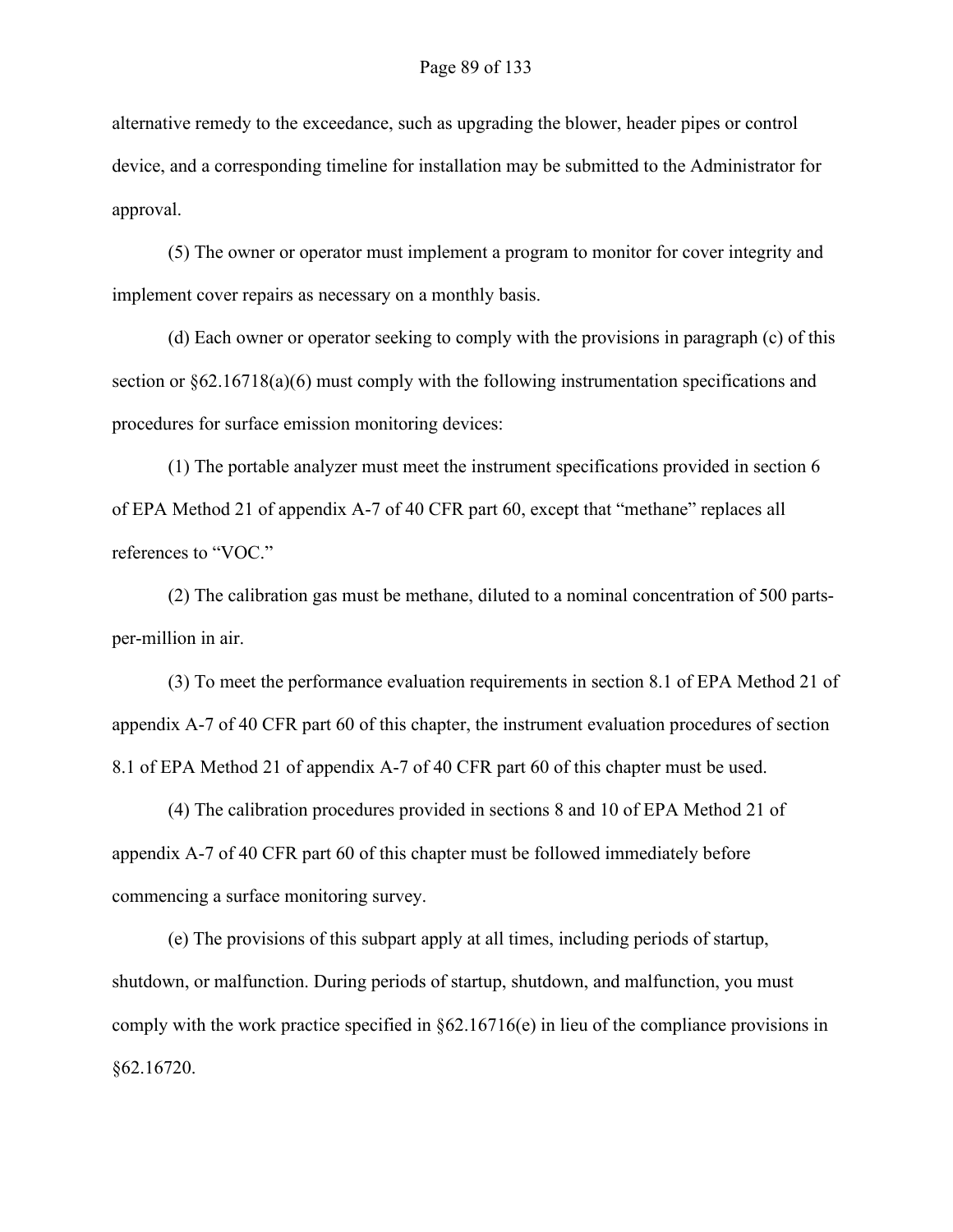## **§62.16722 Monitoring of operations.**

Follow the monitoring provisions in this section (as well as the provisions in §§62.16716 and 62.16720), except as provided in  $\S 62.16724(d)(2)$ , or the monitoring provisions in  $\S 63.1961$ of this chapter (as well as the provisions in §§63.1958 of this chapter and 63.1960 of this chapter), or both as alternative means of compliance, for an MSW landfill with a gas collection and control system used to comply with the provisions of §62.16714(b) and (c). Once the owner or operator begins to comply with the provisions of §63.1961 of this chapter, the owner or operator must continue to operate the collection and control device according to those provisions and cannot return to the provisions of this section.

(a) Each owner or operator seeking to comply with §62.16714(b)(2) for an active gas collection system must install a sampling port and a thermometer, other temperature measuring device, or an access port for temperature measurements at each wellhead and:

(1) Measure the gauge pressure in the gas collection header on a monthly basis as provided in  $\S 62.16720(a)(3)$ ; and

(2) Monitor nitrogen or oxygen concentration in the landfill gas on a monthly basis as follows:

(i) The nitrogen level must be determined using EPA Method 3C of appendix A-2 of 40 CFR part 60, unless an alternative test method is established as allowed by  $§62.16724(d)(2)$ .

(ii) Unless an alternative test method is established as allowed by  $\S62.16724(d)(2)$ , the oxygen level must be determined by an oxygen meter using EPA Method 3A of appendix A-7 of 40 CFR part 60, EPA Method 3C of appendix A-7 of 40 CFR part 60, or ASTM D6522-11, Standard Test Method for Determination of Nitrogen Oxides, Carbon Monoxide, and Oxygen Concentrations in Emissions from Natural Gas-Fired Reciprocating Engines, Combustion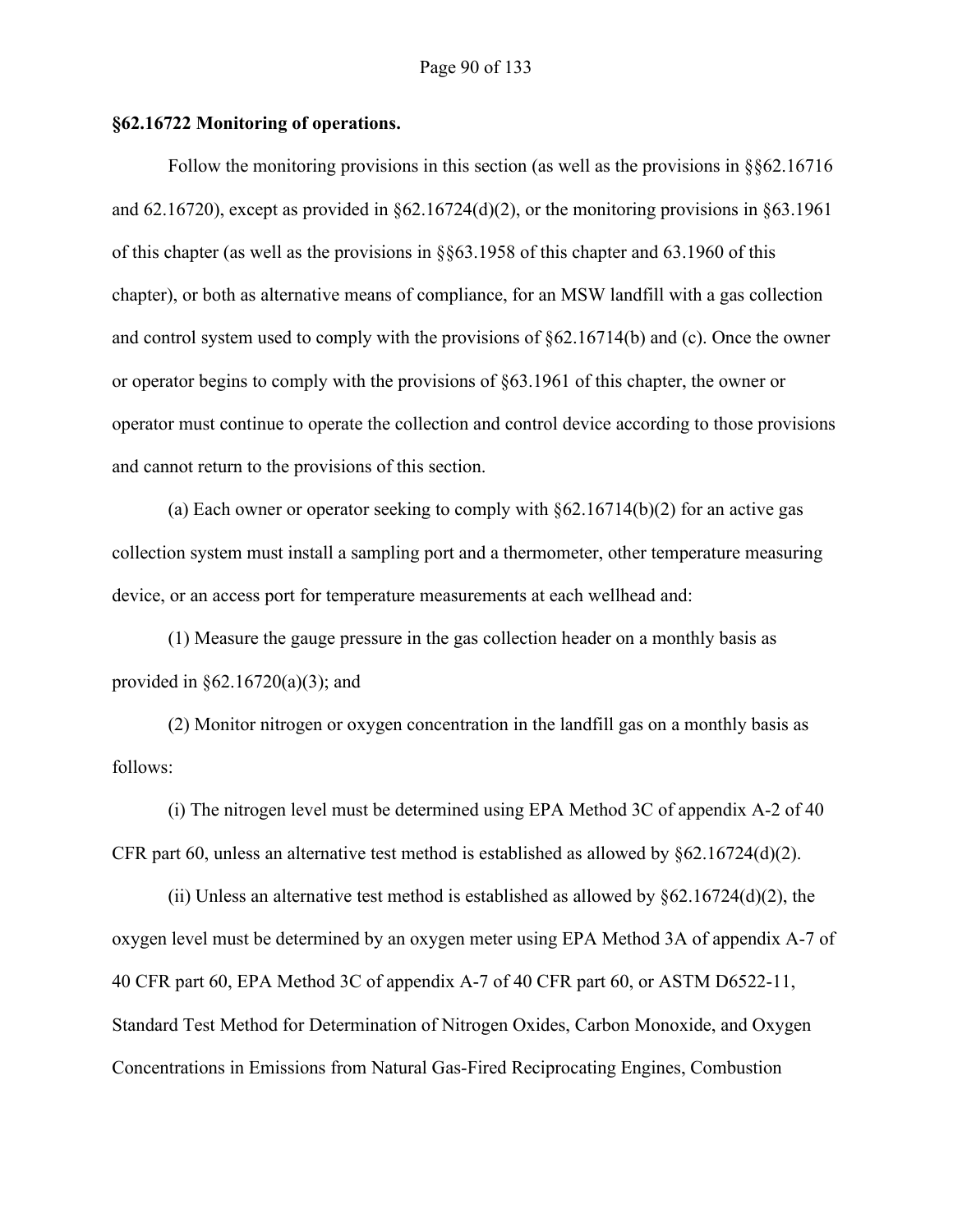Turbines, Boilers, and Process Heaters Using Portable Analyzers, 2011. Determine the oxygen level by an oxygen meter using EPA Method 3A, 3C, or ASTM D6522-11 (if sample location is prior to combustion) except that:

(A) The span must be set between 10- and 12-percent oxygen;

(B) A data recorder is not required;

(C) Only two calibration gases are required, a zero and span;

(D) A calibration error check is not required;

(E) The allowable sample bias, zero drift, and calibration drift are  $\pm 10$  percent.

(iii) A portable gas composition analyzer may be used to monitor the oxygen levels provided:

(A) The analyzer is calibrated; and

(B) The analyzer meets all quality assurance and quality control requirements for EPA Method 3A or ASTM D6522-11.

(3) Monitor temperature of the landfill gas on a monthly basis as provided in  $§62.16720(a)(4)$ . The temperature measuring device must be calibrated annually using the procedure in 40 CFR part 60, appendix A-1, EPA Method 2, section 10.3.

(b) Each owner or operator seeking to comply with §62.16714(c) using an enclosed combustor must calibrate, maintain, and operate according to the manufacturer's specifications, the following equipment:

(1) A temperature monitoring device equipped with a continuous recorder and having a minimum accuracy of  $\pm 1$  percent of the temperature being measured expressed in degrees Celsius or  $\pm 0.5$  degrees Celsius, whichever is greater. A temperature monitoring device is not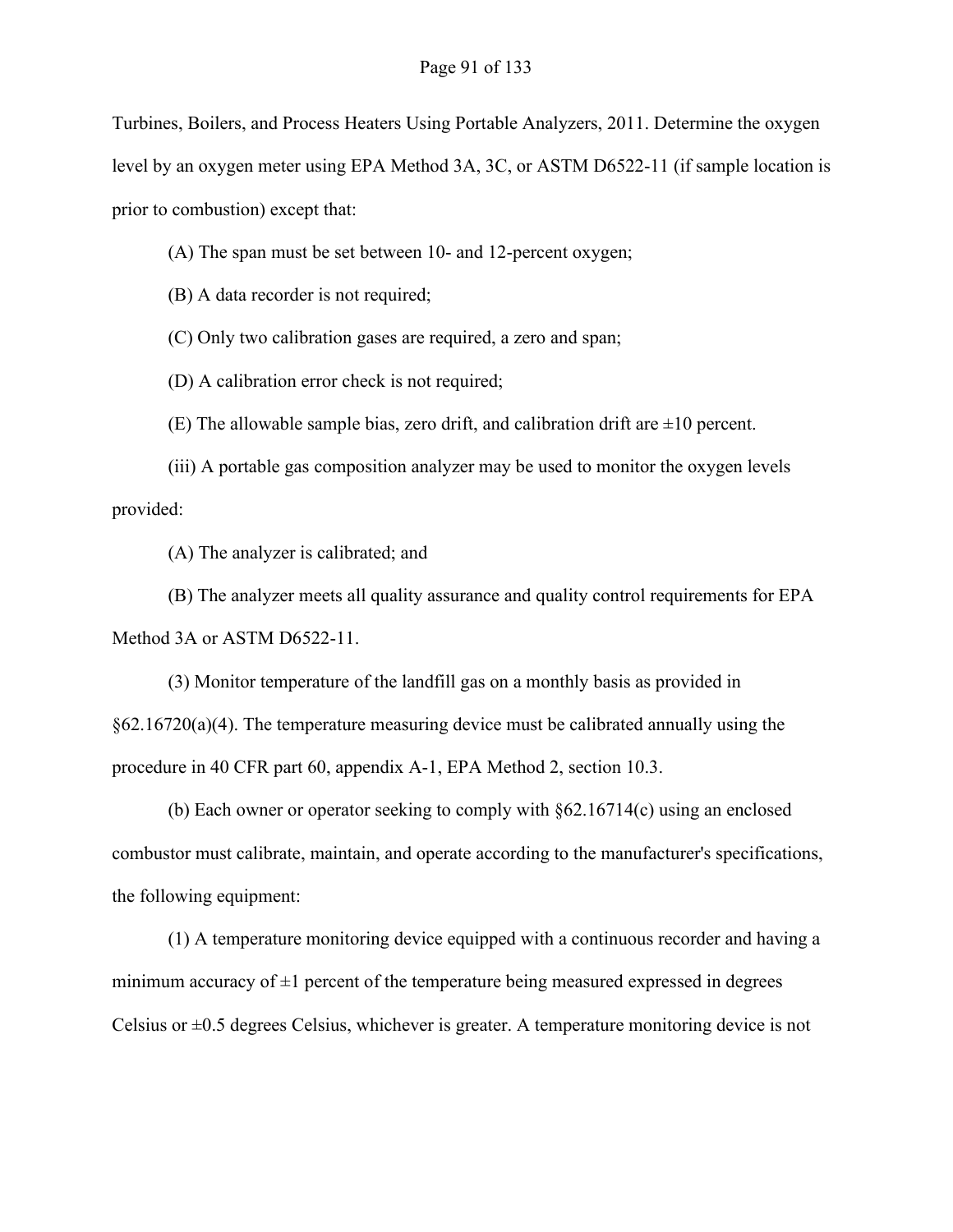required for boilers or process heaters with design heat input capacity equal to or greater than 44 megawatts.

(2) A device that records flow to the control device and bypass of the control device (if applicable). The owner or operator must:

(i) Install, calibrate, and maintain a gas flow rate measuring device that must record the flow to the control device at least every 15 minutes; and

(ii) Secure the bypass line valve in the closed position with a car-seal or a lock-and-key type configuration. A visual inspection of the seal or closure mechanism must be performed at least once every month to ensure that the valve is maintained in the closed position and that the gas flow is not diverted through the bypass line.

(c) Each owner or operator seeking to comply with §62.16714(c) using a non-enclosed flare must install, calibrate, maintain, and operate according to the manufacturer's specifications the following equipment:

(1) A heat sensing device, such as an ultraviolet beam sensor or thermocouple, at the pilot light or the flame itself to indicate the continuous presence of a flame.

(2) A device that records flow to the flare and bypass of the flare (if applicable). The owner or operator must:

(i) Install, calibrate, and maintain a gas flow rate measuring device that records the flow to the control device at least every 15 minutes; and

(ii) Secure the bypass line valve in the closed position with a car-seal or a lock-and-key type configuration. A visual inspection of the seal or closure mechanism must be performed at least once every month to ensure that the valve is maintained in the closed position and that the gas flow is not diverted through the bypass line.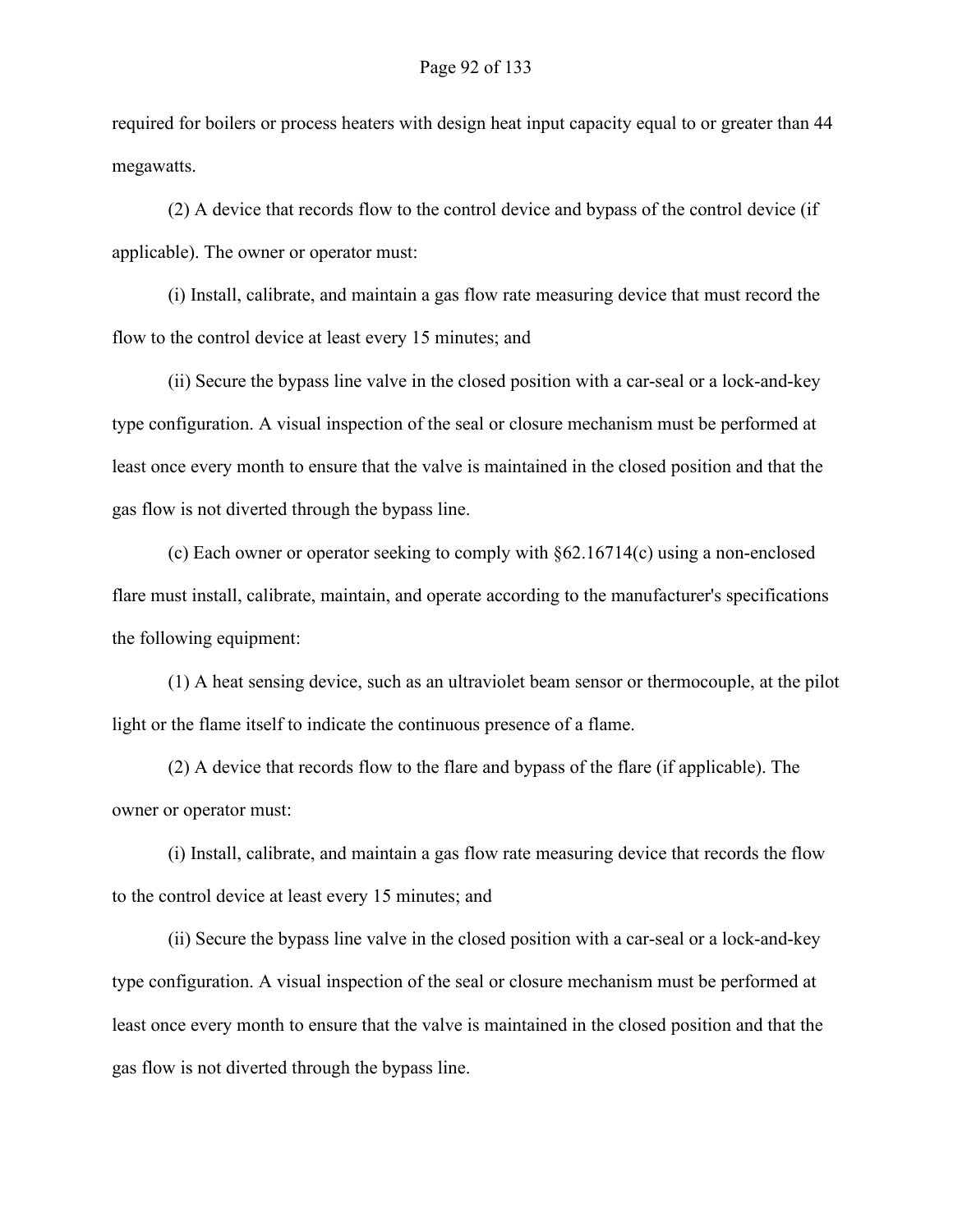#### Page 93 of 133

(d) Each owner or operator seeking to demonstrate compliance with §62.16714(c) using a device other than a non-enclosed flare or an enclosed combustor or a treatment system must provide information satisfactory to the Administrator as provided in  $\delta$ 62.16724(d)(2) describing the operation of the control device, the operating parameters that would indicate proper performance, and appropriate monitoring procedures. The Administrator must review the information and either approve it, or request that additional information be submitted. The Administrator may specify additional appropriate monitoring procedures.

(e) Each owner or operator seeking to install a collection system that does not meet the specifications in §62.16728 or seeking to monitor alternative parameters to those required by §62.16716 through §62.16722 must provide information satisfactory to the Administrator as provided in  $\S62.16724(d)(2)$  and (3) describing the design and operation of the collection system, the operating parameters that would indicate proper performance, and appropriate monitoring procedures. The Administrator may specify additional appropriate monitoring procedures.

(f) Each owner or operator seeking to demonstrate compliance with the 500 parts-permillion surface methane operational standard in  $\S62.16716(d)$  must monitor surface concentrations of methane according to the procedures provided in §62.16720(c) and the instrument specifications in §62.16720(d). Any closed landfill that has no monitored exceedances of the operational standard in three consecutive quarterly monitoring periods may skip to annual monitoring. Any methane reading of 500 parts-per-million or more above background detected during the annual monitoring returns the frequency for that landfill to quarterly monitoring.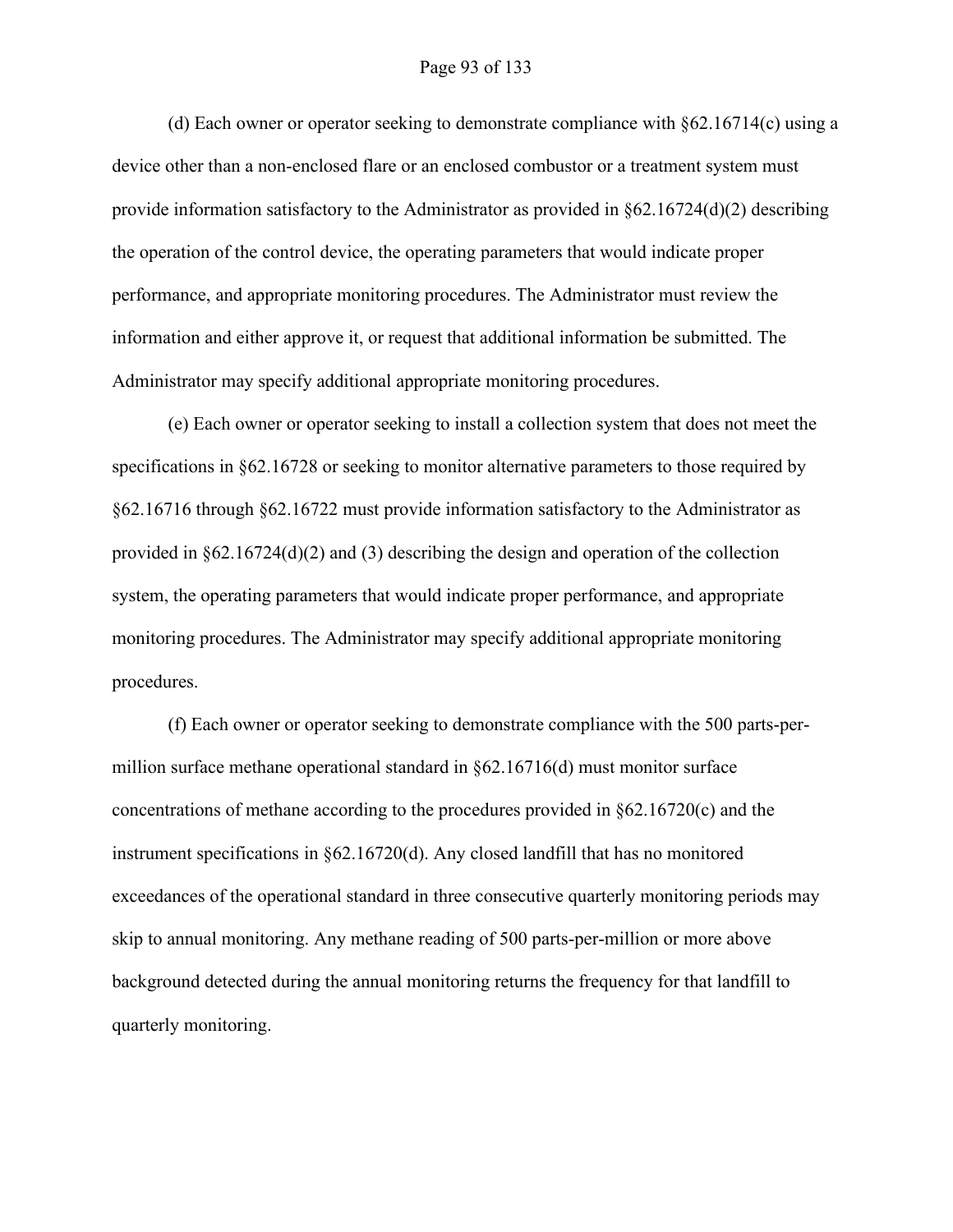#### Page 94 of 133

(g) Each owner or operator seeking to demonstrate compliance with the control system requirements in §62.16714(c) using a landfill gas treatment system must maintain and operate all monitoring systems associated with the treatment system in accordance with the site-specific treatment system monitoring plan required in §62.16726(b)(5)(ii) and must calibrate, maintain, and operate according to the manufacturer's specifications a device that records flow to the treatment system and bypass of the treatment system (if applicable). The owner or operator must:

(1) Install, calibrate, and maintain a gas flow rate measuring device that records the flow to the treatment system at least every 15 minutes; and

(2) Secure the bypass line valve in the closed position with a car-seal or a lock-and-key type configuration. A visual inspection of the seal or closure mechanism must be performed at least once every month to ensure that the valve is maintained in the closed position and that the gas flow is not diverted through the bypass line.

(h) The monitoring requirements of paragraphs (b), (c), (d), and (g) of this section apply at all times the designated facility is operating, except for periods of monitoring system malfunctions, repairs associated with monitoring system malfunctions, and required monitoring system quality assurance or quality control activities. A monitoring system malfunction is any sudden, infrequent, not reasonably preventable failure of the monitoring system to provide valid data. Monitoring system failures that are caused in part by poor maintenance or careless operation are not malfunctions. You are required to complete monitoring system repairs in response to monitoring system malfunctions and to return the monitoring system to operation as expeditiously as practicable.

(i) Incorporation by reference. (1) The material required by this section was approved for incorporation by reference into this section by the Director of the Federal Register under 5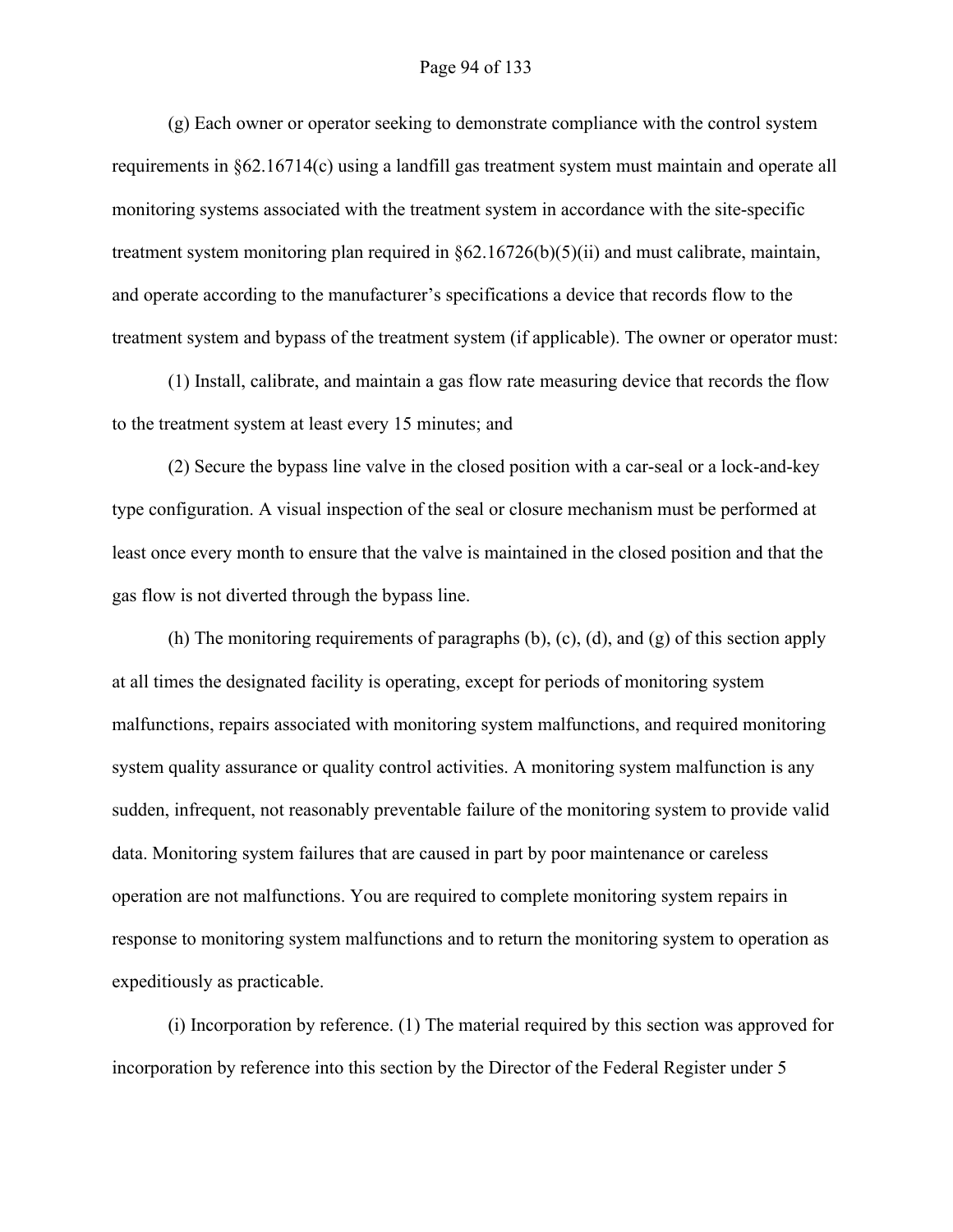U.S.C. 552(a) and 1 CFR part 51. You may inspect approved material at the EPA Docket Center, WJC West Building, Room Number 3334, 1301 Constitution Ave., NW, Washington, DC, (202) 566-1744, Docket ID No. EPA-HQ-OAR-2019-0338 and obtain it from the source(s) listed below. It is also available for inspection at the National Archives and Records Administration (NARA). For information on the availability of this material at NARA, email *fedreg.legal@nara.gov*, or go to *http://www.archives.gov/federal-register/cfr/ibr-locations.html*.

(2) ASTM International, 100 Barr Harbor Drive, P.O. Box CB700, West Conshohocken, Pennsylvania 19428-2959, (800) 262-1373, *http://www.astm.org*.

(i) ASTM D6522-11 Standard Test Method for Determination of Nitrogen Oxides, Carbon Monoxide, and Oxygen Concentrations in Emissions from Natural Gas-Fired Reciprocating Engines, Combustion Turbines, Boilers, and Process Heaters Using Portable Analyzers, approved December 1, 2011.

(ii) [Reserved]

# **§62.16724 Reporting guidelines.**

Follow the reporting provisions listed in this section, as applicable, except as provided under 40 CFR 60.24 and  $\S$ §62.16711(g), (h), and 62.16724(d)(2).

(a) *Design capacity report*. Submit the initial design capacity report no later than

# [**INSERT DATE 120 DAYS AFTER DATE OF PUBLICATION IN THE FEDERAL**

**REGISTER**]. The initial design capacity report must contain the following information:

(1) A map or plot of the landfill, providing the size and location of the landfill, and identifying all areas where solid waste may be landfilled according to the permit issued by the state, local, or tribal agency responsible for regulating the landfill.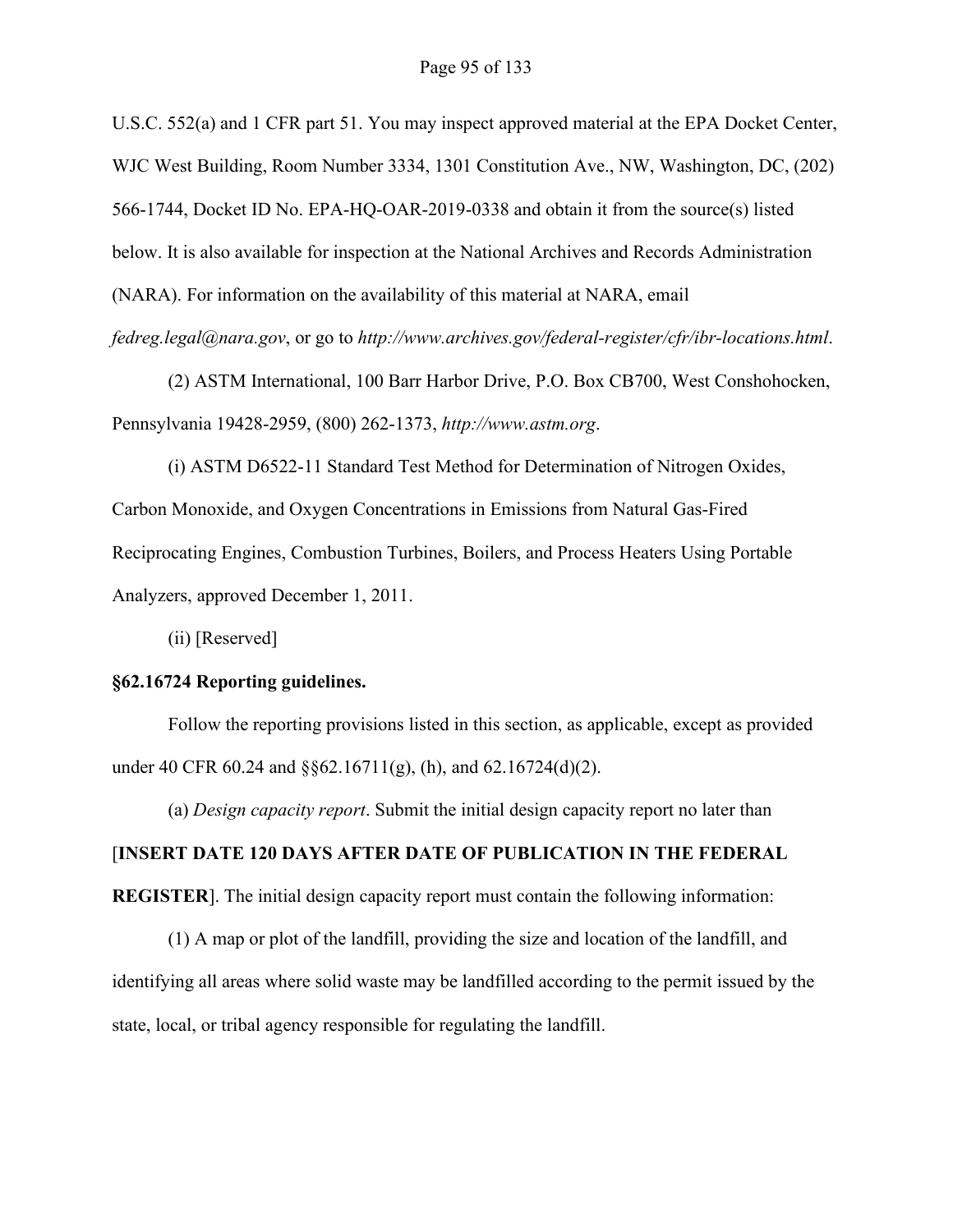### Page 96 of 133

(2) The maximum design capacity of the landfill. Where the maximum design capacity is specified in the permit issued by the state, local, or tribal agency responsible for regulating the landfill, a copy of the permit specifying the maximum design capacity may be submitted as part of the report. If the maximum design capacity of the landfill is not specified in the permit, the maximum design capacity must be calculated using good engineering practices. The calculations must be provided, along with the relevant parameters as part of the report. The landfill may calculate design capacity in either megagrams or cubic meters for comparison with the exemption values. If the owner or operator chooses to convert the design capacity from volume to mass or from mass to volume to demonstrate its design capacity is less than 2.5 million megagrams or 2.5 million cubic meters, the calculation must include a site-specific density, which must be recalculated annually. Any density conversions must be documented and submitted with the design capacity report. The state, local, or tribal agency or the Administrator may request other reasonable information as may be necessary to verify the maximum design capacity of the landfill.

(b) *Amended design capacity report*. An amended design capacity report must be submitted providing notification of an increase in the design capacity of the landfill, within 90 days of an increase in the maximum design capacity of the landfill to meet or exceed 2.5 million megagrams and 2.5 million cubic meters. This increase in design capacity may result from an increase in the permitted volume of the landfill or an increase in the density as documented in the annual recalculation required in §62.16726(f).

(c) *NMOC emission rate report*. For existing MSW landfills covered by this subpart with a design capacity equal to or greater than 2.5 million megagrams and 2.5 million cubic meters, the NMOC emission rate report must be submitted following the procedure specified in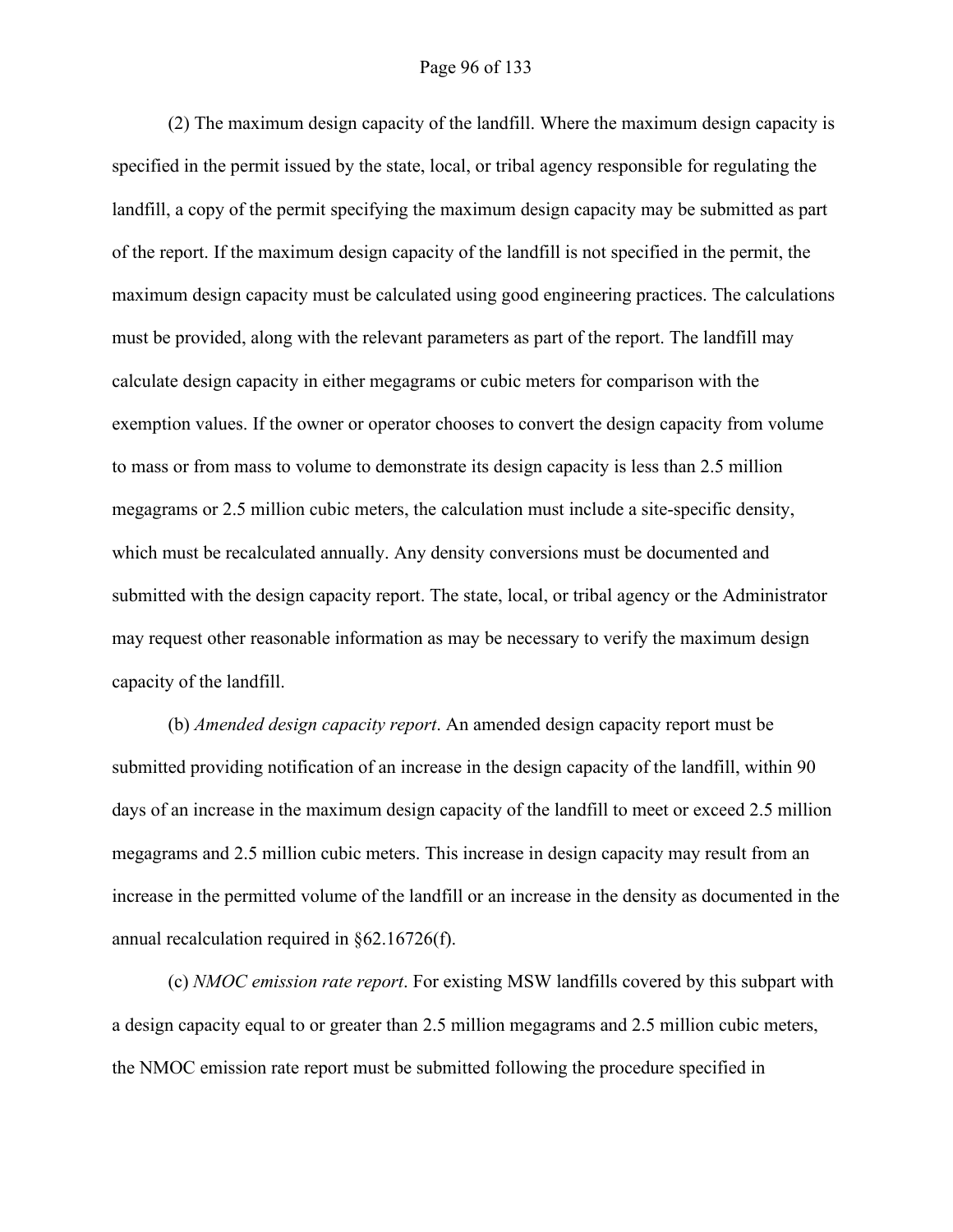paragraph  $(i)(2)$  of this section no later than 90 days after the effective date of this subpart. The NMOC emission rate report must be submitted to the Administrator annually following the procedure specified in paragraph (j)(2) of this section, except as provided for in paragraph  $(c)(3)$ of this section. The Administrator may request such additional information as may be necessary to verify the reported NMOC emission rate.

(1) The NMOC emission rate report must contain an annual or 5-year estimate of the NMOC emission rate calculated using the formula and procedures provided in §62.16718(a) or (b), as applicable.

(2) The NMOC emission rate report must include all the data, calculations, sample reports and measurements used to estimate the annual or 5-year emissions.

(3) If the estimated NMOC emission rate as reported in the annual report to the Administrator is less than 34 megagrams per year in each of the next 5 consecutive years, the owner or operator may elect to submit, following the procedure specified in paragraph (j)(2) of this section, an estimate of the NMOC emission rate for the next 5-year period in lieu of the annual report. This estimate must include the current amount of solid waste-in-place and the estimated waste acceptance rate for each year of the 5 years for which an NMOC emission rate is estimated. All data and calculations upon which this estimate is based must be provided to the Administrator. This estimate must be revised at least once every 5 years. If the actual waste acceptance rate exceeds the estimated waste acceptance rate in any year reported in the 5-year estimate, a revised 5-year estimate must be submitted to the Administrator. The revised estimate must cover the 5-year period beginning with the year in which the actual waste acceptance rate exceeded the estimated waste acceptance rate.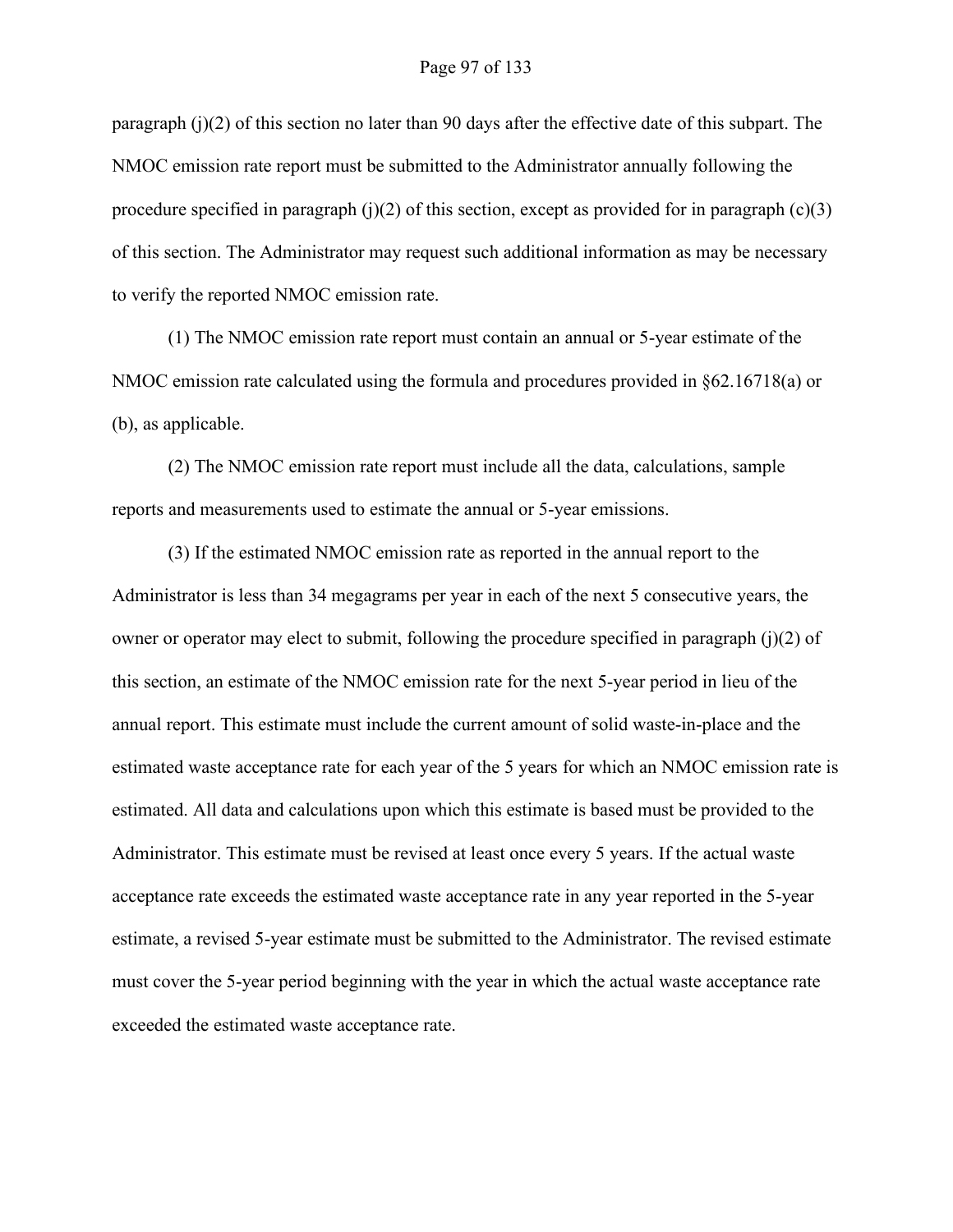#### Page 98 of 133

(4) Each owner or operator subject to the requirements of this subpart is exempted from the requirements to submit an NMOC emission rate report, after installing a collection and control system that complies with §62.16714(b) and (c), during such time as the collection and control system is in operation and in compliance with §§62.16716 and 62.16720.

(d) *Collection and control system design plan*. The collection and control system design plan must be prepared and approved by a professional engineer and must meet the following requirements:

(1) The collection and control system as described in the design plan must meet the design requirements in §62.16714(b) and (c).

(2) The collection and control system design plan must include any alternatives to the operational standards, test methods, procedures, compliance measures, monitoring, recordkeeping, or reporting provisions of §§62.16716 through 62.16726 proposed by the owner or operator.

(3) The collection and control system design plan must either conform to specifications for active collection systems in §62.16728 or include a demonstration to the Administrator's satisfaction of the sufficiency of the alternative provisions to §62.16728.

(4) Each owner or operator of an MSW landfill having a design capacity equal to or greater than 2.5 million megagrams and 2.5 million cubic meters must submit a copy of the collection and control system design plan cover page that contains the engineer's seal to the Administrator within 1 year of the first NMOC emission rate report in which the NMOC emission rate equals or exceeds 34 megagrams per year, except as follows:

(i) If the owner or operator elects to recalculate the NMOC emission rate after Tier 2 NMOC sampling and analysis as provided in  $\S62.16718(a)(3)$  and the resulting rate is less than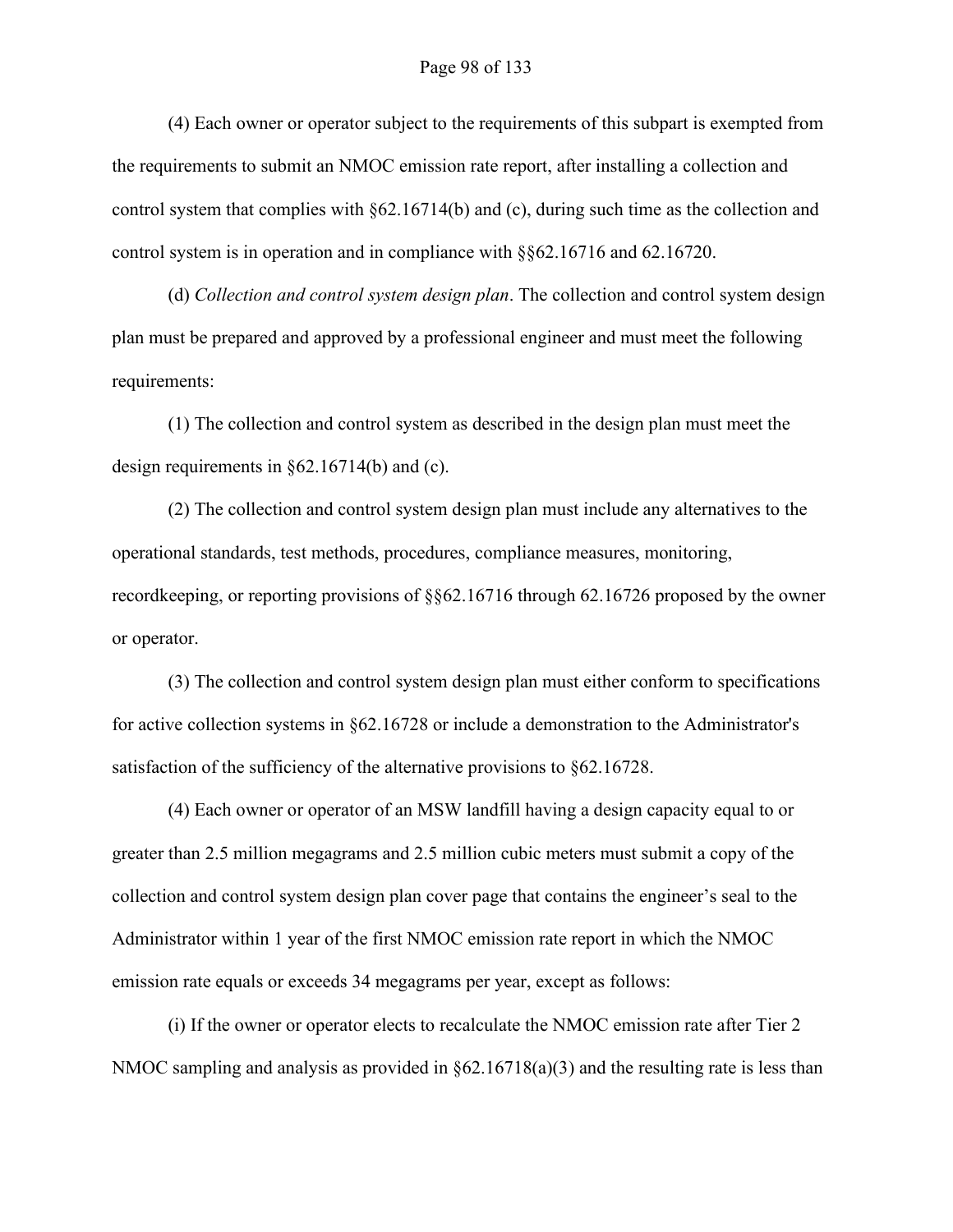34 megagrams per year, annual periodic reporting must be resumed, using the Tier 2 determined site-specific NMOC concentration, until the calculated NMOC emission rate is equal to or greater than 34 megagrams per year or the landfill is closed. The revised NMOC emission rate report, with the recalculated NMOC emission rate based on NMOC sampling and analysis, must be submitted, following the procedures in paragraph  $(i)(2)$  of this section, within 180 days of the first calculated exceedance of 34 megagrams per year.

(ii) If the owner or operator elects to recalculate the NMOC emission rate after determining a site-specific methane generation rate constant k, as provided in Tier 3 in §62.16718(a)(4), and the resulting NMOC emission rate is less than 34 megagrams per year, annual periodic reporting must be resumed. The resulting site-specific methane generation rate constant k must be used in the NMOC emission rate calculation until such time as the emissions rate calculation results in an exceedance. The revised NMOC emission rate report based on the provisions of §62.16718(a)(4) and the resulting site-specific methane generation rate constant k must be submitted, following the procedure specified in paragraph  $(i)(2)$  of this section, to the Administrator within 1 year of the first calculated NMOC emission rate equaling or exceeding 34 megagrams per year.

(iii) If the owner or operator elects to demonstrate that site-specific surface methane emissions are below 500 parts-per-million methane, based on the provisions of  $\S62.16718(a)(6)$ , then the owner or operator must submit annually a Tier 4 surface emissions report as specified in this paragraph following the procedure specified in paragraph  $(j)(2)$  of this section until a surface emissions reading of 500 parts-per-million methane or greater is found. If the Tier 4 surface emissions report shows no surface emissions readings of 500 parts-per-million methane or greater for four consecutive quarters at a closed landfill, then the landfill owner or operator may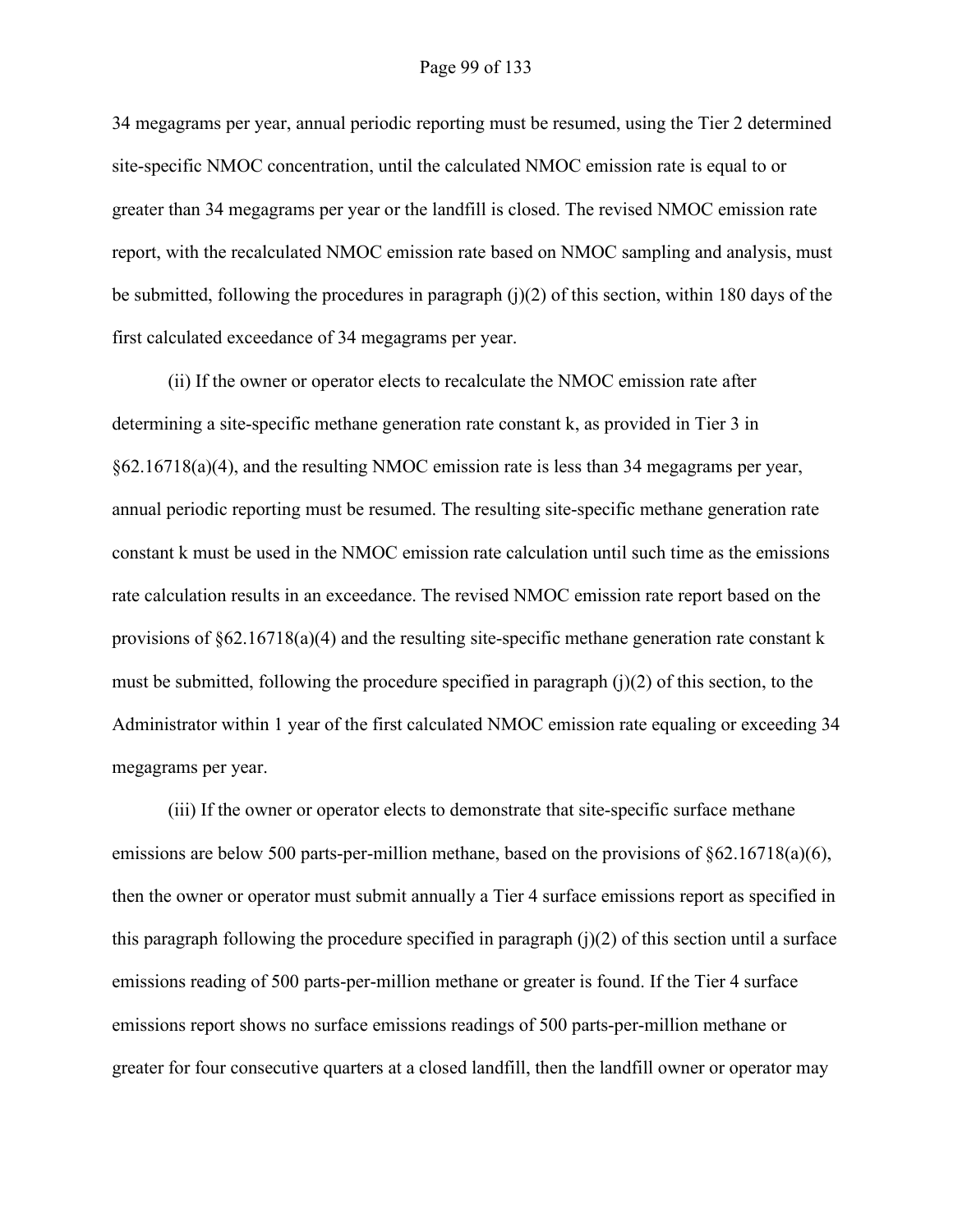## Page 100 of 133

reduce Tier 4 monitoring from a quarterly to an annual frequency. The Administrator may request such additional information as may be necessary to verify the reported instantaneous surface emission readings. The Tier 4 surface emissions report must clearly identify the location, date and time (to the nearest second), average wind speeds including wind gusts, and reading (in parts-per-million) of any value 500 parts-per-million methane or greater, other than nonrepeatable, momentary readings. For location, you must determine the latitude and longitude coordinates using an instrument with an accuracy of at least 4 meters. The coordinates must be in decimal degrees with at least five decimal places. The Tier 4 surface emission report should also include the results of the most recent Tier 1 and Tier 2 results in order to verify that the landfill does not exceed 50 megagrams per year of NMOC.

(A) The initial Tier 4 surface emissions report must be submitted annually, starting within 30 days of completing the fourth quarter of Tier 4 SEM that demonstrates that site-specific surface methane emissions are below 500 parts-per-million methane, and following the procedure specified in paragraph  $(i)(2)$  of this section

(B) The Tier 4 surface emissions rate report must be submitted within 1 year of the first measured surface exceedance of 500 parts-per-million methane, following the procedure specified in paragraph  $(j)(2)$  of this section.

(iv) If the landfill is in the closed landfill subcategory, the owner or operator is exempt from submitting a collection and control system design plan to the Administrator provided that conditions in  $\S62.16711(g)(3)$  are met. If not, the owner or operator shall follow the submission procedures and timing in  $\frac{62.16724(d)}{ii}$  and (iii) using a level of 50 Mg/yr instead of 34 Mg/yr.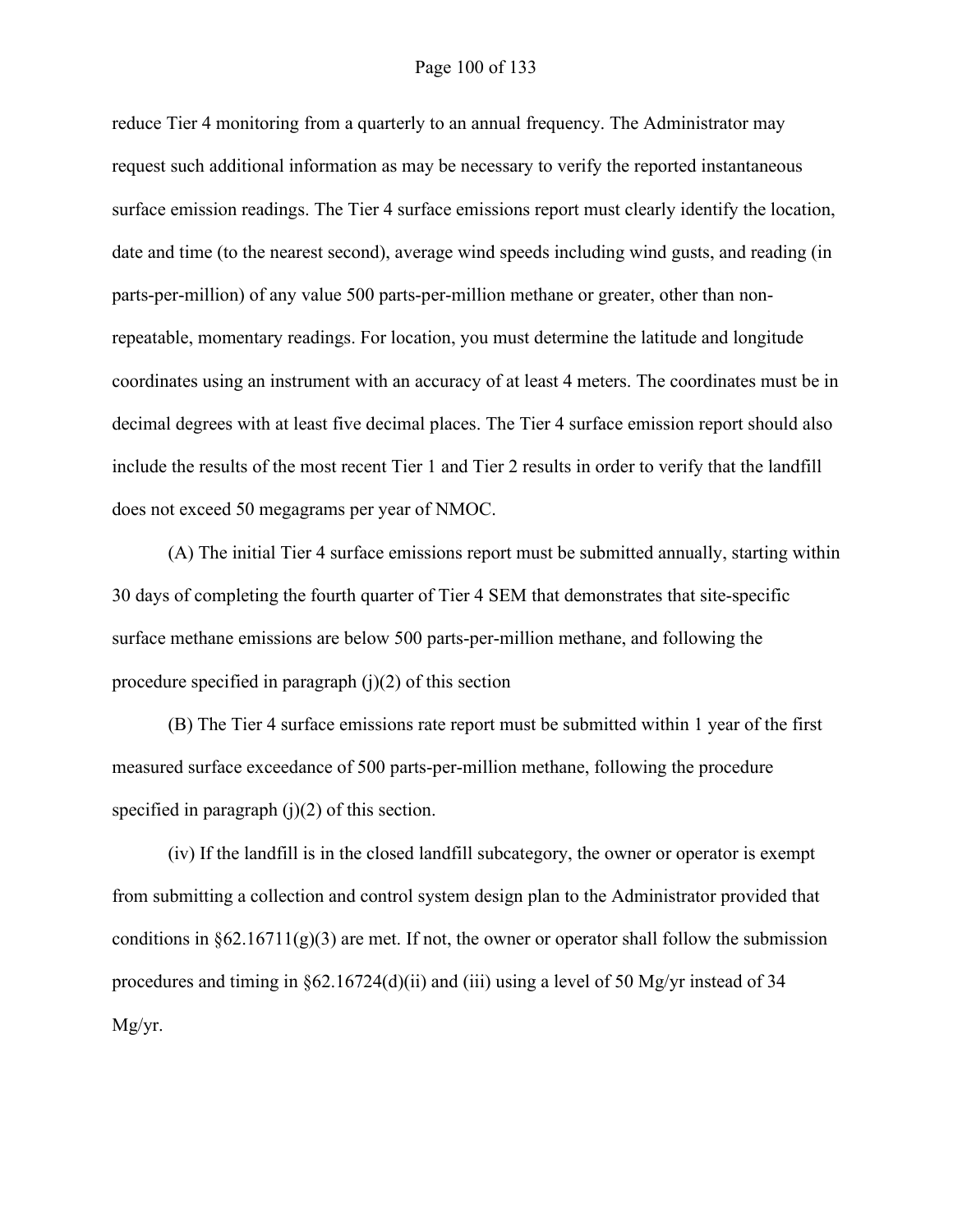## Page 101 of 133

(5) The landfill owner or operator must notify the Administrator that the design plan is completed and submit a copy of the plan's signature page. The Administrator has 90 days to decide whether the design plan should be submitted for review. If the Administrator chooses to review the plan, the approval process continues as described in paragraph (c)(6) of this section. However, if the Administrator indicates that submission is not required or does not respond within 90 days, the landfill owner or operator can continue to implement the plan with the recognition that the owner or operator is proceeding at their own risk. In the event that the design plan is required to be modified to obtain approval, the owner or operator must take any steps necessary to conform any prior actions to the approved design plan and any failure to do so could result in an enforcement action.

(6) Upon receipt of an initial or revised design plan, the Administrator must review the information submitted under paragraphs  $(d)(1)$  through  $(3)$  of this section and either approve it, disapprove it, or request that additional information be submitted. Because of the many sitespecific factors involved with landfill gas system design, alternative systems may be necessary. A wide variety of system designs are possible, such as vertical wells, combination horizontal and vertical collection systems, or horizontal trenches only, leachate collection components, and passive systems. If the Administrator does not approve or disapprove the design plan, or does not request that additional information be submitted within 90 days of receipt, then the owner or operator may continue with implementation of the design plan, recognizing they would be proceeding at their own risk.

(7) If the owner or operator chooses to demonstrate compliance with the emission control requirements of this subpart using a treatment system as defined in this subpart, then the owner or operator must prepare a site-specific treatment system monitoring plan as specified in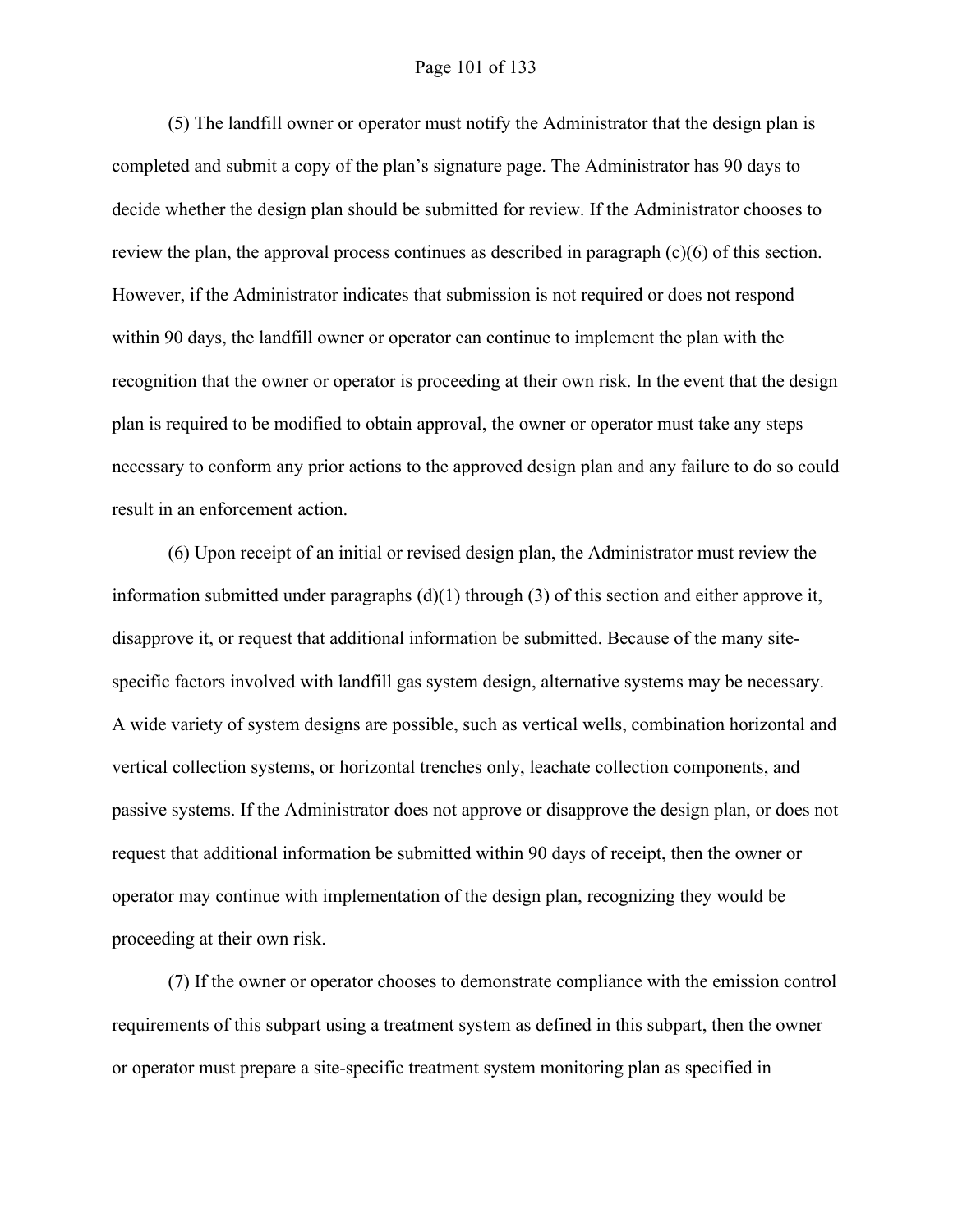§62.16726(b)(5). Legacy controlled landfills must prepare the monitoring plan no later than [**INSERT DATE 1 YEAR AFTER DATE OF PUBLICATION IN THE FEDERAL REGISTER**].

(e) *Revised design plan*. The owner or operator who has already been required to submit a design plan under paragraph (d) of this section, or under subpart GGG of this part; 40 CFR part 60, subpart WWW; or a state plan implementing subpart Cc of 40 CFR part 60, must submit a revised design plan to the Administrator for approval as follows:

(1) At least 90 days before expanding operations to an area not covered by the previously approved design plan.

(2) Prior to installing or expanding the gas collection system in a way that is not consistent with the design plan that was submitted to the Administrator according to paragraph (d) of this section.

(f) *Closure report*. Each owner or operator of a controlled landfill must submit a closure report to the Administrator within 30 days of ceasing waste acceptance. The Administrator may request additional information as may be necessary to verify that permanent closure has taken place in accordance with the requirements of 40 CFR 258.60 of this chapter. If a closure report has been submitted to the Administrator, no additional wastes may be placed into the landfill without filing a notification of modification as described under 40 CFR  $60.7(a)(4)$  of this chapter.

(g) *Equipment removal report*. Each owner or operator of a controlled landfill must submit an equipment removal report to the Administrator 30 days prior to removal or cessation of operation of the control equipment.

(1) The equipment removal report must contain the following items: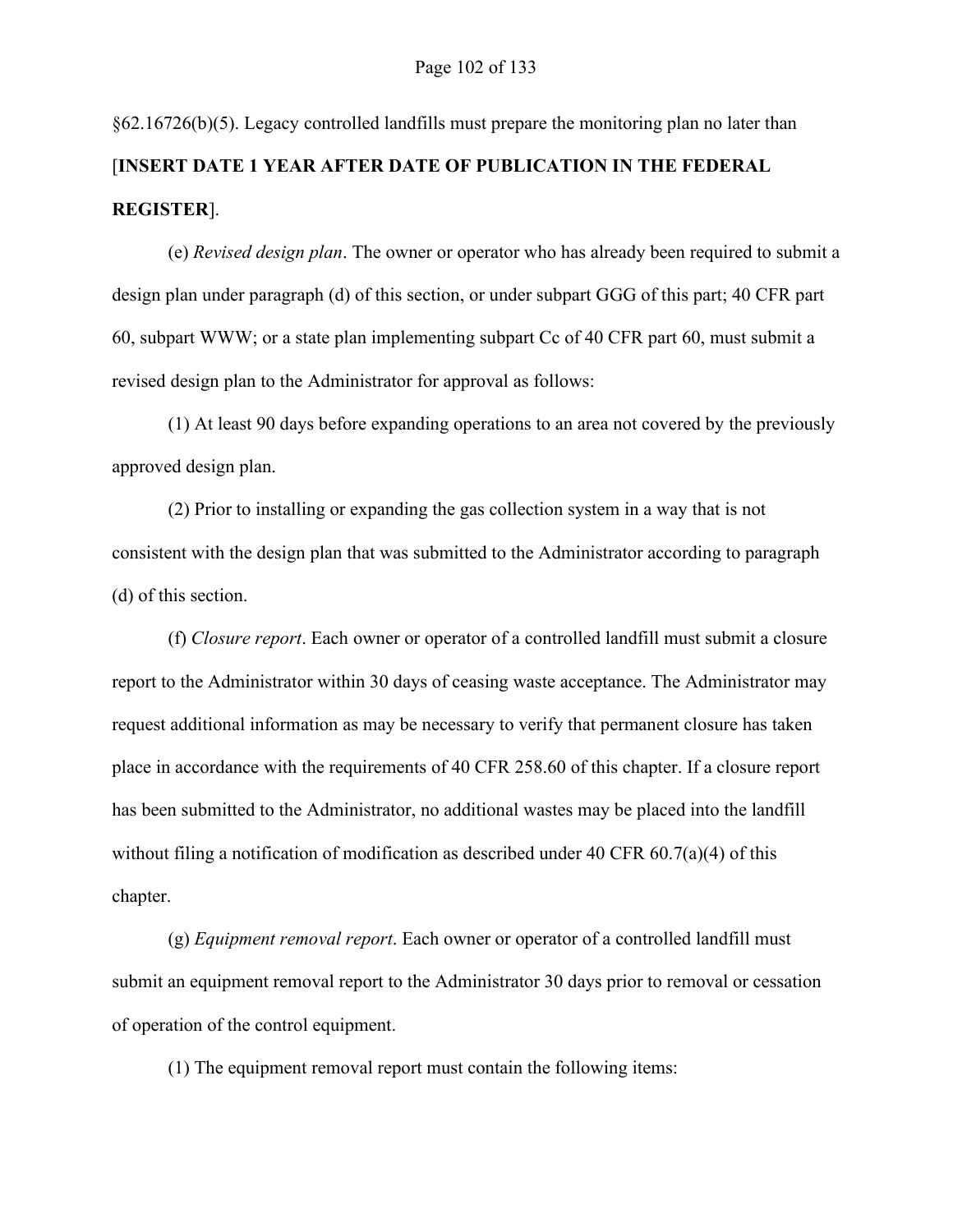(i) A copy of the closure report submitted in accordance with paragraph (f) of this section; and

(ii) A copy of the initial performance test report demonstrating that the 15-year minimum control period has expired, unless the report of the results of the performance test has been submitted to the EPA via the EPA's Central Data Exchange (CDX), or information that demonstrates that the gas collection and control system will be unable to operate for 15 years due to declining gas flows. In the equipment removal report, the process unit(s) tested, the pollutant(s) tested, and the date that such performance test was conducted may be submitted in lieu of the performance test report if the report has been previously submitted to the EPA's CDX; and

(iii) Dated copies of three successive NMOC emission rate reports demonstrating that the landfill is no longer producing 34 megagrams or greater of NMOC per year, unless the NMOC emission rate reports have been submitted to the EPA via the EPA's CDX. If the NMOC emission rate reports have been previously submitted to the EPA's CDX, a statement that the NMOC emission rate reports have been submitted electronically and the dates that the reports were submitted to the EPA's CDX may be submitted in the equipment removal report in lieu of the NMOC emission rate reports; or

(iv) For the closed landfill subcategory, dated copies of three successive NMOC emission rate reports demonstrating that the landfill is no longer producing 50 megagrams or greater of NMOC per year, unless the NMOC emission rate reports have been submitted to the EPA via the EPA's CDX. If the NMOC emission rate reports have been previously submitted to the EPA's CDX, a statement that the NMOC emission rate reports have been submitted electronically and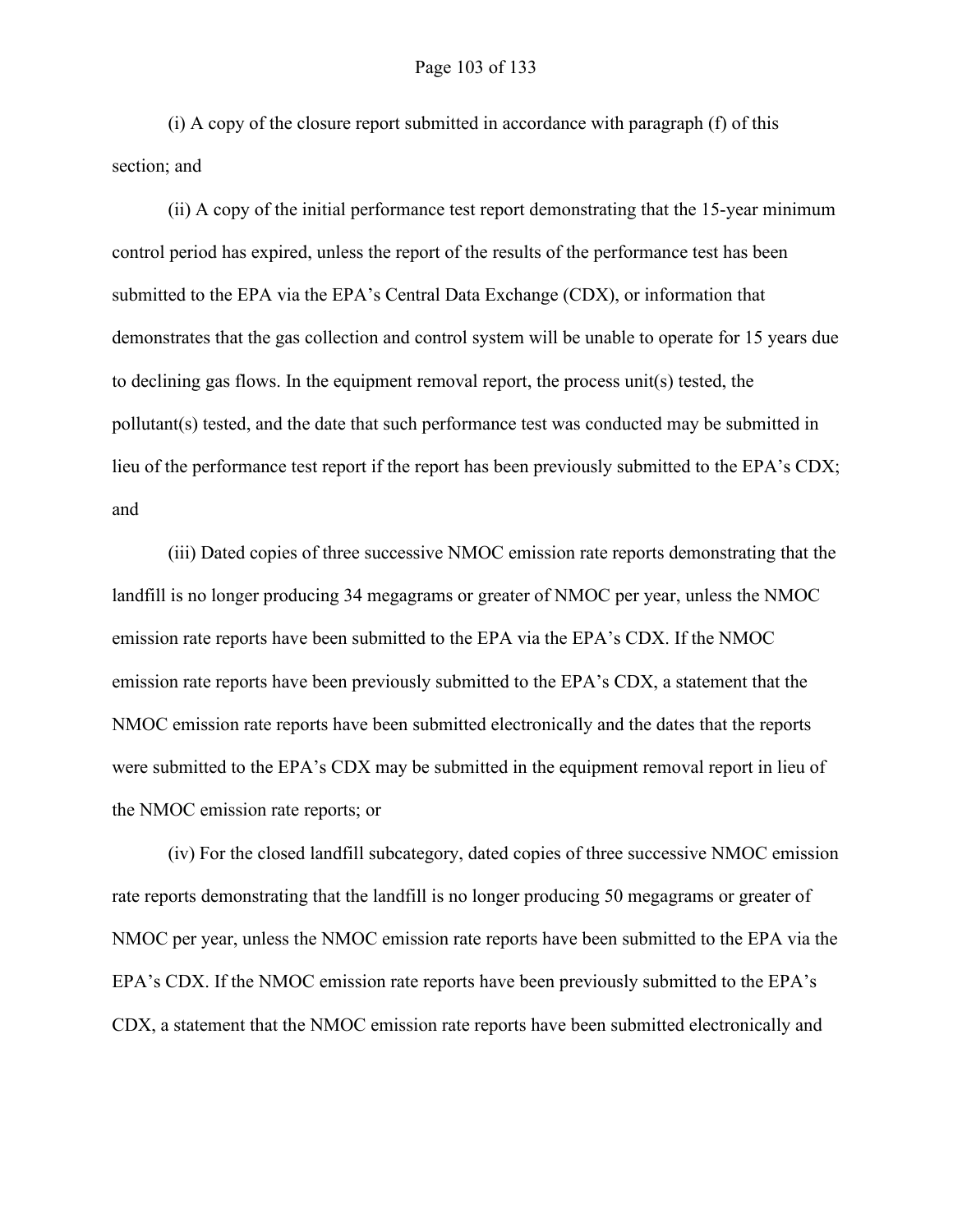the dates that the reports were submitted to the EPA's CDX may be submitted in the equipment removal report in lieu of the NMOC emission rate reports.

(2) The Administrator may request such additional information as may be necessary to verify that all of the conditions for removal in §62.16714(f) have been met.

(h) *Annual report*. The owner or operator of a landfill seeking to comply with §62.16714(e)(2) using an active collection system designed in accordance with §62.16714(b) must submit to the Administrator, following the procedures specified in paragraph  $(j)(2)$  of this section, an annual report of the recorded information in paragraphs  $(h)(1)$  through  $(7)$  of this section. The initial annual report must be submitted within 180 days of installation and startup of the collection and control system except for legacy controlled landfills that have already submitted an initial report under 40 CFR part 60, subpart WWW; subpart GGG of this part; or a state plan implementing 40 CFR part 60, subpart Cc. Except for legacy controlled landfills, the initial annual report must include the initial performance test report required under 40 CFR 60.8 of this chapter, as applicable, unless the report of the results of the performance test has been submitted to the EPA via the EPA's CDX. Legacy controlled landfills are exempted from submitting performance test reports in EPA's CDX provided that those reports were submitted under 40 CFR part 60, subpart WWW; subpart GGG of this part; or a state plan implementing 40 CFR part 60, subpart Cc. In the initial annual report, the process unit(s) tested, the pollutant(s) tested and the date that such performance test was conducted may be submitted in lieu of the performance test report if the report has been previously submitted to the EPA's CDX. The initial performance test report must be submitted, following the procedure specified in paragraph  $(j)(1)$  of this section, no later than the date that the initial annual report is submitted. For enclosed combustion devices and flares, reportable exceedances are defined under  $§62.16726(c)(1)$ .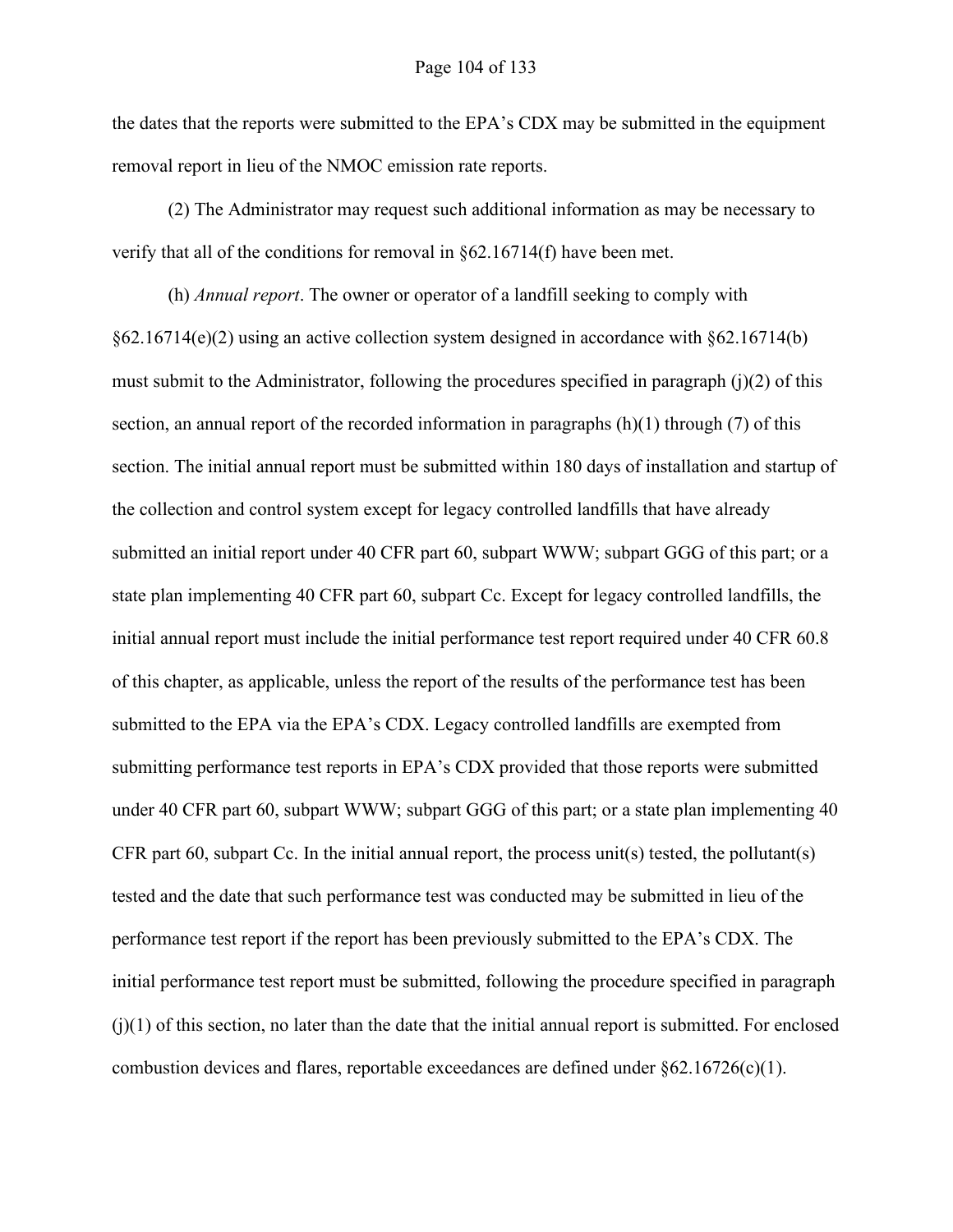Legacy controlled landfills are required to submit the annual report no later than one year after the most recent annual report submitted. If complying with the operational provisions of §§63.1958, 63.1960, and 63.1961 of this chapter, as allowed at §§62.16716, 62.16720, and 62.16722, the owner or operator must follow the semi-annual reporting requirements in §63.1981(h) of this chapter in lieu of this paragraph.

(1) Value and length of time for exceedance of applicable parameters monitored under  $§62.16722(a)(1), (b), (c), (d), and (g).$ 

(2) Description and duration of all periods when the gas stream was diverted from the control device or treatment system through a bypass line or the indication of bypass flow as specified under §62.16722.

(3) Description and duration of all periods when the control device or treatment system was not operating and length of time the control device or treatment system was not operating.

(4) All periods when the collection system was not operating.

(5) The location of each exceedance of the 500 parts-per-million methane concentration as provided in §62.16716(d) and the concentration recorded at each location for which an exceedance was recorded in the previous month. For location, you must determine the latitude and longitude coordinates using an instrument with an accuracy of at least 4 meters. The coordinates must be in decimal degrees with at least five decimal places.

(6) The date of installation and the location of each well or collection system expansion added pursuant to  $\S 62.16720(a)(3)$ , (4), (b), and (c)(4).

(7) For any corrective action analysis for which corrective actions are required in  $§62.16720(a)(3)$  or (4) and that take more than 60 days to correct the exceedance, the root cause analysis conducted, including a description of the recommended corrective action(s), the date for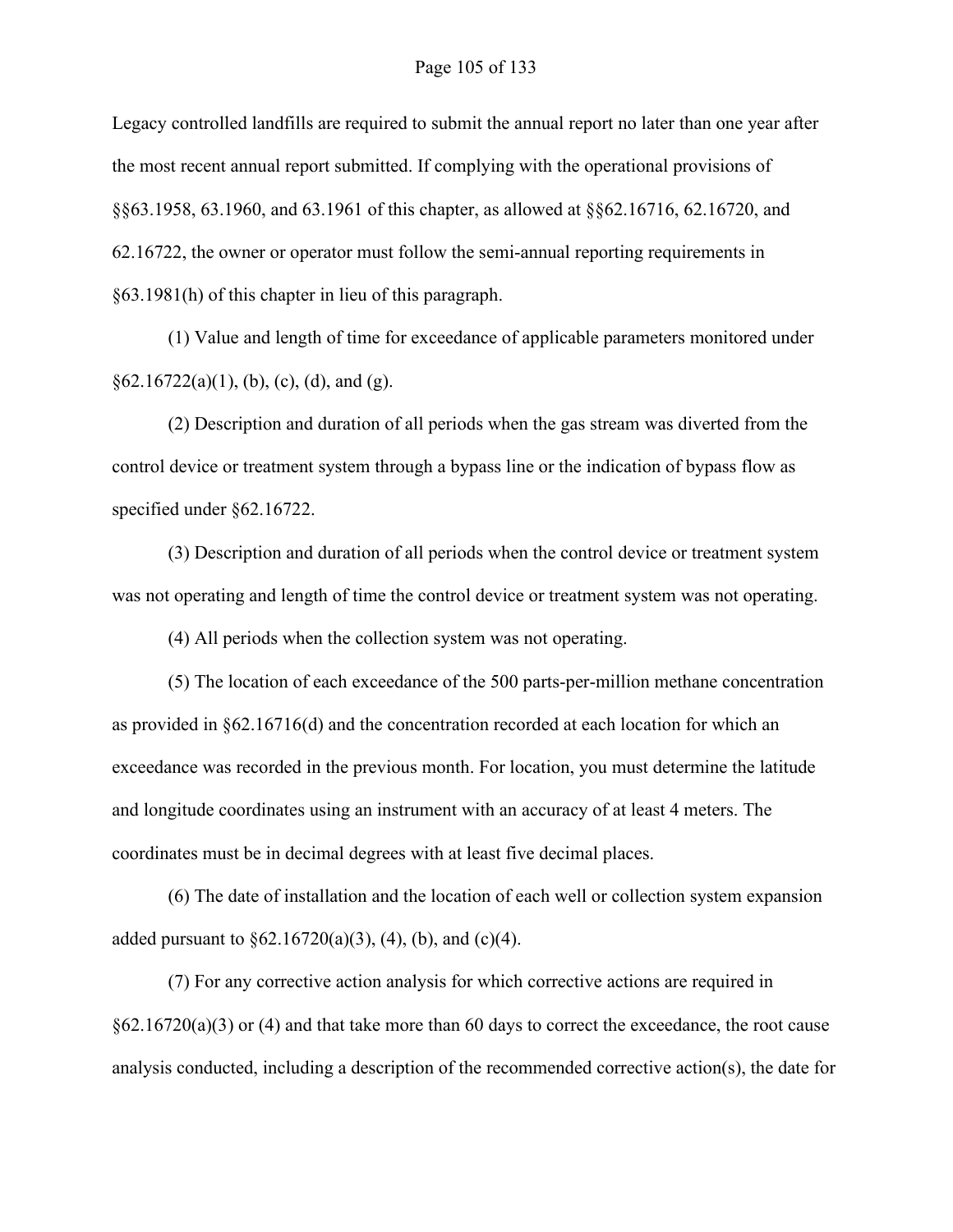corrective action(s) already completed following the positive pressure or elevated temperature reading, and, for action(s) not already completed, a schedule for implementation, including proposed commencement and completion dates.

(i) *Initial performance test report*. Each owner or operator seeking to comply with §62.16714(c) must include the following information with the initial performance test report required under 40 CFR 60.8 of this chapter:

(1) A diagram of the collection system showing collection system positioning including all wells, horizontal collectors, surface collectors, or other gas extraction devices, including the locations of any areas excluded from collection and the proposed sites for the future collection system expansion;

(2) The data upon which the sufficient density of wells, horizontal collectors, surface collectors, or other gas extraction devices and the gas mover equipment sizing are based;

(3) The documentation of the presence of asbestos or nondegradable material for each area from which collection wells have been excluded based on the presence of asbestos or nondegradable material;

(4) The sum of the gas generation flow rates for all areas from which collection wells have been excluded based on nonproductivity and the calculations of gas generation flow rate for each excluded area;

(5) The provisions for increasing gas mover equipment capacity with increased gas generation flow rate, if the present gas mover equipment is inadequate to move the maximum flow rate expected over the life of the landfill; and

(6) The provisions for the control of off-site migration.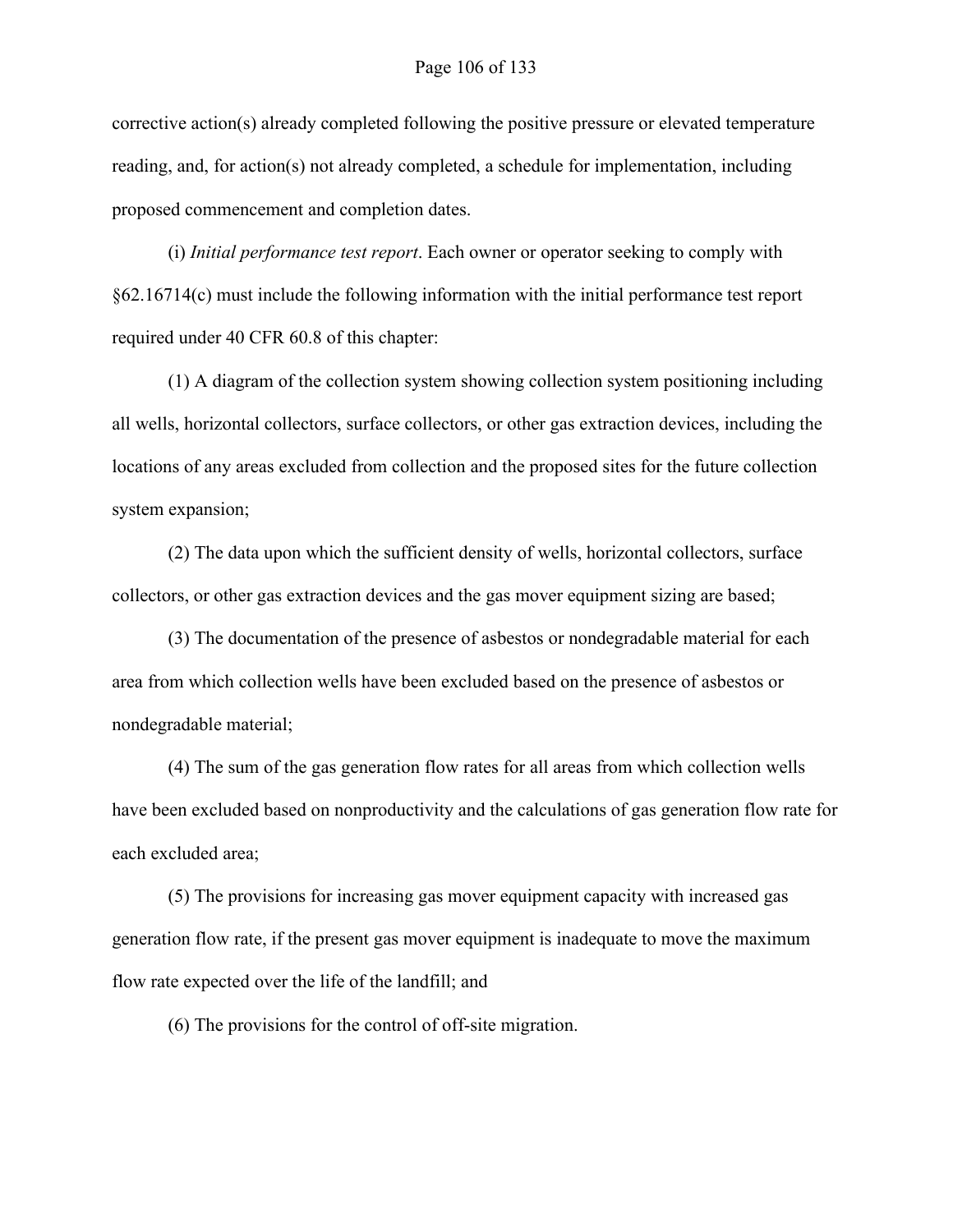(j) *Electronic reporting*. The owner or operator must submit reports electronically according to paragraphs  $(j)(1)$  and  $(2)$  of this section.

(1) Within 60 days after the date of completing each performance test (as defined in 40 CFR 60.8 of this chapter), the owner or operator must submit the results of each performance test according to the following procedures:

(i) For data collected using test methods supported by the EPA's Electronic Reporting Tool (ERT) as listed on the EPA's ERT website

(*https://www3.epa.gov/ttn/chief/ert/ert\_info.html*) at the time of the test, you must submit the results of the performance test to the EPA via the Compliance and Emissions Data Reporting Interface (CEDRI). The CEDRI can be accessed through the EPA's CDX (*https://cdx.epa.gov/*). Performance test data must be submitted in a file format generated through the use of the EPA's ERT or an alternative file format consistent with the extensible markup language (XML) schema listed on the EPA's ERT website, once the XML schema is available. If you claim that some of the performance test information being submitted is confidential business information (CBI), you must submit a complete file generated through the use of the EPA's ERT or an alternate electronic file consistent with the XML schema listed on the EPA's ERT website, including information claimed to be CBI, on a compact disc, flash drive, or other commonly used electronic storage media to the EPA. The electronic media must be clearly marked as CBI and mailed to U.S. EPA/OAQPS/CORE CBI Office, Attention: Group Leader, Measurement Policy Group, MD C404-02, 4930 Old Page Rd., Durham, NC 27703. The same ERT or alternate file with the CBI omitted must be submitted to the EPA via the EPA's CDX as described earlier in this paragraph.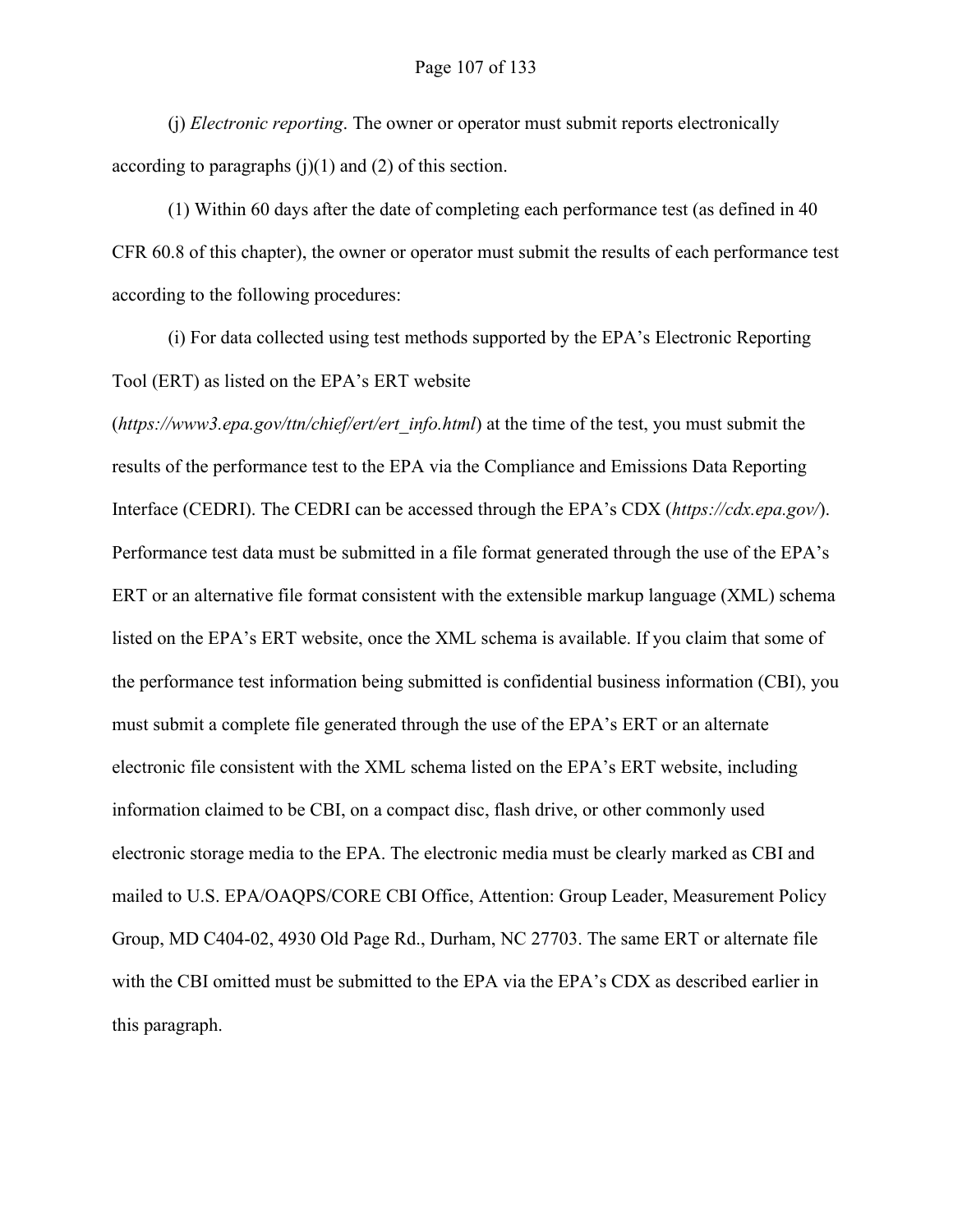(ii) For data collected using test methods that are not supported by the EPA's ERT as listed on the EPA's ERT website at the time of the test, you must submit the results of the performance test to the Administrator at the appropriate address listed in 40 CFR 60.4 of this chapter.

(2) Each owner or operator required to submit reports following the procedure specified in this paragraph must submit reports to the EPA via the CEDRI (CEDRI can be accessed through the EPA's CDX). The owner or operator must use the appropriate electronic report in CEDRI for this subpart or an alternate electronic file format consistent with the XML schema listed on the CEDRI website (*https://www3.epa.gov/ttn/chief/cedri/index.html*). If the reporting form specific to this subpart is not available in CEDRI at the time that the report is due, the owner or operator must submit the report to the Administrator at the appropriate address listed in 40 CFR 60.4 of this chapter. Once the form has been available in CEDRI for 90 calendar days, the owner or operator must begin submitting all subsequent reports via CEDRI. The reports must be submitted by the deadlines specified in this subpart, regardless of the method in which the reports are submitted.

(k) *Corrective action and the corresponding timeline*. The owner or operator must submit according to paragraphs  $(k)(1)$  and  $(2)$  of this section. If complying with the operational provisions of 40 CFR 63.1958, 63.1960, and 63.1961 of this chapter, as allowed at §§62.16716, 62.16720, and 62.16722, the owner or operator must follow the corrective action and the corresponding timeline reporting requirements in §63.1981(j) of this chapter in lieu of paragraphs  $(k)(1)$  and  $(2)$  of this section.

(1) For corrective action that is required according to  $\S62.16720(a)(3)(iii)$  or  $§62.16720(a)(4)(iii)$  and is expected to take longer than 120 days after the initial exceedance to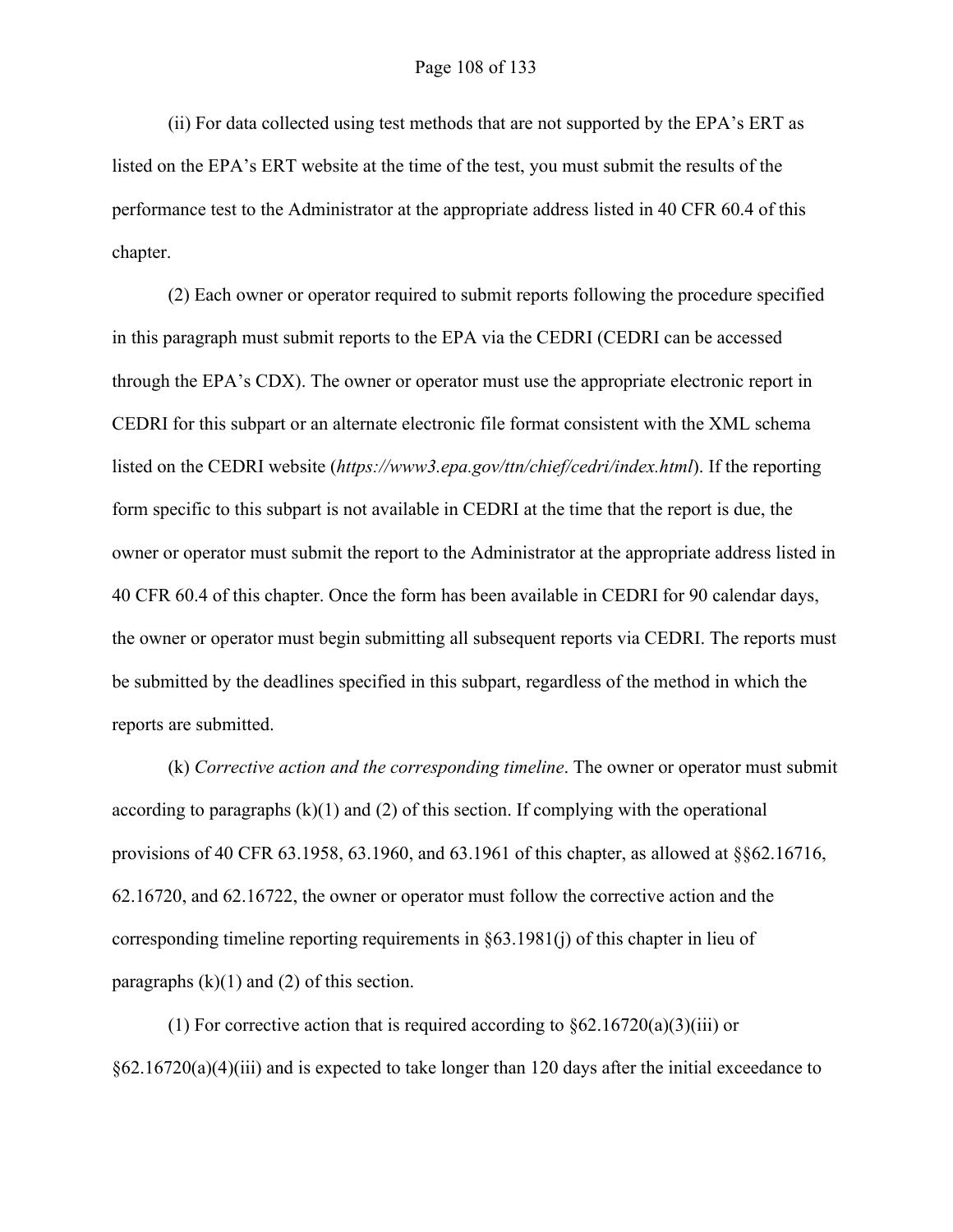complete, you must submit the root cause analysis, corrective action analysis, and corresponding implementation timeline to the Administrator as soon as practicable but no later than 75 days after the first measurement of positive pressure or temperature monitoring value of 55 degrees Celsius (131 degrees Fahrenheit) or above. The Administrator must approve the plan for corrective action and the corresponding timeline.

(2) For corrective action that is required according to  $\S62.16720(a)(3)(iii)$  or  $§62.16720(a)(4)(iii)$  and is not completed within 60 days after the initial exceedance, you must submit a notification to the Administrator as soon as practicable but no later than 75 days after the first measurement of positive pressure or temperature exceedance.

(l) *Liquids addition*. The owner or operator of a designated facility with a design capacity equal to or greater than 2.5 million megagrams and 2.5 million cubic meters that has employed leachate recirculation or added liquids based on a Research, Development, and Demonstration permit (issued through Resource Conservation and Recovery Act (RCRA), subtitle D, part 258) within the last 10 years must submit to the Administrator, annually, following the procedure specified in paragraph  $(j)(2)$  of this section, the following information:

(1) Volume of leachate recirculated (gallons per year) and the reported basis of those estimates (records or engineering estimates).

(2) Total volume of all other liquids added (gallons per year) and the reported basis of those estimates (records or engineering estimates).

(3) Surface area (acres) over which the leachate is recirculated (or otherwise applied).

(4) Surface area (acres) over which any other liquids are applied.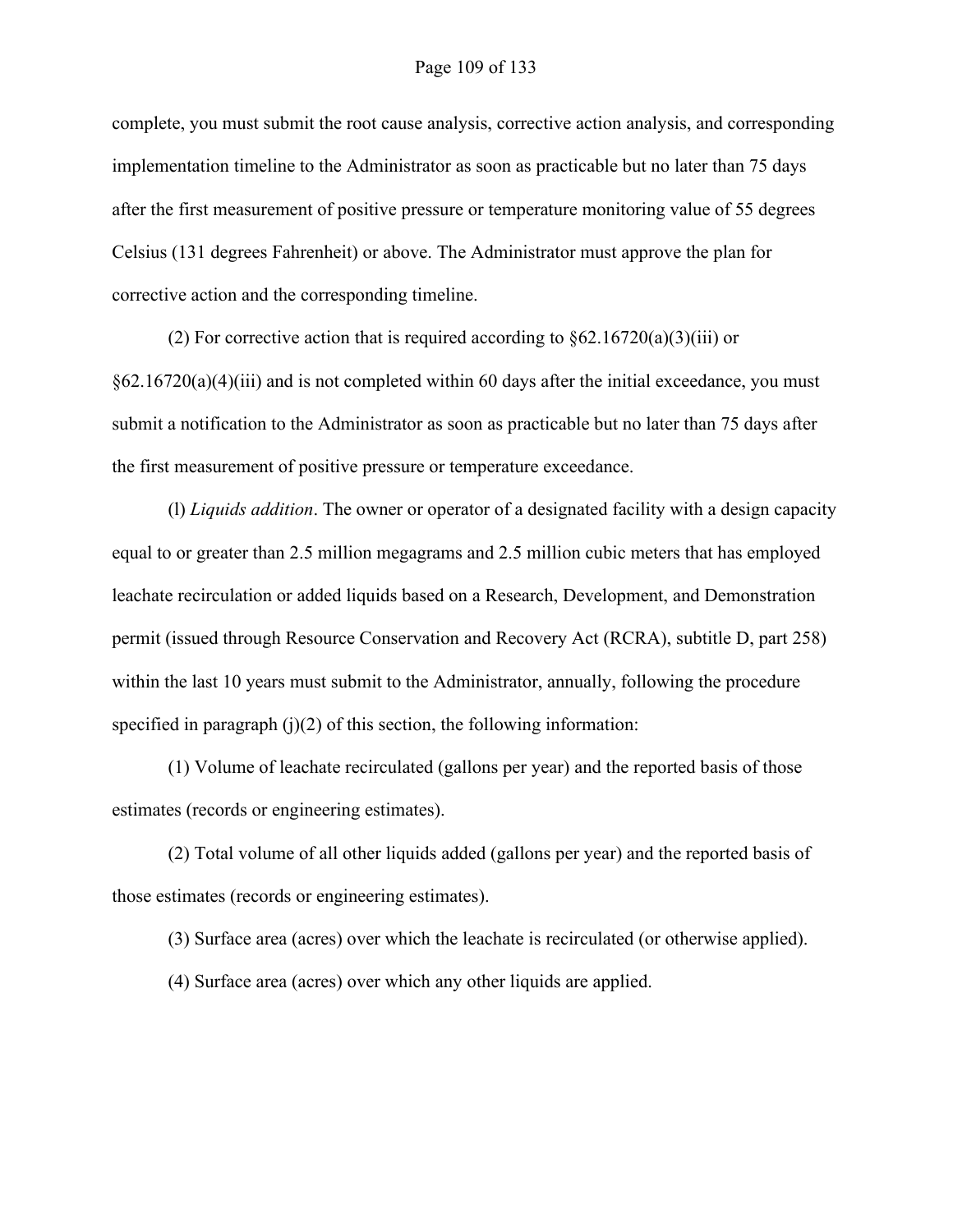(5) The total waste disposed (megagrams) in the areas with recirculated leachate and/or added liquids based on on-site records to the extent data are available, or engineering estimates and the reported basis of those estimates.

(6) The annual waste acceptance rates (megagrams per year) in the areas with recirculated leachate and/or added liquids, based on on-site records to the extent data are available, or engineering estimates.

(7) The initial report must contain items in paragraph  $(1)(1)$  through (6) of this section per year for the most recent 365 days as well as for each of the previous 10 years, to the extent historical data are available in on-site records, and the report must be submitted no later than [**INSERT DATE 13 MONTHS AFTER DATE OF PUBLICATION IN THE FEDERAL** 

# **REGISTER**].

(8) Subsequent annual reports must contain items in paragraph  $(l)(1)$  through (6) of this section for the 365-day period following the 365-day period included in the previous annual report, and the report must be submitted no later than 365 days after the date the previous report was submitted.

(9) Landfills in the closed landfill subcategory are exempt from reporting requirements contained in paragraphs  $(l)(1)$  through  $(7)$  of this section.

 $(10)$  Landfills may cease annual reporting of items in paragraphs  $(1)(1)$  through  $(6)$  of this section once they have submitted the closure report in §62.16724(f).

(m) *Tier 4 notification*. (1) The owner or operator of a designated facility with a design capacity equal to or greater than 2.5 million megagrams and 2.5 million cubic meters must provide a notification of the date(s) upon which it intends to demonstrate site-specific surface methane emissions are below 500 parts-per-million methane, based on the Tier 4 provisions of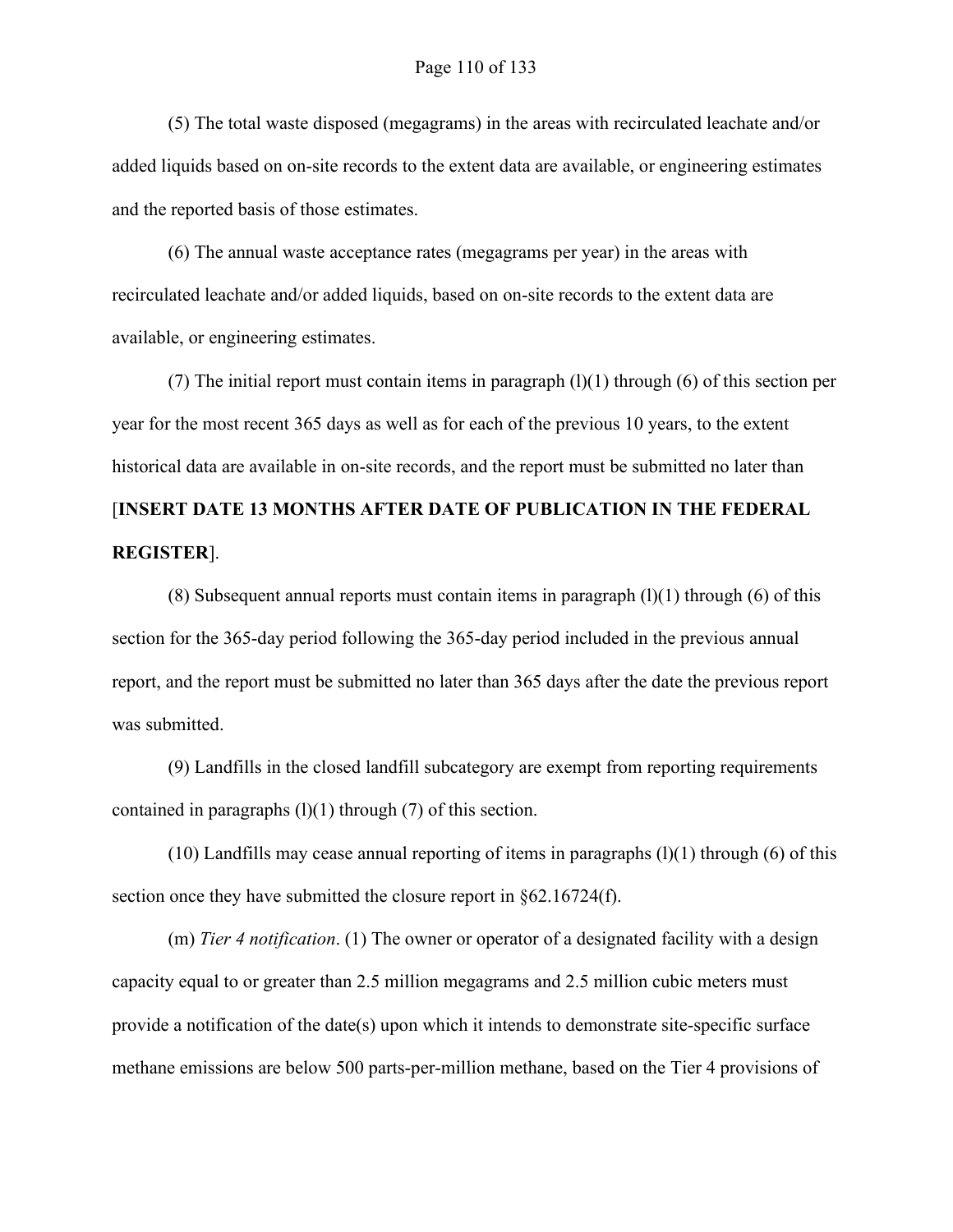§62.16718(a)(6). The landfill must also include a description of the wind barrier to be used during the SEM in the notification. Notification must be postmarked not less than 30 days prior to such date.

(2) If there is a delay to the scheduled Tier 4 SEM date due to weather conditions, including not meeting the wind requirements in  $\S62.16718(a)(6)(A)$ , the owner or operator of a landfill shall notify the Administrator by email or telephone no later than 48 hours before any known delay in the original test date, and arrange an updated date with the Administrator by mutual agreement.

(n) *Notification of meeting Tier 4.* The owner or operator of a designated facility must submit a notification to the EPA Regional office within 10 business days of completing each increment of progress. Each notification must indicate which increment of progress specified in §62.16712 has been achieved. The notification must be signed by the owner or operator of the landfill.

(1) For the first increment of progress (submit control plan), you must follow paragraph (p) of this section in addition to submitting the notification described in paragraph (n) of this section. A copy of the design plan must also be kept on site at the landfill.

(2) For the second increment of progress, a signed copy of the contract(s) awarded must be submitted in addition to the notification described in paragraph (n) of this section.

(o) *Notification of failing to meet an increment of progress.* The owner or operator of a designated facility who fails to meet any increment of progress specified in §62.16712(a)(1) through (5) according to the applicable schedule in §62.16712 must submit notification that the owner or operator failed to meet the increment to the EPA Regional office within 10 business days of the applicable date in §62.16712.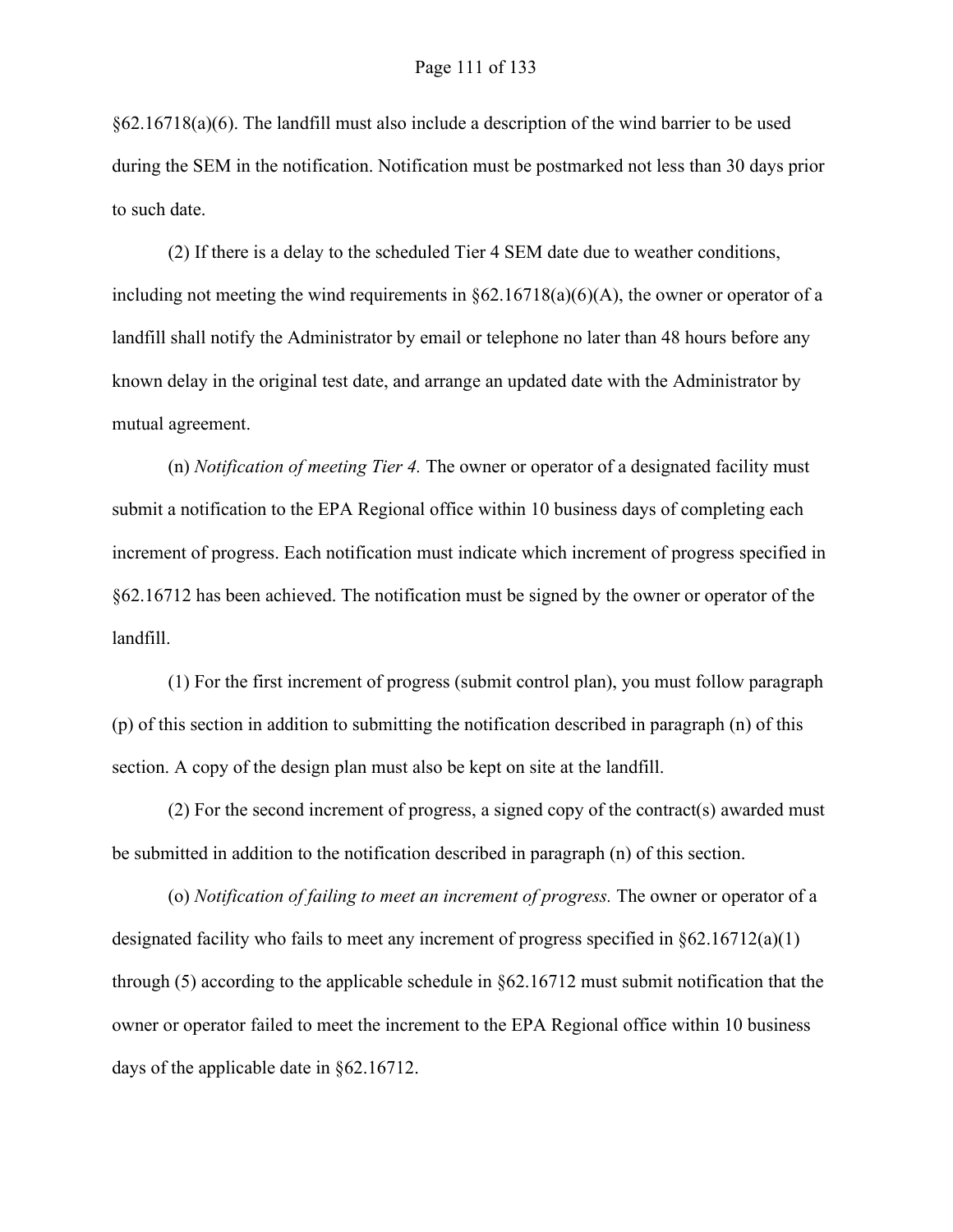# Page 112 of 133

(p) *Alternate dates for increments 2 and 3*. The owner or operator (or the state or tribal air pollution control authority) that is submitting alternative dates for increments 2 and 3 according to §62.16712(d) must do so by the date specified for submitting the final control plan. The date for submitting the final control plan is specified in §62.16712(c), as applicable. The owner or operator (or the state or tribal air pollution control authority) must submit a justification if any of the alternative dates are later than the increment dates in table 1 of this subpart. In addition to submitting the alternative dates to the appropriate EPA Regional office, the owner or operator must also submit the alternative dates to the state or tribe.

(q) *24-hour high temperature report*. Each owner or operator that chooses to comply with the provisions in §§63.1958, 63.1960, and 63.1961 of this chapter, as allowed in §§62.16716, 62.16720, and 62.16722, must submit the 24-hour high temperature report according to  $§63.1981(k)$  of this chapter.

#### **§62.16726 Recordkeeping guidelines.**

Follow the recordkeeping provisions in this section.

(a) Except as provided in §62.16724(d)(2), each owner or operator of an MSW landfill subject to the provisions of  $\S62.16714(e)$  must keep for at least 5 years up-to-date, readily accessible, on-site records of the design capacity report that triggered  $\S62.16714(e)$ , the current amount of solid waste in-place, and the year-by-year waste acceptance rate. Off-site records may be maintained if they are retrievable within 4 hours. Either paper copy or electronic formats are acceptable.

(b) Except as provided in §62.16724(d)(2), each owner or operator of a controlled landfill must keep up-to-date, readily accessible records for the life of the control system equipment of the data listed in paragraphs  $(b)(1)$  through  $(5)$  of this section as measured during the initial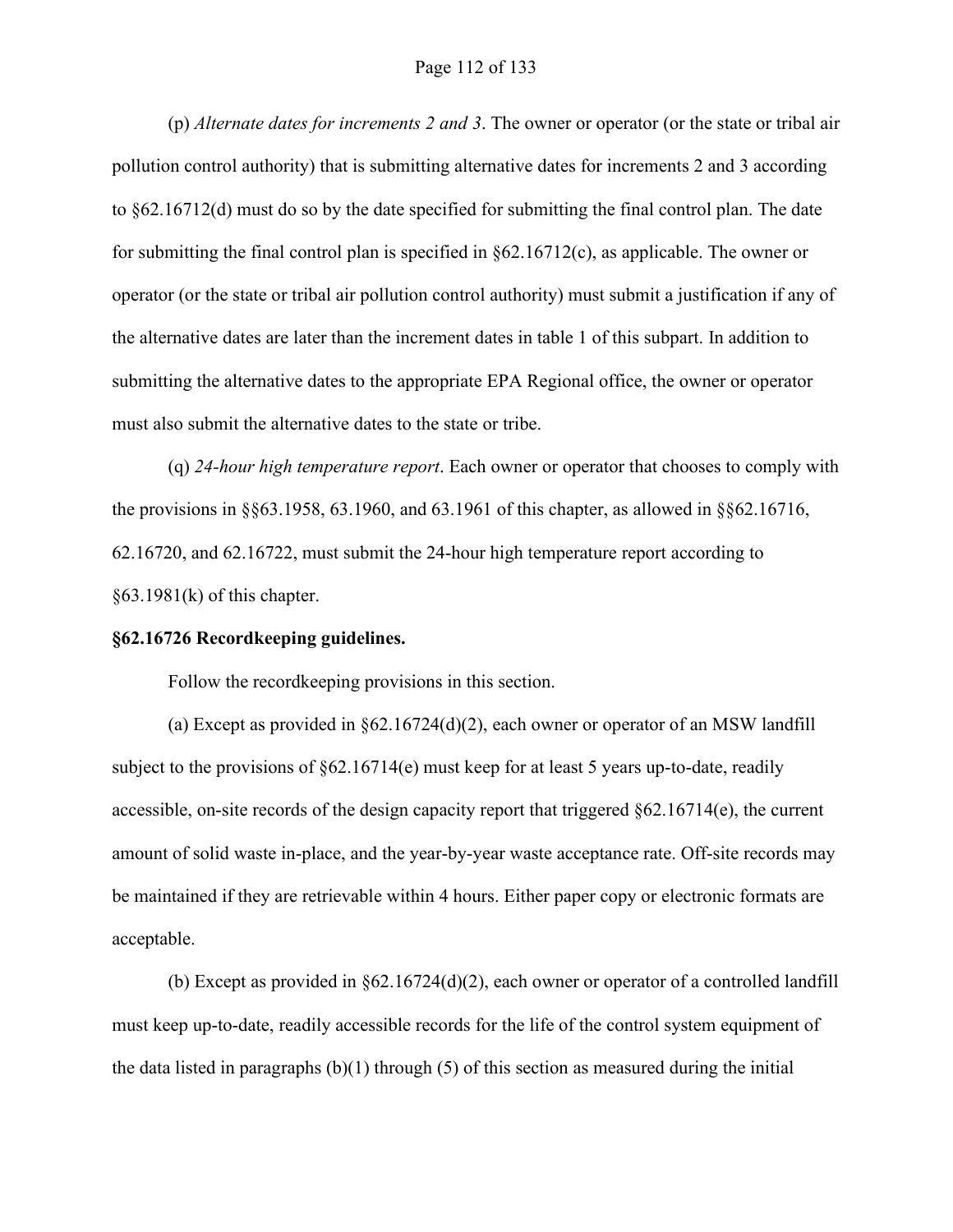performance test or compliance determination. Records of subsequent tests or monitoring must be maintained for a minimum of 5 years. Records of the control device vendor specifications must be maintained until removal.

(1) Where an owner or operator subject to the provisions of this subpart seeks to demonstrate compliance with §62.16714(b):

(i) The maximum expected gas generation flow rate as calculated in  $\S62.16720(a)(1)$ . The owner or operator may use another method to determine the maximum gas generation flow rate, if the method has been approved by the Administrator.

(ii) The density of wells, horizontal collectors, surface collectors, or other gas extraction devices determined using the procedures specified in §62.16728(a)(1).

(2) Where an owner or operator subject to the provisions of this subpart seeks to demonstrate compliance with §62.16714(c) through use of an enclosed combustion device other than a boiler or process heater with a design heat input capacity equal to or greater than 44 megawatts:

(i) The average temperature measured at least every 15 minutes and averaged over the same time period of the performance test.

(ii) The percent reduction of NMOC determined as specified in  $\S62.16714(c)(2)$  achieved by the control device.

(3) Where an owner or operator subject to the provisions of this subpart seeks to demonstrate compliance with §62.16714(c)(2)(i) through use of a boiler or process heater of any size: a description of the location at which the collected gas vent stream is introduced into the boiler or process heater over the same time period of the performance testing.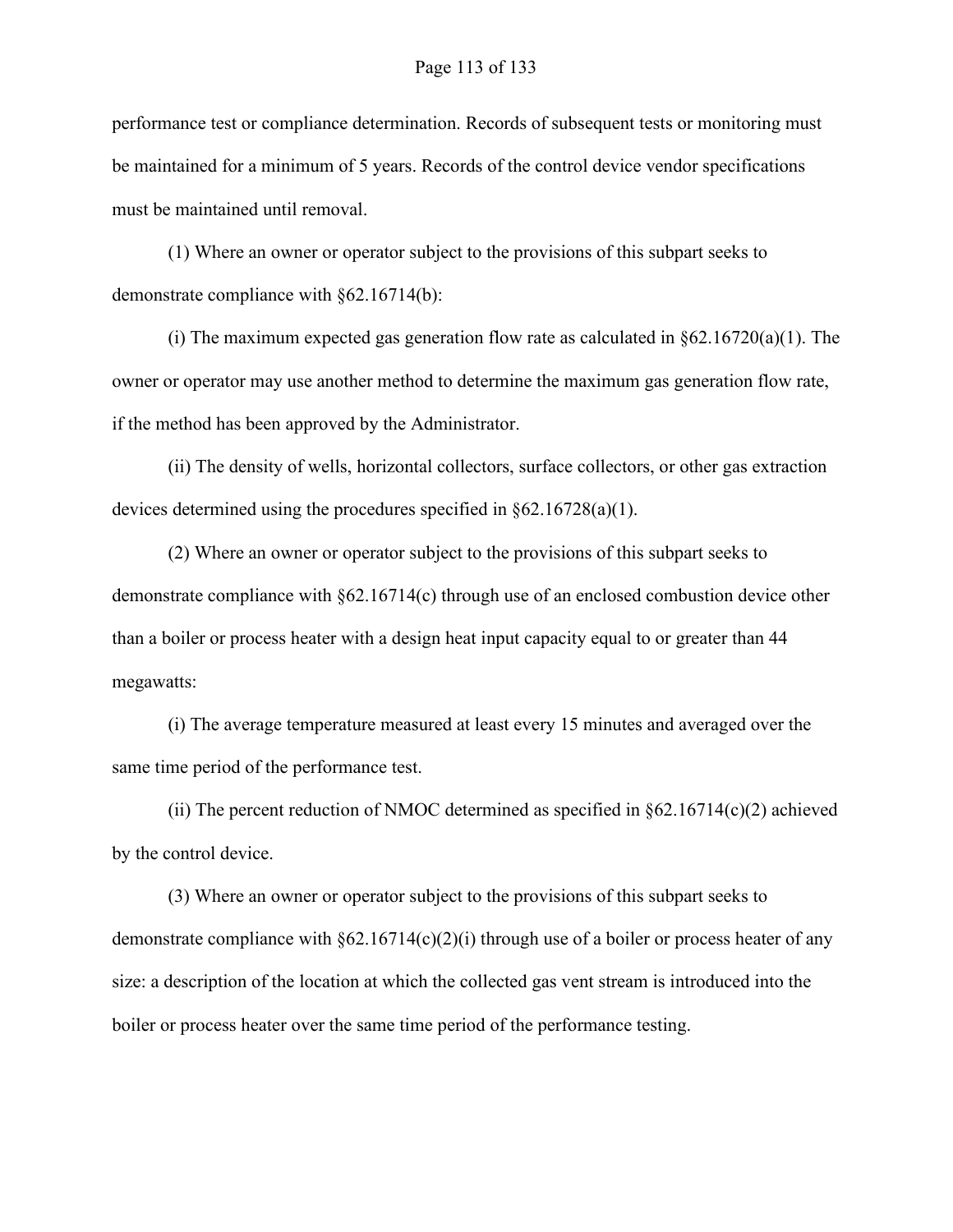# Page 114 of 133

(4) Where an owner or operator subject to the provisions of this subpart seeks to demonstrate compliance with  $\S62.16714(c)(1)$  through use of a non-enclosed flare, the flare type (*i.e.*, steam-assisted, air-assisted, or non-assisted), all visible emission readings, heat content determination, flow rate or bypass flow rate measurements, and exit velocity determinations made during the performance test as specified in 40 CFR 60.18 of this chapter; and continuous records of the flare pilot flame or flare flame monitoring and records of all periods of operations during which the pilot flame or the flare flame is absent.

(5) Where an owner or operator subject to the provisions of this subpart seeks to demonstrate compliance with  $\S62.16714(c)(3)$  through use of a landfill gas treatment system:

(i) *Bypass records*. Records of the flow of landfill gas to, and bypass of, the treatment system.

(ii) Site-specific treatment monitoring plan, to include:

(A) Monitoring records of parameters that are identified in the treatment system monitoring plan and that ensure the treatment system is operating properly for each intended end use of the treated landfill gas. At a minimum, records should include records of filtration, dewatering, and compression parameters that ensure the treatment system is operating properly for each intended end use of the treated landfill gas.

(B) Monitoring methods, frequencies, and operating ranges for each monitored operating parameter based on manufacturer's recommendations or engineering analysis for each intended end use of the treated landfill gas.

(C) Documentation of the monitoring methods and ranges, along with justification for their use.

(D) Identify who is responsible (by job title) for data collection.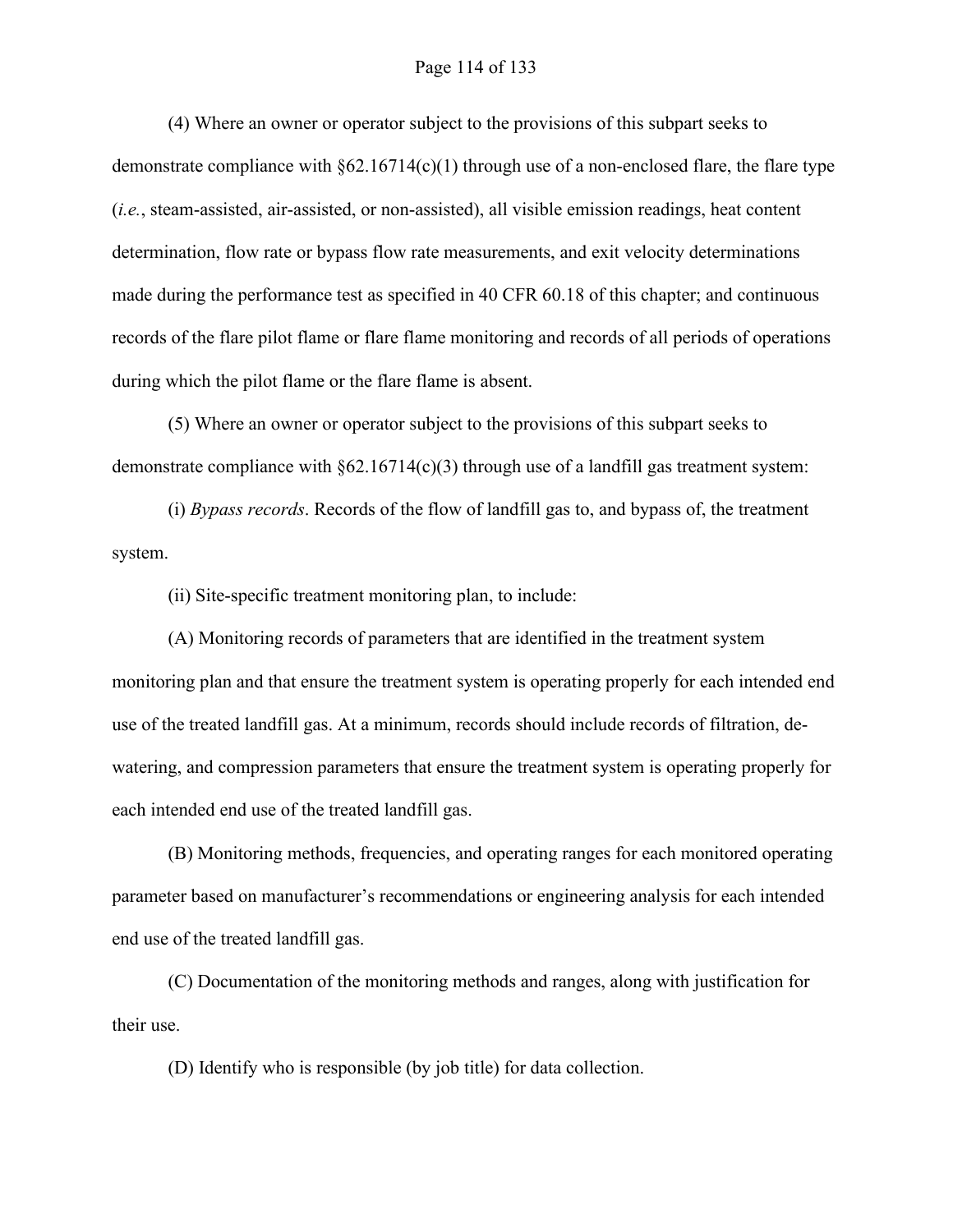# Page 115 of 133

(E) Processes and methods used to collect the necessary data.

(F) Description of the procedures and methods that are used for quality assurance, maintenance, and repair of all continuous monitoring systems.

(c) Except as provided in §62.16724(d)(2), each owner or operator of a controlled landfill subject to the provisions of this subpart must keep for 5 years up-to-date, readily accessible continuous records of the equipment operating parameters specified to be monitored in §62.16722 as well as up-to-date, readily accessible records for periods of operation during which the parameter boundaries established during the most recent performance test are exceeded.

(1) The following constitute exceedances that must be recorded and reported under §62.16724:

(i) For enclosed combustors except for boilers and process heaters with design heat input capacity of 44 megawatts (150 million British thermal unit per hour) or greater, all 3-hour periods of operation during which the average temperature was more than 28 degrees Celsius (82 degrees Fahrenheit) below the average combustion temperature during the most recent performance test at which compliance with §62.16714(c) was determined.

(ii) For boilers or process heaters, whenever there is a change in the location at which the vent stream is introduced into the flame zone as required under paragraph (b)(3) of this section.

(2) Each owner or operator subject to the provisions of this subpart must keep up-to-date, readily accessible continuous records of the indication of flow to the control system and the indication of bypass flow or records of monthly inspections of car-seals or lock-and-key configurations used to seal bypass lines, specified under §62.16722.

(3) Each owner or operator subject to the provisions of this subpart who uses a boiler or process heater with a design heat input capacity of 44 megawatts or greater to comply with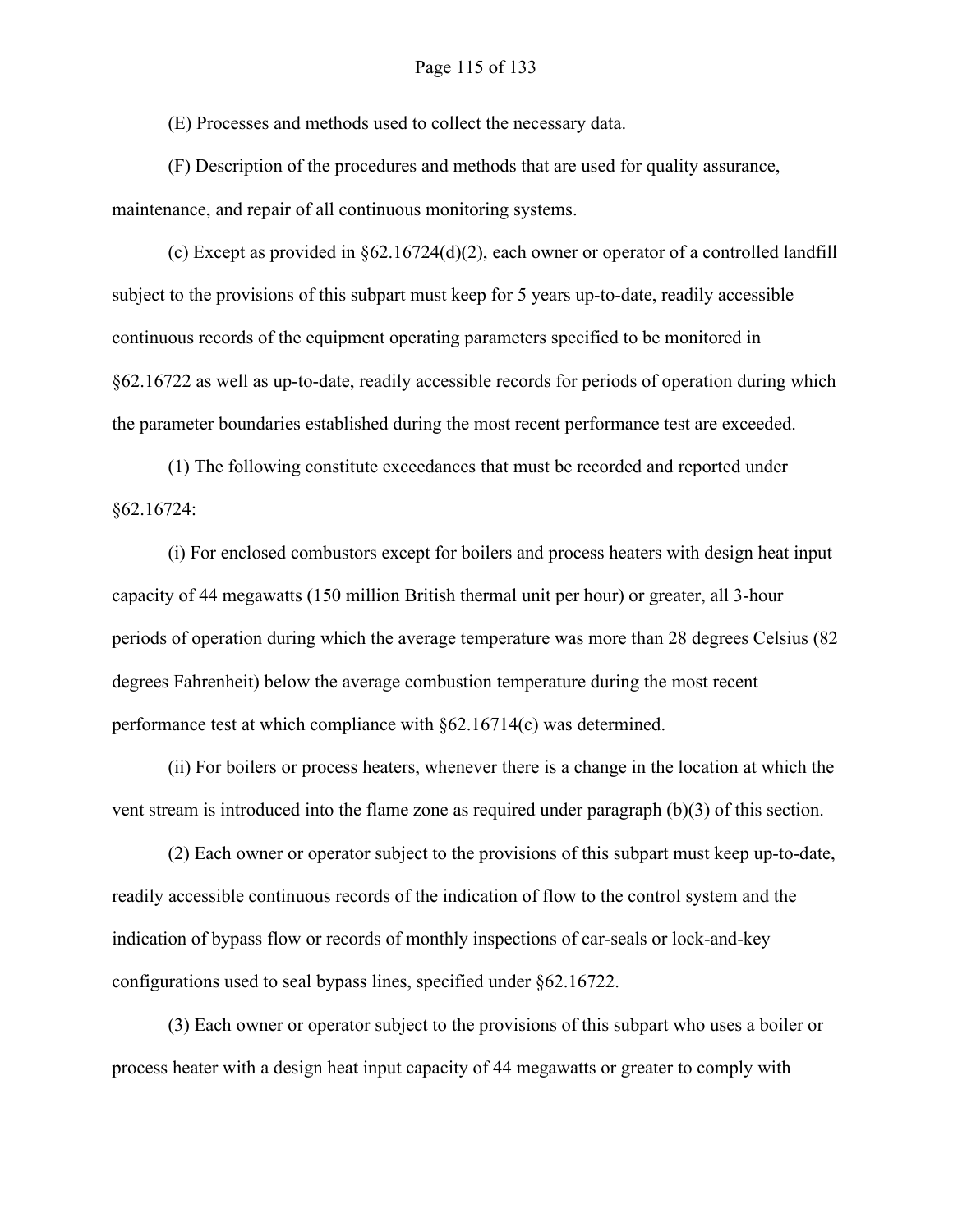§62.16714(c) must keep an up-to-date, readily accessible record of all periods of operation of the boiler or process heater. Examples of such records could include records of steam use, fuel use, or monitoring data collected pursuant to other state, local, tribal, or Federal regulatory requirements.

(4) Each owner or operator seeking to comply with the provisions of this subpart by use of a non-enclosed flare must keep up-to-date, readily accessible continuous records of the flame or flare pilot flame monitoring specified under §62.16722(c), and up-to-date, readily accessible records of all periods of operation in which the flame or flare pilot flame is absent.

(5) Each owner or operator of a landfill seeking to comply with §62.16714(e) using an active collection system designed in accordance with §62.16714(b) must keep records of periods when the collection system or control device is not operating.

(d) Except as provided in  $\S62.16724(d)(2)$ , each owner or operator subject to the provisions of this subpart must keep for the life of the collection system an up-to-date, readily accessible plot map showing each existing and planned collector in the system and providing a unique identification location label on each collector that matches the labeling on the plot map.

(1) Each owner or operator subject to the provisions of this subpart must keep up-to-date, readily accessible records of the installation date and location of all newly installed collectors as specified under §62.16720(b).

(2) Each owner or operator subject to the provisions of this subpart must keep readily accessible documentation of the nature, date of deposition, amount, and location of asbestoscontaining or nondegradable waste excluded from collection as provided in §62.16728(a)(3)(i) as well as any nonproductive areas excluded from collection as provided in  $\S62.16728(a)(3)(ii)$ .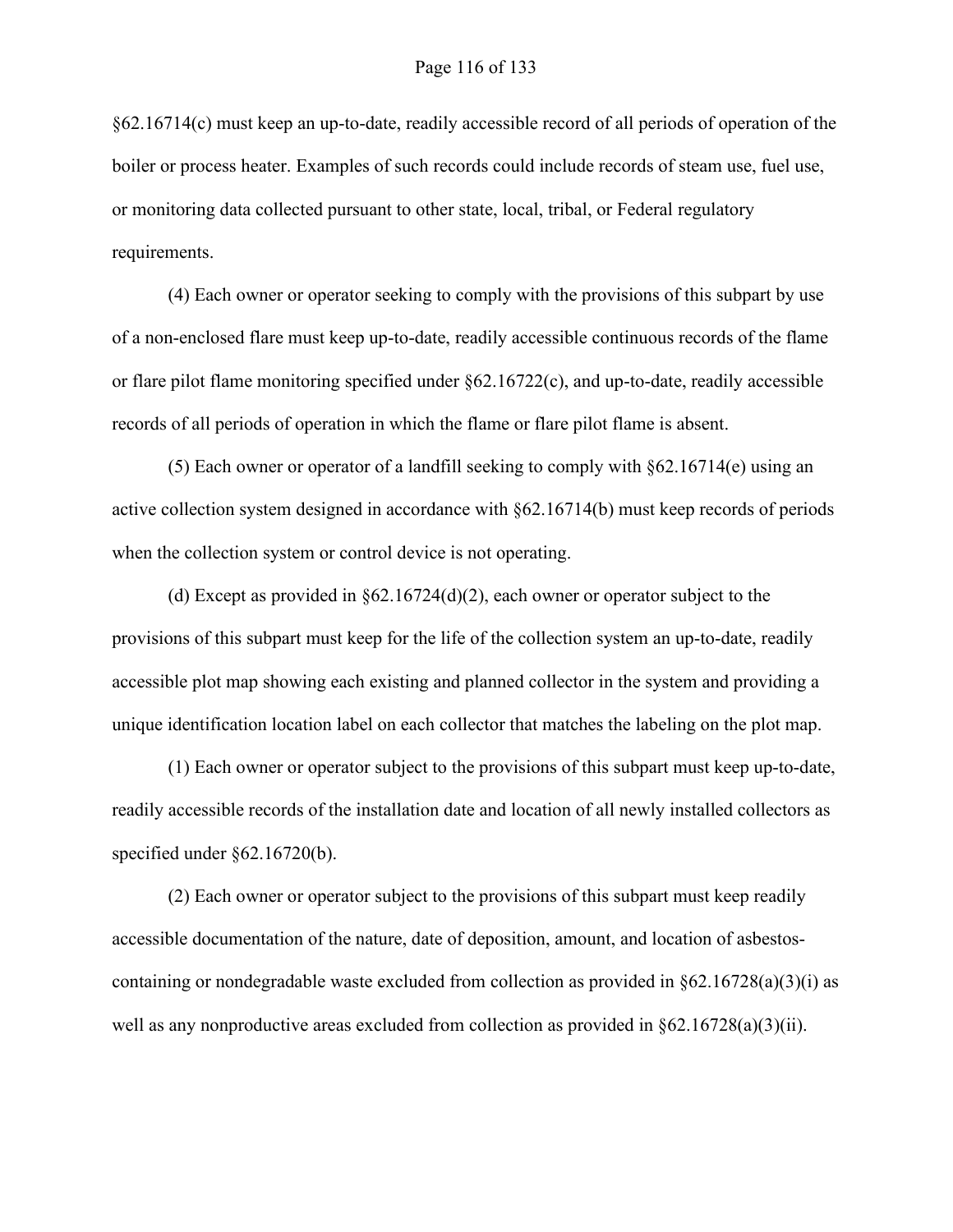# Page 117 of 133

(e) Except as provided in §62.16724(d)(2), each owner or operator subject to the provisions of this subpart must keep for at least 5 years up-to-date, readily accessible records of the items in paragraphs (e)(1) through (5) of this section. Each owner or operator that chooses to comply with the provisions in §§63.1958, 63.1960, and 63.1961 of this chapter, as allowed in §§62.16716, 62.16720, and 62.16722, must keep the records in paragraph (e)(6) of this section and must keep records according to  $\S 63.1983(e)(1)$  through (5) of this chapter in lieu of paragraphs  $(e)(1)$  through  $(5)$  of this section.

(1) All collection and control system exceedances of the operational standards in §62.16716, the reading in the subsequent month whether or not the second reading is an exceedance, and the location of each exceedance.

(2) Each owner or operator subject to the provisions of this subpart must also keep records of each wellhead temperature monitoring value of 55 degrees Celsius (131 degrees Fahrenheit) or above, each wellhead nitrogen level at or above 20 percent, and each wellhead oxygen level at or above 5 percent.

(3) For any root cause analysis for which corrective actions are required in  $\S62.16720(a)(3)$  or  $\S62.16720(a)(4)$ , keep a record of the root cause analysis conducted, including a description of the recommended corrective action(s) taken, and the date(s) the corrective action(s) were completed.

(4) For any root cause analysis for which corrective actions are required in  $§62.16720(a)(3)(ii)$  or  $§62.16720(a)(4)(ii)$ , keep a record of the root cause analysis conducted, the corrective action analysis, the date for corrective action(s) already completed following the positive pressure reading or high temperature reading, and, for action(s) not already completed, a schedule for implementation, including proposed commencement and completion dates.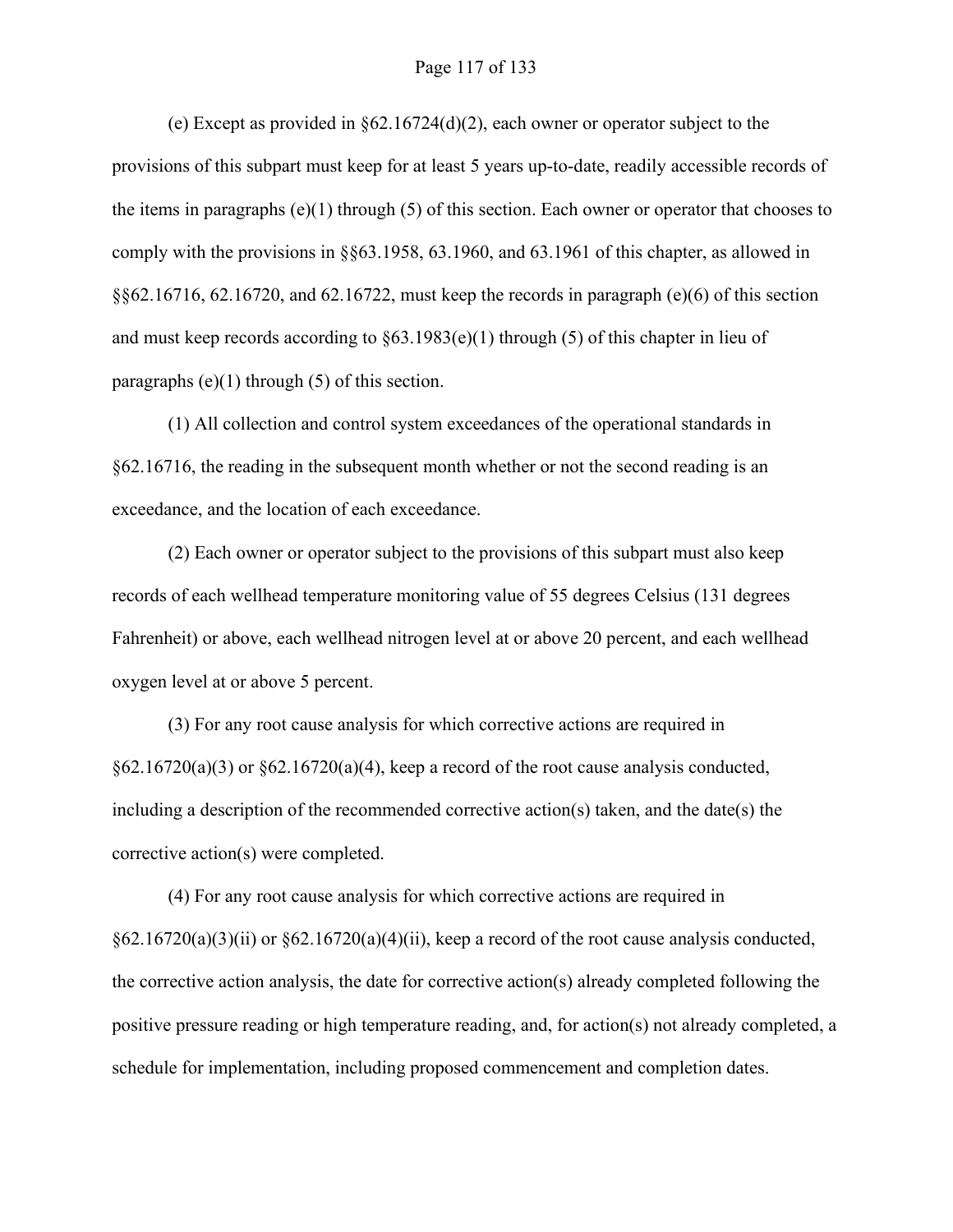### Page 118 of 133

(5) For any root cause analysis for which corrective actions are required in

 $§62.16720(a)(3)(iii)$  or  $§62.16720(a)(4)(iii)$ , keep a record of the root cause analysis conducted, the corrective action analysis, the date for corrective action(s) already completed following the positive pressure reading or high temperature reading, for action(s) not already completed, a schedule for implementation, including proposed commencement and completion dates, and a copy of any comments or final approval on the corrective action analysis or schedule from the regulatory agency.

(6) Each owner or operator that chooses to comply with the provisions in §§63.1958, 63.1960, and 63.1961 of this chapter, as allowed in §§62.16716, 62.16720, and 62.16722, must keep records of the date upon which the owner or operator started complying with the provisions in §§63.1958, 63.1960, and 63.1961 of this chapter.

(f) Landfill owners or operators who convert design capacity from volume to mass or mass to volume to demonstrate that landfill design capacity is less than 2.5 million megagrams or 2.5 million cubic meters, as provided in the definition of "design capacity," must keep readily accessible, on-site records of the annual recalculation of site-specific density, design capacity, and the supporting documentation. Off-site records may be maintained if they are retrievable within 4 hours. Either paper copy or electronic formats are acceptable.

(g) Landfill owners or operators seeking to demonstrate that site-specific surface methane emissions are below 500 parts-per-million by conducting SEM under the Tier 4 procedures specified in §62.16718(a)(6) must keep for at least 5 years up-to-date, readily accessible records of all SEM and information related to monitoring instrument calibrations conducted according to sections 8 and 10 of EPA Method 21 of appendix A-7 of 40 CFR part 60 of this chapter, including all of the following items: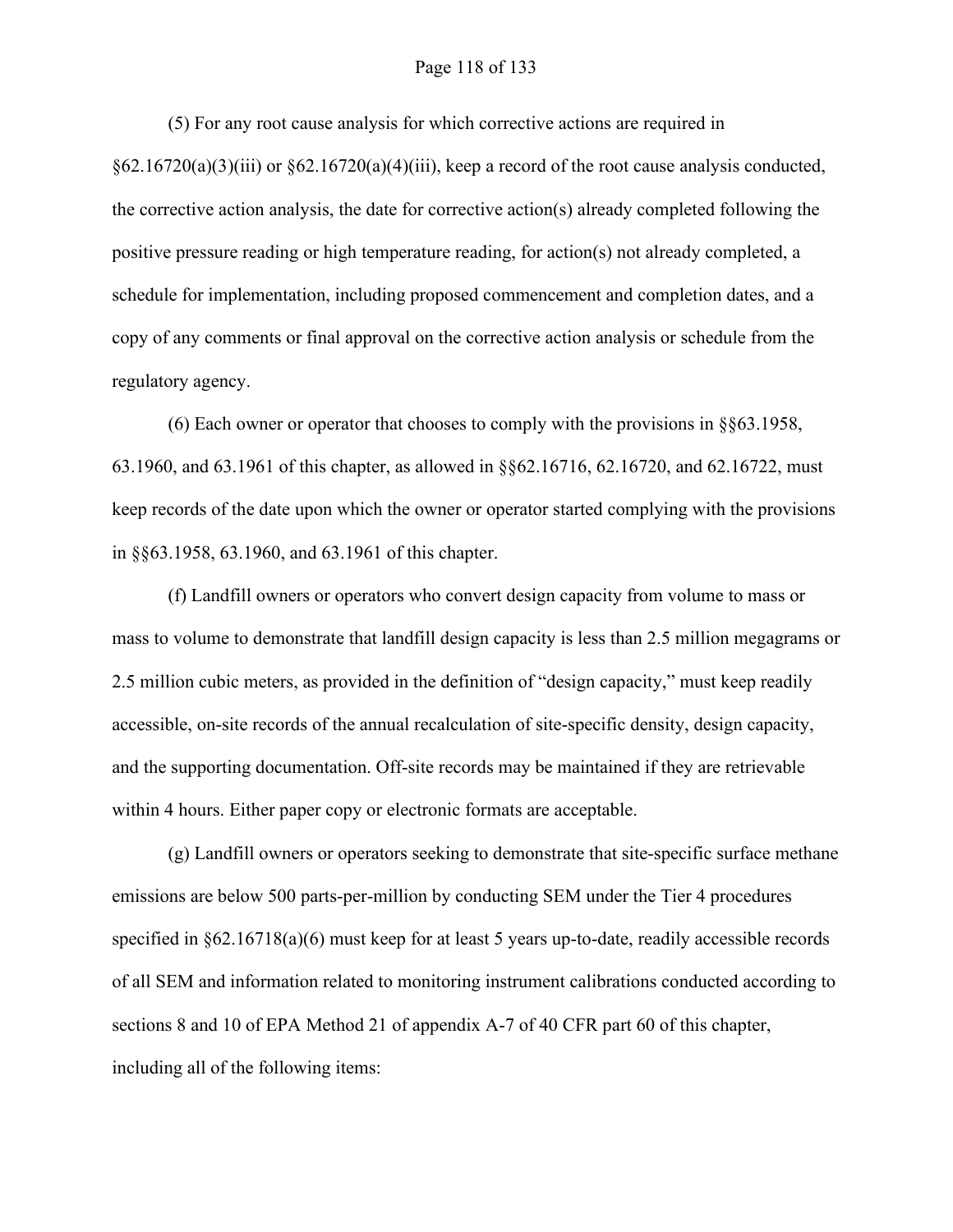(1) Calibration records.

(i) Date of calibration and initials of operator performing the calibration.

(ii) Calibration gas cylinder identification, certification date, and certified concentration.

(iii) Instrument scale(s) used.

(iv) A description of any corrective action taken if the meter readout could not be adjusted to correspond to the calibration gas value.

(v) If an owner or operator makes their own calibration gas, a description of the procedure used.

(2) Digital photographs of the instrument setup. The photographs must be time and datestamped and taken at the first sampling location prior to sampling and at the last sampling location after sampling at the end of each sampling day, for the duration of the Tier 4 monitoring demonstration.

(3) Timestamp of each surface scan reading.

(i) Timestamp should be detailed to the nearest second, based on when the sample collection begins.

(ii) A log for the length of time each sample was taken using a stopwatch (*e.g.*, the time the probe was held over the area).

(4) Location of each surface scan reading. The owner or operator must determine the coordinates using an instrument with an accuracy of at least 4 meters. Coordinates must be in decimal degrees with at least five decimal places.

(5) Monitored methane concentration (parts per million) of each reading.

(6) Background methane concentration (parts per million) after each instrument calibration test.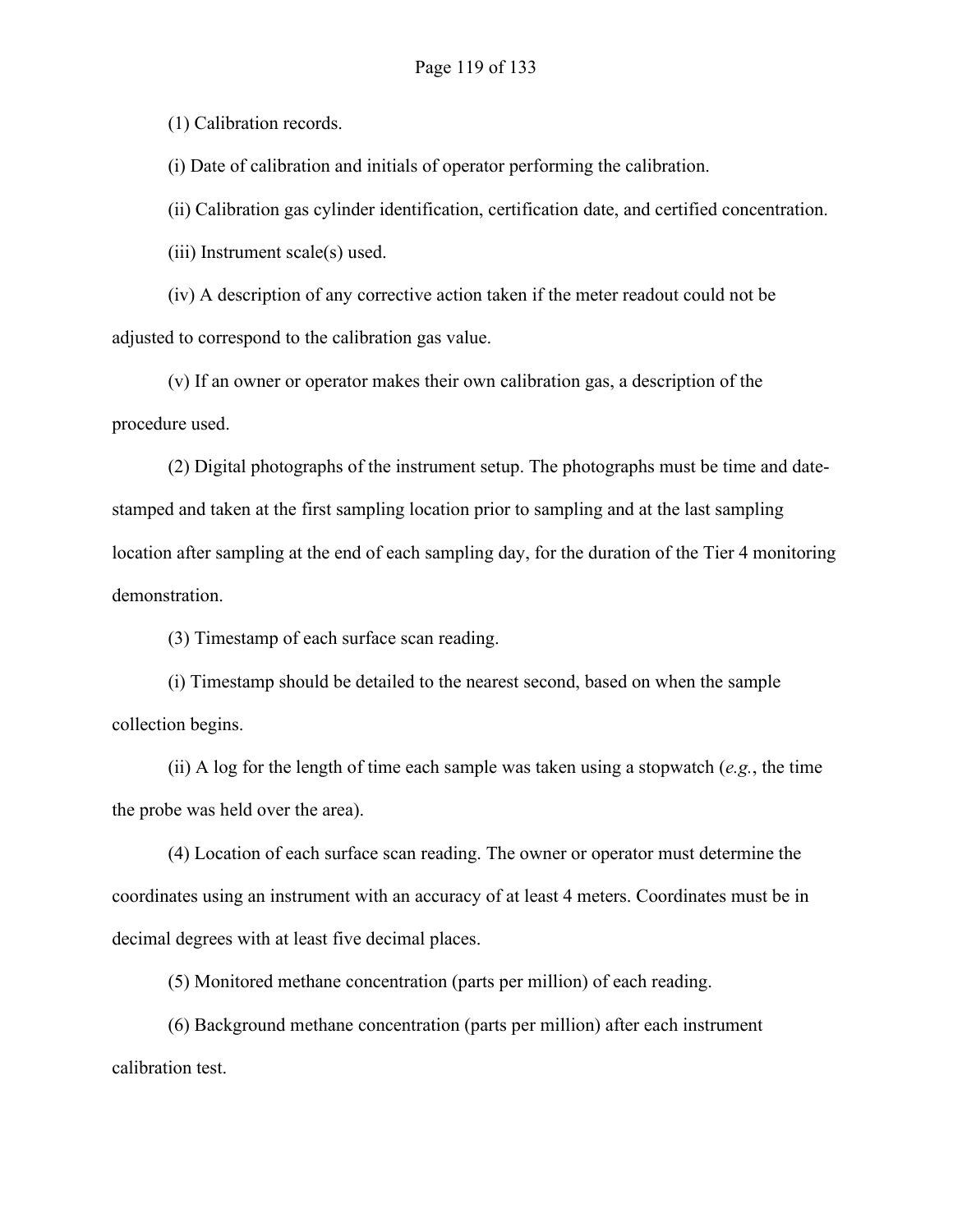(7) Adjusted methane concentration using most recent calibration (parts-per-million).

(8) For readings taken at each surface penetration, the unique identification location label matching the label specified in paragraph (d) of this section.

(9) Records of the operating hours of the gas collection system for each destruction device.

(h) Except as provided in §62.16724(d)(2), each owner or operator subject to the provisions of this subpart must keep for at least 5 years up-to-date, readily accessible records of all collection and control system monitoring data for parameters measured in §62.16722(a)(1), (2), and (3).

(i) Any records required to be maintained by this subpart that are submitted electronically via the EPA's CDX may be maintained in electronic format.

(j) For each owner or operator reporting leachate or other liquids addition under §62.16724(l), keep records of any engineering calculations or company records used to estimate the quantities of leachate or liquids added, the surface areas for which the leachate or liquids were applied, and the estimates of annual waste acceptance or total waste in place in the areas where leachate or liquids were applied.

# **§62.16728 Specifications for active collection systems.**

Follow the specifications for active collection systems in this section.

(a) Each owner or operator seeking to comply with §62.16714(b) must site active collection wells, horizontal collectors, surface collectors, or other extraction devices at a sufficient density throughout all gas producing areas using the following procedures unless alternative procedures have been approved by the Administrator.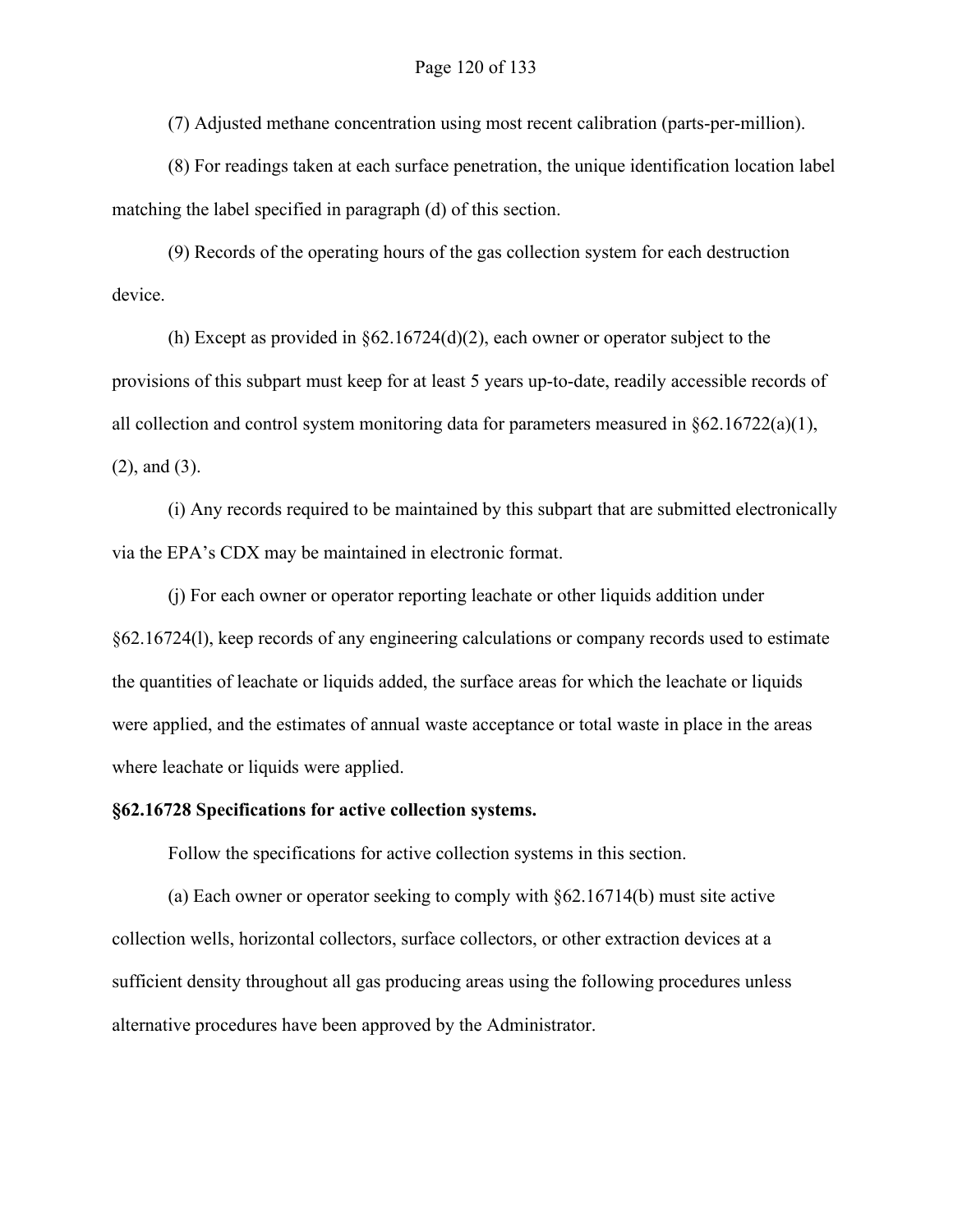# Page 121 of 133

(1) The collection devices within the interior must be certified to achieve comprehensive control of surface gas emissions by a professional engineer. The following issues must be addressed in the design: depths of refuse, refuse gas generation rates and flow characteristics, cover properties, gas system expandability, leachate and condensate management, accessibility, compatibility with filling operations, integration with closure end use, air intrusion control, corrosion resistance, fill settlement, resistance to the refuse decomposition heat, and ability to isolate individual components or sections for repair or troubleshooting without shutting down entire collection system.

(2) The sufficient density of gas collection devices determined in paragraph (a)(1) of this section must address landfill gas migration issues and augmentation of the collection system through the use of active or passive systems at the landfill perimeter or exterior.

(3) The placement of gas collection devices determined in paragraph  $(a)(1)$  of this section must control all gas producing areas, except as provided by paragraphs (a)(3)(i) and (ii) of this section.

(i) Any segregated area of asbestos or nondegradable material may be excluded from collection if documented as provided under §62.16726(d). The documentation must provide the nature, date of deposition, location and amount of asbestos or nondegradable material deposited in the area, and must be provided to the Administrator upon request.

(ii) Any nonproductive area of the landfill may be excluded from control, provided that the total of all excluded areas can be shown to contribute less than 1 percent of the total amount of NMOC emissions from the landfill. The amount, location, and age of the material must be documented and provided to the Administrator upon request. A separate NMOC emissions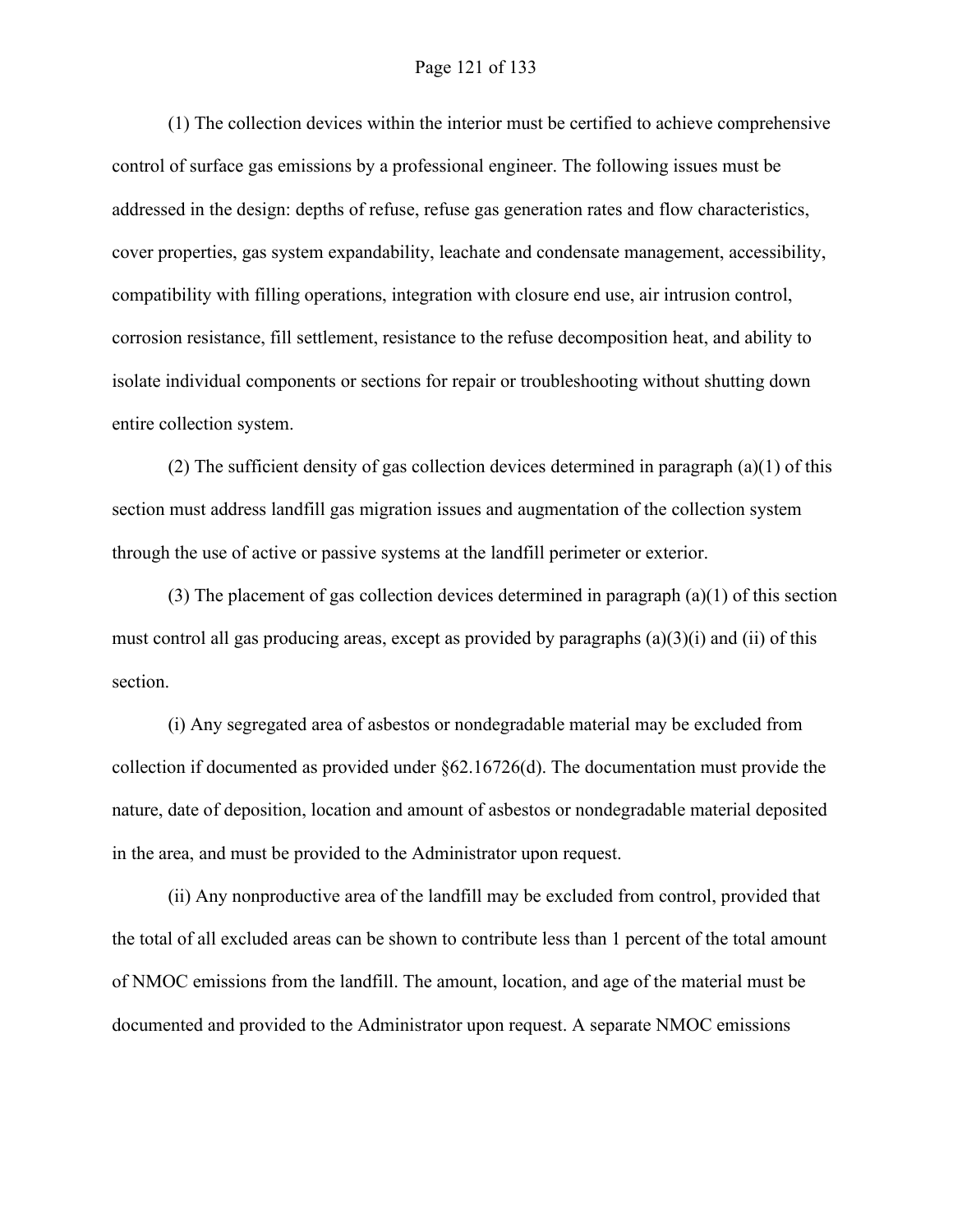estimate must be made for each section proposed for exclusion, and the sum of all such sections must be compared to the NMOC emissions estimate for the entire landfill.

(A) The NMOC emissions from each section proposed for exclusion must be computed using Equation 7:

$$
Q_i = 2kL_o M_i(e^{-kt_i})(C_{NMOC})(3.6 \times 10^{-9})
$$
 (Eq. 7)

Where:

| $Q_i$                |     | = NMOC emission rate from the ith section, megagrams per year.       |  |
|----------------------|-----|----------------------------------------------------------------------|--|
| $\mathbf k$          |     | Methane generation rate constant, year <sup>-1</sup> .               |  |
| $L_0$                | $=$ | Methane generation potential, cubic meters per megagram solid waste. |  |
| $M_i$                |     | Mass of the degradable solid waste in the ith section, megagram.     |  |
| $t_i$                |     | Age of the solid waste in the ith section, years.                    |  |
| C <sub>NMOC</sub>    | $=$ | Concentration of NMOC, parts-per-million by volume.                  |  |
| $3.6 \times 10^{-9}$ | $=$ | Conversion factor.                                                   |  |

(B) If the owner or operator is proposing to exclude, or cease gas collection and control from, nonproductive physically separated (*e.g.*, separately lined) closed areas that already have gas collection systems, NMOC emissions from each physically separated closed area must be computed using either Equation 3 in §62.16718 or Equation 7 in paragraph (a)(3)(ii)(A) of this section.

(iii) The values for k and C<sub>NMOC</sub> determined in field testing must be used if field testing has been performed in determining the NMOC emission rate or the radii of influence (the distance from the well center to a point in the landfill where the pressure gradient applied by the blower or compressor approaches zero). If field testing has not been performed, the default values for k, Lo, and  $C<sub>NMOC</sub>$  provided in §62.16718 or the alternative values from §62.16718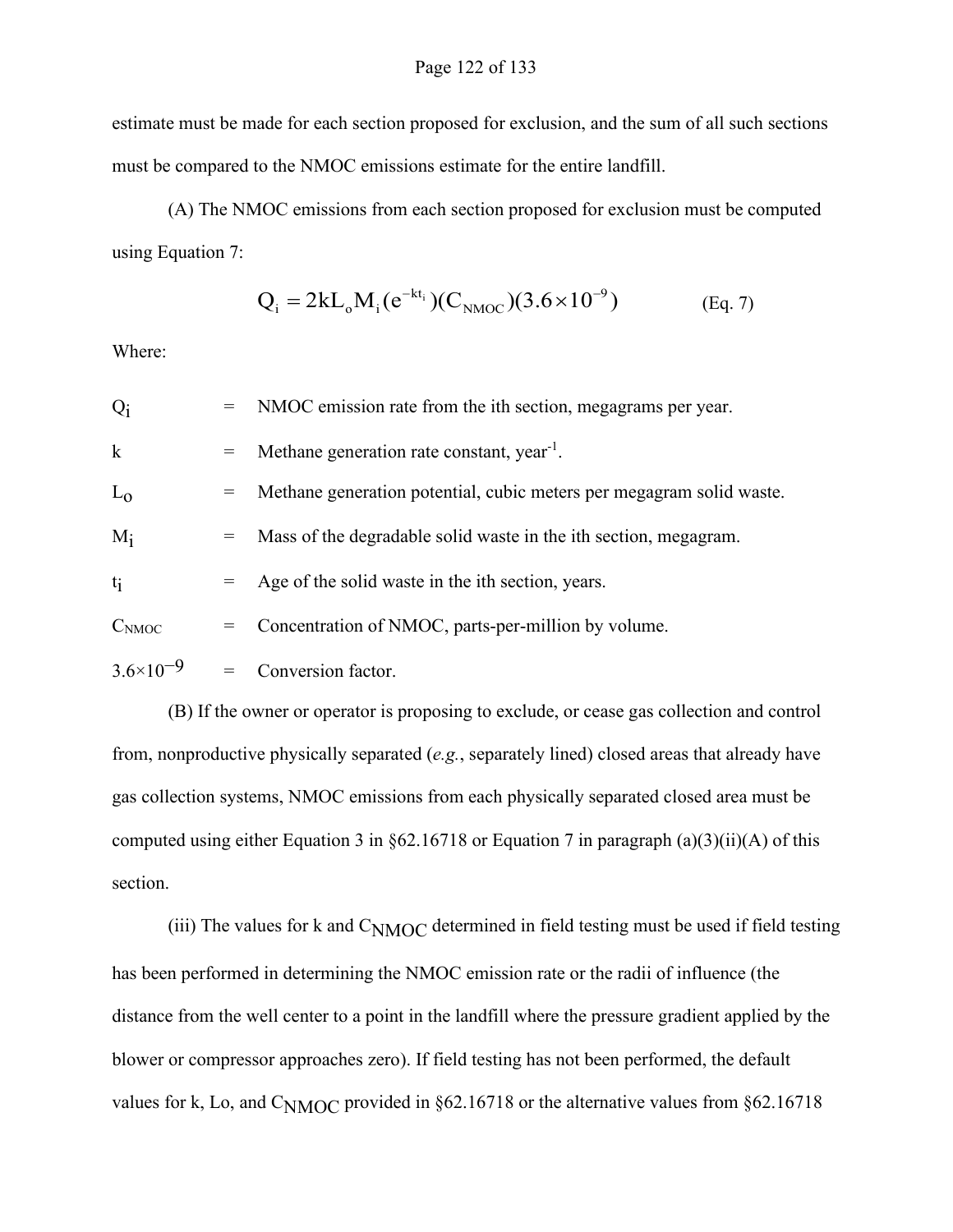must be used. The mass of nondegradable solid waste contained within the given section may be subtracted from the total mass of the section when estimating emissions provided the nature, location, age, and amount of the nondegradable material is documented as provided in paragraph  $(a)(3)(i)$  of this section.

(b) Each owner or operator seeking to comply with §62.16714(b) must construct the gas collection devices using the following equipment or procedures:

(1) The landfill gas extraction components must be constructed of polyvinyl chloride (PVC), high density polyethylene (HDPE) pipe, fiberglass, stainless steel, or other nonporous corrosion resistant material of suitable dimensions to: convey projected amounts of gases; withstand installation, static, and settlement forces; and withstand planned overburden or traffic loads. The collection system must extend as necessary to comply with emission and migration standards. Collection devices such as wells and horizontal collectors must be perforated to allow gas entry without head loss sufficient to impair performance across the intended extent of control. Perforations must be situated with regard to the need to prevent excessive air infiltration.

(2) Vertical wells must be placed so as not to endanger underlying liners and must address the occurrence of water within the landfill. Holes and trenches constructed for piped wells and horizontal collectors must be of sufficient cross-section so as to allow for their proper construction and completion including, for example, centering of pipes and placement of gravel backfill. Collection devices must be designed so as not to allow indirect short circuiting of air into the cover or refuse into the collection system or gas into the air. Any gravel used around pipe perforations should be of a dimension so as not to penetrate or block perforations.

(3) Collection devices may be connected to the collection header pipes below or above the landfill surface. The connector assembly must include a positive closing throttle valve, any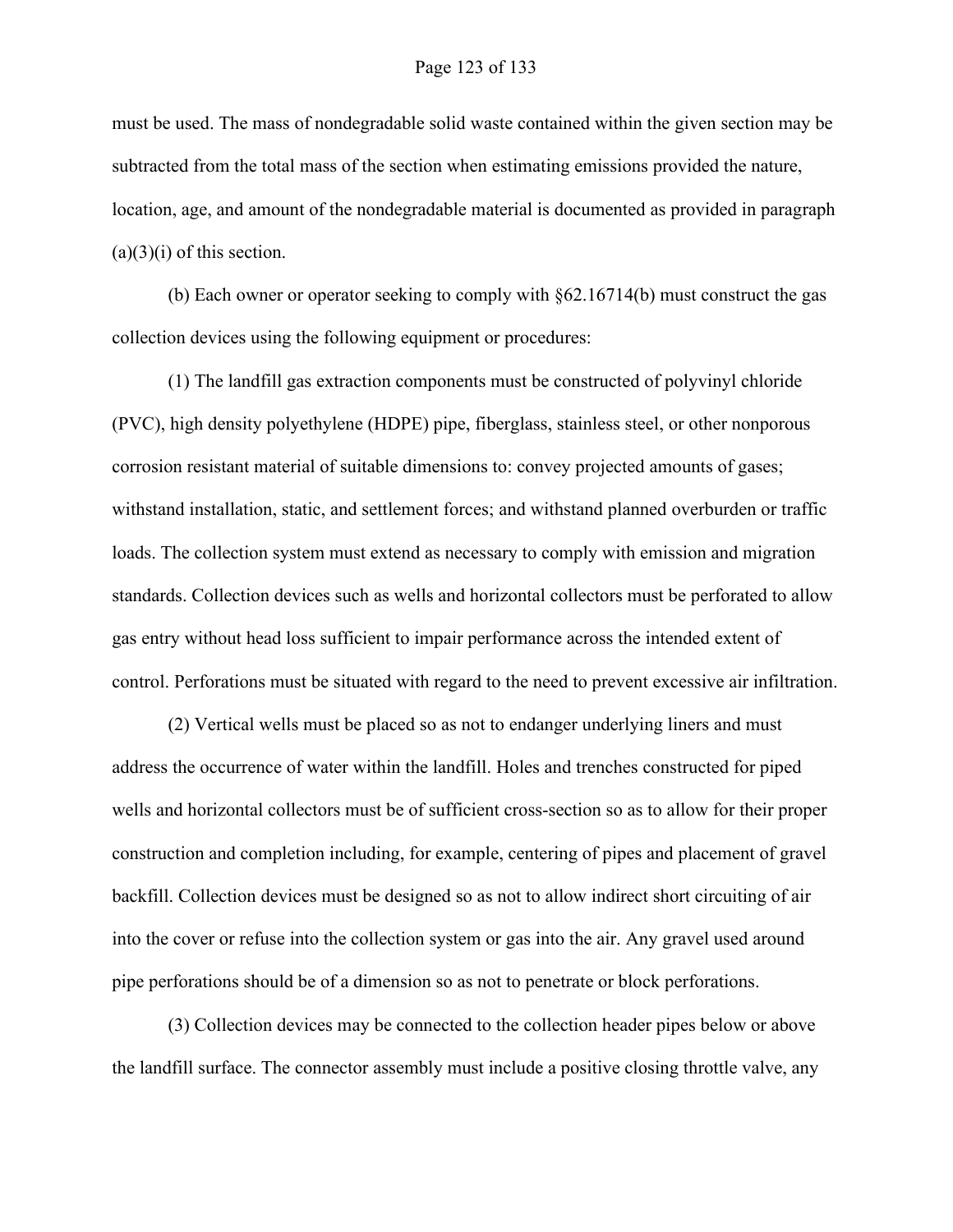necessary seals and couplings, access couplings and at least one sampling port. The collection devices must be constructed of PVC, HDPE, fiberglass, stainless steel, or other nonporous material of suitable thickness.

(c) Each owner or operator seeking to comply with §62.16714(c) must convey the landfill gas to a control system in compliance with  $\frac{62.16714(c)}{c}$  through the collection header pipe(s). The gas mover equipment must be sized to handle the maximum gas generation flow rate expected over the intended use period of the gas moving equipment using the following procedures:

(1) For existing collection systems, the flow data must be used to project the maximum flow rate. If no flow data exist, the procedures in paragraph  $(c)(2)$  of this section must be used.

(2) For new collection systems, the maximum flow rate must be in accordance with  $§62.16720(a)(1).$ 

# **§62.16730 Definitions.**

Terms used but not defined in this subpart have the meaning given them in the Clean Air Act and in subparts A and B of 40 CFR part 60 of this chapter.

*Achieve final compliance* means to connect and operate the collection and control system as specified in the final control plan. Within 180 days after the date the landfill is required to achieve final compliance, the initial performance test must be conducted.

*Active collection system* means a gas collection system that uses gas mover equipment.

*Active landfill* means a landfill in which solid waste is being placed or a landfill that is planned to accept waste in the future.

*Administrator* means the Administrator of the U.S. Environmental Protection Agency or his/her authorized representative or the Administrator of a state air pollution control agency.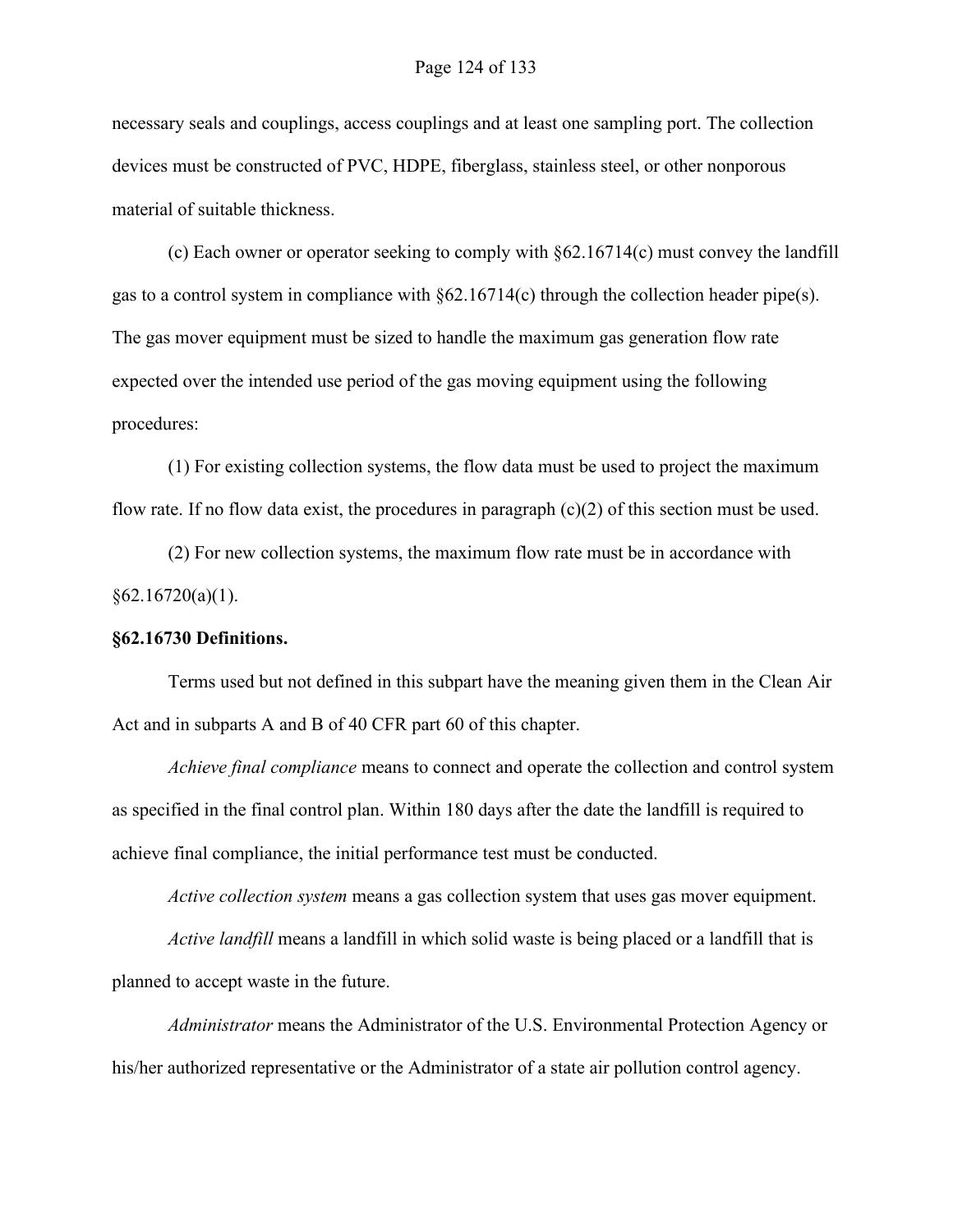# Page 125 of 133

*Award contract* means the MSW landfill owner or operator enters into legally binding agreements or contractual obligations that cannot be canceled or modified without substantial financial loss to the MSW landfill owner or operator. The MSW landfill owner or operator may award a number of contracts to install the collection and control system. To meet this increment of progress, the MSW landfill owner or operator must award a contract or contracts to initiate on-site construction or installation of the collection and control system.

*Closed landfill* means a landfill in which solid waste is no longer being placed, and in which no additional solid wastes will be placed without first filing a notification of modification as prescribed under 40 CFR 60.7(a)(4) of this chapter. Once a notification of modification has been filed, and additional solid waste is placed in the landfill, the landfill is no longer closed.

*Closed area* means a separately lined area of an MSW landfill in which solid waste is no longer being placed. If additional solid waste is placed in that area of the landfill, that landfill area is no longer closed. The area must be separately lined to ensure that the landfill gas does not migrate between open and closed areas.

*Closed landfill subcategory* means a closed landfill that has submitted a closure report as specified in §62.16724(f) on or before September 27, 2017.

*Closure* means that point in time when a landfill becomes a closed landfill.

*Commercial solid waste* means all types of solid waste generated by stores, offices, restaurants, warehouses, and other nonmanufacturing activities, excluding residential and industrial wastes.

*Complete on-site construction* means that all necessary collection system components and air pollution control devices identified in the final control plan are on site, in place, and ready for operation.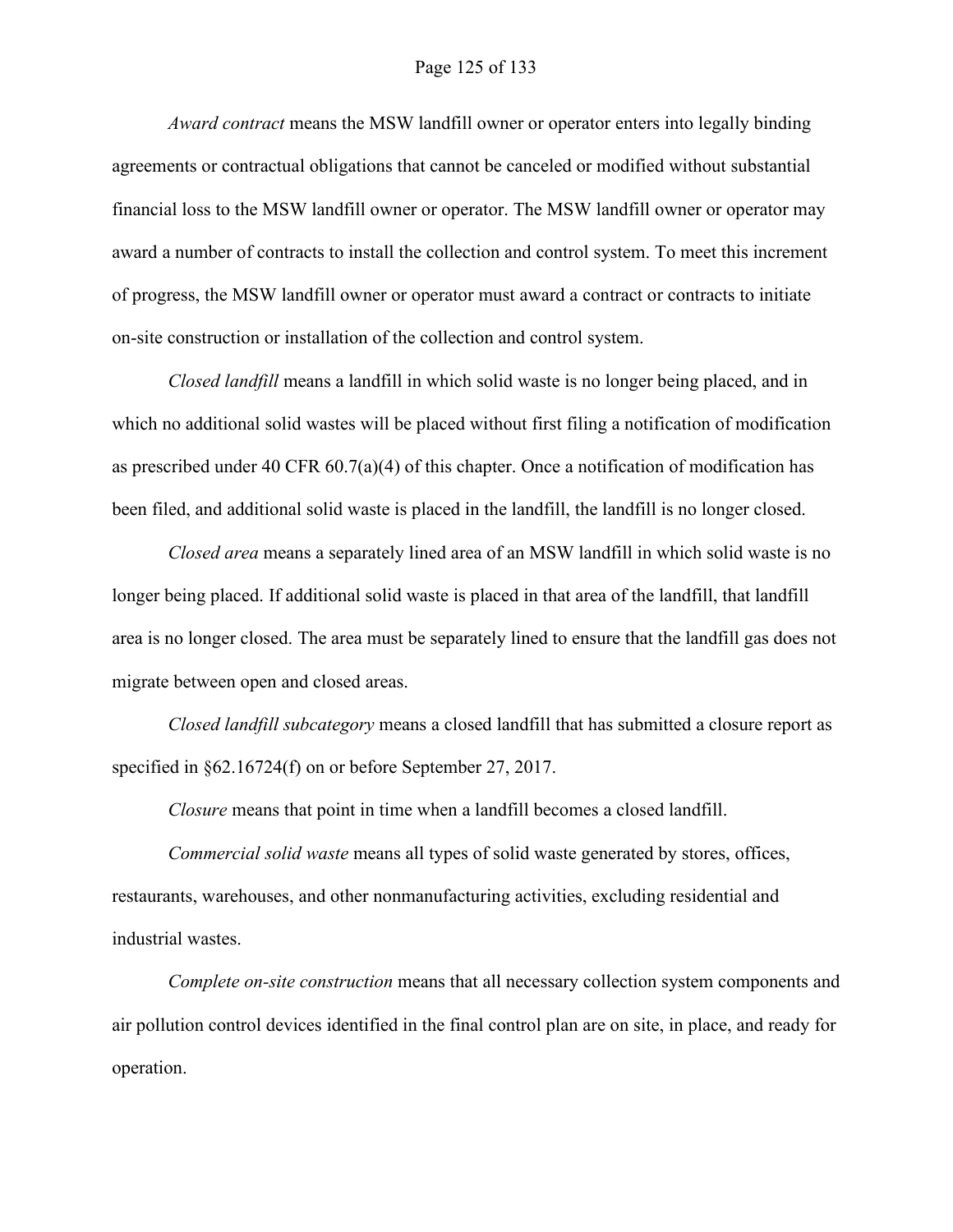# Page 126 of 133

*Controlled landfill* means any landfill at which collection and control systems are required under this subpart as a result of the NMOC emission rate. The landfill is considered controlled at the time a collection and control system design plan is prepared in compliance with §62.16714(e)(2). Controlled landfills also includes those landfills that meet the definition of *legacy controlled landfills*, as defined in this subpart.

*Corrective action analysis* means a description of all reasonable interim and long-term measures, if any, that are available, and an explanation of why the selected corrective action(s) is/are the best alternative(s), including, but not limited to, considerations of cost effectiveness, technical feasibility, safety, and secondary impacts.

*Design capacity* means the maximum amount of solid waste a landfill can accept, as indicated in terms of volume or mass in the most recent permit issued by the state, local, or tribal agency responsible for regulating the landfill, plus any in-place waste not accounted for in the most recent permit. If the owner or operator chooses to convert the design capacity from volume to mass or from mass to volume to demonstrate its design capacity is less than 2.5 million megagrams or 2.5 million cubic meters, the calculation must include a site-specific density, which must be recalculated annually.

*Disposal facility* means all contiguous land and structures, other appurtenances, and improvements on the land used for the disposal of solid waste.

*Emission rate cutoff* means the threshold annual emission rate to which a landfill compares its estimated emission rate to determine if control under the regulation is required.

*Enclosed combustor* means an enclosed firebox which maintains a relatively constant limited peak temperature generally using a limited supply of combustion air. An enclosed flare is considered an enclosed combustor.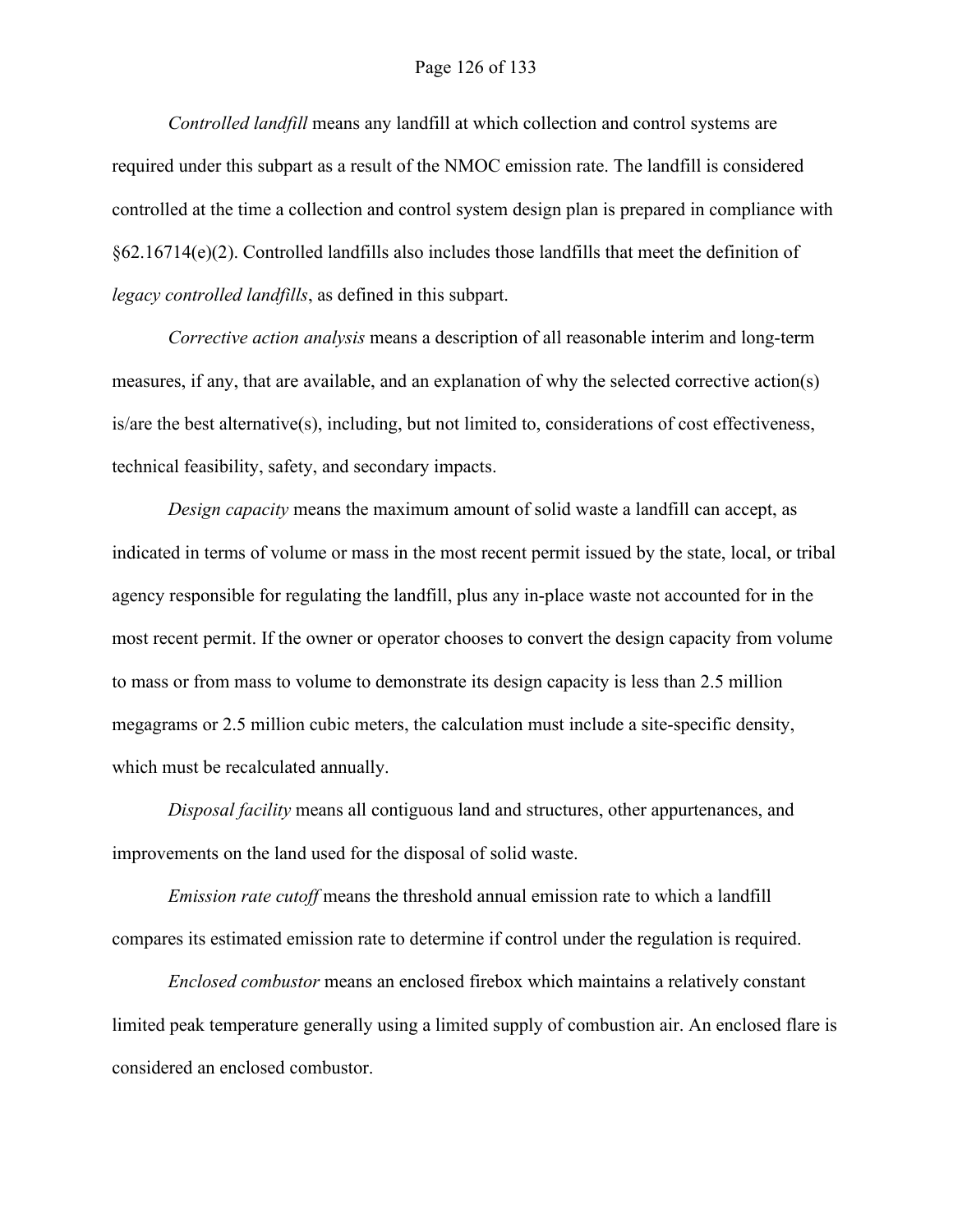# Page 127 of 133

*EPA approved state plan* means a state plan that EPA has approved based on the requirements in 40 CFR part 60, subpart B or Ba to implement and enforce 40 CFR part 60, subpart Cf. An approved state plan becomes effective on the date specified in the document published in the *Federal Register* announcing EPA's approval.

*Flare* means an open combustor without enclosure or shroud.

*Final control plan (Collection and control system design plan)* means a plan that describes the collection and control system that will capture the gas generated within an MSW landfill. The collection and control system design plan must be prepared by a professional engineer and must describe a collection and control system that meets the requirements of 40 CFR 62.1614(b) and (c). The final control plan must contain engineering specifications and drawings of the collection and control system. The final control plan must include any alternatives to the operational standards, test methods, procedures, compliance measures, monitoring, recordkeeping, or reporting provisions of 40 CFR 62.16716 through 62.16726 proposed by the owner or operator. The final control plan must either conform with the specifications for active collection systems in 40 CFR 62.16728 or include a demonstration that shows that based on the size of the landfill and the amount of waste expected to be accepted, the system is sized properly to collect the gas, control emissions of NMOC to the required level and meet the operational standards for a landfill.

*Gas mover equipment* means the equipment (*i.e.*, fan, blower, compressor) used to transport landfill gas through the header system.

*Gust* means the highest instantaneous wind speed that occurs over a 3-second running average.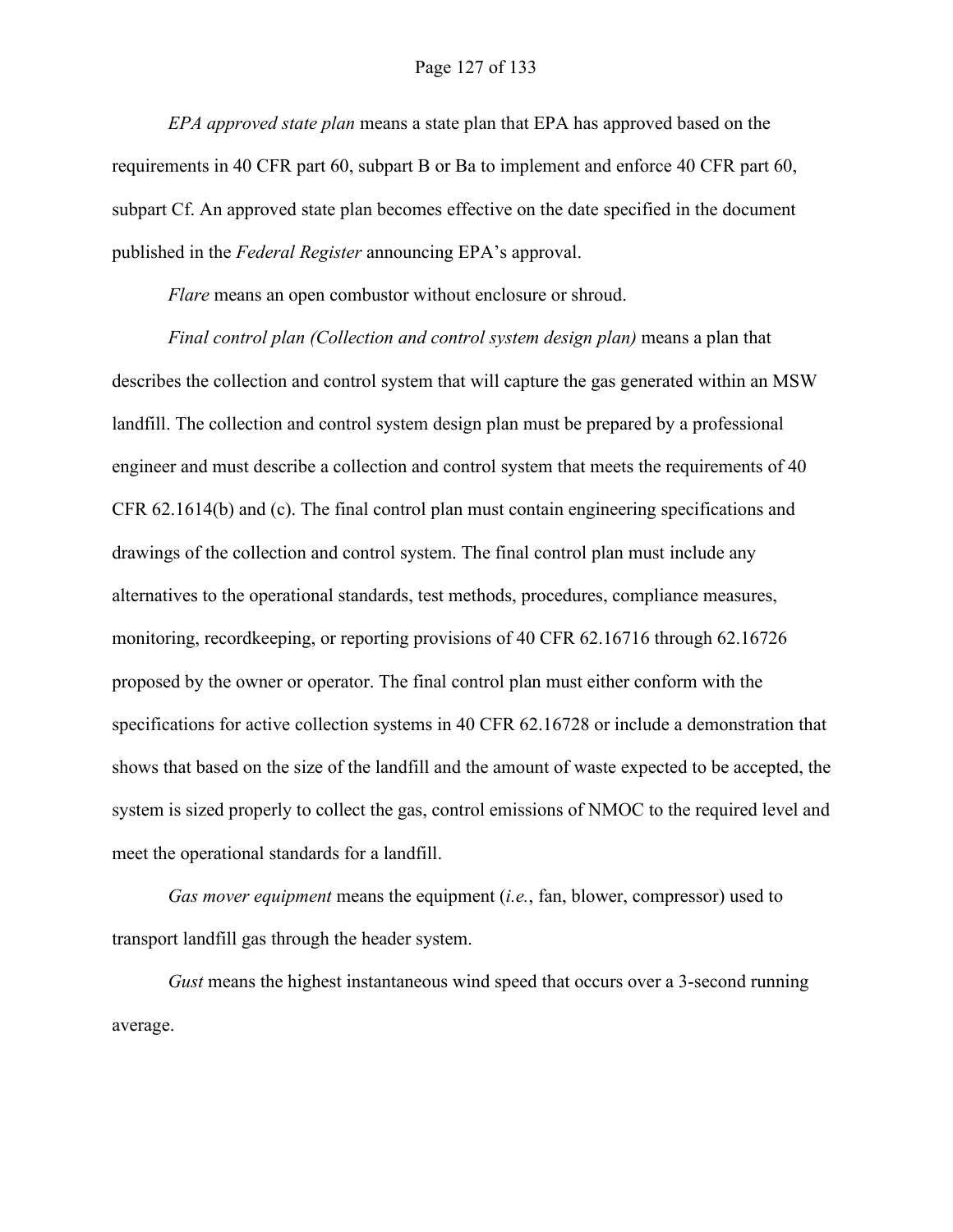# Page 128 of 133

*Indian Country* means all land within the limits of any Indian reservation under the jurisdiction of the United States government, notwithstanding the issuance of any patent, and including rights-of-way running through the reservation; all dependent Indian communities within the borders of the United States whether within the original or subsequently acquired territory thereof, and whether within or without the limits of a state; and all Indian allotments, the Indian titles to which have not been extinguished, including rights-of-way running through the same.

*Initiate on-site construction* means to begin any of the following: installation of the collection and control system to be used to comply with the emission limits as outlined in the final control plan; physical preparation necessary for the installation of the collection and control system to be used to comply with the final emission limits as outlined in the final control plan; or, alteration of an existing collection and control system to be used to comply with the final emission limits as outlined in the final control plan.

*Household waste* means any solid waste (including garbage, trash, and sanitary waste in septic tanks) derived from households (including, but not limited to, single and multiple residences, hotels and motels, bunkhouses, ranger stations, crew quarters, campgrounds, picnic grounds, and day-use recreation areas). Household waste does not include fully segregated yard waste. Segregated yard waste means vegetative matter resulting exclusively from the cutting of grass, the pruning and/or removal of bushes, shrubs, and trees, the weeding of gardens, and other landscaping maintenance activities. Household waste does not include construction, renovation, or demolition wastes, even if originating from a household.

*Industrial solid waste* means solid waste generated by manufacturing or industrial processes that is not a hazardous waste regulated under Subtitle C of the RCRA, parts 264 and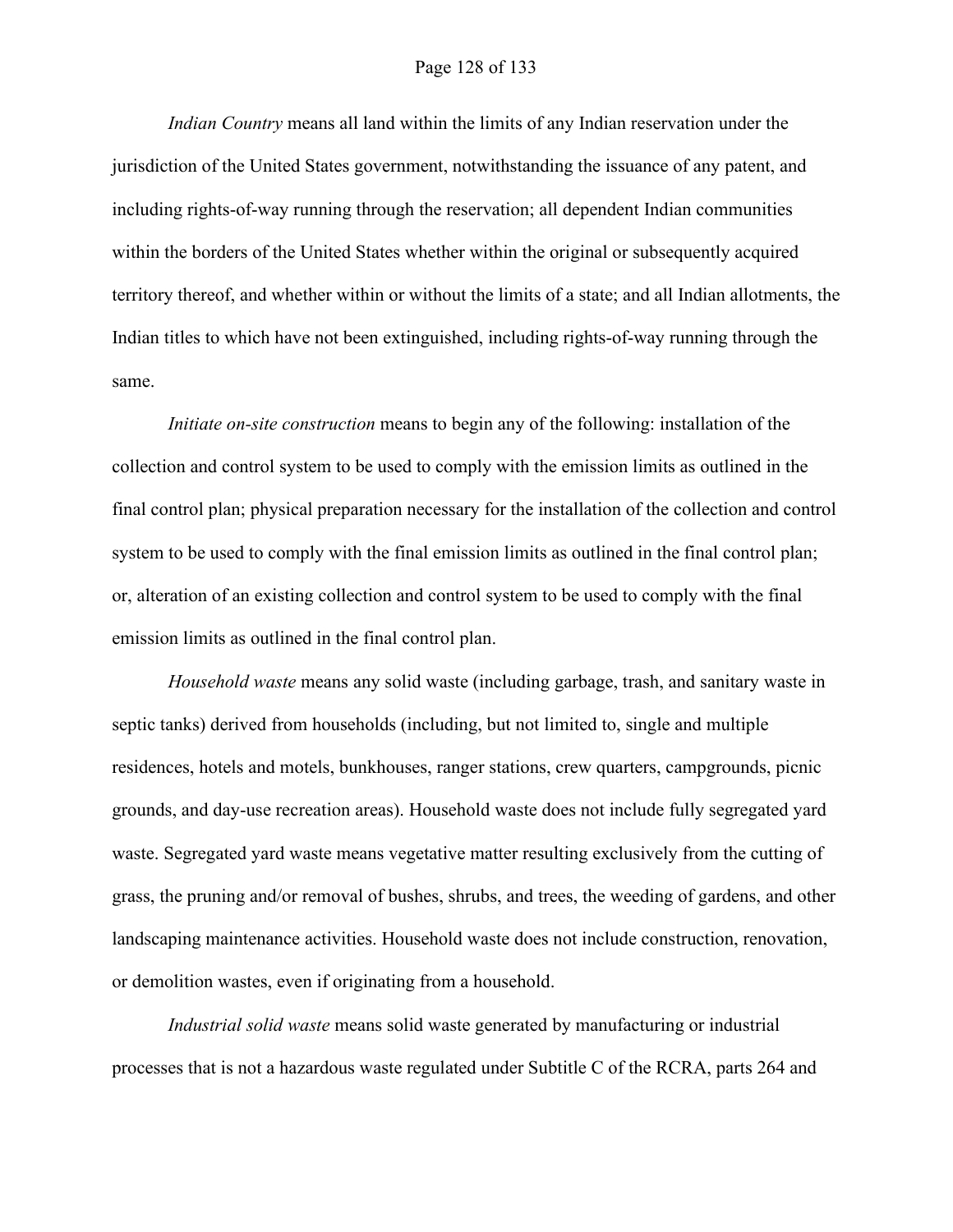# Page 129 of 133

265 of this chapter. Such waste may include, but is not limited to, waste resulting from the following manufacturing processes: electric power generation; fertilizer/agricultural chemicals; food and related products/by-products; inorganic chemicals; iron and steel manufacturing; leather and leather products; nonferrous metals manufacturing/foundries; organic chemicals; plastics and resins manufacturing; pulp and paper industry; rubber and miscellaneous plastic products; stone, glass, clay, and concrete products; textile manufacturing; transportation equipment; and water treatment. This term does not include mining waste or oil and gas waste.

*Interior well* means any well or similar collection component located inside the perimeter of the landfill waste. A perimeter well located outside the landfilled waste is not an interior well.

*Landfill* means an area of land or an excavation in which wastes are placed for permanent disposal, and that is not a land application unit, surface impoundment, injection well, or waste pile as those terms are defined under §257.2 of this title.

*Lateral expansion* means a horizontal expansion of the waste boundaries of an existing MSW landfill. A lateral expansion is not a modification unless it results in an increase in the design capacity of the landfill.

*Leachate recirculation* means the practice of taking the leachate collected from the landfill and reapplying it to the landfill by any of one of a variety of methods, including prewetting of the waste, direct discharge into the working face, spraying, infiltration ponds, vertical injection wells, horizontal gravity distribution systems, and pressure distribution systems.

*Legacy controlled landfill* means any MSW landfill subject to this subpart that submitted a collection and control system design plan prior to [**INSERT DATE OF PUBLICATION IN THE FEDERAL REGISTER**] in compliance with §60.752(b)(2)(i) of this chapter, the Federal plan at 40 CFR part 62, subpart GGG of this chapter, or a state/tribal plan implementing 40 CFR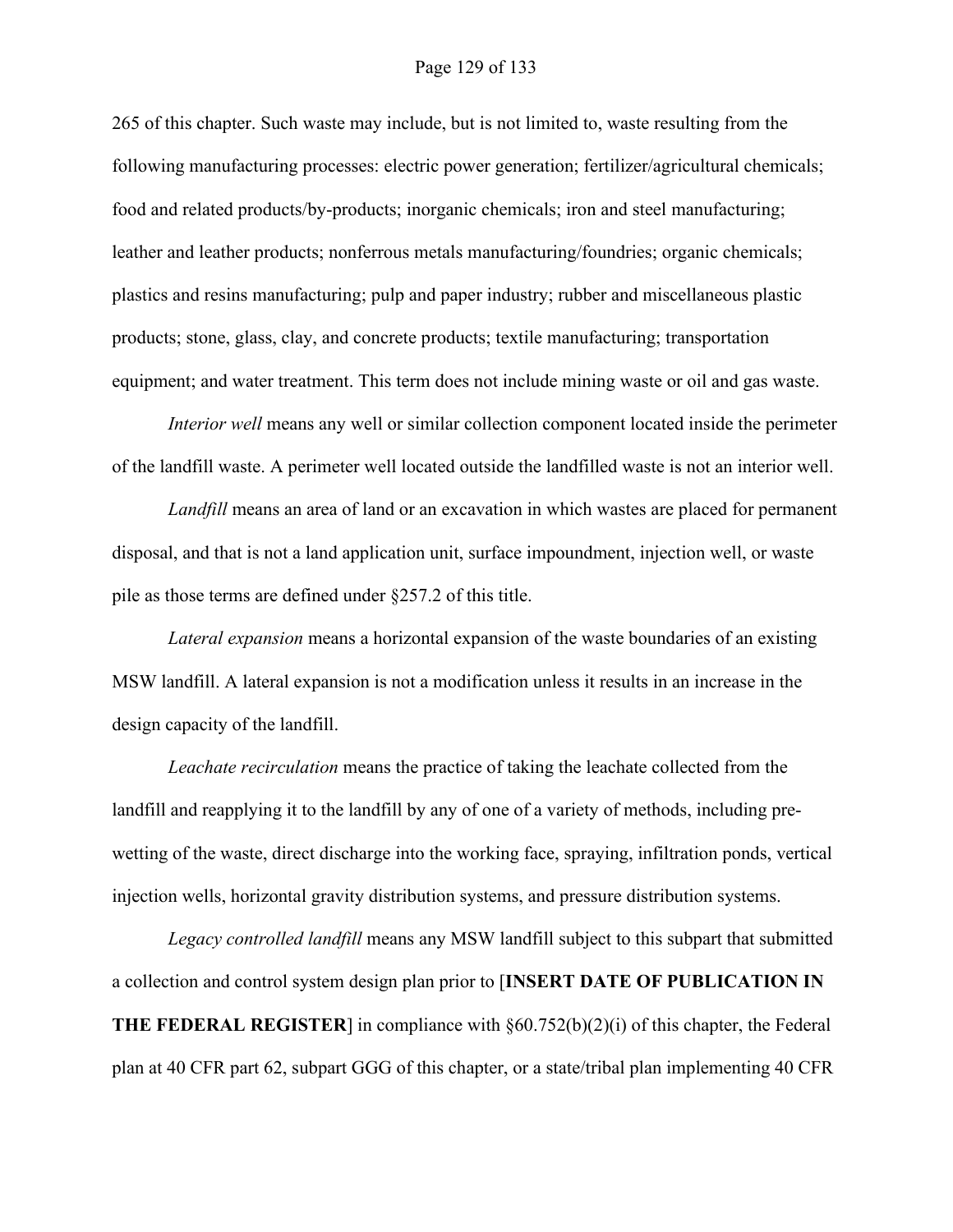#### Page 130 of 133

part 60, subpart Cc of this chapter, depending on which regulation was applicable to the landfill. This definition applies to those landfills that completed construction and began operations of the GCCS and those that are within the 30-month timeline for installation and start-up of a GCCS according to §60.752(b)(2)(ii) of this chapter, the Federal plan at 40 CFR part 62, subpart GGG of this chapter, or a state/tribal plan implementing 40 CFR part 60, subpart Cc of this chapter.

*Modification* means an increase in the permitted volume design capacity of the landfill by either lateral or vertical expansion based on its permitted design capacity as of July 17, 2014. Modification does not occur until the owner or operator commences construction on the lateral or vertical expansion.

*Municipal solid waste landfill* or *MSW landfill* means an entire disposal facility in a contiguous geographical space where household waste is placed in or on land. An MSW landfill may also receive other types of RCRA, Subtitle D wastes (§257.2 of this title) such as commercial solid waste, nonhazardous sludge, conditionally exempt small quantity generator waste, and industrial solid waste. Portions of an MSW landfill may be separated by access roads. An MSW landfill may be publicly or privately owned. An MSW landfill may be a new MSW landfill, an existing MSW landfill, or a lateral expansion.

*Municipal solid waste landfill emissions* or *MSW landfill emissions* means gas generated by the decomposition of organic waste deposited in an MSW landfill or derived from the evolution of organic compounds in the waste.

*NMOC* means nonmethane organic compounds, as measured according to the provisions of §62.16718.

*Negative declaration letter* means a letter to EPA declaring that there are no existing MSW landfills in the state or that there are no existing MSW landfills in the state that must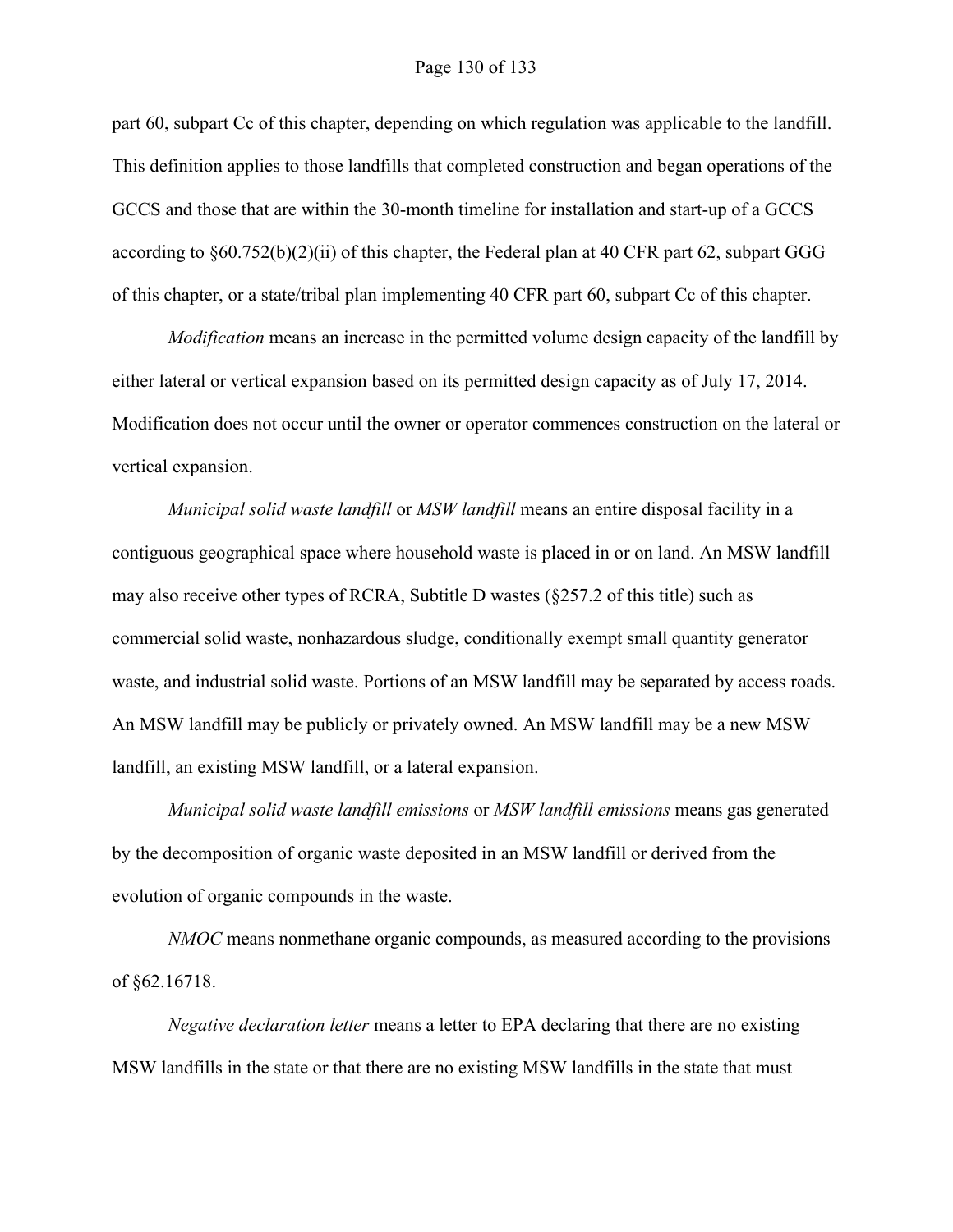install collection and control systems according to the requirements of 40 CFR part 60, subpart Cf.

*Nondegradable waste* means any waste that does not decompose through chemical breakdown or microbiological activity. Examples are, but are not limited to, concrete, municipal waste combustor ash, and metals.

*Passive collection system* means a gas collection system that solely uses positive pressure within the landfill to move the gas rather than using gas mover equipment.

*Protectorate* means American Samoa, the Commonwealth of Puerto Rico, the District of Columbia, Guam, the Northern Mariana Islands, and the Virgin Islands.

*Root cause analysis* means an assessment conducted through a process of investigation to determine the primary cause, and any other contributing causes, of positive pressure at a wellhead.

*Sludge* means the term sludge as defined in 40 CFR 258.2.

*Solid waste* means the term solid waste as defined in 40 CFR 258.2.

*State* means any of the 50 United States and the protectorates of the United States.

*State plan* means a plan submitted pursuant to section 111(d) of the Clean Air Act and subpart B of part 60 of this chapter that implements and enforces subpart Cf of 40 CFR part 60 of this chapter.

*Sufficient density* means any number, spacing, and combination of collection system components, including vertical wells, horizontal collectors, and surface collectors necessary to maintain emission and migration control as determined by measures of performance set forth in this part.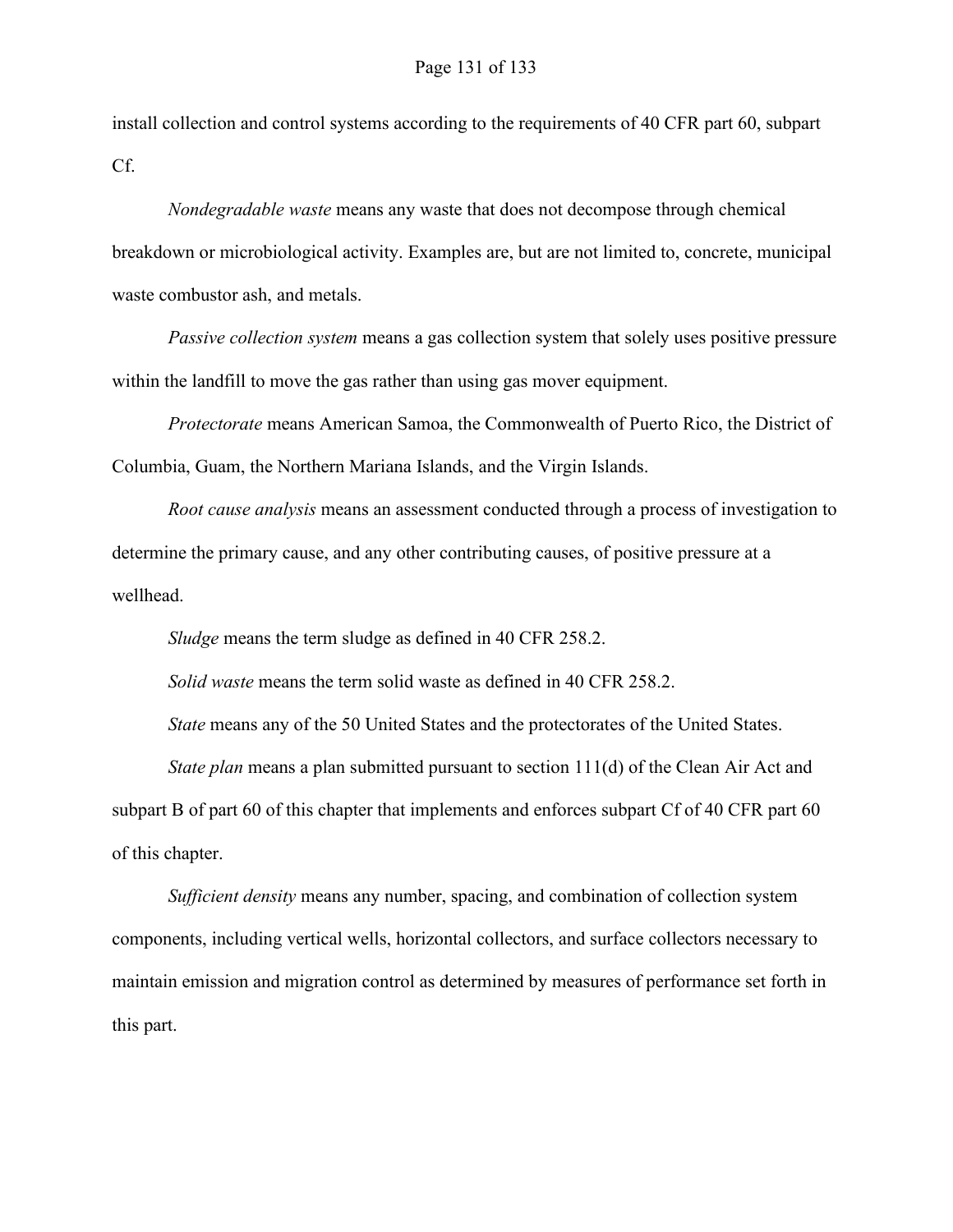*Sufficient extraction rate* means a rate sufficient to maintain a negative pressure at all

wellheads in the collection system without causing air infiltration, including any wellheads connected to the system as a result of expansion or excess surface emissions, for the life of the blower.

*Treated landfill gas* means landfill gas processed in a treatment system as defined in this subpart.

*Treatment system* means a system that filters, de-waters, and compresses landfill gas for

sale or beneficial use.

*Tribal plan* means a plan submitted by a Tribal Authority pursuant to 40 CFR parts 9, 35,

49, 50, and 81 that implements and enforces 40 CFR part 60, subpart Cf.

*Untreated landfill* gas means any landfill gas that is not treated landfill gas.

| Increment                                      | Date if Using Tiers 1, 2, or 3                                                                                                                                                | Date if Using Tier 4                                                                                                                          | Date if a Legacy Controlled<br>Landfill                                                                                                                                                                          |
|------------------------------------------------|-------------------------------------------------------------------------------------------------------------------------------------------------------------------------------|-----------------------------------------------------------------------------------------------------------------------------------------------|------------------------------------------------------------------------------------------------------------------------------------------------------------------------------------------------------------------|
| Increment<br>1-Submit<br>final control<br>plan | 1 year after initial NMOC<br>emission rate report or the<br>cover page of first annual emission rate<br>report showing NMOC<br>emissions $\geq$ 34 megagrams<br>per year. $1$ | 1 year after the first<br>measured concentration<br>of methane of 500 parts<br>per million or greater<br>from the surface of the<br>landfill. | 1 year after the first<br>NMOC emission rate<br>report or the first annual<br>emission rate report<br>showing NMOC<br>emissions $\geq 50$<br>megagrams per year<br>submitted under a<br>previous regulation. $2$ |
| Increment<br>2—Award<br>Contracts              | 20 months after initial<br>NMOC emission rate report<br>or the first annual emission<br>rate report showing NMOC<br>emissions $\geq$ 34 megagrams<br>per year. <sup>1</sup>   | 20 months after the most<br>recent NMOC emission<br>rate report showing<br>NMOC emissions > 34<br>megagrams per year.                         | 20 months after the most<br>recent NMOC emission<br>rate report showing<br>NMOC emissions >50<br>megagrams per year<br>submitted under a<br>previous regulation. $2$                                             |
| Increment                                      | 24 months after initial<br>-Begin on-NMOC emission rate report                                                                                                                | 24 months after the most<br>recent NMOC emission                                                                                              | 24 months after the most<br>recent NMOC emission                                                                                                                                                                 |

Table 1 to Subpart OOO of Part 62—Generic Compliance Schedule and Increments of Progress